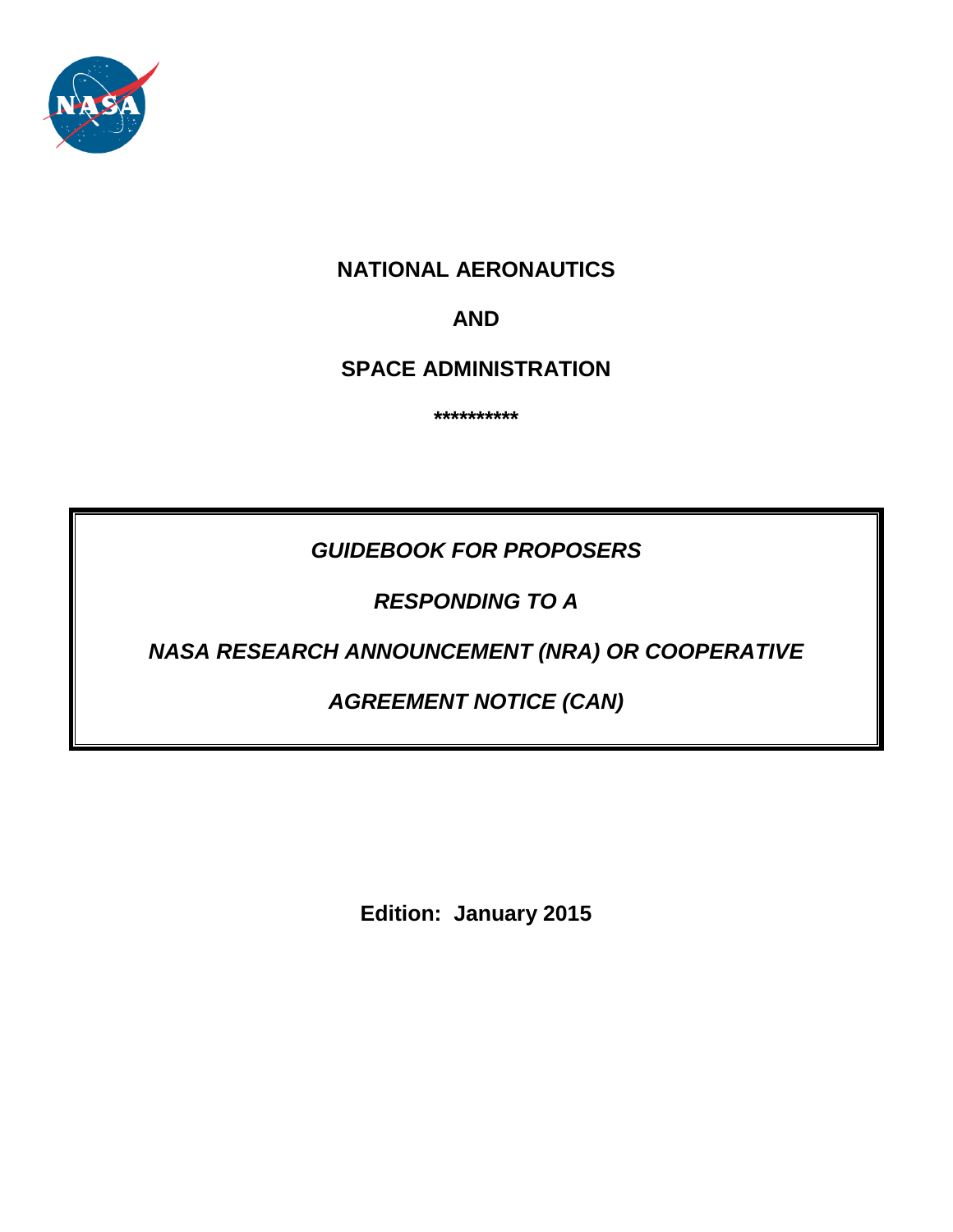# **Changes from 2014 Version of the Guidebook**

The January 2014 edition of the Guidebook has been updated as follows:

- 1. Section 2.2 disallows two column formats unless specifically allowed by the call.
- 2. Section 2.2 requires electronic submissions unless specifically allowed by the call.
- 3. Section 2.3.8, "Current and Pending Support [Ref.: Appendix B, Part (c)(10)]," has been amended to read as follows:

Information must be provided for all ongoing and pending projects and proposals that involve the proposing PI. This information is also required for any Co-Is who are proposed to perform a significant share (>10 percent) of the proposed work.

All current project support from whatever source (e.g., Federal, State, local or foreign government agencies, public or private foundations, industrial or other commercial organizations) must be listed. This information must also be provided for all pending proposals already submitted or submitted concurrently. Do not include the current proposal on the list of pending proposals unless it also has been submitted elsewhere.

All projects or activities requiring a portion of the investigators' time during the period of the proposed effort must be included, even if they receive no salary support from the project(s). For the entire period of the proposed award the total amount received by that investigator (including indirect costs) or the amount per year if uniform (e.g., \$50 K/year) must be shown as well as the number of person-months per year to be devoted to the project for each year, regardless of source of support.

Specifically, for the PI and any Co-Is who are proposed to perform a significant share (>10%) of the proposed work, provide the following information:

- Title of award or project title;
- Name of PI on award:
- Program name (if appropriate) and sponsoring agency or organization, including a point of contact with his/her telephone number and email address;
- Performance period;
- Total amount received by that investigator (including indirect costs) or the amount per year if uniform (e.g., \$50 k/year); and
- Commitment by PI or Co-I in terms of person-months per year for each year.

For pending research proposals involving substantially the same kind of research as that being proposed to NASA in this proposal, the proposing PI must notify the NASA Program Officer identified for the NRA immediately of any successful proposals that are awarded any time after the proposal due date and until the time that NASA's selections are announced.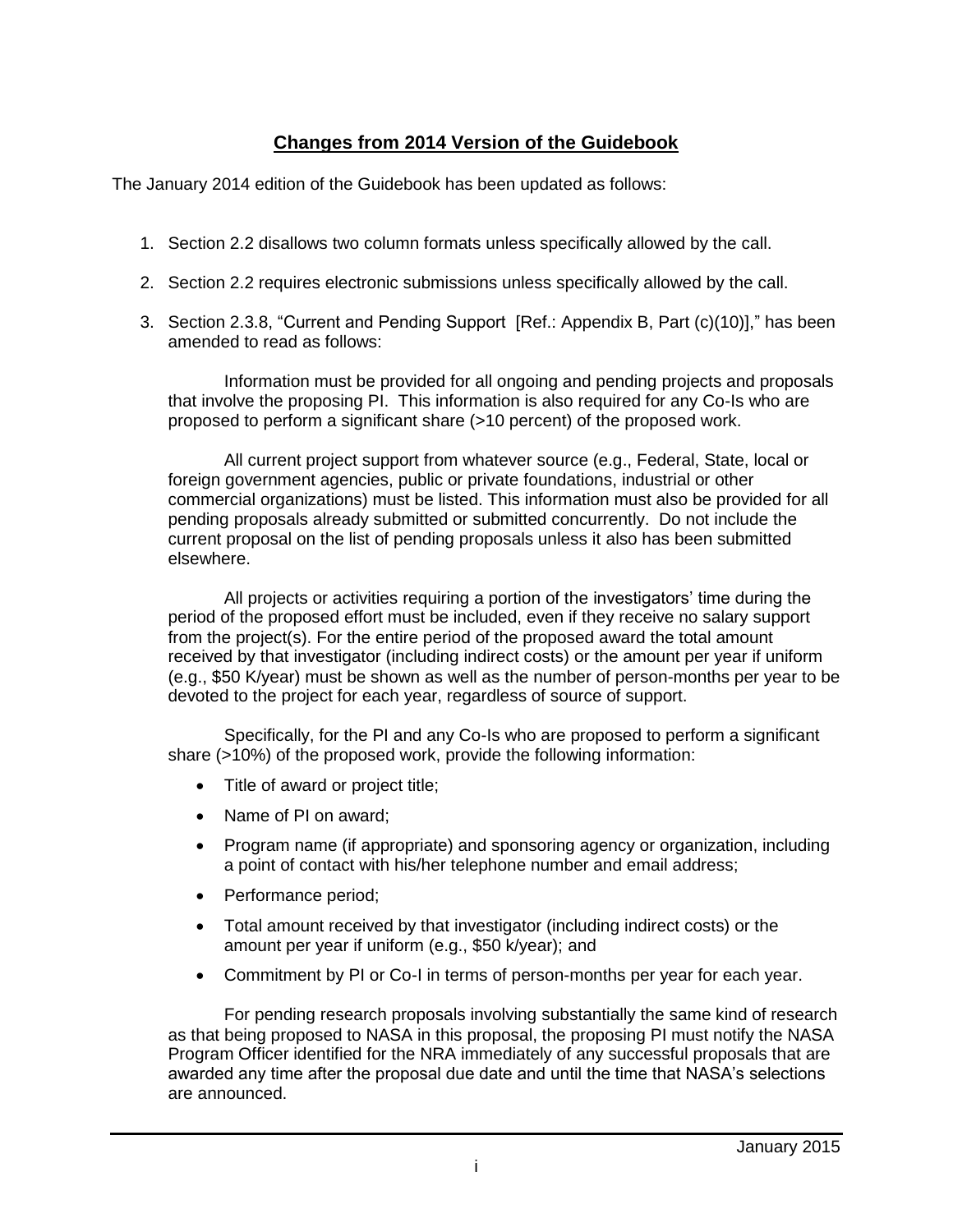4. Section 2.3.9, Statements of Commitment and Letters of Support, has been revised to read as follows:

Every Co-PI, Co-I, and Collaborator (ref. definitions in Section 1.4.2) identified as a participant on the proposal's cover page and/or in the proposal's Scientific/Technical/Management Section must acknowledge his/her intended participation in the proposed effort.

The NSPIRES proposal management system allows for participants named on the Proposal Cover Page to acknowledge electronically a statement of commitment. Although we prefer all team members to confirm participation via NSPIRES, if that is not possible the inclusion of a statement of commitment in the proposal as set out in the example below may be permitted instead.

The Summary of Solicitation for an NRA may specify that signed statements of commitment must be included within the proposal. Also, any proposals submitted via Grants.gov must include signed statements of commitment in the proposal. In the case of more than one Co-PI, Co-I or Collaborator at the same institution, a single statement signed by all participants may be submitted. In any case, each statement must be addressed to the PI, may be a facsimile of an original statement or the copy of an email (the latter must have sufficient information to unambiguously identify the sender), and is required even if the Co-PI, Co-I or Collaborator is from the proposing organization. An example of such a statement follows:

"I (we) acknowledge that I (we) am (are) identified by name as Co-Principal Investigator(s), Co-Investigator(s) [and/or Collaborator(s)] to the investigation, entitled <name of proposal>, that is submitted by <name of Principal Investigator> to the NASA Research Announcement <alpha-numeric identifier>, and that I (we) intend to carry out all responsibilities identified for me (us) in this proposal. I (we) understand that the extent and justification of my (our) participation as stated in this proposal will be considered during peer review in determining in part the merits of this proposal. I (we) have read the entire proposal, including the management plan and budget, and I (we) agree that the proposal correctly describes my (our) commitment to the proposed investigation." For the purposes of conducting work for this investigation, my participating organization is <<insert name of organization>>."

In addition, a letter of support is required from the owner of any facility or resource that is not under the PI's direct control, acknowledging that the facility or resource is available for the proposed use during the proposed period. For Government facilities, the availability of the facility to users is often stated in the facilities documentation or web page. Where the availability is not publicly stated, or where the proposed use goes beyond the publicly stated availability, a statement, signed by the appropriate Government official at the facility verifying that it will be available for the required effort, is sufficient.

Letters of support do not include "letters of affirmation" (i.e., letters that endorse the value or merit of a proposal). NASA neither solicits nor evaluates such endorsements for proposals. The value of a proposal is determined by peer review. If endorsements are submitted, they may not be submitted as an appendix. They must be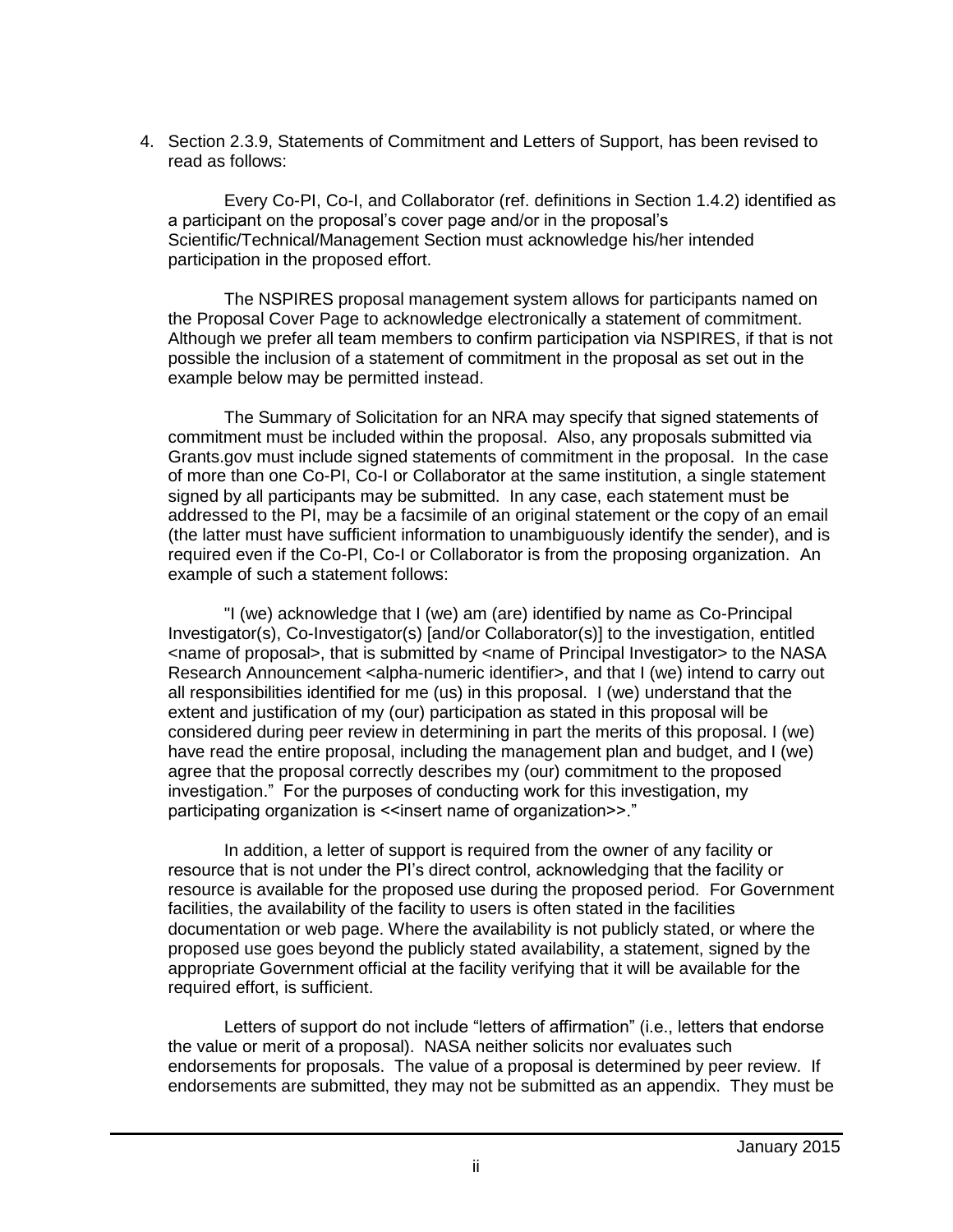included as part of the proposal and must be included within the required page limitations even though they will not be considered in the evaluation of the proposal.

5. Section 2.3.11(b)(viii), Scholarships and student aid costs, has been revised to read

If selected, proposers must comply with the policy of the Office of Management and Budget set out in 2 CFR § 200.466, Scholarships and student aid costs. To ensure compliance with this policy, proposers must affirm in their proposals the following:

- a. The individual is conducting activities necessary to the Federal award;
- b. Tuition remission and other support are provided in accordance with established policy of the Institution of Higher Education (IHE) and consistently provided in a like manner to students in return for similar activities conducted under Federal awards as well as other activities; and
- c. During the academic period, the student is enrolled in an advanced degree program at a non-Federal entity or affiliated institution and the activities of the student in relation to the Federal award are related to the degree program;
- d. The tuition or other payments are reasonable compensation for the work performed and are conditioned explicitly upon the performance of necessary work; and
- e. It is the IHE's practice to similarly compensate students under Federal awards as well as other activities.
- 6. Section 2.3.12 has been renumbered 2.3.14 and a new section 2.3.12 has been added to read:

## 2.3.12 Table of Personnel and Work Effort

Please note that this section does not apply to proposals resulting in contracts. The Table of Personnel and Work Effort summarizes the work effort required to perform the proposed investigation, should it be selected. The table must include the names and/or titles of all personnel necessary to perform the proposed effort, regardless of whether they require funding. Where names are not known, include the position, such as postdoc or technician. For each individual, list the planned work commitment to be funded by NASA, per period in fractions of a work year. In addition, for each individual, please include planned work commitment not funded by NASA, if applicable. This commitment not funded by NASA is not considered cost sharing as defined in 2 CFR § 200.29. The Table Personnel and Work Effort should include only those resources that are directly applicable to the proposed research effort and should not include technical information that belongs in the Scientific/Technical/ Management Section. The detailed budget section must still include the work effort being paid by NASA.

7. A new section 2.3.13 has been added which reads:

## 2.3.13 Subcontracting plans

As set out in subparagraph (a)(4) of Appendix B, any proposal from a large business concern that may result in the award of a contract, which exceeds \$5,000,000 and has subcontracting possibilities should include a small business subcontracting plan in accordance with the clause at FAR 52.219-9, Small Business Subcontracting Plan.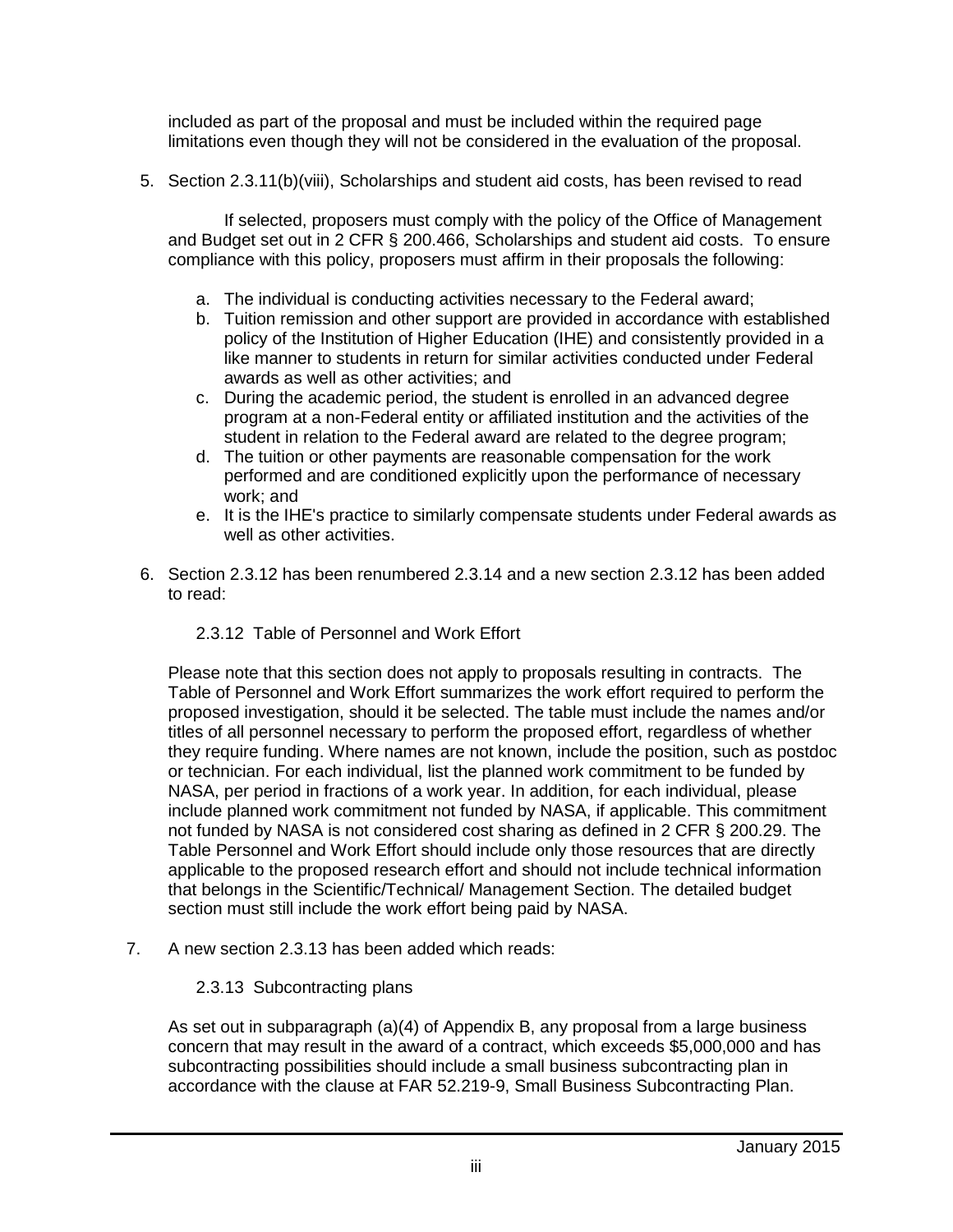Subcontract plans for contract awards below \$5,000,000 will be negotiated after selection.

- 8. Appendix B has been updated by deleting paragraph (n). In addition, regulatory citations for the required provision have been updated and explained.
- 9. Appendix E has been revised to reflect P.L. 113-235.
- 10. The following administrative changes were made throughout the document:
	- a. "May 2014" was changed to read "January 2015."
	- b. URLs have been updated
	- c. Citations to regulations have been updated
	- d. Minor editorial changes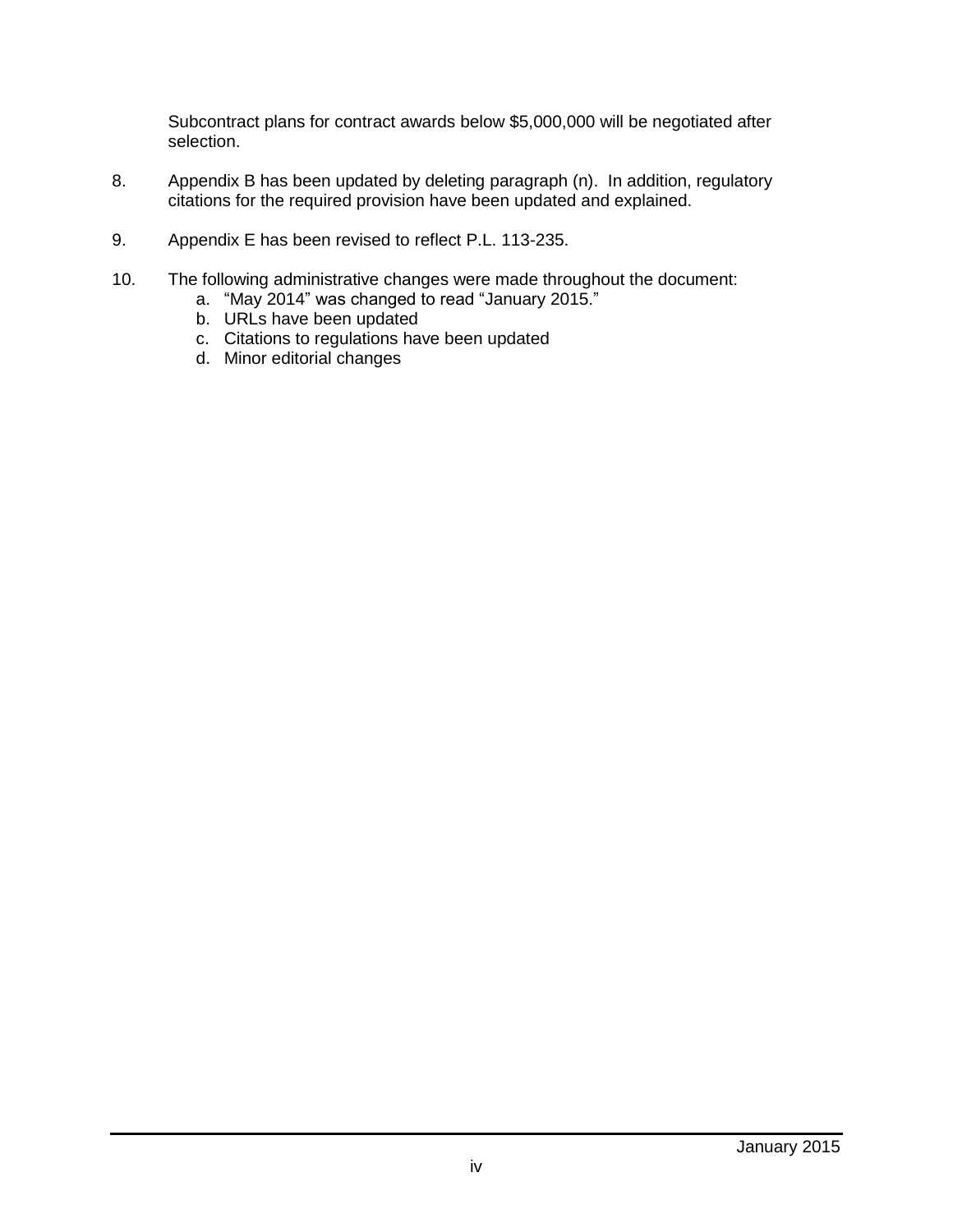# **TABLE OF CONTENTS**

## PREFACE

- Introduction to this Guidebook
- Introduction to NASA's Sponsored Research Programs
- Statements of General Policy
- NASA World Wide Web (WWW) Home Pages
- Notification of Release of NASA Research Solicitations

#### 1. OVERVIEW OF THE NASA RESEARCH ANNOUNCEMENT (NRA)

- 1.1 General Background
	- 1.1.1 Order of Precedence
	- 1.1.2 Award Instruments and Award Authority
- 1.2 Overview Description of the Processes
	- 1.2.1 Writing, Announcing, and Releasing an NRA
	- 1.2.2 Proposal Content and Submission
	- 1.2.3 Proposal Review and Selection
- 1.3 Reserved
- 1.4 Categories of Proposal Organizations and Personnel
	- 1.4.1 Proposing Organizations
	- 1.4.2 Proposal Personnel
- 1.5 Successor Proposals
- 1.6 Other Guidelines
	- 1.6.1 Proposals Involving Non-U.S. Organizations
	- 1.6.2 Export Control

 1.6.2(a) Export Control Guidelines for Proposals Involving Foreign **Participation** 

1.6.2(b) Export Control Material in Proposals

1.7 Guidelines for Proposal Preparation

#### 2. PROPOSAL PREPARATION AND ORGANIZATION

- 2.1 Overview
	- 2.1.1 Using NSPIRES, the NASA Proposal Data System
	- 2.1.2 Using [Grants.gov](http://www.grants.gov/)
	- 2.1.3 Restriction on the use of Classified Material
- 2.2 Standard Proposal Style Formats
- 2.3 Proposal Contents
	- 2.3.1 Overview of Proposal
		- 2.3.1(a) Proposal Checklist
		- 2.3.1(b) Assembly of Electronic Proposals
		- 2.3.1(c) NASA Requirements for Uploaded PDF Files
	- 2.3.2 Required Cover Pages and Forms
		- 2.3.2(a) NSPIRES Cover Page and Budget Form
		- 2.3.2(b) Grants.gov Required Forms
	- 2.3.3 Proposal Summary (abstract)
	- 2.3.4 Table of Contents
	- 2.3.5 Scientific/Technical/Management Section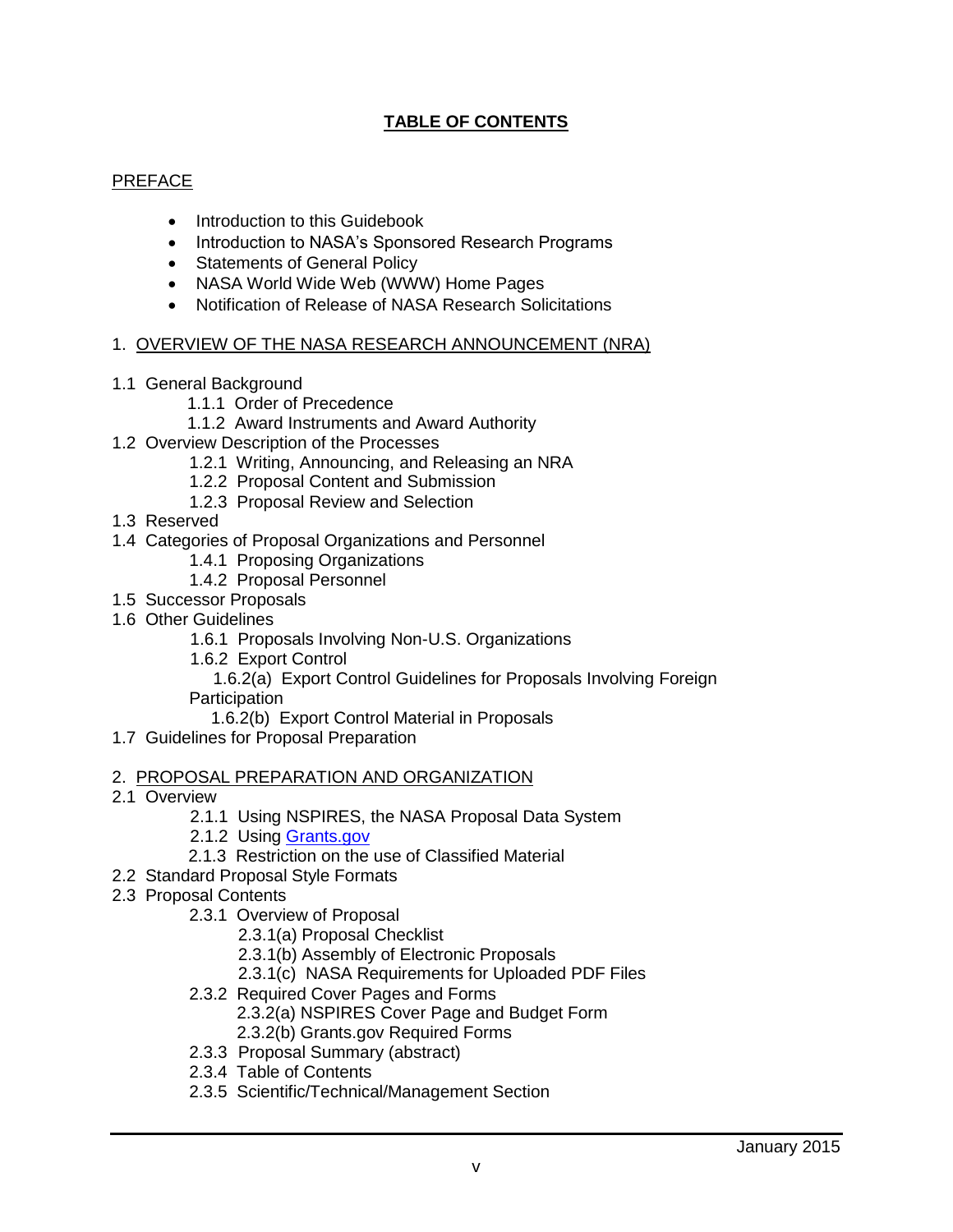- 2.3.6 References and Citations
- 2.3.7 Biographical Sketch(s)
- 2.3.8 Current and Pending Support
- 2.3.9 Statements of Commitment and Letters of Support
- 2.3.10 Budget Justification: Narrative and Details
- 2.3.10(a) Required Budget Narrative
- 2.3.10(b) Required Budget Details
- 2.3.10(c) Other Budget Guidelines
- 2.3.11 Special Notifications and/or Certifications
- 2.3.11(a) Special Notifications and/or Certifications
- 2.3.11(b) Proposals Involving Non-U.S. Organizations
- 2.3.12 Table of Personnel and Work Effort
- 2.3.13 Subcontracting plans
- 2.3.14 Reprint(s)/Preprint(s)/Website(s)
- 3. PROPOSAL SUBMISSION PROCEDURES
- 3.1 Notice of Intent (NOI) to Propose
- 3.2 On-Time and Late Proposals
- 3.3 Submission of Proposals
- 3.3.1 Submission of Proposals Through NSPIRES
- 3.3.2 Submission of Proposals Through Grants.gov
- 3.4 Timeline for Review and Selection
- 3.5 Proposal Withdrawal by Proposer or Rejection Without Review by NASA
- 3.5.1 Withdrawal by Proposer
- 3.5.2 Proposal Rejection by NASA Without Review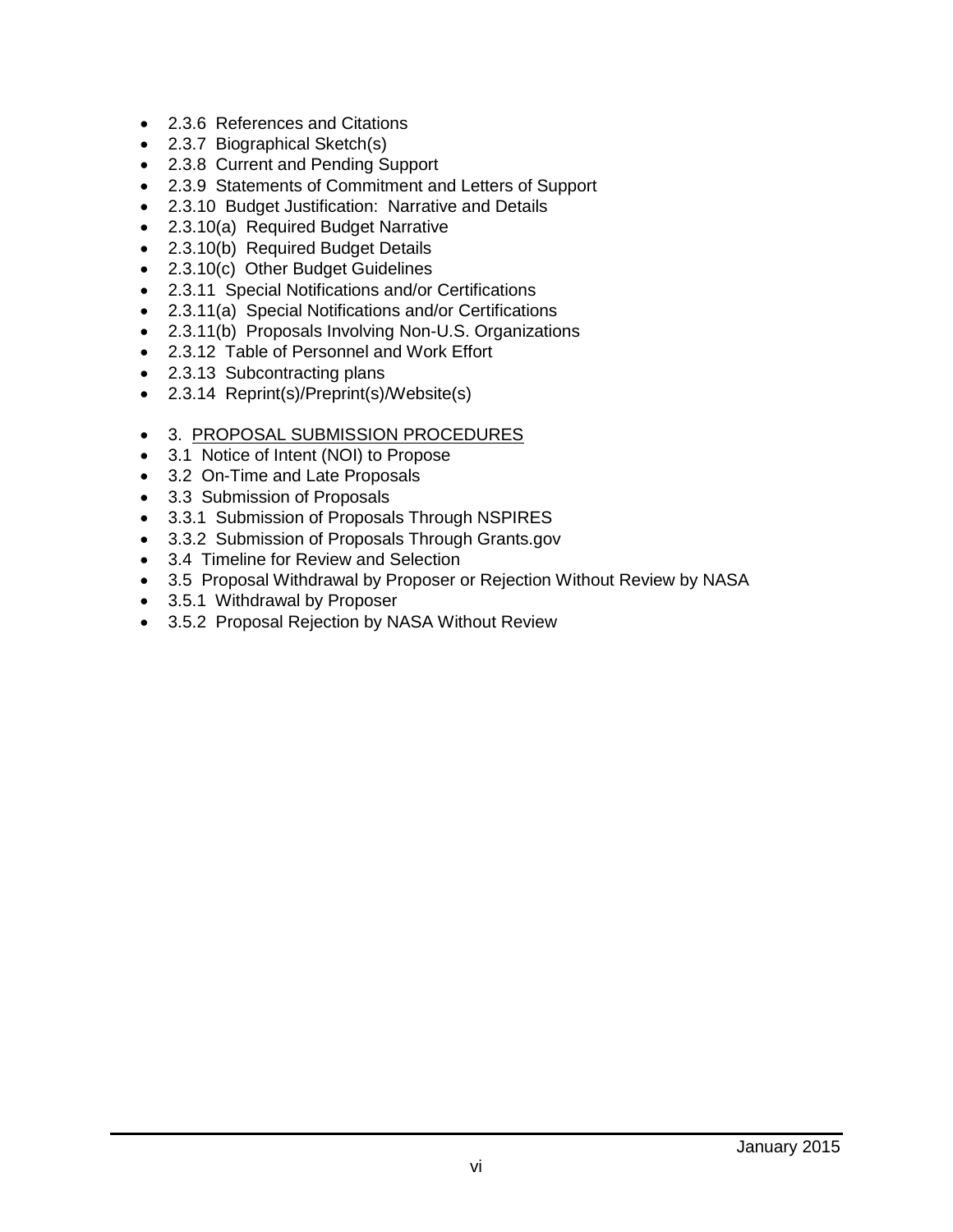# **APPENDICES**

### A. GUIDE TO KEY DOCUMENTS ON THE WORLD WIDE WEB

- B. INSTRUCTIONS FOR RESPONDING TO NASA RESEARCH ANNOUNCEMENTS (NASA Federal Acquisition Regulation Supplement Part 1852.235-72).
- C. PROPOSAL PROCESSING, REVIEW, AND SELECTION
- C.1 Overview
- C.2 Evaluation Criteria
- C.3 Evaluation Processes
- C.4 Conflicts of Interest and Confidentiality
- C.5 Selection Procedures
	- C.5.1 Overview
		- C.5.2 Partial Selections
		- C.5.3 Disclosure of Selections and Nonselections
- C.6 Debriefing of Proposers

#### D. PROPOSAL AWARDS AND CONTINUED SUPPORT

- D.1 New Awards
	- D.1.1 Awards to NASA Centers
	- D.1.2 Awards to Non-NASA Organizations
- D.2 Requests for Augmentation Funding
- D.3 No Cost Extensions
- D.4 Funding Continuation of Multiple Year Awards
- D.5 Completing an Award

#### E. CERTIFICATIONS, ASSURANCES, REPRESENTATIONS, AND SAMPLE AGREEMENTS

- E.1 Certifications, Assurances, and Representations
	- E.1.1 Certification of Compliance on *Proposal Cover Page*
	- E.1.2 "*Assurance of Compliance…Pursuant to Nondiscrimination…*"
	- E.1.3 "*Certification Regarding Lobbying*"
	- E.1.4 "*Certification Regarding Debarment, Suspension, and …*"
	- E.1.5 "Assurance and Representation on China restrictions"
	- E.1.6 "Certification of compliance with section 523 of PL 113-235"
	- E.1.7 "Representation of compliance with section 745 of PL 113-235"
	- E.1.8 "Representation of compliance with section 744 of PL 113-235"
	- E.1.9 "Representation of compliance with section 743 of PL 113-235"
- E.2 Sample Nondisclosure and Conflict of Interest Agreement
- E.3 Conflicts of Interest for NASA Peer Reviewers

#### F. FREQUENTLY ASKED QUESTIONS

- F.1 Who answers questions about an award?
- F.2 Is all the information in this Guidebook needed to submit a proposal?
- F.3 Who is responsible for what?
- F.4 Who determines the types of award to be made?
- F.5 Who monitors an award?
- F.6 Is it "my" award?
- F.7 Must every proposal include certain documents?
- F.8 Once an award has been implemented, for what must prior approval be requested?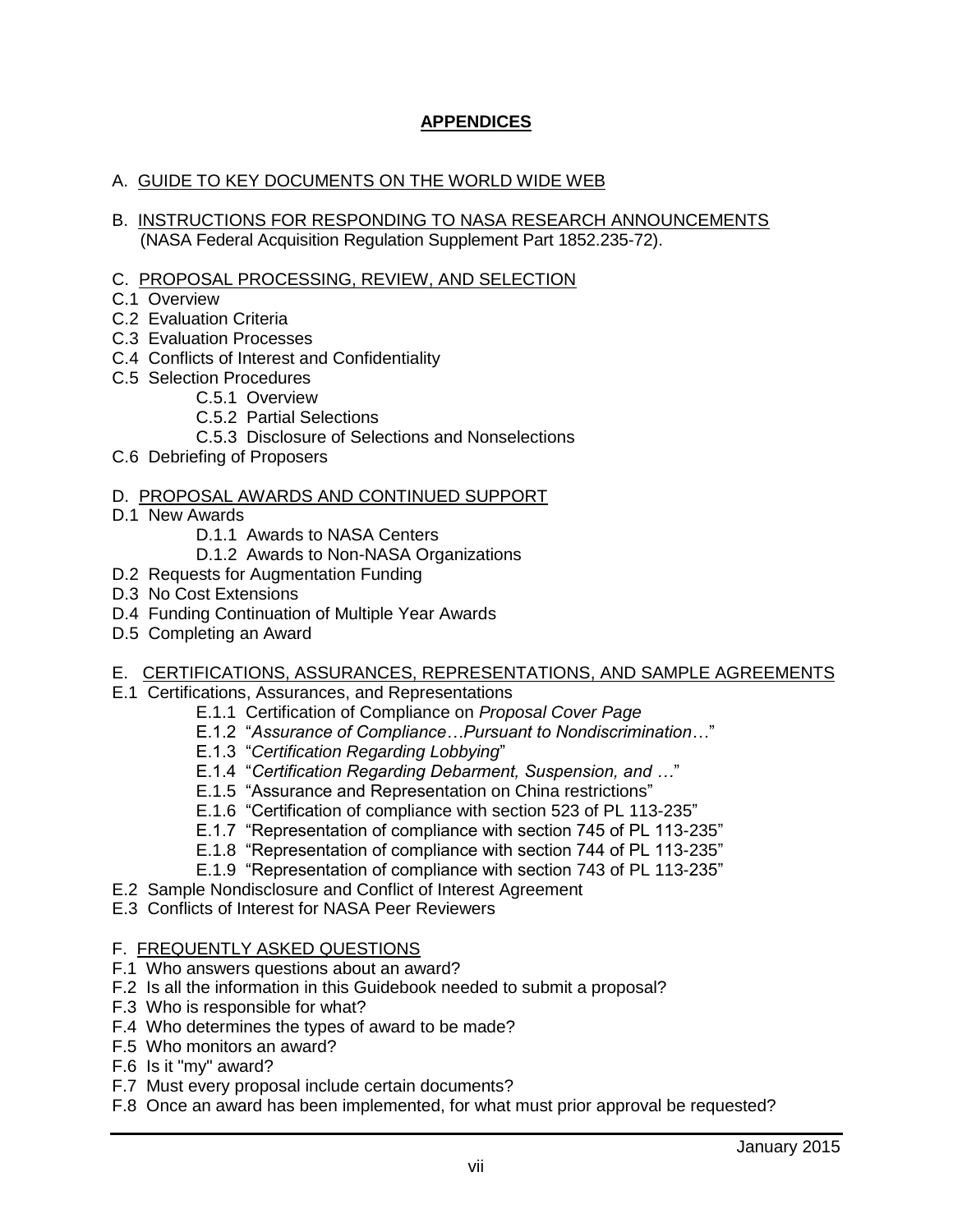- F.9 What happens if the PI changes organizations?
- F.10 Who owns any equipment purchased through the award?
- F.11 Can an award be suspended or terminated?
- F.12 Are there required reports?

F.13 What is NASA's policy about releasing data and results derived through its sponsored research awards?

F.14 How is NASA to be acknowledged in publications?

- F.15 Can audits occur, and are they important?
- F.16 What are the uses of a No Cost Extension?
- F.17 Why are all these requirements and details about research awards necessary?
- F.18 Why aren't all proposals that are highly rated by peer review selected for funding?

F.19 Are proposals from NASA Centers subject to peer review, and are their budgets based on Full Cost Accounting?

- F.20 Why is an award sometimes slow in being implemented after selection?
- F.21 Who may be listed as participating personnel on a proposal?

F.22 How does the NASA Research Announcement (NRA) differ from other types of NASA research solicitations?

- F.23 What is NASA's policy for submitting late proposals?
- F.24 Why doesn't NASA release the names of the reviewers who reviewed my proposal?
- F.25 I can't find the application forms in Grants.gov for the specific solicitation that I want to propose to; where are they?
- F.26 How can a PI verify that his/her proposal has been properly submitted?
- F.27 Does NASA prefer special formatting for Education grants/cooperative agreements?

F.28 How is payment provided to commercial firms verses educational institutions and nonprofit organizations?

F.29 Can NASA grant funds be used to buy supplies and/or services, which do not constitute research, from non-U.S. sources? If yes, where should they be included in the proposal? For example, if the cost is more than \$5000, does the vendor need to be listed on the proposal coversheet as key personnel? How otherwise does one explain the proposed non-US purchase as a direct cost?

F.30 What is a cost realism analysis?

F.31 How can proposals for a grant or cooperative agreement request funds for a NASA partner?

#### G. SECURITY REQUIREMENTS

- G.1 Requirement for Grant and Cooperative Agreement Awards
- G.2 Requirement for Contract Awards

#### H. PROCESS FOR APPEALS

- H.1 Ombudsman Review Process
- H.2 Protest Process
- H.3 Requests for Reconsideration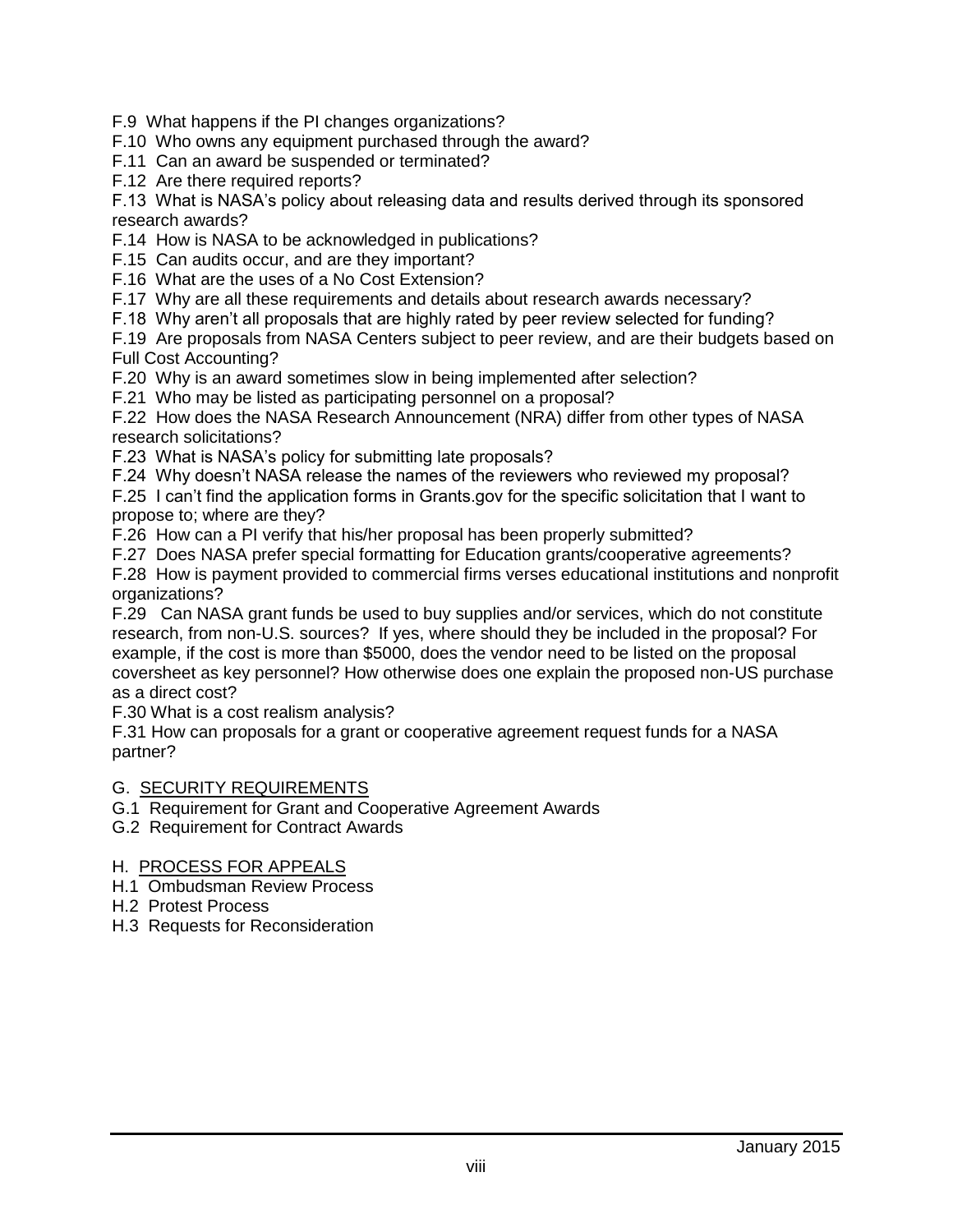## **PREFACE**

## **INTRODUCTION TO THIS GUIDEBOOK**

This Guidebook describes the policies and procedures of the Broad Agency Announcement known as the National Aeronautics and Space Administration (NASA) Research Announcement (NRA) used by the program offices of NASA that solicit proposals for basic and applied science and technology research and for science, technology, engineering, and mathematics (STEM) education. All Proposers who plan to respond to an NRA released by NASA should adhere to the guidelines contained in Chapters 1, 2, and 3, and the Appendices, unless otherwise noted in the NRA itself.

In general, Chapters 1, 2, and 3 of this Guidebook supplement the material given in its Appendix B, entitled "*Instructions For Responding To NASA Research Announcements*," which reproduces NASA Federal Acquisition Regulation (FAR) Supplement (NFS) 1852.235-72 (ref. Appendix A for access information). Appendices C and D describe how NRA proposals are reviewed, selected, and administered, and are included for completeness of information for Proposers. Appendix E contains a variety of certifications and forms that relate to proposals and their evaluations. Appendix F contains frequently asked questions and answers concerning NRA proposal and administrative processes. Appendix G contains security requirements for grant and cooperative agreement awards and contract awards. Appendix H contains information on the Ombudsman review process and the protest process.

The most recent edition of this Guidebook can always be accessed on the World Wide Web (WWW) at [http://www.hq.nasa.gov/office/procurement/nraguidebook/.](http://www.hq.nasa.gov/office/procurement/nraguidebook/) Each NRA will indicate the applicable edition.

This Guidebook may be reproduced in part or in total without restriction.

## **INTRODUCTION TO NASA'S SPONSORED RESEARCH PROGRAMS**

The National Aeronautics and Space Administration is an independent Federal Agency of the United States (U.S.) created by the *National Aeronautics and Space Act of 1958*.

Proposers responding to a NASA CAN or NRA are responsible for submitting proposals relevant to the 2014 NASA Strategic Plan or the most current Strategic Plan. Find NASA's 2014 Strategic Plan by visiting [http://www.nasa.gov/sites/default/files/files/2014\\_NASA\\_Strategic\\_Plan.pdf](http://www.nasa.gov/sites/default/files/files/2014_NASA_Strategic_Plan.pdf) Because Strategic Plans are updated regularly and often at the same time a new budget is released, verify that the 2014 document is current by visiting [http://www.nasa.gov/news/budget/index.html.](http://www.nasa.gov/news/budget/index.html)

If proposed activities are described or understood to be a type of education, proposers are also responsible for submitting proposals relevant to the Federal STEM Education Five-Year Strategic Plan; a report from the Committee on STEM (Co-STEM) Education National Science and Technology Council, May 2013. Download a copy of the plan from the White House website at: [http://www.whitehouse.gov/sites/default/files/microsites/ostp/stem\\_stratplan\\_2013.pdf.](http://www.whitehouse.gov/sites/default/files/microsites/ostp/stem_stratplan_2013.pdf)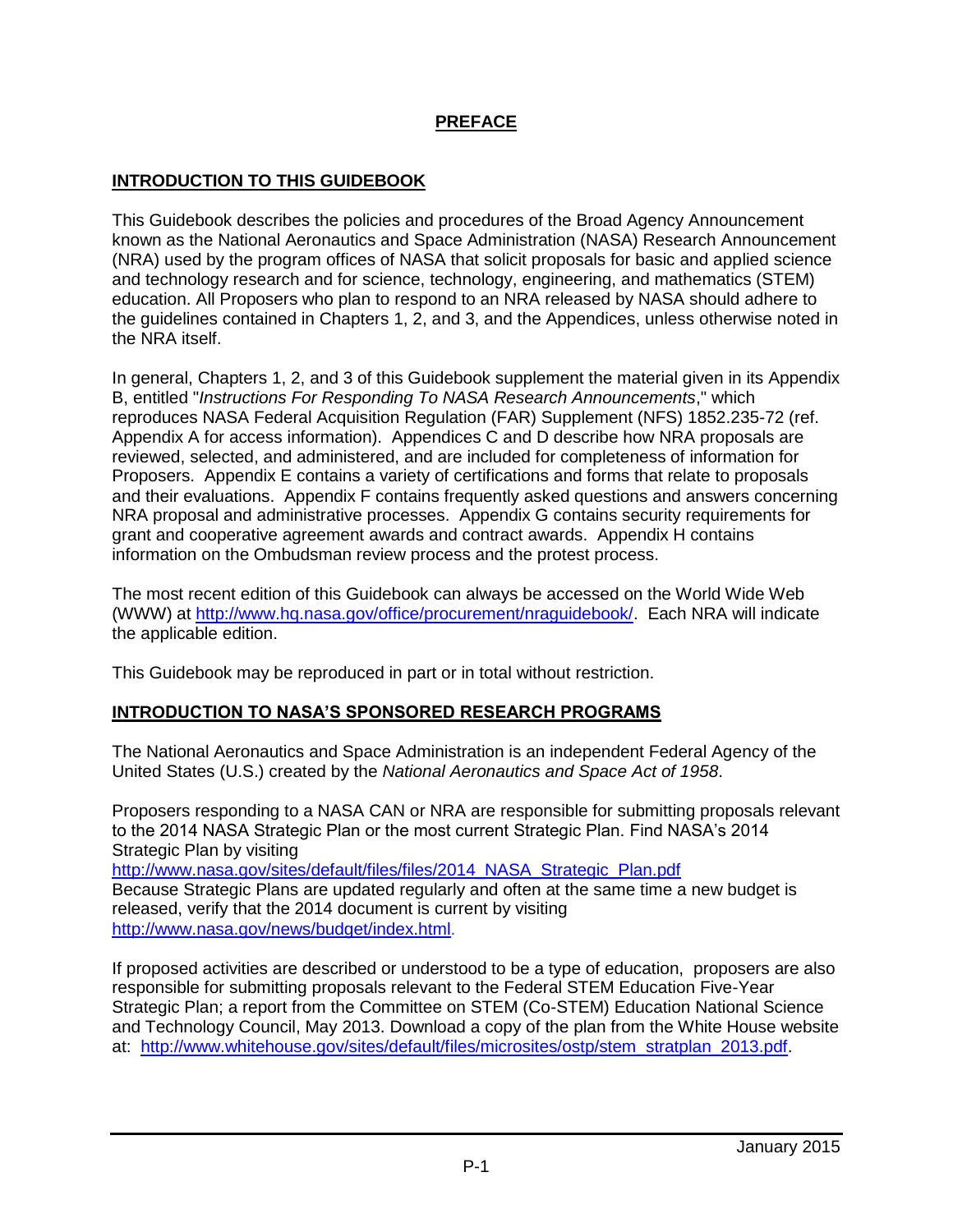NASA has four Mission Directorates, each assigned responsibility for implementing NASA's Vision, Mission, and Values as outlined in the 2011 NASA Strategic Plan. The Mission Directorates are listed below:

- Science
- Human Exploration and Operations
- Aeronautics Research
- Space Technology

These Mission Directorates pursue NASA's goals using a wide variety of ground-, aeronautical-, and space-based programs, and any of these may issue NRAs that will incorporate this Guidebook by formal reference. Examples of such programs are NASA's human and robotic space missions to explore and study the planet Earth, the Solar System, and the Universe; NASA's research using the Earth-orbiting International Space Station; and NASA's ground- and space-based programs and facilities to conduct aeronautics research, the development, demonstration, and infusion of pioneering space technologies for advanced space systems. Awards for research through these various programs fund thousands of scientists, engineers, technologists, and educators each year at U.S. nonprofit and commercial organizations, as well as Federal research organizations including NASA's own Centers and the Jet Propulsion Laboratory (JPL).

Education also is identified in the 2014 Strategic Plan as an Agency mission. In the Strategic Plan NASA's Education Office leads: Objective 2.4: Advance the Nation's STEM education and workforce pipeline by working collaboratively with other agencies to engage students, teachers, and faculty in NASA's missions and unique assets.

NASA's Office of Education, in collaboration with the Mission Directorates and Offices, also issues NRAs that solicit evidence-based projects that 1) foster formal and/or informal STEM education; and/or 2) contribute to participation by underrepresented or underserved students and education organizations that predominantly (or historically) serve individuals traditionally underrepresented in STEM careers or underserved in STEM higher education including but not limited minorities, women and persons with disabilities. Visit the NASA Education pages for the most up to date information about the Office of Education performance and priorities at: [http://www.nasa.gov/offices/education/performance/index.html#.VLmoj0fF-Ag.](http://www.nasa.gov/offices/education/performance/index.html#.VLmoj0fF-Ag)

The Office of Small Business Programs (OSBP) at NASA Headquarters is responsible for the development and management of NASA programs that assist all categories of small business and works in conjunction with the above-mentioned Offices and Mission Directorates that issue NRAs and CANs in order to facilitate small businesses and small disadvantaged businesses participation. Further information for small businesses and small disadvantaged businesses is available at [http://osbp.nasa.gov/index.html.](http://osbp.nasa.gov/index.html)

Complete material about all of NASA's many interests and programs is found through links starting at the NASA homepage at [http://www.nasa.gov/.](http://www.nasa.gov/)

# **STATEMENTS OF GENERAL POLICY**

NASA's Partnership with the Research and Education Communities. Funding for NASA-related research and development projects is a privilege afforded to qualified science, engineering, and educational personnel by NASA acting on behalf of the citizens of the United States through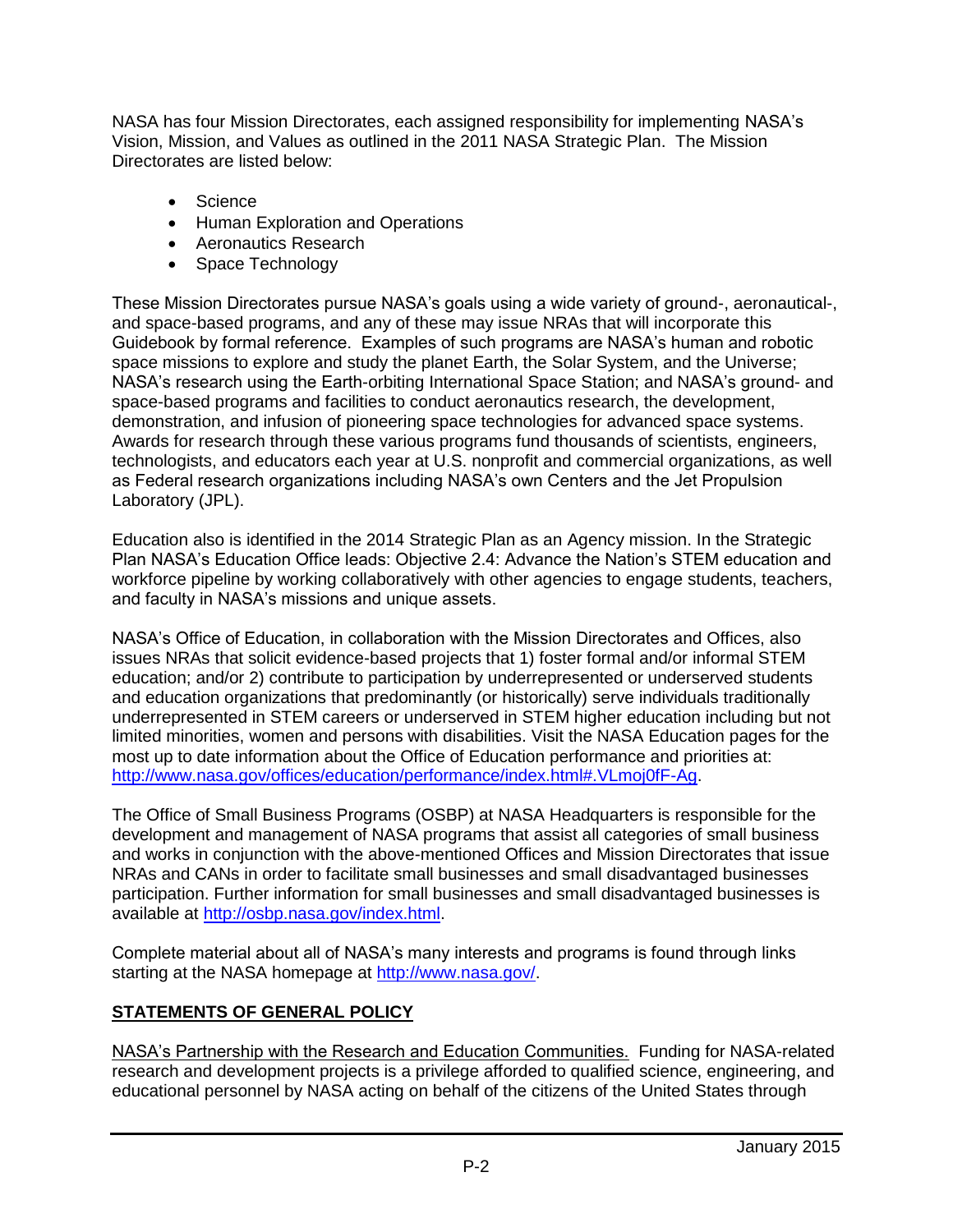Congressional and Executive action. NASA's proposal and selection procedures work only because the various research communities and NASA Program Offices together maintain the highest level of integrity at all stages of the process. As a general rule, recipients of NASA research awards largely manage their own research projects with minimal oversight by the Agency. Throughout the entire process—starting with the identification of program objectives, the preparation and peer review of submitted proposals, the conduct of the research itself, and, finally, the exposition of new knowledge through publications, public outreach, and education— NASA sees itself as a partner with the scientific, engineering, and educational communities in making its programs relevant and productive.

Inclusive Solicitation of Proposals. NASA welcomes proposals in response to its research solicitations from all qualified sources, and especially encourages proposals from Historically Black Colleges and Universities (HBCUs), Other Minority Universities (OMUs), small disadvantaged businesses (SDBs), veteran-owned small businesses, service disabled veteranowned small businesses (SDVOSB), HUBZone small businesses, and women-owned small businesses (WOSBs). Proposers should consult FAR Part 19 and FAR Part 26 for definitions of these business types. Reference the following URL for FAR Part 19: [https://acquisition.gov/far/90-37/html/19.html,](https://acquisition.gov/far/90-37/html/19.html) and

[https://www.acquisition.gov/far/current/html/Subpart%2026\\_3.html#wp1052071.](https://www.acquisition.gov/far/current/html/Subpart%2026_3.html#wp1052071) In accordance with Federal statutes and NASA policy, no eligible applicant shall be excluded from participation in, be denied the benefits of, or be subjected to discrimination under any program or activity receiving financial assistance from NASA on the grounds of their race, color, creed, age, sex, national origin, or disability.

# **NASA WORLD WIDE WEB (WWW) HOME PAGES**

NASA's homepage on the World Wide Web may be found at [http://www.nasa.gov/.](http://www.nasa.gov/) NASA postings on the Internet may be searched through the NASA search engine found at: [http://prod.nais.nasa.gov/cgi-bin/nais/index.cgi.](http://prod.nais.nasa.gov/cgi-bin/nais/index.cgi) The Federal search engine for the acquisition community and the government's business partners can be found at: [http://www.acquisition.gov/.](http://www.acquisition.gov/)

# **NOTIFICATION OF RELEASE OF NASA RESEARCH SOLICITATIONS**

Section 5.2.1, Synopses Requirements, of the Grant and Cooperative Manual and Procurement Information Circular (PIC) 06-12 require that all NASA Research Announcements (NRAs) and NASA Cooperative Agreement Notices (CANs) issued on or after October 1, 2006 that could result in the award of a grant or cooperative agreement be posted on NSPIRES. Links to open and recently closed NASA NRAs released by NASA may be accessed through the Web address for the NASA Solicitation and Proposal Integrated Review and Evaluation System (NSPIRES) at [http://nspires.nasaprs.com/.](http://nspires.nasaprs.com/) Alternatively, the NASA Acquisition Internet Service (NAIS) provides an inclusive, searchable database for all solicitations of every type released by the Agency by opening "Business Opportunities" from the menu at [http://procurement.nasa.gov/.](http://procurement.nasa.gov/) This listing will also include any NRAs that may be released by any of NASA's Centers. Researchers may also find research grant opportunities offered by NASA and other Federal agencies on the Grants.Gov web site at [http://www.grants.gov/.](http://www.grants.gov/)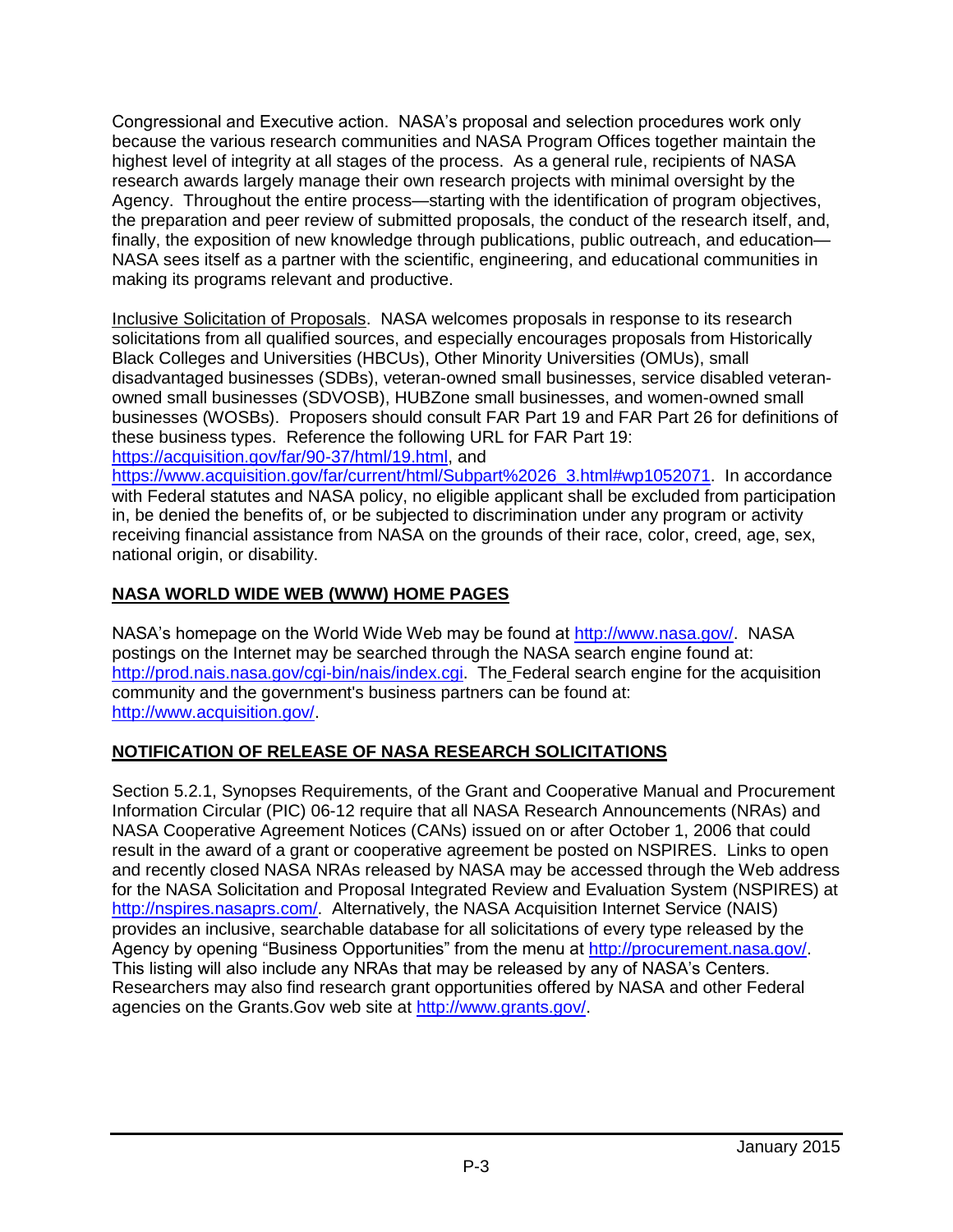# **1. OVERVIEW OF THE NASA RESEARCH ANNOUNCEMENT (NRA)**

## 1.1 General Background

In fulfillment of the National Aeronautics and Space Act of 1958, as amended, [\(http://www.nasa.gov/offices/ogc/about/space\\_act1.html](http://www.nasa.gov/offices/ogc/about/space_act1.html) ), NASA endeavors to sponsor the highest quality research and development of the newest technologies related to the space and aeronautical sciences. NASA solicits proposals by issuing Broad Agency Announcements (BAAs) of several different types for the particular targeted objectives sought by each program. This Guidebook specifically discusses the policies and procedures of the BAA known as the NRA.

A key feature that distinguishes the research sponsored by NASA from that sponsored by other Federal agencies is that it must be relevant to NASA's programs in addition to being of the highest intrinsic science and technical merit and affordable and reasonable in cost. Proposals that respond to a specific NRA are called "solicited proposals." NASA receives and processes several thousand solicited proposals each year as submitted in response to many different research solicitations. Responsible and timely handling of these proposals is crucial for the integrity and efficiency of the review and funding processes. The standards set forth in this Guidebook not only facilitate these processes but also promote the highest level of professionalism by NASA for handling and reviewing proposals. Potential Proposers are urged to read this Guidebook carefully and to adhere to the requirements specific to each NRA of interest in order to submit a valid, responsive proposal.

In general, this Guidebook supplements the material given in its Appendix B, entitled "*Instructions for Responding to NASA Research Announcements*," which reproduces NASA Federal Acquisition Regulation (FAR) Supplement (NFS) 1852.235-72 [\(http://tinyurl.com/oppfngm\)](http://tinyurl.com/oppfngm) (ref. Appendix A for the World Wide Web access to the NFS). Where appropriate in this Guidebook, especially in Chapter 2, the cross reference to Appendix B is provided in brackets (e.g., [Ref.: Appendix B, Part (a)]).

1.1.1 Order of precedence. In case of any conflict, the order of precedence to be followed is first, provisions of law; second, the NASA FAR Supplement; third, the specific requirements noted in the NRA itself; and lastly the direction provided in this Guidebook.

1.1.2 Award Instruments and Award Authority. The funding mechanisms used by NASA for research selected through an NRA are Interagency transfers, grants, cooperative agreements, contracts, and NASA's own internal processes for funding activities at its Centers and JPL. For conciseness, the term "award" will be used hereafter in this Guidebook to mean any of these funding mechanisms, and, similarly, "Award Officer" will mean either a NASA Grant Officer or a NASA Contracting Officer. In all cases, only the Award Officer has binding authority to obligate Government funds allocated to a recipient. Ref. Appendix D for more details about both the definition and administration of research awards.

## 1.2 Overview Description of the Processes

1.2.1 Writing, Announcing, and Releasing an NRA

Regardless of their objectives, NRAs released by NASA that specifically incorporate this Guidebook by reference will be patterned on a standard format that, at a minimum, includes: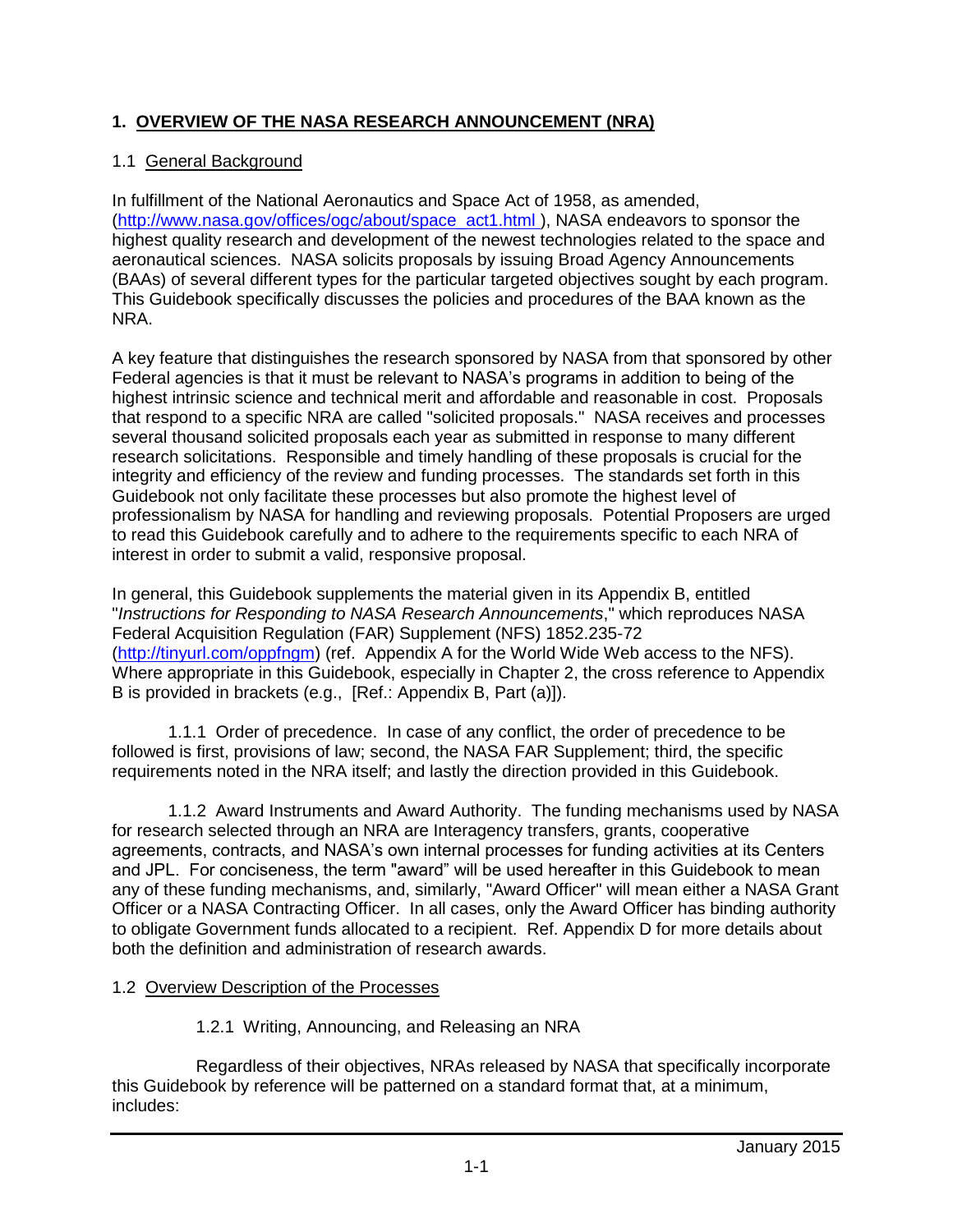- Overview Information
- Executive Summary
- Funding Opportunity Description
- Award Information
- Eligibility Information
- Application and Submission Information
- Application Review Information
- Award Administration Information
- Reporting Requirements
- NASA Contacts
- Other Information

If the NRA anticipates the award of both contracts, and grants or cooperative agreements, the NRA must be synopsized in the Federal Business Opportunities (FBO) at [http://www.fedbizopps.gov](http://www.fedbizopps.gov/) at least 15 calendar days prior to release and in Grants.gov, located at [http://www.Grants.gov,](http://www.grants.gov/) not later than three days after release. If an NRA expressly excludes the award of a contract as a funding instrument, the NRA is required only to be synopsized in Grants.Gov no later than three days after the release of the NRA. Although posting in the FBO is not legally required in the latter instance, the NRA may also be synopsized in the FBO as a method of publicizing the opportunity. As a service to the interested members of the science, technical and educational research communities, some NASA program offices also provide direct notification of the intended release of their program announcements through Internetbased email notifications. Instructions for subscribing to email notifications can be found at the research opportunities website (ref. complete listing at [http://nspires.nasaprs.com/\)](http://nspires.nasaprs.com/). However, note that NASA is not responsible for inadvertently failing to provide notification of a future NRA. Interested parties are responsible for regularly checking these websites for updated NRAs. Finally, NRAs may also be accessed through the menu listing "Business Opportunities" of NASA's Acquisition Internet Service (NAIS) at [http://prod.nais.nasa.gov/cgi-bin/nais/index.cgi.](http://prod.nais.nasa.gov/cgi-bin/nais/index.cgi) In all cases, a notice in any of these venues will always contain at least the following fundamental information:

- Title of program for which proposals are solicited;
- Unique NRA alpha-numeric identifier;
- Date of release of NRA and World Wide Web address for access;
- Due dates for Notices of Intent to propose (if applicable) and for proposals;
- Executive summary of announcement objectives;
- A statement of the inclusiveness of eligibility applicants; and
- Name and contact information of the cognizant NASA Program Officer for further information.

All competitive solicitations issued on or after October 1, 2006, that could result in the award of a grant or cooperative agreement are required to be posted on the NASA Solicitation and Proposal Integrated Review and Evaluation System (NSPIRES) system. NASA NRAs may be found on their date of release at http://nspires.nasaprs.com/ When possible, advance notices of future NRAs are found at the same location with a best estimate of the release date, though such advance postings are not guaranteed. Notification of NRAs may also appear in various professional publications that serve specific science disciplines, engineering fields, or educational areas and/or in a variety of commercial publications that report news concerning NASA's programs. However, since such notifications may not appear until several weeks after the actual release dates, those interested in NASA research opportunities are urged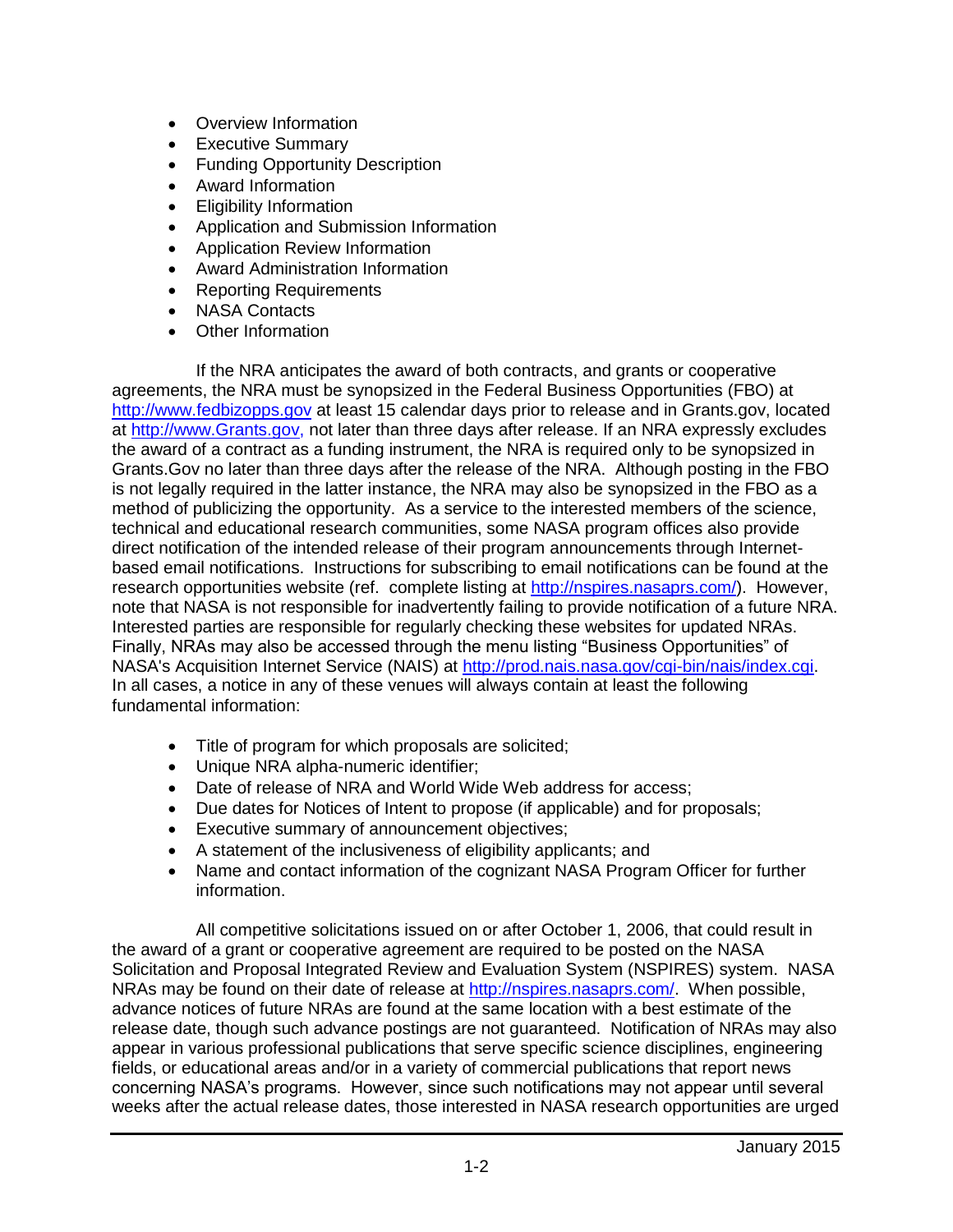to subscribe to the relevant NASA email notification service(s), to check the relevant NASA home page(s), and/or to check the NAIS, FBO, and Grants.Gov Web sites. All other sources are unofficial and not necessarily complete or timely.

While NASA program personnel may be contacted to discuss general program objectives with prospective Proposers, they are forbidden from providing specific advice on budgetary or technical issues beyond those published in the NRA that would give an unfair competitive advantage unless this same information is openly available to all interested Proposers.

## 1.2.2 Proposal Content and Submission

The proposal preparation and submission processes for all NRAs that specifically reference this Guidebook are given in Chapters 2 and 3. The requirements of this Guidebook shall be applicable unless specifically amended in the NRA itself. In order to be considered complete and, therefore, accepted for competitive review, proposals submitted in response to an NRA must conform to the instructions provided in the NRA. Compliance is required and will be enforced. NASA may reject without review proposals that are not consistent with the NRA instructions. Reference paragraph 1.1.1 for order of precedence in case of any conflict.

Most NASA NRAs require electronic submission of proposals. In some instances, however, instructions may require both an electronic submission and a paper copy submission, consisting of an original and a specific number of copies. In those instances all required submissions must be received at the designated address, time and date specified in the NRA (ref. Section 3.2 for the policy on late proposals).

If an NRA requires only electronic submission of proposals, then the submission of a proposal by the authorized organizational representative (AOR) serves as the required original signature by an authorized official of the proposing organization. If, however, a paper copy submission is required, all proposal documents submitted shall be appropriately signed.

# 1.2.3 Proposal Review and Selection

To be competitive for selection, proposals must fully satisfy the evaluation criteria as determined by peer review for scientific and/or technical merit, and by programmatic evaluation for cost and relevance by NASA (ref. further details in Appendix C). NASA peer review members may also participate in determining the relevance of a proposal to NASA program objectives and the realism and reasonableness of proposed costs as compared to the available budget. NASA will begin this evaluation process as soon as possible after the deadline for proposal submission. At a minimum, the evaluation criteria against which the proposals will be judged will be those listed in Section C.2 of Appendix C, although these may be supplemented by specific criteria given in the NRA itself. NASA always seeks the best possible evaluations by appropriately qualified peers of the Proposer who are knowledgeable, though not necessarily specialists, in the objective(s) solicited by the NRA. Experience has consistently shown that the characteristics of successful proposals are that they are technically meritorious, logical, complete, convincing, easily read, affordable, and responsive to the advertised NASA program.

Following peer evaluation, the cognizant NRA Program Officer will consider the competitively rated proposals in the context of the programmatic objectives and financial limitations stated in the NRA. The Program Officer will present a recommendation for selection based on the entirety of these factors to the NASA Selection Official identified in the NRA. The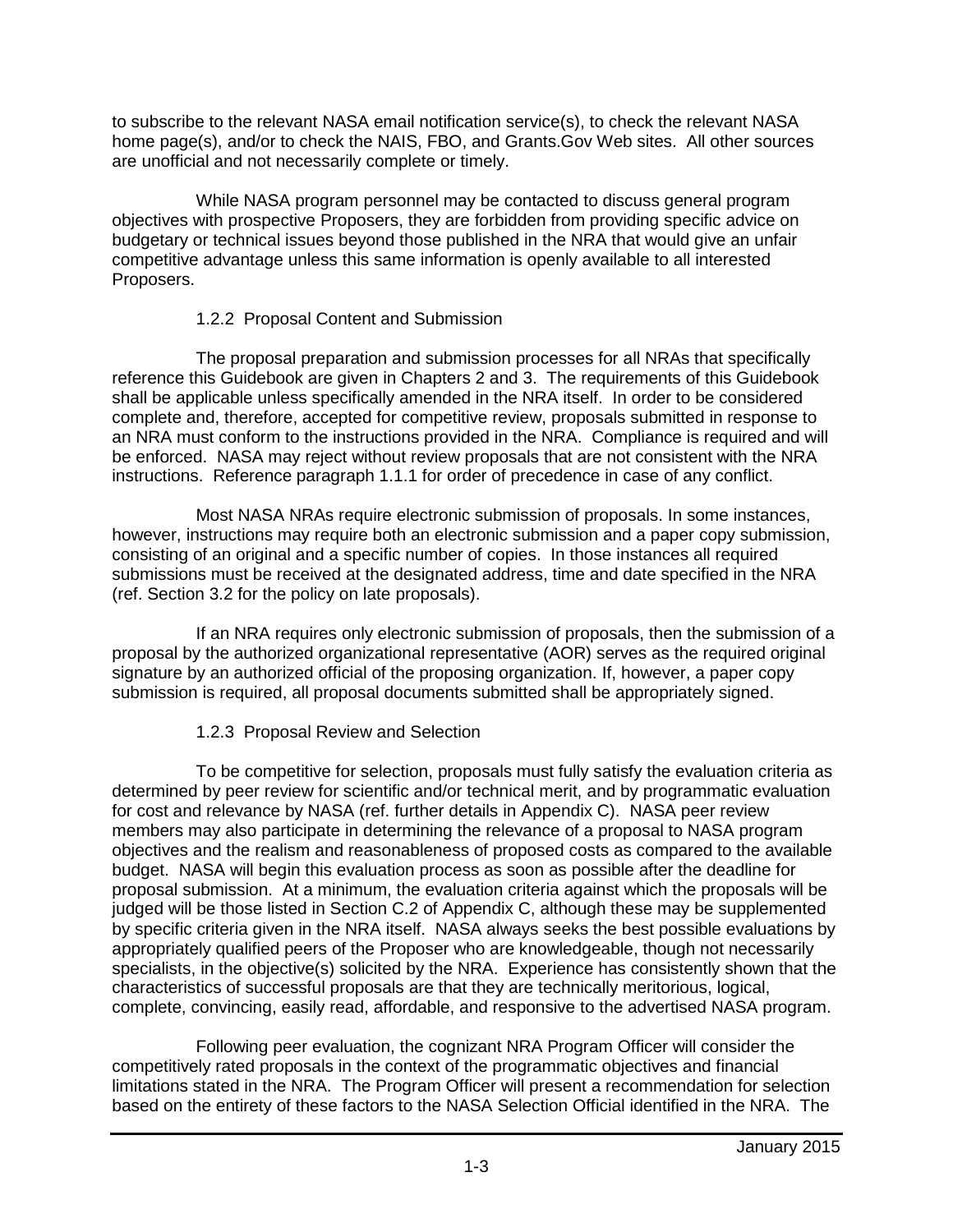Selection Official will select proposals as judged against the evaluation criteria, the objectives of the NRA, programmatic considerations, and the available financial resources.

Following selection, each Proposer will be notified of the disposition of his/her proposal and, if desired, provided the opportunity to be debriefed. Those Proposers who are selected will be advised that their organizations will be contacted by the responsible NASA Procurement Office to initiate negotiations for an eventual award. It is important to note that, until an award is made, there is no guarantee that the recommended financial resources will be available. Funds are not in general available for awards at the time of an NRA's release. The Government's obligation to make awards is contingent upon the availability of sufficient appropriated funds from which payment can be made and the receipt of proposals that NASA determines are acceptable for award under the NRA.

Note that awards are made to the proposing organization and not directly to the Principal Investigator. Appendix D provides ancillary information about how NASA typically implements and manages awards for the proposals selected through its NRAs.

## 1.3 Reserved

## 1.4 Categories of Proposal Organizations and Personnel

## 1.4.1 Proposing Organization Type

NASA accepts proposals submitted in response to its NRAs by most types of U.S. and non-U.S. organizations acting on behalf of the Proposer(s). As an aid to NASA to determine the appropriate type of award to be used should a proposal be selected, designation of one of the following organizational categories is required on the *Proposal Cover Page* (ref. Section 2.3.10(a) and D.1.2). The NSPIRES-standard cover page does not offer subcategory organization types, such as museum or public K-12 school. Some NRAs may request subcategory organization type using a program specific data form. Some NRAs may specifically disallow some or all of the following broad categories and/or may add sub categories not cited below.

The proposing organization type, as requested on the *Proposal Cover Page,* typically aligns to the proposing organization's financial reporting identity as required by Federal law. Regardless of what proposing organization type is designated, any resulting award and its reporting requirements will be consistent with applicable NASA and Federal regulations.

 Education Organization (Limited to Higher Education Institutions) – A university, two- or four-year college (including U.S. community colleges) accredited to confer degrees beyond that of the K-12 grade levels. The NSPIRES coversheet excludes classifying non-higher education entities, such as K-12 education groups or institutions of informal education as Education Organizations. Education Organizations not providing higher education may be eligible to propose as non-profit or commercial organizations or as agencies of state, local, or Federallyrecognized tribal governments as described below.

Non-profit Organization - A non-profit organization is generally defined as any private corporation, trust, association, cooperative, or other organization which:

(1) is operated primarily for scientific, engineering, educational, research, or similar purposes in the public interest;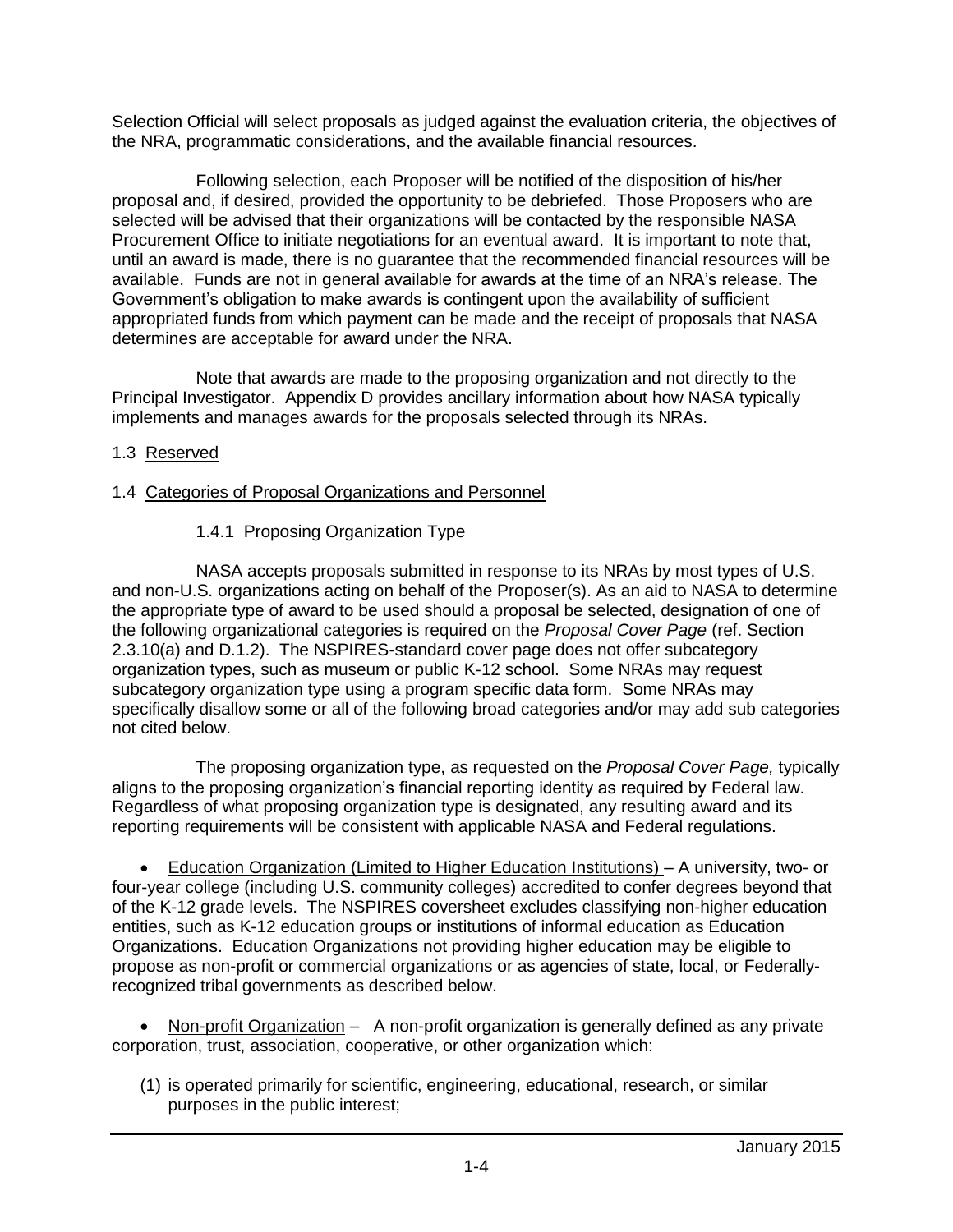- (2) is not organized primarily for profit;
- (3) uses its net proceeds to maintain, improve, and/or expand its operations; and is
- (4) an entity incorporated or unincorporated as a non-profit organization under Federal, state or local law.

Non-profit organizations NASA typically supports include: research laboratories, university consortiums, museums, planetariums, observatories, professional societies, or similar organizations, such as entities providing or supporting K-12 education, or entities that directly support advanced research or education activities but whose principal charter is not for the training of students for advanced academic degrees. Non-profit organization generally excludes (i) colleges and universities; (ii) hospitals; and (iii) state, local and Federally recognized Indian tribal governments.

 Commercial Organization – An organization of any size that is organized primarily for profit.

NASA Center – Any NASA Center, e.g., Johnson Space Center (JSC).

 Other Federal Agency – Any non-NASA, U.S. Federal executive agency or Federally Funded Research and Development Center (FFRDC), e.g., Jet Propulsion Laboratory (JPL), sponsored by a Federal executive agency.

 Unaffiliated Individual – Any person (e.g., Sole Proprietorship) legally residing in the U.S., regardless of being a U.S. citizen or permanent resident, who has the capabilities and access to facilities for carrying out the proposed project and who, if selected, agrees to financial arrangements that NASA determines as sufficient to ensure the responsible management of appropriated Federal funds.

• Non-U.S. Organizations – Organizations outside the U.S. that propose on the basis of a policy of no-exchange-of-funds; consult Section (l) of Appendix B for specific details. Some NRAs may be issued jointly with a non-U.S. organization (e.g., those concerning guest observing programs for jointly sponsored space science programs) that will contain additional special guidelines for non-U.S. participants. Also ref. Sections 2.3.10(c)(vii) for special instructions for proposals from non-U.S. organizations that involve U.S. personnel for whom NASA support is requested.

 State, Local, or Federally-Recognized Tribal Government Agency. – Examples of state, local or federally-recognized tribal government agencies that may apply to NRAs are individual public schools, school districts, museums; planetariums, visitor centers, etc.

- (1) "State'' means any of the several States of the United States, the District of Columbia, the Commonwealth of Puerto Rico, any territory or possession of the United States, or any agency or instrumentality of a State exclusive of local governments.
- (2) "Local government'' means a county, municipality, city, town, township, local public authority, school district, special district, intrastate district, council of governments (whether or not incorporated as a non-profit corporation under State law), any other regional or interstate government entity, or any agency or instrumentality of a local government.
- (3) ''Federally-recognized Indian tribal government'' means the governing body or a governmental agency of any Indian tribe, band, nation, or other organized group or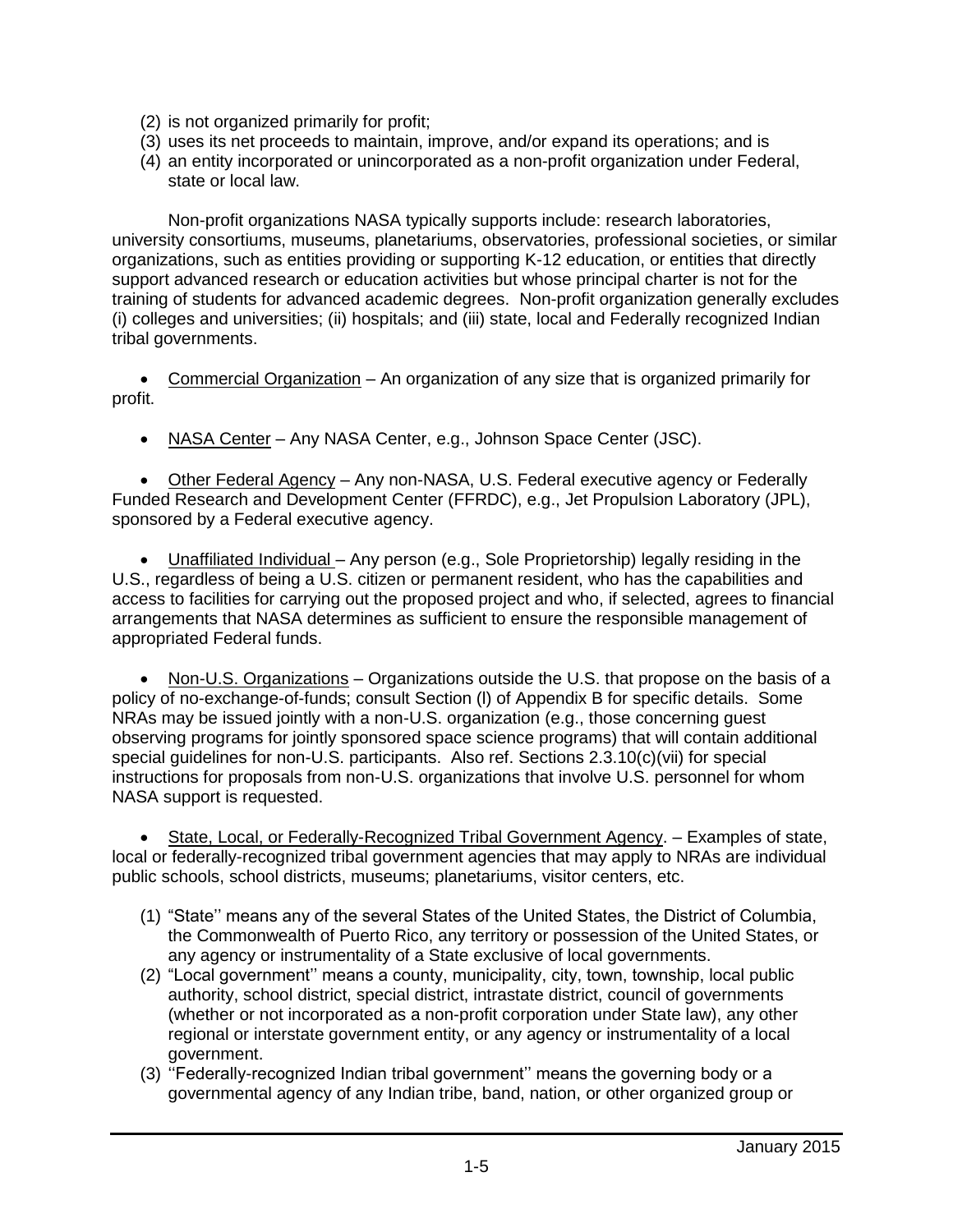community (including any native village as defined in Section 3 of the Alaska Native Claims Settlement Act, 85 Stat. 688) certified by the Secretary of the Interior as eligible for the special programs and services provided through the Bureau of Indian Affairs.

## 1.4.2 Proposal Personnel

Every person who is expected to play a significant role (i.e., PI, Co-PI, Co-I, Postdoctoral Associate, Other Professional, Graduate/Undergraduate Students, Consultants, Collaborators) in the execution of the proposed effort must be identified on the Proposal Cover Page, using one of the following seven categories of personnel. Each individual proposed must also identify the organization through which he/she is participating in the investigation, which may differ from his/her primary employer or preferred mailing address, in order to facilitate organizational conflict of interest checks that must be considered in the evaluation process. Any organization requesting NASA funds through participation in the proposed investigation must be listed for each team member on the Proposal Cover Page. NASA will not fund organizations that do not appear on the Proposal Cover Page. Other than the category of Principal Investigator, some NRAs may specifically disallow some or all of these categories and/or may add other categories.

- Principal Investigator (PI) The Principal Investigator (PI) is(are) the individual(s) a research organization designates as having an appropriate level of authority and responsibility for the proper conduct of the research, including the appropriate use of funds and administrative requirements such as the submission of scientific progress reports to the agency. Every proposal shall identify a PI who is responsible for the quality and direction of the proposed research and for the proper use of awarded funds regardless of whether or not he/she receives support through the award. The proposing organization has the authority to designate the PI and to designate his/her replacement, if that becomes necessary. NASA approval is required for replacement of a PI after proposal selection.
	- Contact PI To facilitate communication with NASA when proposing multiple PIs, the submitting organization must designate a "Contact PI" at the time of proposal. The Contact PI will be referred to as the "PI." Any other PIs will be referred to as "Co-PIs." The NASA grant officer and program officer will communicate with the Contact PI, and the Contact PI will be responsible for relaying communications between the Co-PIs and NASA.
	- Co-Principal Investigator (Co-PI) When multiple PIs are proposed, the Co-PI(s) share the responsibilities of the PI.

NASA strongly encourages PIs to specify only the most critically important personnel to aid in the execution of their proposals. Such personnel must be designated as being in one of the following categories:

• Co-Investigator  $(Co-I) - A Co-I$  is a member of the proposal's investigation team who may hold either a full-time or limited-term appointment and who is a critical "partner" for the conduct of the investigation through the contribution of unique expertise and/or capabilities. A Co-I must have a well-defined, and generally sustained, continuing role in the proposed investigation, serve under the direction of the PI, and may or may not receive funding through the award. Only an individual who has formally agreed to the role may participate as a Co-I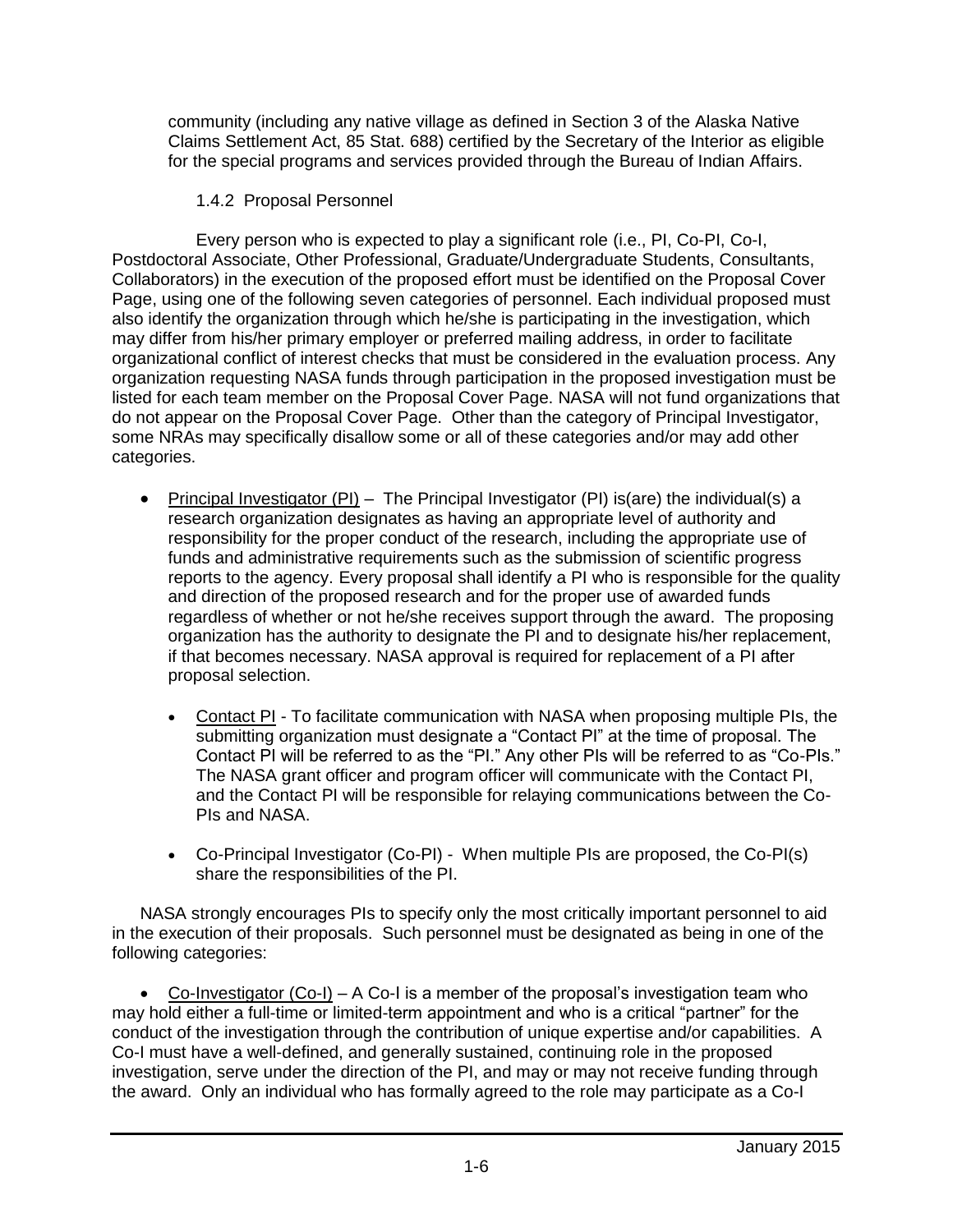even if his/her participation is at no cost (i.e., contributed) to the proposal. Each Co-I must demonstrate his/her commitment to participate in the proposed investigation by way of a brief, signed statement from him/her even if they are from the proposing organization (Section 2.3.9). The *Scientific/Technical/Management Section* of a proposal (ref. Section 2.3.5) may also designate that a Co-I carry additional responsibilities as appropriate for the following unique circumstances:

- One Co-I may also be designated as the "Science PI" for those cases where the proposing organization does not permit that individual to formally serve as a PI as defined above (e.g., nontenured faculty or postdoctoral personnel). In such a case, that Co-I/Science PI will be understood by NASA to be in charge of the scientific direction of the proposed work, although the formally designated PI will still be held responsible for the overall direction of the effort and use of funds.
- A Co-I at an organization other than that of the PI institution who is making a major contribution to the proposal (e.g., providing a significant piece of hardware) and who serves as the point of contact at that Co-I's organization, may also be designated as the "Institutional PI" for that Co-I's organization. If specifically stated in the NRA, NASA may elect to provide a separate award directly to the organization of the Co-I. In this case, the Co-I will serve as the "PI" for this separate award for his/her organization.
- A Co-I from a non-U.S. organization may also be designated as a "Co-Principal Investigator" (Co-PI) should such a designation be required to fulfill administrative requirements of that Co-I's organization and/or to enable the procurement of funding by that Co-I from his/her sponsoring funding authority (ref. also Appendix B, Section (l)).

 Postdoctoral Associate – A Postdoctoral Associate holds a Ph.D. or equivalent terminal degree, is usually employed full time at the proposing PI organization, is identified as a major participant (but not explicitly as a Co-I) for the execution of the proposed research, and is appropriately remunerated for that effort through the proposal's budget. Such a Postdoctoral Associate should be identified by name, if known, by the time the proposal is submitted or may be identified only by designated function in those cases where recruitment depends on the successful selection of the proposal. Postdoctoral associates might not be named on the cover page, but their effort should be included in the technical description of work assignments, the budget, and budget justification.

 Other Professional – This category is appropriate for personnel who support a proposal in a critical manner, e.g., a key Project Engineer and/or Manager, but who is not identified as a Co-I or Postdoctoral Associate.

 Graduate and/or Undergraduate Students– A proposal may incorporate students working for graduate or postgraduate degrees who will be paid through the proposal's budget to help carry out the proposed research under direction of the PI or one of the designated Co-Is. Such students should be identified by name if known when the proposal is submitted, but may be designated only by function in those cases where their recruitment depends on the successful selection of the proposal. These students may not be listed on the Proposal Cover Page but they should be included in the technical description of work assignments, the budget, and budget justification. Note: Direct support for undergraduate students' tuition is normally allowed only if specifically stated in the NRA.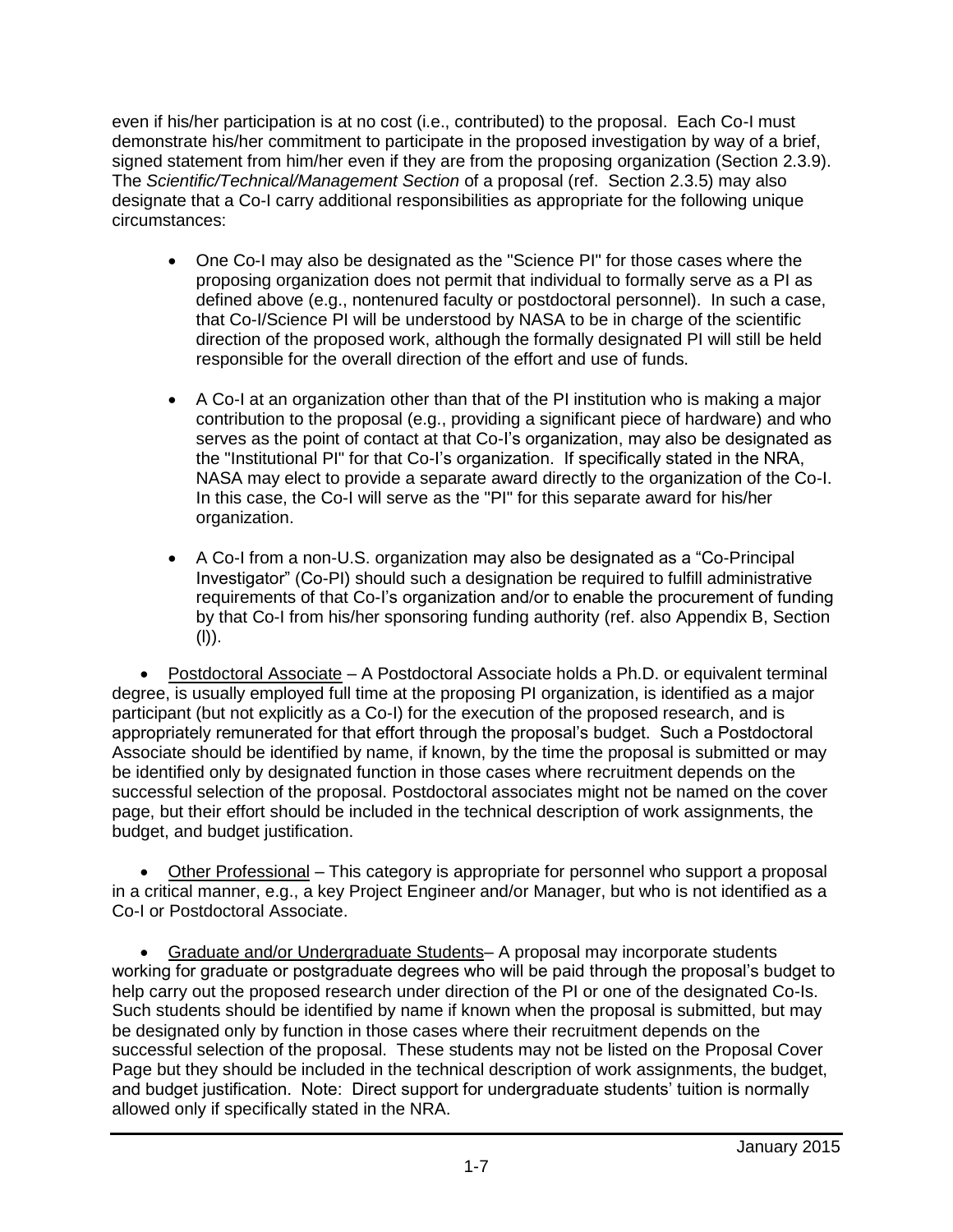Consultant – A Consultant is an individual who is critical to the completion of the proposed effort and is to be paid a fee for his/her services, which may include travel in order to consult with the PI, but who is not considered a sustaining "partner" in the proposed activities as is a Co-I. Note: The requirements for the proposal budget includes the identification, justification, and complete breakdown of all costs proposed for all consultants (ref. Sections 2.3.2 and 2.3.10).

 Collaborator – A Collaborator is an individual who is less critical to the proposal than a Co-I but who is committed to provide a focused but unfunded contribution for a specific task. If funding support is requested in the proposal, such a person must be identified in one of the other categories above. For a proposal that is submitted via [Grants.gov,](http://grants.gov/) collaborators should be listed on the Project Role "Other" line of the Senior/Key Person portion of the R&R 424 form.

## 1.5 Successor Proposals [Ref.: Appendix B, Section (d)]

Holders of existing research awards frequently submit follow-on or "successor proposals" to successive NRAs that are issued for continued pursuit of the same NASA program objectives in order to extend an ongoing research activity to its next logical step. However, in order to ensure equitable treatment of all submitted proposals, NASA does not extend any special consideration to such successor proposals in terms of preferential handling, review, or priority for selection. Therefore, all proposals in response to an NRA are considered new, in that they will be reviewed on an equal basis with all other proposals submitted to the NRA.

Such proposals are welcomed and encouraged, and must describe relevant achievements made during the course of the previous award(s) in their Scientific/ Technical/Management Section (ref. Section 2.3.5). In addition, for Proposers using the NSPIRES electronic submission system, the *Proposal Cover Page* (ref. Section 2.3.2) provides a space for entering the NASA identifier number of any existing award that is a logical predecessor to the successor proposal that is being submitted. If a successor proposal is selected, it is NASA's preference to fund it through a new award, although NASA reserves the right to fund the proposal by issuing a supplement/modification to the existing award. In either case, the starting date of a successor award will follow the expiration date of the preceding award (i.e., a successor award to the same PI at the same organization may not overlap the predecessor award). In order to distinguish the successor award from the predecessor award, Proposers **should not** use the same title for successor proposals as the title for the predecessor proposal. A change as simple as adding "Phase 2" is sufficient, though any different title is acceptable.

## 1.6 Other Guidelines

1.6.1. Proposals Involving Non-U.S. Organizations [Ref.: Appendix B, Section (l)]

Except as set forth in E.1.5 regarding China, NASA welcomes proposals from non-US organizations and proposals that include the participation of non-US organizations. Foreign entities are generally not eligible for funding from NASA and should propose to participate on a no-exchange-of-funds basis. This policy also applies to research performed by non-U.S. organizations as part of a proposal submitted by a U.S. organization. This policy pertains to the nature of the proposing organization, and the nationality or citizenship of the individuals listed in the proposal in accordance with Section 1.4 is not relevant. For such proposals, it is critical that the proposal contains a certification that a sponsoring foreign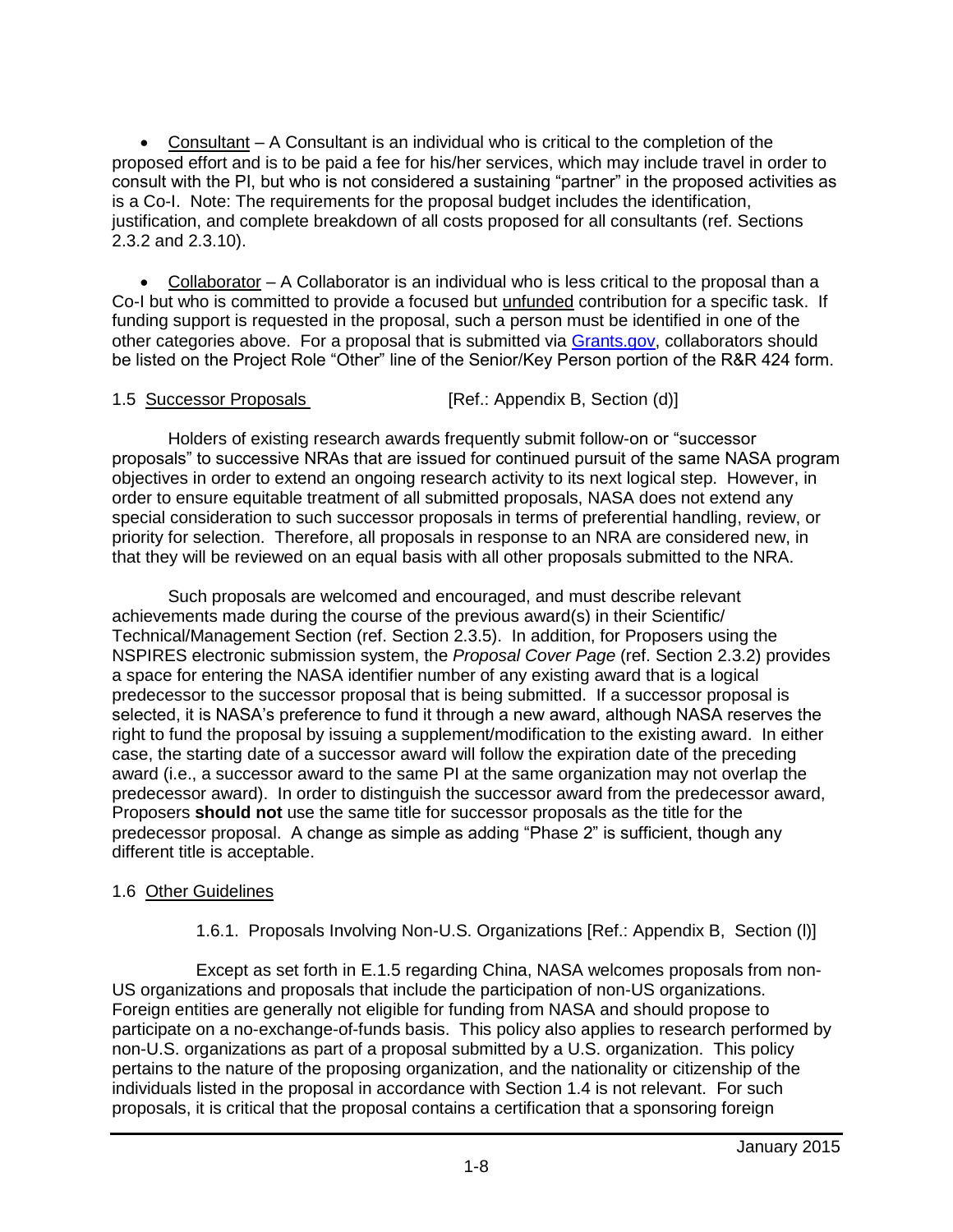government agency or foreign institution commits to bear the cost of the research proposed to be performed by the non-U.S. organization should the proposal be selected by NASA. Ref. Section (l) of Appendix B for more specific instructions on proposals involving non-U.S. organizations, and ref. Section 2.3.10(b)(vii) for details concerning the budgets of such proposals.

1.6.2 Export Control Information regarding U.S. export regulations is available at<http://www.pmddtc.state.gov/> and at [http://www.bis.doc.gov.](http://www.bis.doc.gov/)

1.6.2(a) Export-Control Guidelines for Proposals Involving Foreign Participation

The following important provision may apply to proposals that involve the participation of non-U.S. organizations, as well as proposals that involve personnel who are not U.S. citizens and do not have status as legally permanent U.S. residents.

# **Export-Control Guidelines Applicable to Foreign Proposals and Proposals Including Foreign Participation**

"Foreign proposals and proposals including foreign participation must include a section discussing compliance with U.S. export laws and regulations, e.g., 22 CFR Parts 120-130 and 15 CFR Parts 730-774, as applicable to the circumstances surrounding the particular foreign participation. The discussion must describe in detail the proposed foreign participation and is to include, but not be limited to, whether or not the foreign participation may require the prospective Proposer to obtain the prior approval of the Department of State or the Department of Commerce via a technical assistance agreement or an export license, or whether a license exemption/exception may apply. If prior approvals via licenses are necessary, discuss whether the license has been applied for or if not, the projected timing of the application and any implications for the schedule. Information regarding U.S. export regulations is available at the U.S. Department of State Web site [http://www.pmddtc.state.gov/regulations\\_laws/itar.html](http://www.pmddtc.state.gov/regulations_laws/itar.html) and through the U.S. Department of Commerce's Bureau of Industry and Security Web site at [http://www.bis.doc.gov.](http://www.bis.doc.gov/) Proposers are advised that under U.S. law and regulations, spacecraft and their specifically designed, modified, or configured systems, components, and parts are generally considered "Defense Articles" on the United States Munitions List and subject to the provisions of the International Traffic in Arms Regulations (ITAR), 22 CFR Parts 120-130."

Because of these legal provisions and requirements, Proposers and institutions whose proposals involve non-U.S. participants should be aware that such participation can add to management complexity and risk, and, therefore, Proposers should limit such cooperative arrangements to those offering significant benefits while maintaining the clearest and simplest possible technical and management interfaces.

1.6.2(b) Export-Controlled Material in Proposals

While explicit inclusion of export-controlled material in proposals is not prohibited, NASA is advising Proposers that, under U.S. law and regulations, spacecraft and their specifically designed, modified, or configured systems, components, and parts are generally considered "Defense Articles" on the United States Munitions List and subject to the provisions of the International Traffic in Arms Regulations (ITAR), 22 CFR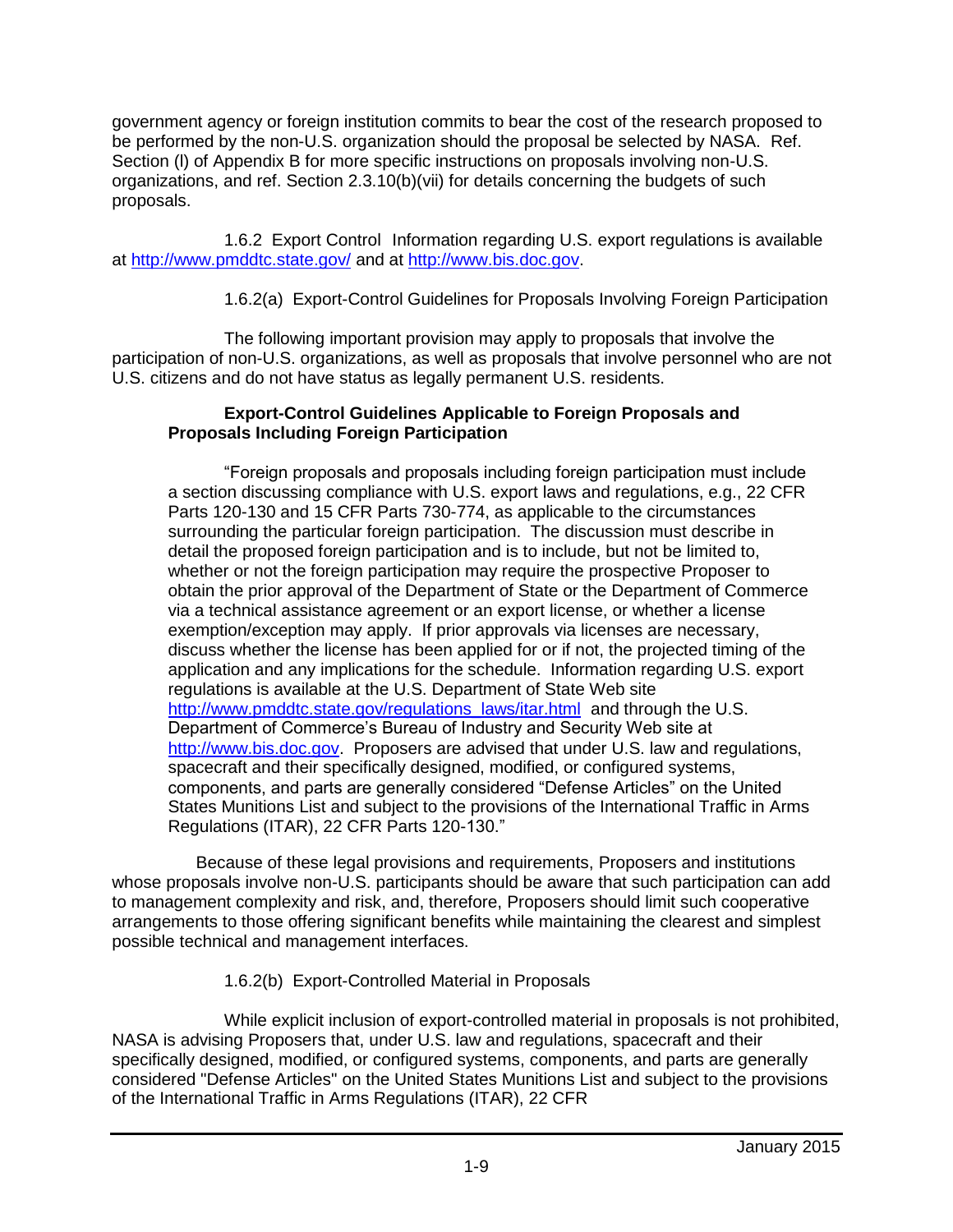Parts 120-130. Other items or information may be subject to the Export Administration Regulations (EAR), 15 CFR Parts 730 – 774. This may, in some circumstances, complicate NASA's ability to evaluate the proposal, since occasionally NASA may use the services of foreign nationals who are neither U.S. citizens nor lawful permanent residents of the U.S. to review proposals submitted in response to this NRA.

Proposers to NRAs are strongly encouraged not to include export-controlled material in their proposals, although the effort being proposed may itself be export controlled (ref. Web sites noted above in 1.6.2(a)). If it is essential to include any export-controlled information in a proposal, a notice to that effect must be prominently displayed on the first pages of the proposal and shall state:

"The information (data) contained in [insert page numbers or other identification] of this proposal is (are) subject to U.S. export control laws and regulations. It is furnished to the Government with the understanding that it will not be exported without the prior approval of the Proposer under the terms of an applicable export license or technical assistance agreement."

Reference the following URL for guidance on NASA's Export Control Program and NASA Center Points of Contact:

## <http://www.hq.nasa.gov/office/oer/nasaecp/contacts.html>

For the purposes of proposals submitted via NSPIRES or Grants.gov these first pages listing export-controlled information should precede the table of contents, do not count against the page limits, and may also be used to provide the proprietary notification, if applicable. Note that it is the responsibility of the Proposer to determine whether any proposal information is subject to export-control regulations.

# 1.7 Guidelines for Proposal Preparation

NASA's extensive experience in the review of proposals submitted in response to a wide variety of program solicitations has shown that the following guidelines are valuable in helping to ensure the submission of a valid, competitive proposal:

 Follow the instructions in the specific NRA of interest with care in order to respond to the opportunity as published, since NASA is legally obligated to review and select proposals in accordance with their published provisions.

 Clearly state the objectives of the proposal and its implementation plan so that both NASA and the peer reviewers can easily understand what is proposed to be done and how it will be accomplished.

 Strive to ensure that the proposal clearly addresses the advertised objectives as stated in the NRA, since NASA is a program-oriented Agency that is obligated to sponsor only that research that supports its goals and objectives as stated in its strategic plans and research solicitations.

 If proposing innovative work in a new or emerging field, strive to achieve a balance between the provision of tutorial material and the description of the new activities being proposed.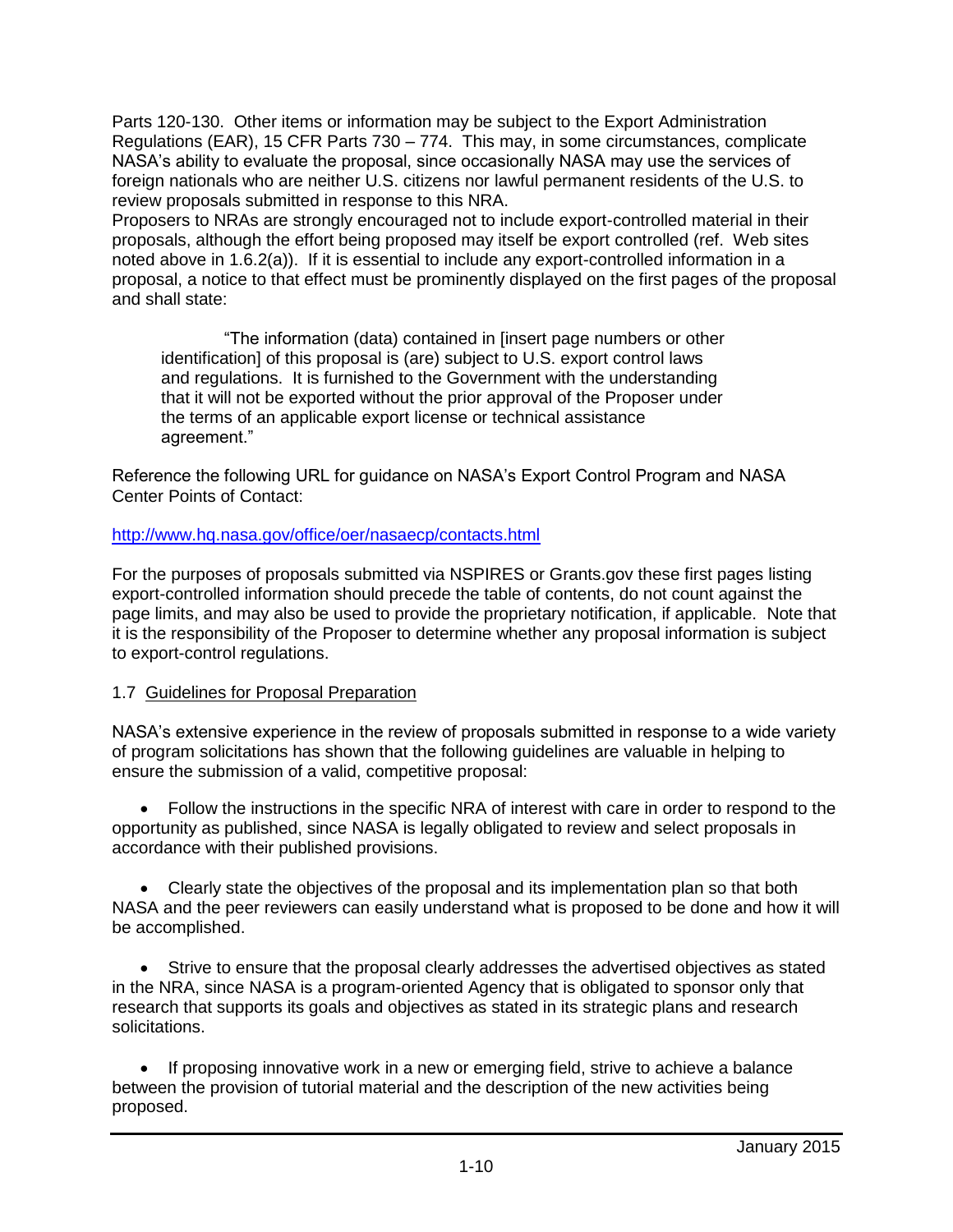Provide appropriate recognition of preceding accomplishments, demonstrate knowledge of the literature by citing key recent, significant publications in the field, and show how the proposed activity will extend and build on what has already been accomplished (whether by the Proposer or by others).

 Proofread the proposal carefully before submission, and, if at all possible, ask a colleague to critically review it for completeness and comprehensibility; strive for a quality and clarity of text comparable to that for an article to be submitted to a peer-reviewed journal.

 Keep the proposal as short as possible consistent with completeness and understandability; use legible fonts and illustrations and a clear, simple organization. When designing graphics, remember that readers may be color blind and choose non-color-dependent ways of conveying critical information.

• Propose fresh, new ideas rather than slight modifications of proposals that may have been rejected in previous competitions. Simply revising a proposal to meet deficiencies identified in a previous review(s) does not necessarily guarantee a higher rating, since reviewers are rarely the same, NASA objectives evolve, and fields of research mature, all over a period as short as one year.

• Include all requested proposal information in its specified order and in compliance with stated page limits.

 Strive for realism as well as adequacy of the requested budget, and provide all the details necessary to justify and facilitate understanding of the proposed costs. A relatively low cost does not necessarily provide a competitive advantage to a proposal unless all other factors are equal; likewise, a proposal judged to be of especially high science/technical merit is not necessarily rejected because it requests a budget beyond the norm advertised for the program.

 Familiarize yourself with the proposal submission process and website well before the deadline. Adhere to all proposal deadlines and if possible submit proposals well in advance of the proposal submission deadline to minimize the effect of technical difficulties that may arise.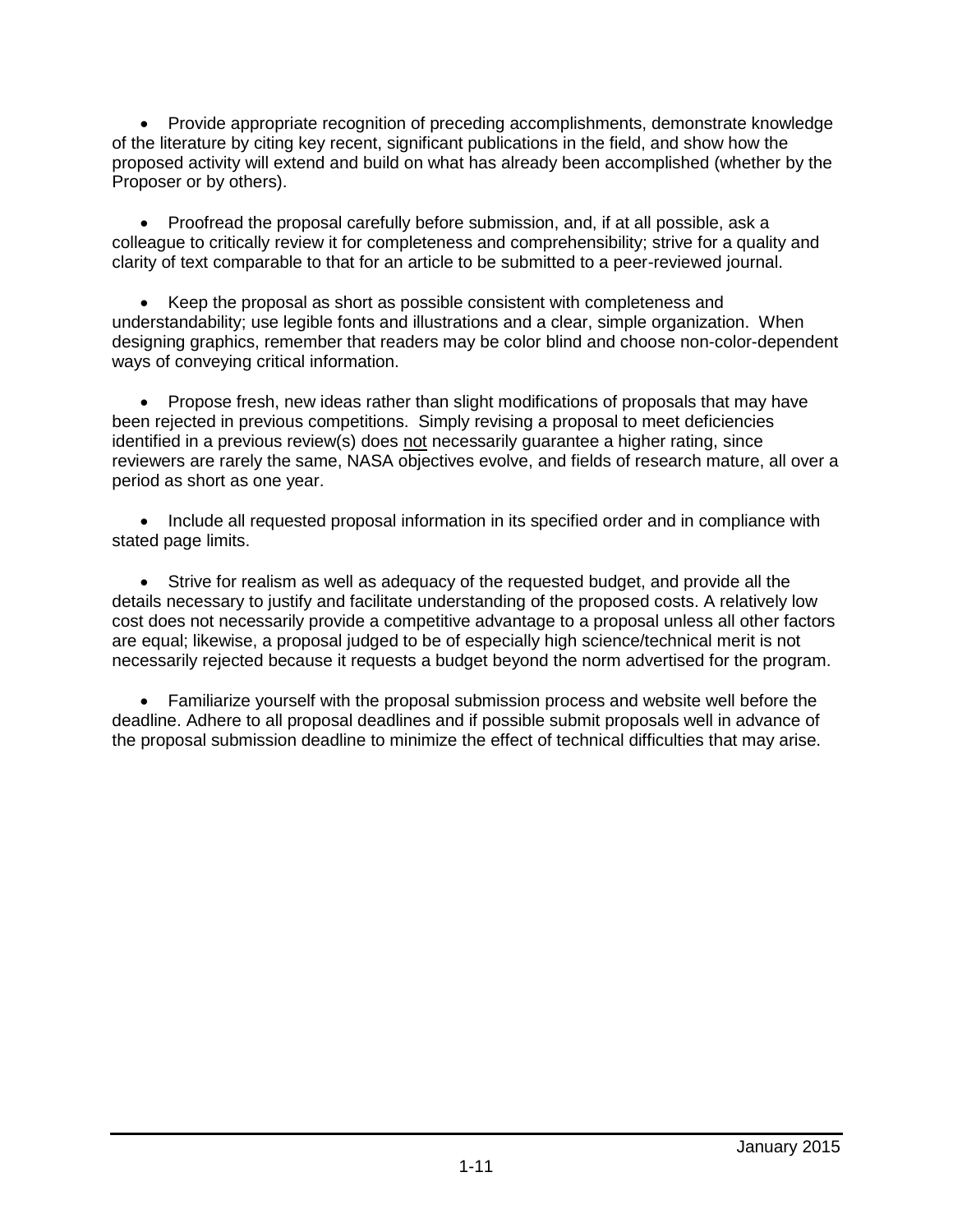# **2. PROPOSAL PREPARATION AND ORGANIZATION**

## 2.1 Overview

It is expected that this Guidebook will be updated as required. Therefore, each NRA will explicitly identify the edition date of this Guidebook that should be followed to ensure the submission of a valid proposal. Material contained in the Guidebook will not be repeated in the individual NRAs. Any deviations from the Guidebook will be clearly identified in the NRA, but will be introduced only if needed for the unique requirements of the program being solicited.

Entry by the PI of the data requested in the required electronic forms and attachment of the allowed PDF attachments, including the Scientific/Technical/Management section, must be followed by the electronic submission of the electronic proposal (forms plus attachments) by an official at the PI's organization who is authorized to make such a submission, referred to as the Authorizing Organizational Representative (AOR). Coordination between the PI and the AOR on the final editing and submission of the proposal materials is facilitated through their respective accounts in NSPIRES and/or Grants.gov. All information required by Appendix B, Part (c), is included in the NSPIRES *Proposal Cover Page* or the Grants.gov SF424(R&R) for electronic submittal. No separate transmittal letter is required. Ref. Section 2.3.1(c) for instructions on PDF file generation.

Proposers may opt to submit proposals via one of two different electronic proposal submission systems: either via NSPIRES, the NASA proposal data system [\(http://nspires.nasaprs.com\)](http://nspires.nasaprs.com/), or via Grants.gov [\(http://www.grants.gov\)](http://www.grants.gov/). All proposals submitted through Grants.gov will be transferred to the NSPIRES system for evaluation by NASA.

Because NASA uses NSPIRES both to evaluate proposals and to communicate the results of its evaluations, each and every proposer, including organizations who submit a proposal via Grants.gov and not via NSPIRES, must still register in NSPIRES. In order to register for NSPIRES, organizations are required to have a Data Universal Numbering System (DUNS) number [\(http://fedgov.dnb.com/webform\)](http://fedgov.dnb.com/webform) and valid registration with the System for Award Management (SAM) [\(https://www.sam.gov/portal/public/SAM/\)](https://www.sam.gov/portal/public/SAM/). SAM succeeds the Central Contractor Registry (CCR). The SAM approval process takes several days. SAM registration should be performed by an organization's electronic business point-of-contact. Once the organization has a SAM record, the listed Organization Point of Contact registers as a user with NSPIRES, logs on, then begins the registration. NASA cannot evaluate proposals from proposers who submit a proposal via Grants.gov but fail to register the submitting organization in NSPIRES.

In addition, every individual named on the proposal's electronic *Proposal Cover Page* form (ref. Section 2.3.2) or in the Grants.gov forms as a proposing team member in any role, including Co-Investigators and collaborators, must be registered in NSPIRES. Such individuals must perform this registration themselves; no one may register a second party, even the PI of a proposal in which that person is committed to participate. This data site is secure and all information entered is strictly for NASA's use only.

Generically, an electronic proposal consists of one or more electronic forms, including an electronic cover page and a series of appendices/attachments. All attachments must be in unlocked, searchable PDF format unless specified otherwise in the NRA. One of the attachments is the Scientific/Technical/Management section of the proposal. Proposers must comply with any format requirements specified in this Guidebook and the NRA (ref. Section 2.3).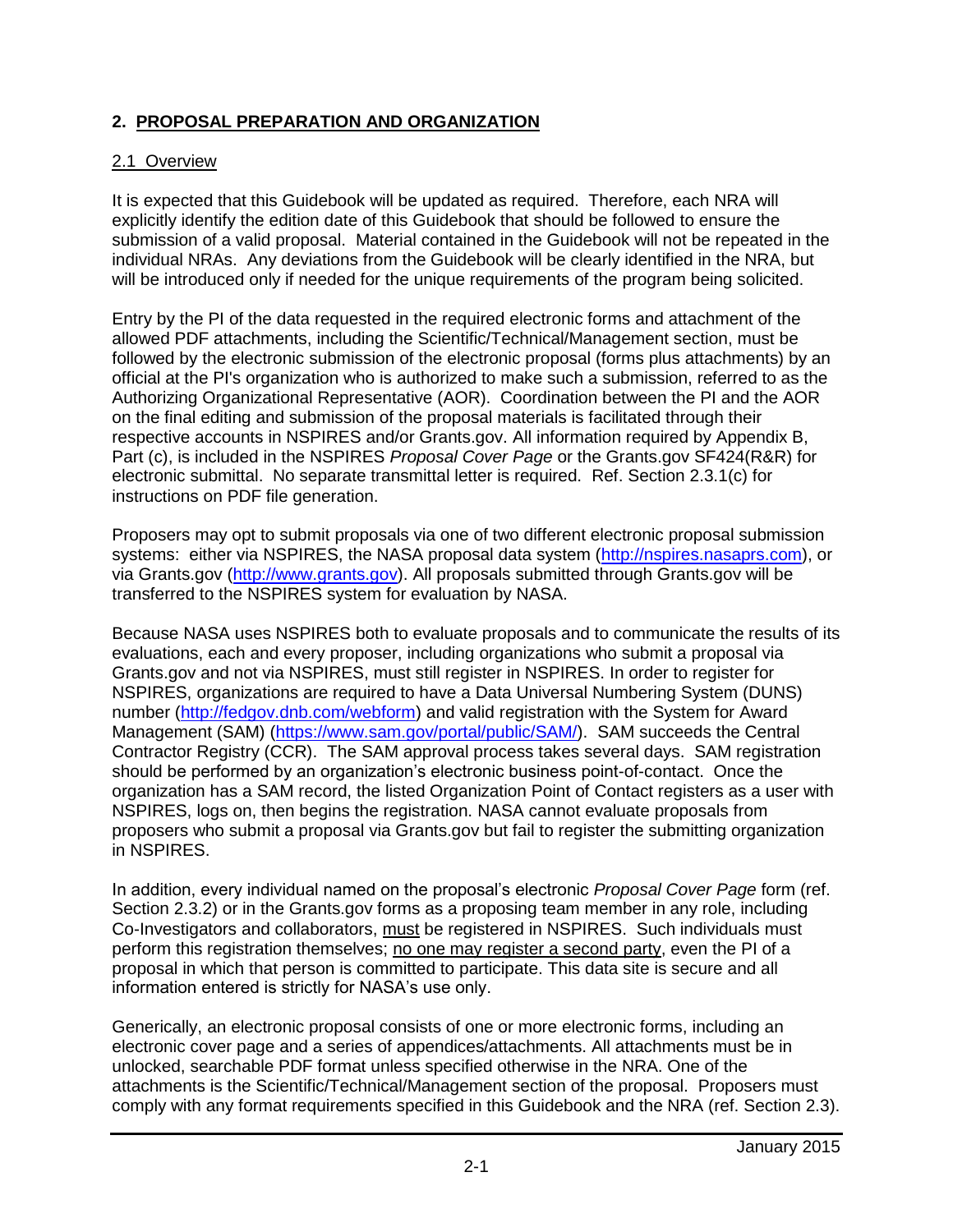Only appendices/attachments that are specifically requested in either this Guidebook or in the NRA will be permitted or reviewed. Proposals containing unsolicited appendices/attachments may be declared noncompliant.

## 2.1.1 Using NSPIRES, the NASA Proposal Data System

Proposals may be submitted electronically via NASA's master proposal database system, NSPIRES. Note that this database system has been changed from that used prior to 2005. NSPIRES is accessed at [http://nspires.nasaprs.com.](http://nspires.nasaprs.com/) Potential applicants are urged to access this site well in advance of the proposal due date(s) of interest to familiarize themselves with its structure and enter the requested identifier information.

Because NASA requires that an organization (to include sole proprietorships) submit proposals, rather than a PI, potential Offerors should use the NSPIRES registration module to affiliate with an organization. Affiliation is a two-way relationship that requires the approval of the targeted organization. Organizations may take some time to respond to requests for affiliations. This may introduce extra time into the proposal preparation and submission cycle.

Tutorials, registration assistance, and other NSPIRES help topics may be accessed through the NSPIRES on-line help site at [http://nspires.nasaprs.com/external/help.do.](http://nspires.nasaprs.com/external/help.do) For any questions that cannot be resolved with the available on-line help menus, requests for assistance may be directed by email to [nspires-help@nasaprs.com](mailto:nspires-help@nasaprs.com) or by telephone to (202) 479-9376, Monday through Friday, 8:00 a.m. – 6:00 p.m. Eastern Time.

2.1.2 Using Grants.gov

In furtherance of the President's Management Agenda [\(http://www.whitehouse.gov/sites/default/files/omb/assets/omb/budget/fy2002/mgmt.pdf\)](http://www.whitehouse.gov/sites/default/files/omb/assets/omb/budget/fy2002/mgmt.pdf), proposers have the option to use Grants.gov to prepare and submit proposals. Grants.gov allows organizations to electronically find and apply for competitive grant opportunities from all Federal grant-making agencies. It provides a single access point for over 1,000 grant programs offered by the 26 Federal grant-making agencies. The U.S. Department of Health and Human Services is the managing partner for Grants.gov.

Potential applicants are urged to access the Grants.gov site well in advance of the proposal due date(s) of interest to familiarize themselves with its structure and download the appropriate application packages and tools.

All proposals submitted through Grants.gov will be transferred to the NSPIRES system for evaluation by NASA. To allow this, all individuals and organizations named in the proposal must be registered in NSPIRES. If multiple proposals with the same title and PI are submitted via Grants.gov, NASA will attempt to review and accept the version with the latest time and date stamp. However, it is the responsibility of the Proposer to withdraw old versions of their proposal.

Instructions for the use of Grants.gov may be found at [http://www.grants.gov/.](http://www.grants.gov/) Instructions for NASA specific forms and NASA program-specific forms may be found in the Application Instructions that accompany the application package. For any questions that cannot be resolved with the available on-line help menus and documentation, requests for assistance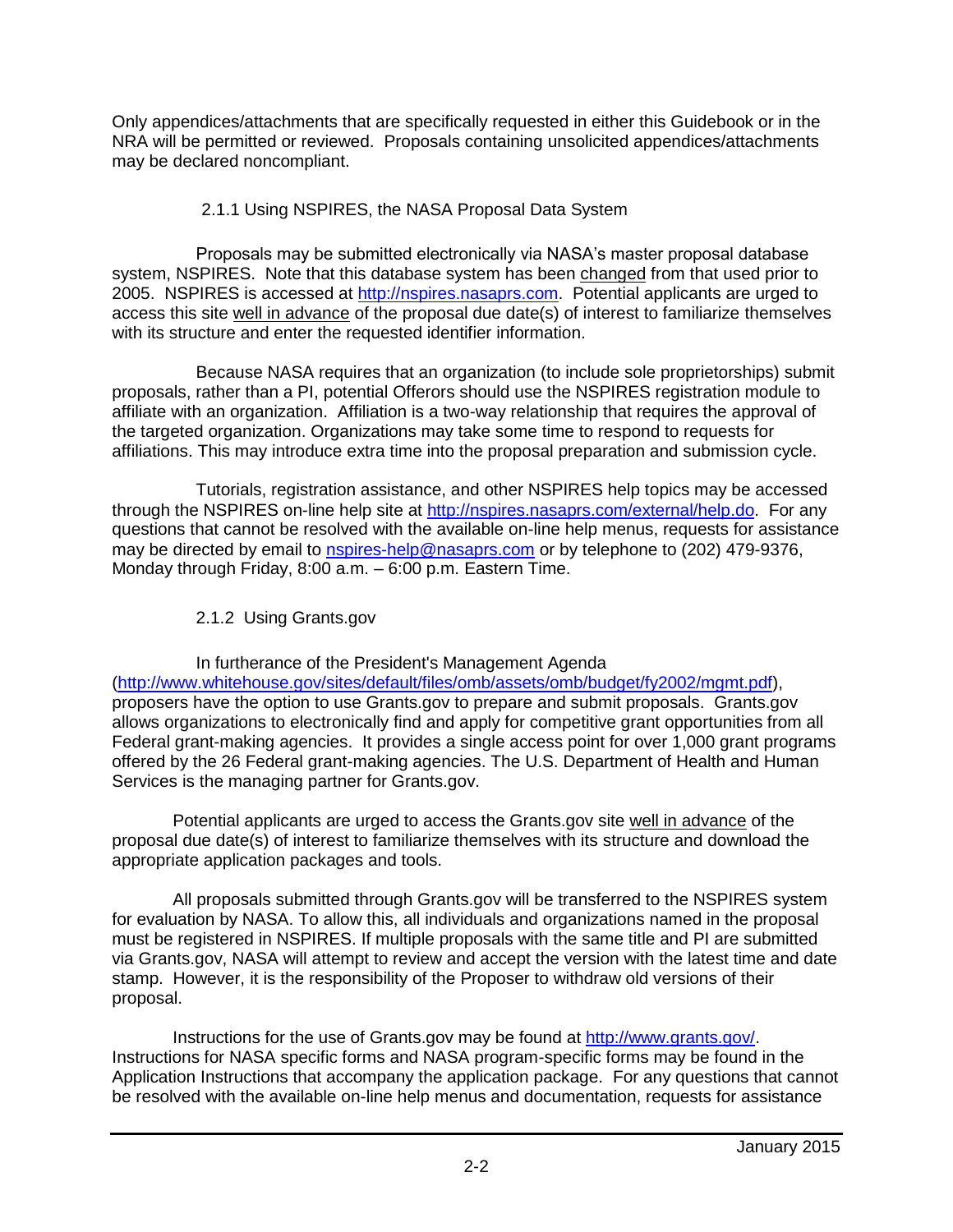may be directed by email to [support@grants.gov](mailto:support@grants.gov) or by telephone to (800) 518-4726. The Contact Center hours of operation are Monday-Friday from 7:00 a.m. to 9:00 p.m. Eastern Time.

## 2.1.3 Restriction on the use of Classified Material

It is NASA policy that proposals should not contain security-classified material [Ref. Appendix B, Part (c)(9)]. However, should the project proposed approach require access to classified information, or should the result of the project generate such material, the Proposer shall comply with all Government security regulations.

### 2.2 Standard Proposal Style Formats

 Unless otherwise specified in the NRA of interest, the standard formats for all types of proposals submitted in response to NRAs are as listed below. Further, all proposals submitted electronically must be in the form of an unlocked, searchable PDF file that conforms to the following formats (as applicable, ref. Section 2.3.1(c) for PDF file generation instructions).

 Single-spaced, typewritten, English-language text, formatted using one column (two column formatting is only allowed in hard-copy proposal submissions, see below), and using an easily read font having no more than ~15 characters per inch including spaces, (e.g., 12 point, Times New Roman Western font). The font size for symbols in equations should be consistent with this guideline. While text within figures and tables may contain more than ~15 characters per inch including spaces, it must in the judgment of reviewers be legible without magnification. In addition, the text shall have no more than 5.5 lines per inch of text. Offerors should not use a smaller font or squeeze lines of text in order to gain more text per page as it makes the evaluation process difficult. Pages should have at least 1-inch (2.5 cm) margins on all sides.

 Electronic submission of proposals as PDF files is the default. All proposals submitted electronically must be in the form of an unlocked, searchable PDF file that conforms to the following formats as applicable—see Section 2.3.1(c) for PDF file generation instructions. Fonts must be embedded. Hardcopy submissions will not be accepted unless specifically allowed by the solicitation.

 Units must be only metric and standard discipline-unique unless referring to existing hardware fabricated in English units or where the fabrication of proposed hardware using metric units would be cost prohibitive (Note: If English units are used, approximate metric units shall also be provided as reference).

Use fold-out pages, colored illustrations, and/or photographs only as needed for the display of unique and critically important proposal data (Note: if such formats are used, all copies of the proposal must also include the same materials).

 Headers and footers are allowed as long as they do not contain proposal material. Only non-proposal material, e.g., page numbers, section titles, disclaimers, etc., is permitted in headers and footers.

For electronically submitted proposals:

- All proposals submitted electronically must be in the form of an unlocked, searchable PDF file (ref. Section 2.3.1(c) for PDF file generation instructions).
- There is a 10 Mbyte file size limit for each proposal; this limit applies to the combined size of all PDF files that are uploaded for a single proposal.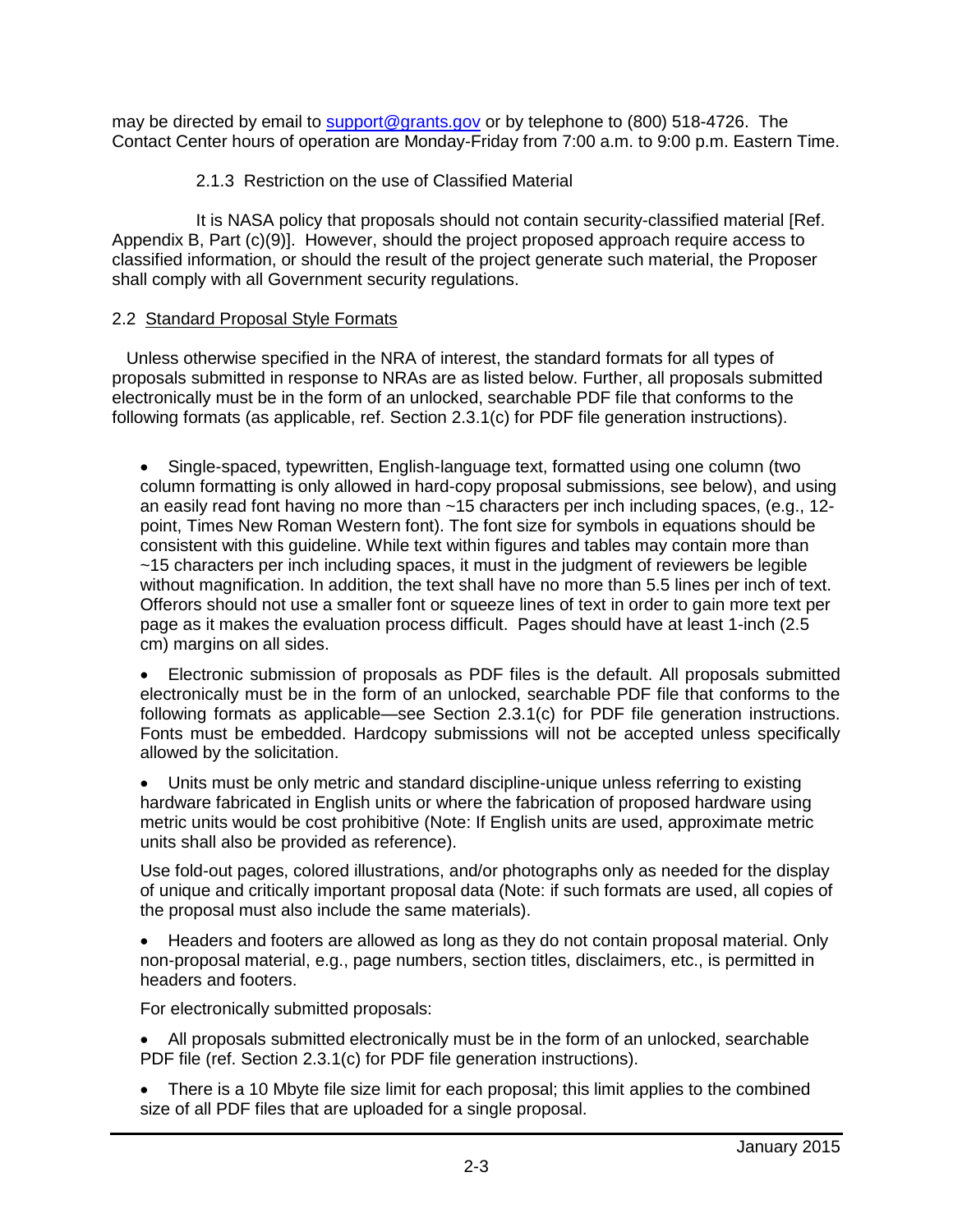The use of PDF bookmarks is encouraged, as it aids in electronic navigation of the file(s).

For hard copy proposals:

 White 8.5 x 11-inch paper with at least 1 inch (2.5 cm) margins on all sides (Note: non-U.S. proposals may be submitted on A4 paper with 2.5 cm margins at the top and sides, and 4 cm at the bottom);

• Bound only with metal staples to facilitate recycling (i.e., no loose leaf binders or cardboard, plastic, or permanent covers);

- An easily disassembled, one-sided original copy (to enable NASA to make additional copies, if needed);
- Double-sided printing for proposal copies (preferred but not required);

In addition, proposals should not include references to sites on the World Wide Web for information or material needed to either complete or understand the proposal. Proposals must adhere to the page limits given in this Guidebook, unless otherwise specified in the NRA or preformatted in the Web-based forms, for all sections of the proposal (ref. Section 2.3).

## 2.3 Proposal Contents

## 2.3.1 Overview of Proposal

2.3.1(a) Proposal Checklist

Unless otherwise specified in the NRA, a proposal should be assembled with the items given in the following table in the order shown, using the page limits provided herein. Proposals that omit required materials or that exceed the page limits may be rejected without review. In some cases, an NRA may specify exceptions to these page limits, especially to that allowed for the *Scientific/Technical/Management Section*. This table is followed by a discussion of each individual subsection of a proposal that is also cross-referenced to the corresponding subpart in the standard NASA guidance for proposals contained in Appendix B of this Guidebook.

| REQUIRED CONSTITUENT PARTS OF A PROPOSAL<br>(in order of assembly) | <b>PAGE LIMIT</b>                                                                              |  |
|--------------------------------------------------------------------|------------------------------------------------------------------------------------------------|--|
| <b>Proposal Cover Page</b>                                         | No page limit when generated by<br>electronic proposal system<br>4,000 characters, included in |  |
| Proposal Summary (abstract)                                        | Proposal Cover Page                                                                            |  |
| <b>Table of Contents</b>                                           |                                                                                                |  |
| Scientific/Technical/Management Section                            | $15*$                                                                                          |  |
| <b>References and Citations</b>                                    | As needed                                                                                      |  |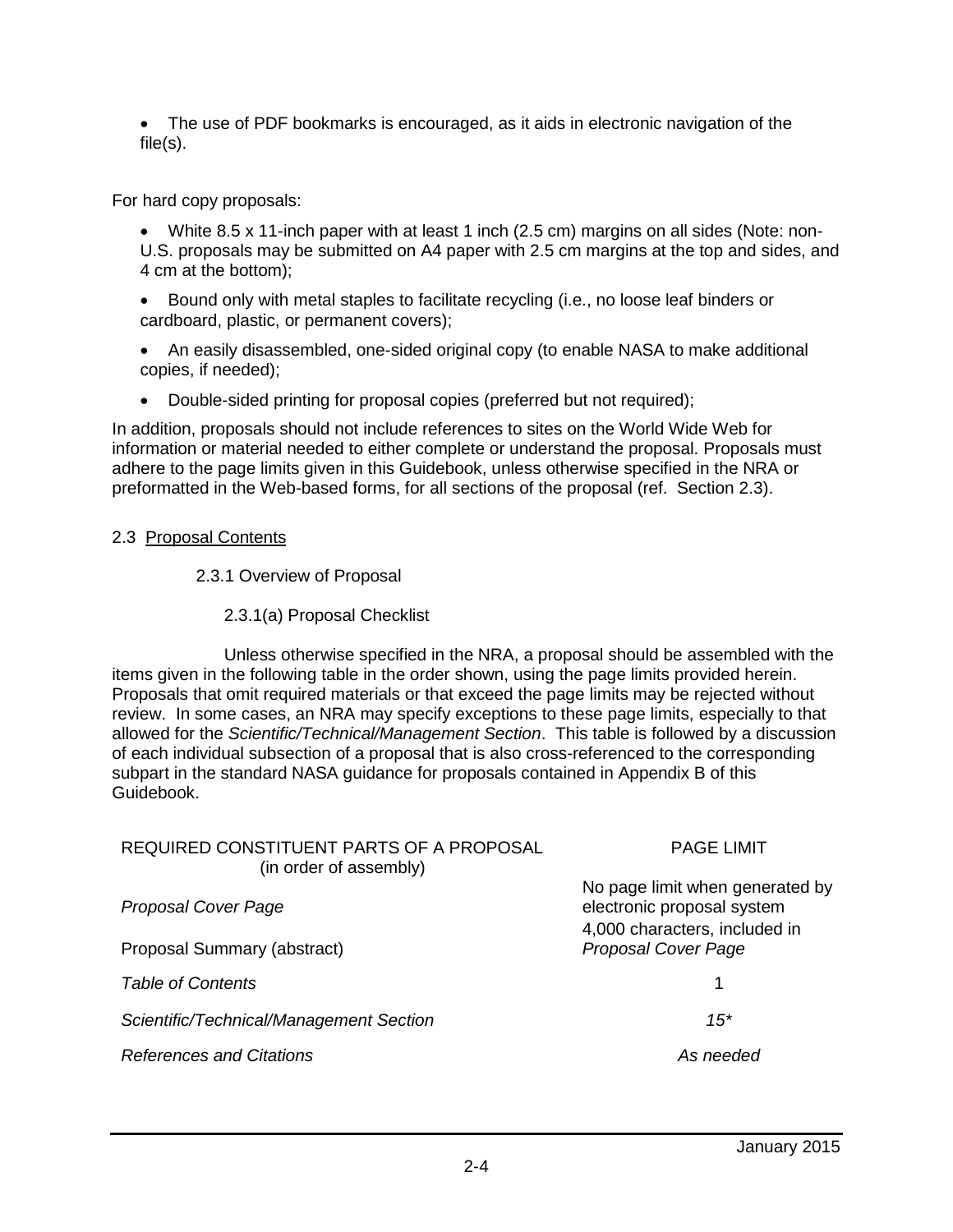*Biographical Sketches for:*

| the Principal Investigator(s)                   | $2$ (per PI) |
|-------------------------------------------------|--------------|
| each Co-Investigator                            |              |
| <b>Current and Pending Support</b>              | As needed    |
| Statements of Commitment and Letters of Support | As needed    |

#### *Budget Justification: Narrative and Details*

*(including Proposing Organization Budget, itemized lists detailing expenses within major budget categories, and detailed subcontract/subaward budgets)*

| <b>Budget Narrative, including Summary of Proposal</b><br>Personnel | As needed |
|---------------------------------------------------------------------|-----------|
| <b>Facilities and Equipment)</b>                                    | As needed |
| <b>Budget Details</b>                                               | As needed |
| Special Notifications and/or Certifications                         | As needed |
| Table of Personnel and Work Effort                                  | As needed |
| <b>Small Business Subcontracting Plan</b>                           | As needed |

\_\_\_\_\_\_\_\_\_\_\_\_\_\_\_\_\_\_\_\_\_\_\_\_\_\_\_\_\_\_\_\_\_\_\_\_\_\_\_\_\_\_\_\_\_\_\_\_\_\_\_\_\_\_\_\_\_\_\_\_\_\_\_\_\_\_\_\_\_\_ \* includes all illustrations, tables, and figures, where each "n-page" fold-out counts as n-pages and each side of a sheet containing text or an illustration counts as a page. Note: This page limit may be superseded by instructions in the NRA.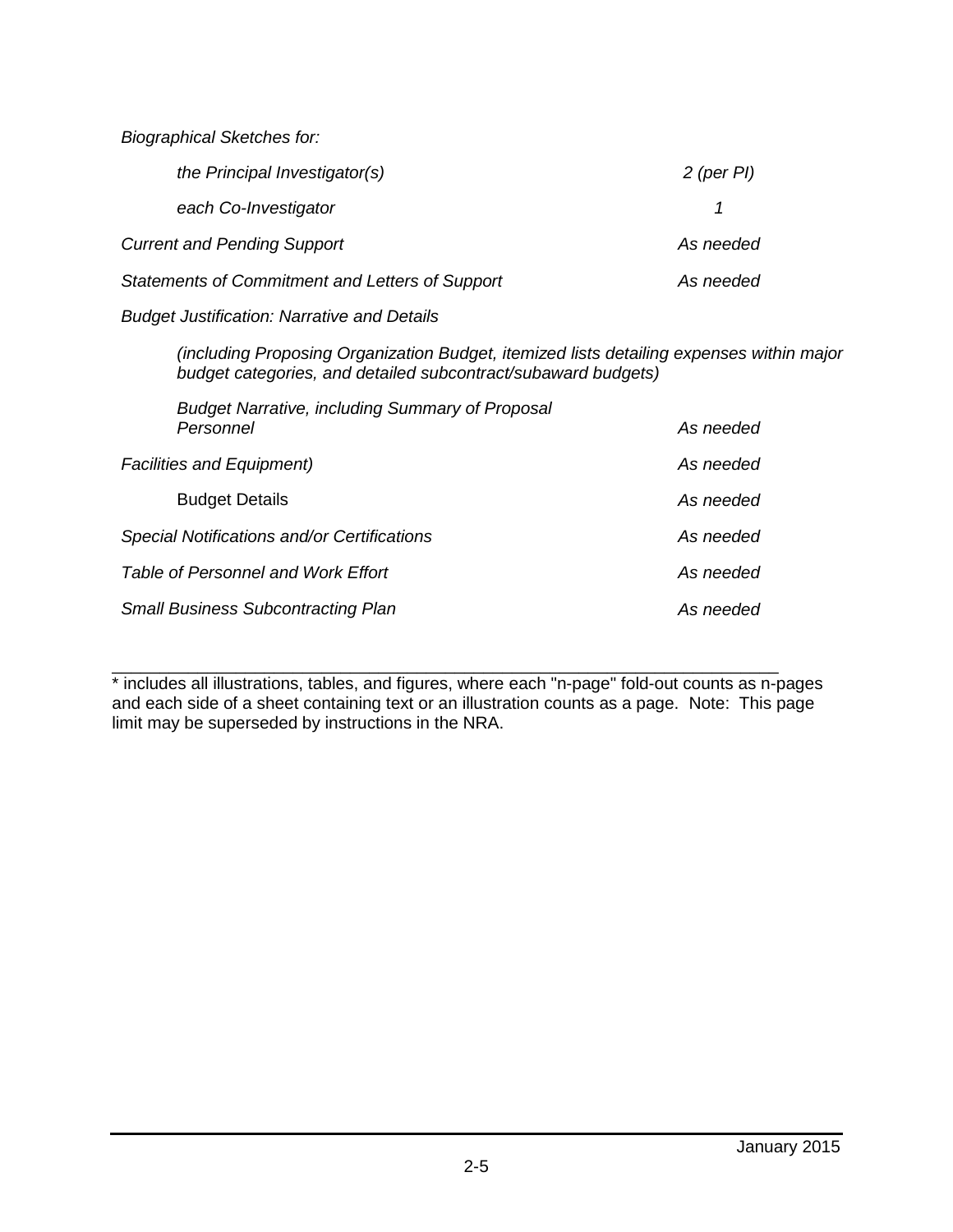## 2.3.1(b) Assembly of Electronic Proposals

For proposals submitted electronically, the S*cientific/Technical/ Management Section* and other required sections of the proposal are submitted as one or more unlocked, searchable PDF files that are attached to the electronic submission using one of the proposal submission systems. All allowed appendices and attachments must be submitted in the PDF file(s) that are attached to the electronic submission. Note that required and permitted appendices may be included either in the PDF file containing the S*cientific/Technical/Management Section* or as separate PDF files attached to the electronic submission, but not both. Including any part of the proposal twice creates an additional burden on the peer reviewers. It is recommended that, where practical, Proposers assemble their proposal into a single PDF file themselves.

Forms submitted in any other format may not be accepted and may not be forwarded for peer review. Proposals may be declared noncompliant if they are not submitted in the required PDF format.

Sections of proposals transferred from Grants.gov to NSPIRES may appear in a slightly different order. This will be considered compliant as long as all of the required forms and documents were originally submitted to Grants.gov.

## 2.3.1(c) NASA Requirements for Uploaded PDF Files

It is essential that all PDF files submitted meet NASA requirements. This will ensure that the submitted files can be ingested by NSPIRES regardless of whether the proposal is submitted via NSPIRES or Grants.gov. This will also ensure that proposals can be read by community reviewers and NASA program officers using a wide variety of computers, operating systems, and PDF readers. At a minimum, it is the responsibility of the Proposer to ensure: (1) that all PDF files are unlocked and that edit permission is enabled—this is necessary to allow NSPIRES to concatenate submitted files into a single PDF document for review, (2) that all fonts are embedded in the PDF file, and (3) that only Type 1 or TrueType fonts are used. In addition, any Proposer who creates files using TeX or LaTeX is required to first create a DVI file and then convert the DVI file to Postscript and then to PDF. All Proposers are encouraged to reference http://nspires.nasaprs.com/tutorials/PDF Guidelines.pdf for more information on creating PDF documents compliant with NSPIRES. We note recent occurrences where pdf files produced using newer versions of Microsoft Word have not been ingested properly into NSPIRES. PDF files that do not meet NASA requirements cannot be ingested by the NSPIRES system; such files may be declared noncompliant and not submitted to peer review for evaluation. It is the responsibility of each applicant to verify the accuracy and completeness of his/her proposal, including all text, figures, tables, and required forms. NSPIRES provides the "Generate" function (found on the "View Proposal" page within NSPIRES) to allow applicants to verify before submission that all information contained in proposal PDF file(s) being provided to NSPIRES is complete and accurate. Well in advance of the proposal due date, the applicant should "Generate" the "Complete Proposal," then download and review the resulting file from NSPIRES to ensure that all text, figures, tables, and required forms are complete and accurate. The applicant should immediately call the NSPIRES Help Desk for assistance with any proposal that is not complete and correct.

The file size limit for proposals submitted electronically to NASA through either NSPIRES or Grants.gov is 10 Mbyte. This limit applies to the combined size of all files that are uploaded for a single proposal. Note that large file sizes can impact the time it takes for NASA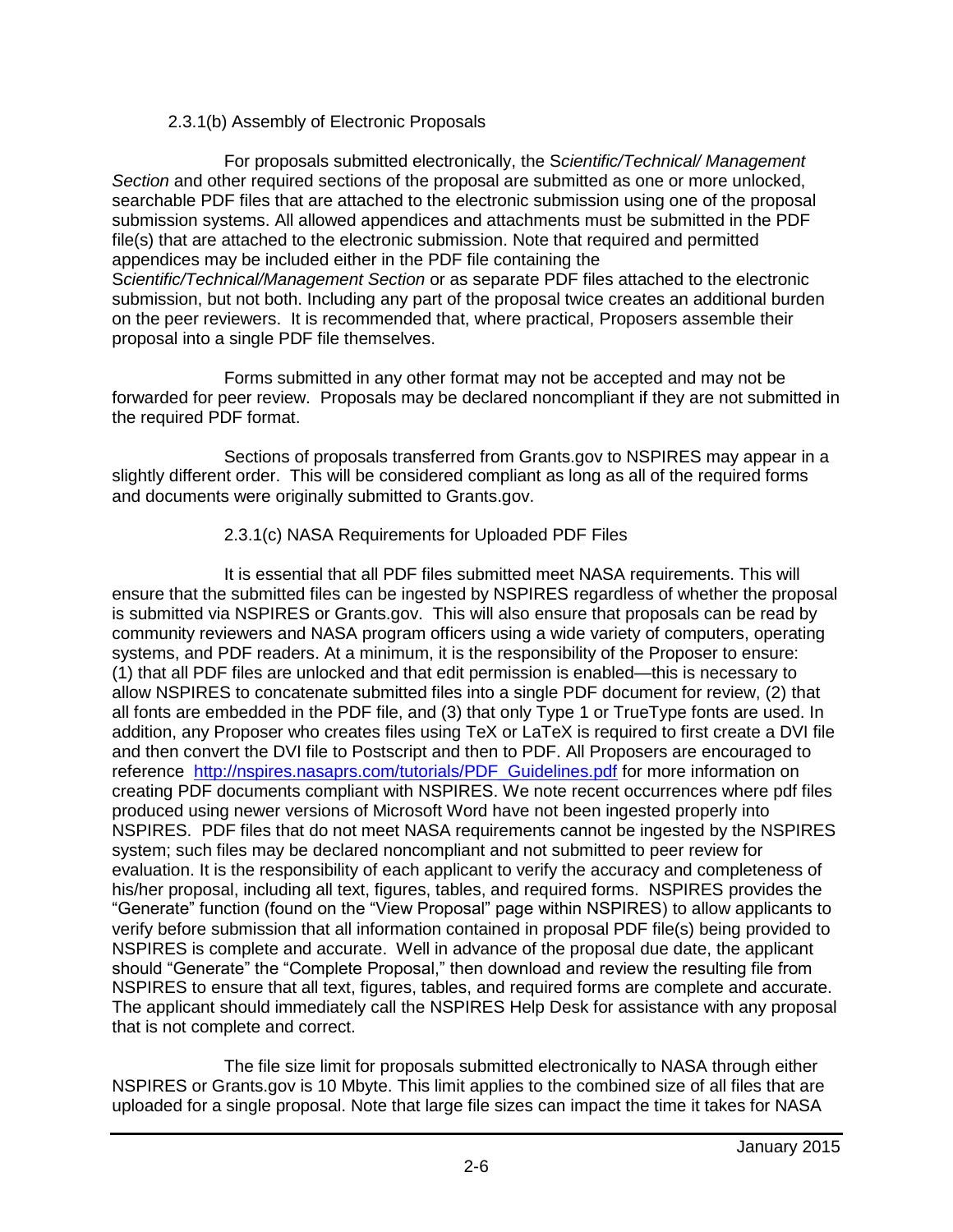and peer reviewers to download and access your proposal. In order to increase the ease in reviewing your proposal, you should crop and compress any embedded photos and graphic files to an appropriate size and resolution.

2.3.2 Required Cover Pages and Forms [Ref.: Appendix B, Part (c)(1) & (c)(3)]

2.3.2(a) NSPIRES Cover Page and Budget Form

Proposals submitted electronically through NSPIRES will use the NSPIRES *Proposal Cover Page* that is available through the World Wide Web at [http://nspires.nasaprs.com/.](http://nspires.nasaprs.com/) Access for application to a given NRA is provided through a menu entitled "*Solicitations*" then accessing the link *"Open Solicitations*." Once completed by the PI, the *Proposal Cover Page* must be accessed in the NSPIRES system and submitted electronically by the AOR.

If a hard copy submittal is also required, the submitted cover page should then be printed and signed by the AOR. As directed in the solicitation, the signed copy must be submitted with the original copy of the proposal on or before the proposal due date. In addition, reproductions of the signed *Proposal Cover Page* are used to preface the required printed copies of the proposal.

NSPIRES automatically assigns a unique proposal number to each proposal only after it has been successfully submitted. NASA uses this NSPIRES number throughout the proposal review and selection process to uniquely identify the proposal and its associated electronic data. *If no NSPIRES number appears on the Proposal Cover Page, then it has not been properly submitted through the NSPIRES system.*

2.3.2(b) Grants.gov Required Forms

For proposals submitted via Grants.gov, Offerors must complete the required Grants.gov forms including the SF424 (R&R) Application for Federal Assistance, R&R Other Project Information, R&R Senior/Key Person Profile, and R&R Budget. In addition, Offerors must complete the required NASA-specific forms: NASA Other Project Information, NASA Principal Investigator and Authorized Representative Supplemental Data Sheet, NASA Senior/Key Person Supplemental Data Sheet (this form is required only if there are Senior/Key Persons other than the Principal Investigator). Instructions for completing these forms are on the Grants.gov Web site. All team members, including the PI and any listed in the Senior/Key Persons Data Sheet, must be registered in NSPIRES, even if the proposal is submitted via Grants.gov (ref. Section 2.1).

Finally, there may be NASA program-specific forms that are required for the specific NRA. Instructions for NASA specific forms and NASA program-specific forms may be found in the Application Instructions that accompany the application package. Further instructions on submitting proposals via Grants.gov may be found in Section 3.3.2. Proposals omitting the required NASA- and program-specific forms (as listed above), may be rejected for noncompliance.

# 2.3.3 Proposal Summary (abstract)

Both electronic submittal systems require the PI to prepare a Proposal Summary. The Proposal Summary should provide an overview of the proposed investigation that is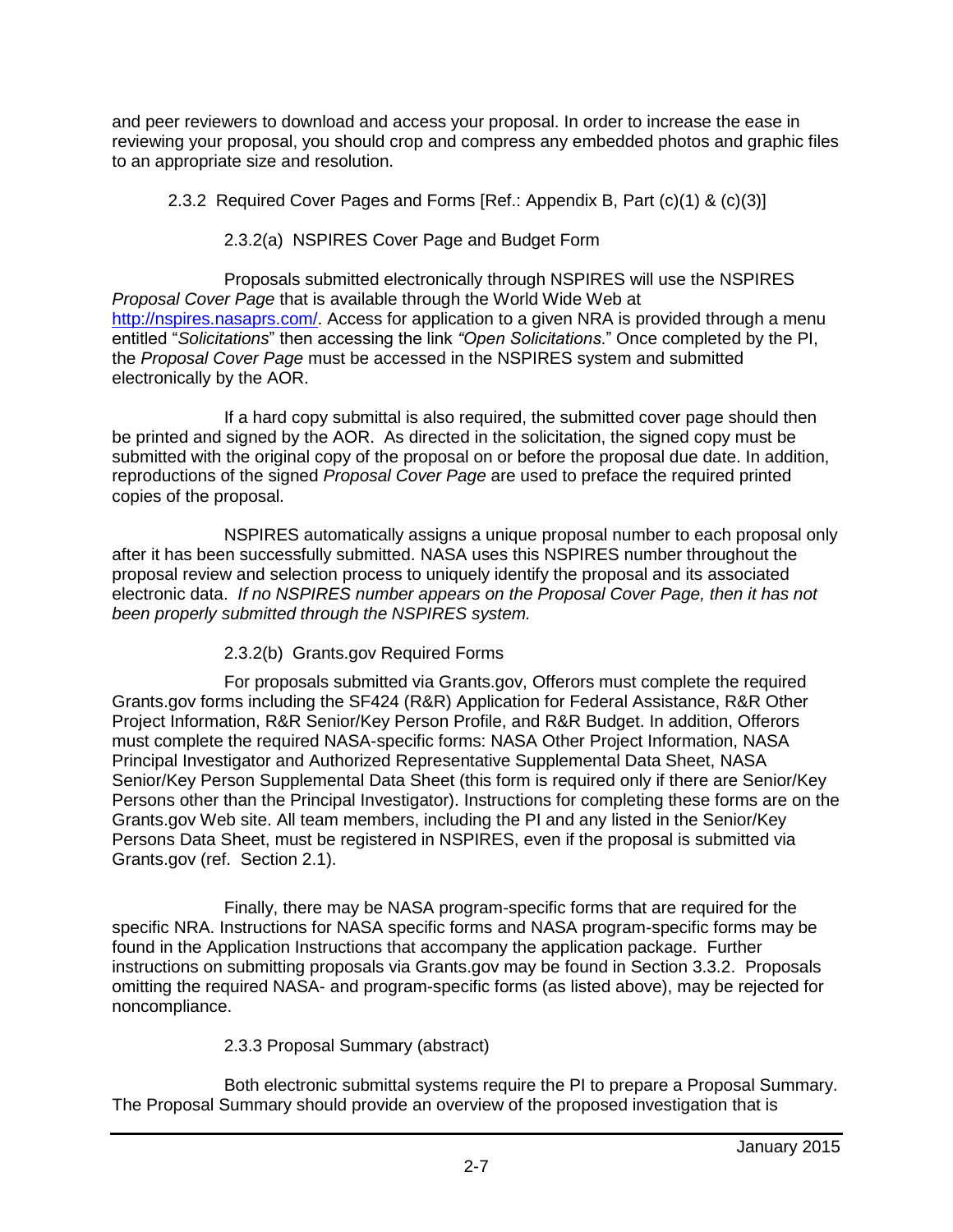suitable for release through a publicly accessible archive should the proposal be selected. The proposal summary (or abstract) should be concise, should not exceed 4000 characters in length, and should not contain any special characters or formatting. Note that, while Grants.gov does not impose a limit on the length of the proposal summary, it will be truncated when the proposal is transmitted from Grants.gov to NASA. Grants.gov users must use a writeable pdf form (downloadable from grants.gov) named ProposalSummary.pdf. This form restricts the Proposal Summary document to 4000 characters or less.

## 2.3.4 Table of Contents

Offerors should include a one-page *Table of Contents* that provides a guide to the organization and contents of the proposal. This item may also incorporate customized formats of the Proposer's own choosing, e.g., identification of the submitting organization through use of letterhead stationery, project logos, etc. The electronic system chosen may provide some assistance in preparing the Table of Contents, but Proposers are responsible for the accuracy of proposals submitted.

> 2.3.5 Scientific/Technical/Management Section [Ref.: Appendix B, Parts  $(c)(4)$ ,  $(c)(5)$ , and in-part  $(c)(6)$ ]

As the main body of the proposal, this section must cover the following topics all within the specified page limit. Unless specified otherwise in the NRA, the limit is 15 pages using the default values given in Section 2.3.1:

 The objectives and expected significance of the proposed research, especially as related to the objectives given in the NRA;

 The technical approach and methodology to be employed in conducting the proposed research, including a description of any hardware proposed to be built in order to carry out the research, as well as any special facilities of the proposing organization(s) and/or capabilities of the Proposer(s) that would be used for carrying out the work. (Note: ref. also Section 2.3.10(a) concerning the description of critical existing equipment needed for carrying out the proposed research and the Instructions for the *Budget Justification* in Section 2.3.10 for further discussion of costing details needed for proposals involving significant hardware, software, and/or ground systems development, and, as may be allowed by an NRA, proposals for flight instruments);

 The perceived impact of the proposed work to the state of knowledge in the field and, if the proposal is offered as a direct successor to an existing NASA award, how the proposed work is expected to build on and otherwise extend previous accomplishments supported by NASA;

• The relevance of the proposed work to past, present, and/or future NASA programs and interests or to the specific objectives given in the NRA;

 A general plan of work, including anticipated key milestones for accomplishments, the management structure for the proposal personnel, any substantial collaboration(s) and/or use of consultant(s) that is(are) proposed to complete the investigation; and a description of the expected contribution to the proposed effort by the PI and each person as identified in one of the additional categories in Section 1.4.2, regardless of whether or not they derive support from the proposed budget.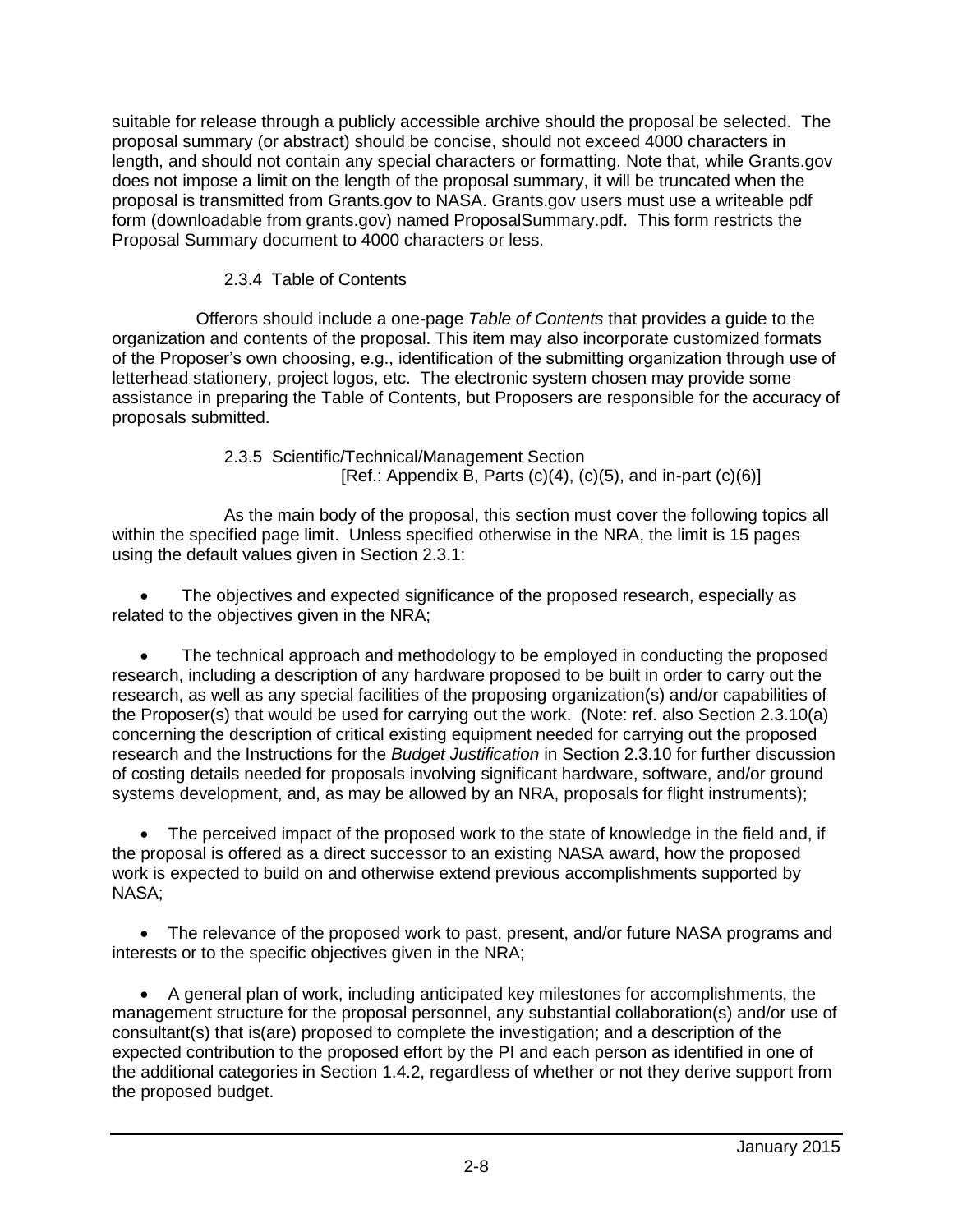To facilitate data sharing where appropriate, as part of their technical proposal, the Proposer shall provide a data-sharing plan and shall provide evidence (if any) of any past datasharing practices.

The *Scientific/Technical/Management Section* may contain illustrations and figures that amplify and demonstrate key points of the proposal (including milestone schedules, as appropriate). However, they must be of an easily viewed size and have self-contained captions that do not contain critical information not provided elsewhere in the proposal.

## 2.3.6 References and Citations

All references and citations given in the *Scientific/Technical/Management Section* must be provided using easily understood, standard abbreviations for journals and complete names for books. It is highly preferred but not required that these references include the full title of the cited paper or report.

2.3.7 Biographical Sketch(s) [Ref.: Appendix B: Part (c)(6)]

The PI (and Co-PI) must include a biographical sketch (not to exceed two pages) that includes his/her professional experiences and positions and a bibliography of recent publications, especially those relevant to the proposed investigation. A one-page sketch for each Co-Investigator must also be included (Note: Any Co-I also serving in one of the three special Co-I categories defined in Section 1.4.2 may use the same two-page limit as for the PI). For the PI and any Co-Is who are required to provide Current and Pending Support information (ref. Section 2.3.8), the biographical sketch must include a description of scientific, technical and management performance on relevant prior research efforts. Those participants who will play critical management or technical roles in the proposed investigation should demonstrate that their qualifications, capabilities, and experience are appropriate to provide confidence that the proposed objectives will be achieved.

2.3.8 Current and Pending Support [Ref.: Appendix B, Part (c)(10)]

Information must be provided for all ongoing and pending projects and proposals that involve the proposing PI. This information is also required for any Co-Is who are proposed to perform a significant share (>10 percent) of the proposed work.

All current project support from whatever source (e.g., Federal, State, local or foreign government agencies, public or private foundations, industrial or other commercial organizations) must be listed. This information must also be provided for all pending proposals already submitted or submitted concurrently. Do not include the current proposal on the list of pending proposals unless it also has been submitted elsewhere.

All projects or activities requiring a portion of the investigators' time during the period of the proposed effort must be included, even if they receive no salary support from the project(s). For the entire period of the proposed award the total amount received by that investigator (including indirect costs) or the amount per year if uniform (e.g., \$50 K/year) must be shown as well as the number of person-months per year to be devoted to the project for each year, regardless of source of support.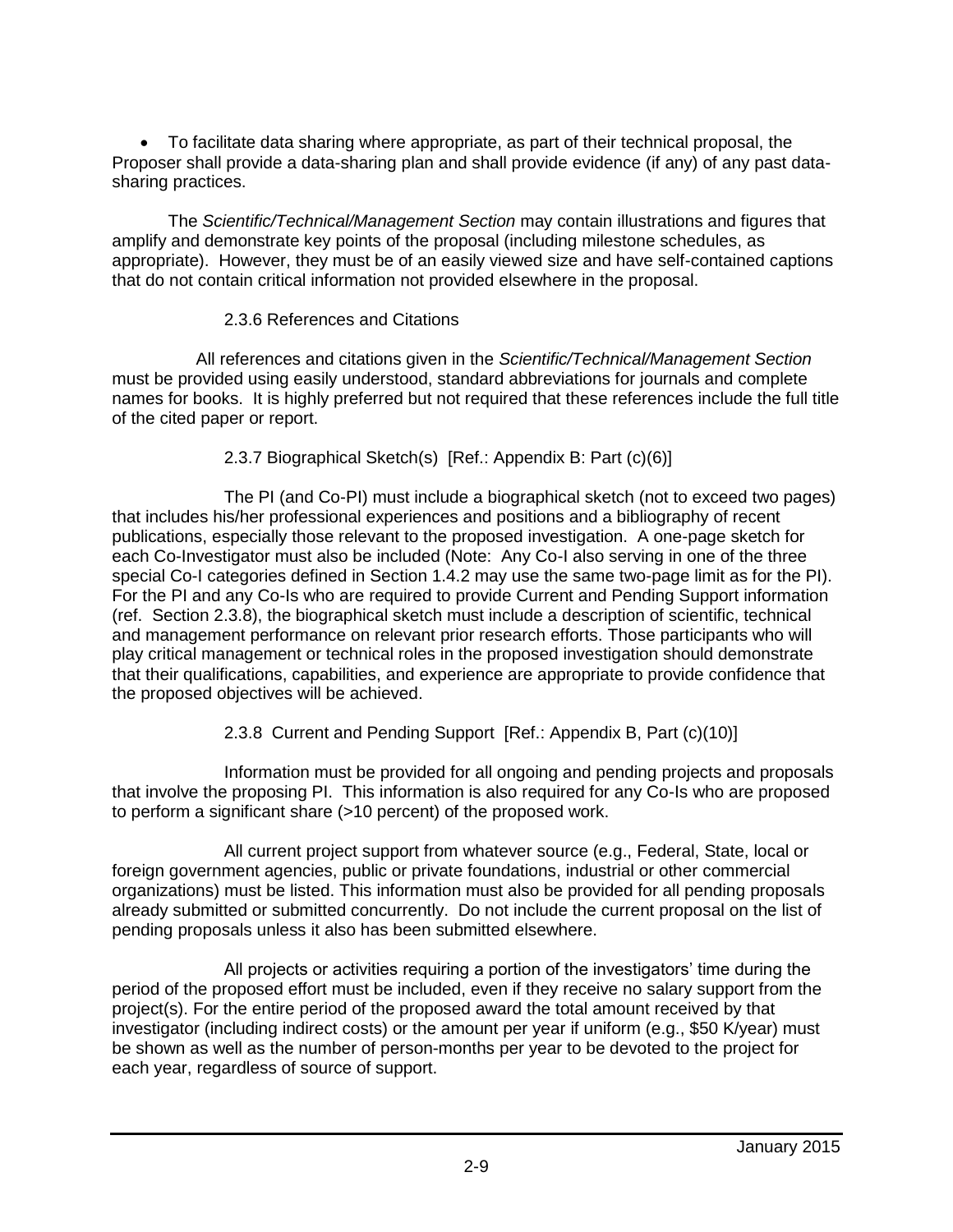Specifically, for the PI and any Co-Is who are proposed to perform a significant share (>10%) of the proposed work, provide the following information:

- Title of award or project title;
- Name of PI on award:
- Program name (if appropriate) and sponsoring agency or organization, including a point of contact with his/her telephone number and email address;
- Performance period;
- Total amount received by that investigator (including indirect costs) or the amount per year if uniform (e.g., \$50 k/year); and
- Commitment by PI or Co-I in terms of person-months per year for each year.

For pending research proposals involving substantially the same kind of research as that being proposed to NASA in this proposal, the proposing PI must notify the NASA Program Officer identified for the NRA immediately of any successful proposals that are awarded any time after the proposal due date and until the time that NASA's selections are announced.

## 2.3.9 Statements of Commitment and Letters of Support

Every Co-PI, Co-I, and Collaborator (ref. definitions in Section 1.4.2) identified as a participant on the proposal's cover page and/or in the proposal's *Scientific/Technical/Management Section* must acknowledge his/her intended participation in the proposed effort.

 The NSPIRES proposal management system allows for participants named on the Proposal Cover Page to acknowledge electronically a statement of commitment. Although we prefer all team members to confirm participation via NSPIRES, if that is not possible the inclusion of a statement of commitment in the proposal as set out in the example below may be permitted instead.

 The Summary of Solicitation for an NRA may specify that signed statements of commitment must be included within the proposal. Also, any proposals submitted via Grants.gov must include signed statements of commitment in the proposal. In the case of more than one Co-PI, Co-I or Collaborator at the same institution, a single statement signed by all participants may be submitted. In any case, each statement must be addressed to the PI, may be a facsimile of an original statement or the copy of an email (the latter must have sufficient information to unambiguously identify the sender), and is required even if the Co-PI, Co-I or Collaborator is from the proposing organization. An example of such a statement follows:

 "I (we) acknowledge that I (we) am (are) identified by name as Co-Principal Investigator(s), Co-Investigator(s) [and/or Collaborator(s)] to the investigation, entitled <name of proposal>, that is submitted by <name of Principal Investigator> to the NASA Research Announcement <alpha-numeric identifier>, and that I (we) intend to carry out all responsibilities identified for me (us) in this proposal. I (we) understand that the extent and justification of my (our) participation as stated in this proposal will be considered during peer review in determining in part the merits of this proposal. I (we) have read the entire proposal, including the management plan and budget, and I (we) agree that the proposal correctly describes my (our)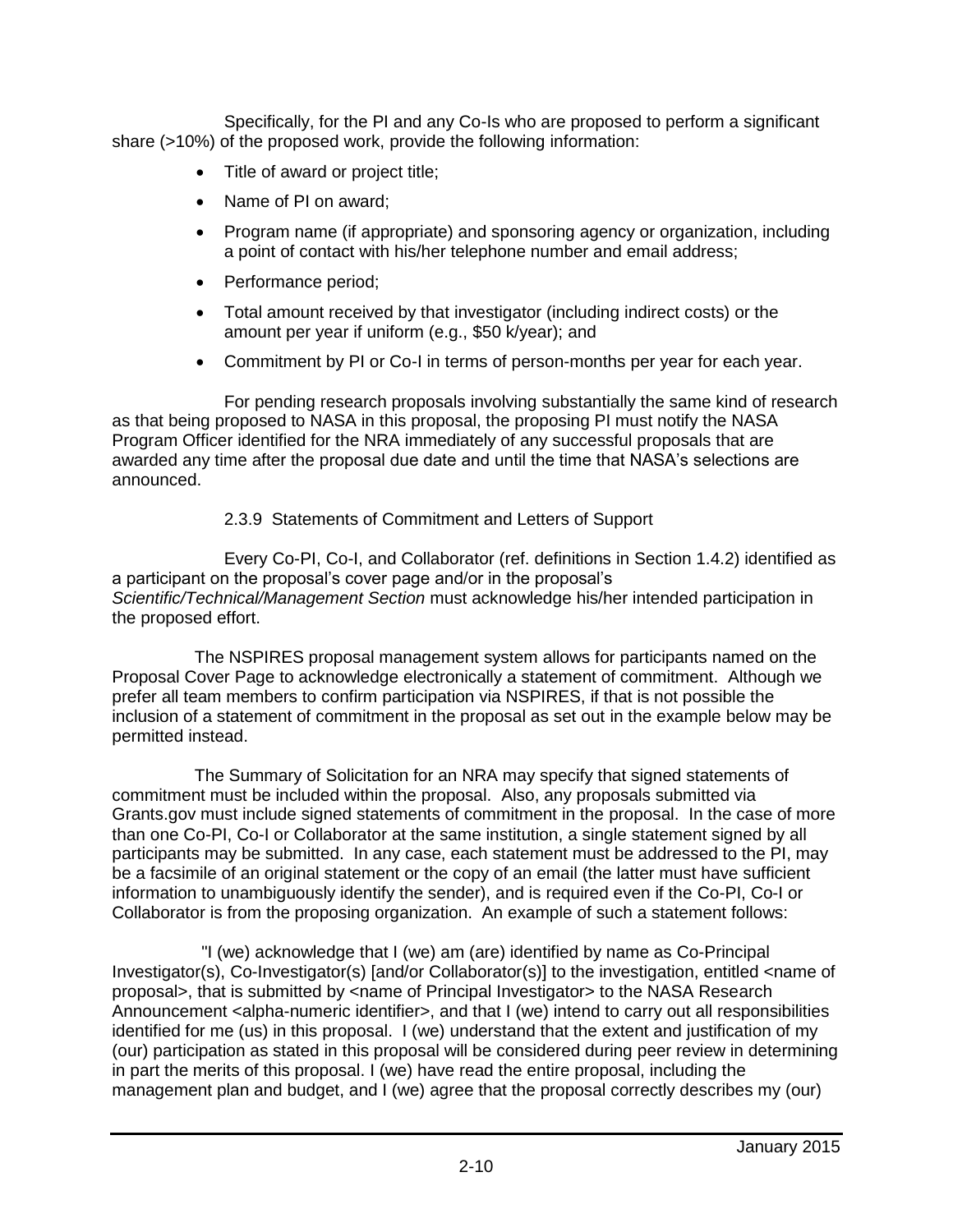commitment to the proposed investigation." For the purposes of conducting work for this investigation, my participating organization is <<insert name of organization>>."

In addition, a letter of support is required from the owner of any facility or resource that is not under the PI's direct control, acknowledging that the facility or resource is available for the proposed use during the proposed period. For Government facilities, the availability of the facility to users is often stated in the facilities documentation or web page. Where the availability is not publicly stated, or where the proposed use goes beyond the publicly stated availability, a statement, signed by the appropriate Government official at the facility verifying that it will be available for the required effort, is sufficient.

Letters of support do not include "letters of affirmation" (i.e., letters that endorse the value or merit of a proposal). NASA **neither solicits nor evaluates** such endorsements for proposals. The value of a proposal is determined by peer review. If endorsements are submitted, they **may not** be submitted as an appendix. They must be included as part of the proposal and must be included within the required page limitations even though they will not be considered in the evaluation of the proposal.

2.3.10 Budget Justification: Narrative and Details [Ref.: Appendix B, Part (c)(8)]

Each proposal shall provide a budget justification for each year of the proposed effort and shall be supported by appropriate narrative material and budget details in compliance with the following instructions.

Failure to adequately provide detailed cost data will require NASA Procurement Personnel to contact the proposing organization for the required information. This will result in a delay of the award. All Proposers are required to submit a thoroughly detailed cost breakdown. NASA Procurement Personnel must be able to determine that all proposed costs are allowable, allocable, and reasonable. A detailed budget will facilitate this cost analysis. Reference Exhibit G, Grant and Cooperative Agreement Manual (GCAM) located at the following URL:  $http://prod.n axis.n as a.gov/pub/pub$  library/grcover.htm.

2.3.10(a) Required Budget Narrative (Including Personnel and Work Effort and Facilities and Equipment)

The Budget Narrative should clearly state the type of award instrument the Recipient anticipates receiving if selected for award (i.e., contract, grant or cooperative agreement). NASA will, however, make the final decision on the award instrument used (reference D.1.2).

The Budget Narrative must describe the basis of estimate and rationale for each proposed component of cost, including direct labor, subcontracts/subawards, consultants, other direct costs (including travel), and facilities and equipment. The Proposer must provide adequate budget detail to support estimates. The Proposer must state the source of cost estimates (e.g., based on quote, on previous purchases for same or similar item(s), cost data obtained from internet research, etc.) including the company name and/or URL and date if known, but need not include the actual price quote or screen captures from the web. The Proposer must describe in detail the purpose of any proposed travel in relation to the grant and provide the basis of estimate, including information or assumptions on destination, number of travelers, number of days, conference fees, air fare, per diem, miscellaneous expenses, etc. If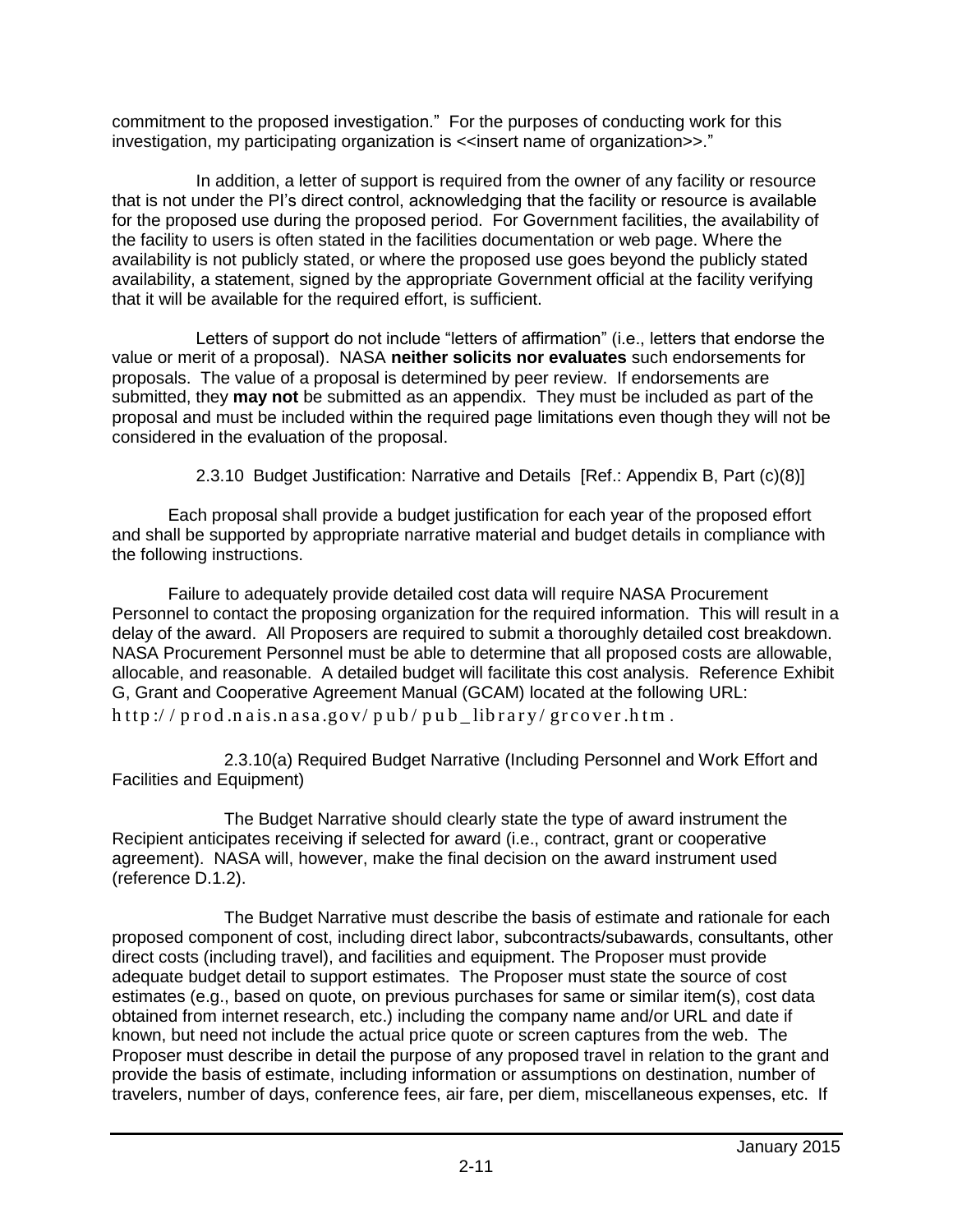destinations are not known, the Proposer should, for estimating purposes, make reasonable assumptions about the potential destination and use historical cost data based on previous trips taken or conferences attended.

A required element of the Budget Narrative is a table of Personnel and Work Effort, summarizing the work effort required to perform the proposed investigation. For contracts this table appears here. For grants and cooperative agreements see 2.3.12. The table must have the names and/or titles of all personnel necessary to perform the proposed effort, regardless of whether those individuals require funding. For each individual, list the planned work commitment to be funded by NASA, per period in fractions of a work year. In addition, include planned work commitment not funded by NASA, if applicable. Where names are not known, include the position, such as postdoc or technician.

The final element of the Budget Narrative is a description of any required facilities and equipment. This section should describe any existing facilities and equipment that are required for the proposed investigation. It must explain the need for items costing more than \$5,000 and describe the basis for estimated cost (i.e., competitive quotes were obtained, justification for sole source purchase, proposed cost based on previous purchases for same or similar item(s), cost data obtained from internet research, etc.).

Proposed costs for purchased facilities, tooling, or equipment must be entered in the *Proposal Cover Page* and included in the *Budget Details* (ref. Section 2.3.10(b)). Proposals submitted via Grants.gov should include a single Facilities and Equipment section as a separate PDF document; it should be uploaded to the Grants.gov application as the "Facilities and Other Resources" document. "Equipment" document should not be uploaded to Grants.gov.

**There should be direct and obvious correlation between the items described in the Budget Narrative, those given in the Budget Details, and the figures entered in the**  *Proposal Cover Page***/Grants.gov forms.**

## 2.3.10 (b) Required Budget Details

In addition to the Budget Narrative, Proposers are required to include detailed budgets, including detailed subcontract/subaward budgets, in a format of their own choosing. Regardless of format chosen, the following information must be included in the Budget Details*.*.

1. Direct Labor (salaries, wages, and fringe benefits): List the number and titles of personnel, amounts of time to be devoted to the grant (level of effort for each position), and rates of pay. The annual salary should be clearly noted for each position. Labor should be clearly broken out from fringe benefits. The fringe benefit rate/percent should be clearly noted on the budget for each labor category for ease of review.

Important Note: All Recipients are reminded that in accordance with 2 CFR § 200.414, NASA is required to apply the applicable negotiated rate for all grants awarded to the recipient. If fringe benefits comprise part of the applicable negotiated rate, NASA will use this rate for all grants and cooperative agreements awarded to the recipient. Recipients shall not escalate those rates for fringe benefits. If the applicable negotiated rate excludes fringe benefits, recipients may escalate their rates for fringe benefits.

2. Other Direct Costs: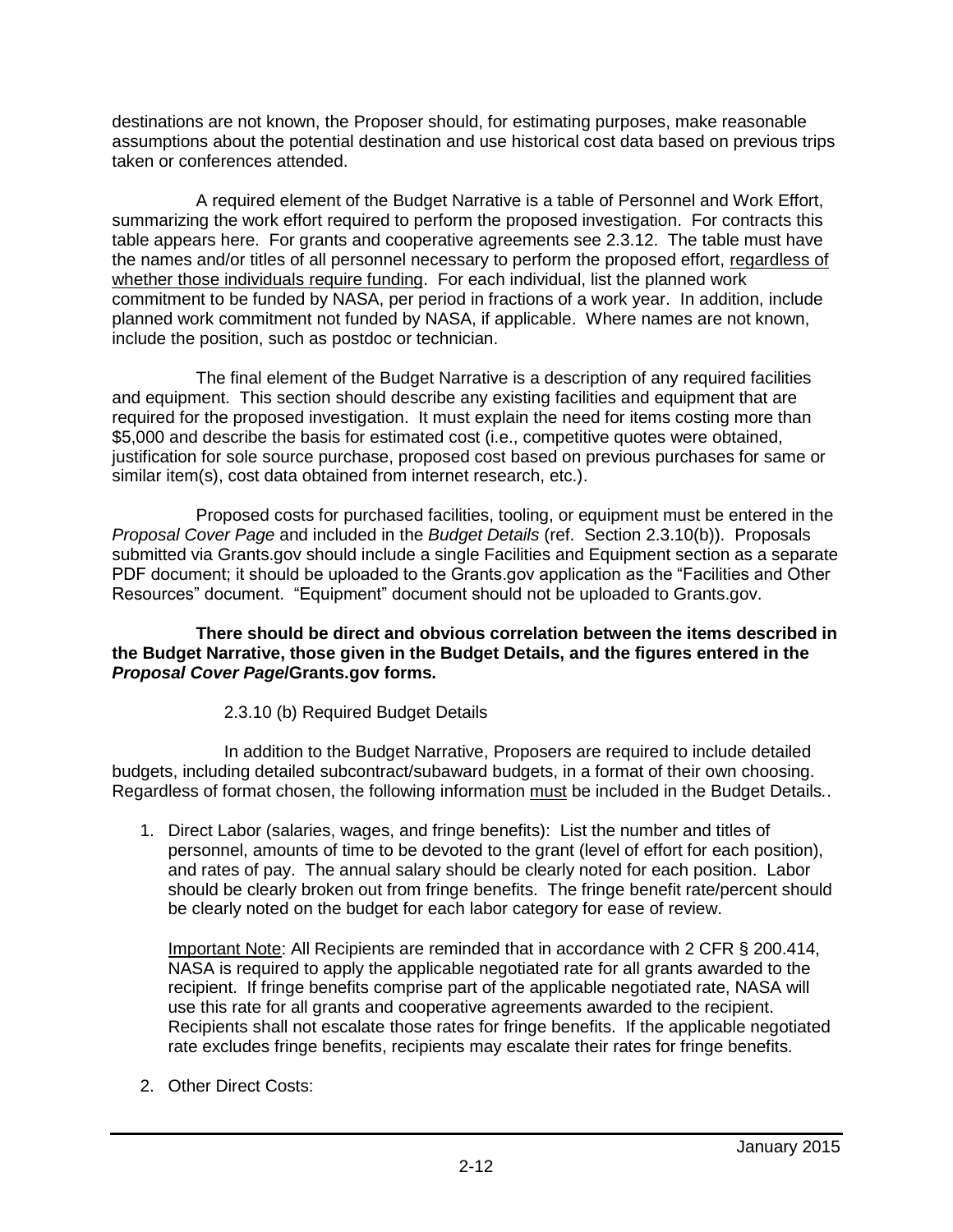- a. Subcontracts/Subawards: Attachments shall describe the work to be subcontracted/subawarded, estimated amount, recipient (if known), and the reason for subcontracting (e.g., uniquely qualified co-investigator is located at another institution from the proposing institution). Itemized budgets are required for all subcontracts/subawards, regardless of dollar value.
- b. Consultants: Identify consultants to be used and provide the amount of time they will spend on the project and rates of pay to include annual salary, overhead, etc.
- c. Equipment: List all facilities and equipment items separately. General-purpose equipment (i.e., personal computers and/or commercial software) valued at or above \$5,000 is not allowable as a direct cost unless specifically approved by the NASA Award Officer. Any requested general-purpose equipment purchase valued at or above \$5,000 to be made as a direct charge under this award must include the equipment description, an explanation of how it will be used in the conduct of the research proposed, and a written certification that the equipment will be used exclusively for the proposed research activities and not for general business or administrative purposes. [Ref.: Appendix B, Part (c)(7)].
- d. Supplies: Provide general categories of needed supplies, the method of acquisition, and the estimated cost.
- e. Travel: Provide a detailed breakout of costs for any proposed travel. Detailed budget data shall include the following:
	- Number of people and number of days
	- Departure/Arrival cities
	- Airfare
	- Per diem
	- Car rental
	- Conference fees (if applicable)
	- Miscellaneous Costs (i.e., car rental fuel, airport parking, tolls, etc.).

Note: Every effort should be made to accurately estimate and detail travel costs. Under Federal procurement regulations, missing or minimum data is not acceptable for budget evaluation and award purposes. If destinations are not known at time of proposal preparation, then reasonable assumptions about the potential destination and historical data for previous trips may be used but the preparer is still required to include the same amount of detail listed above. That is, use reasonable assumptions and historical data for destinations and length of stay, however, use current pricing for the applicable categories listed above. If adequate budget detail is not submitted with the proposal then this will delay your award.

- f. Other: List and enter the total of direct costs not covered by 2a through 2e.
- 3. Facilities and Administrative (F&A) Costs: Identify F&A cost rate(s) and base(s) as approved by the cognizant Federal agency, including the effective period of the rate. Provide the name, address, and telephone number of the Federal agency official having cognizance. **If approved audited rates are not available, provide the computational basis for the indirect expense pool and the corresponding allocation base for each proposed rate.**

Reference Important Note in paragraph 2.3.10(b)1. above: All budgets shall be prepared using the most current "approved" indirect rates for estimating and award purposes. Proposers shall not use unapproved "future" rates. Failure to do so will cause a delay in receiving your award as the NASA Procurement Office will then have to come back to the Proposer with a request to reduce the proposed rates to the most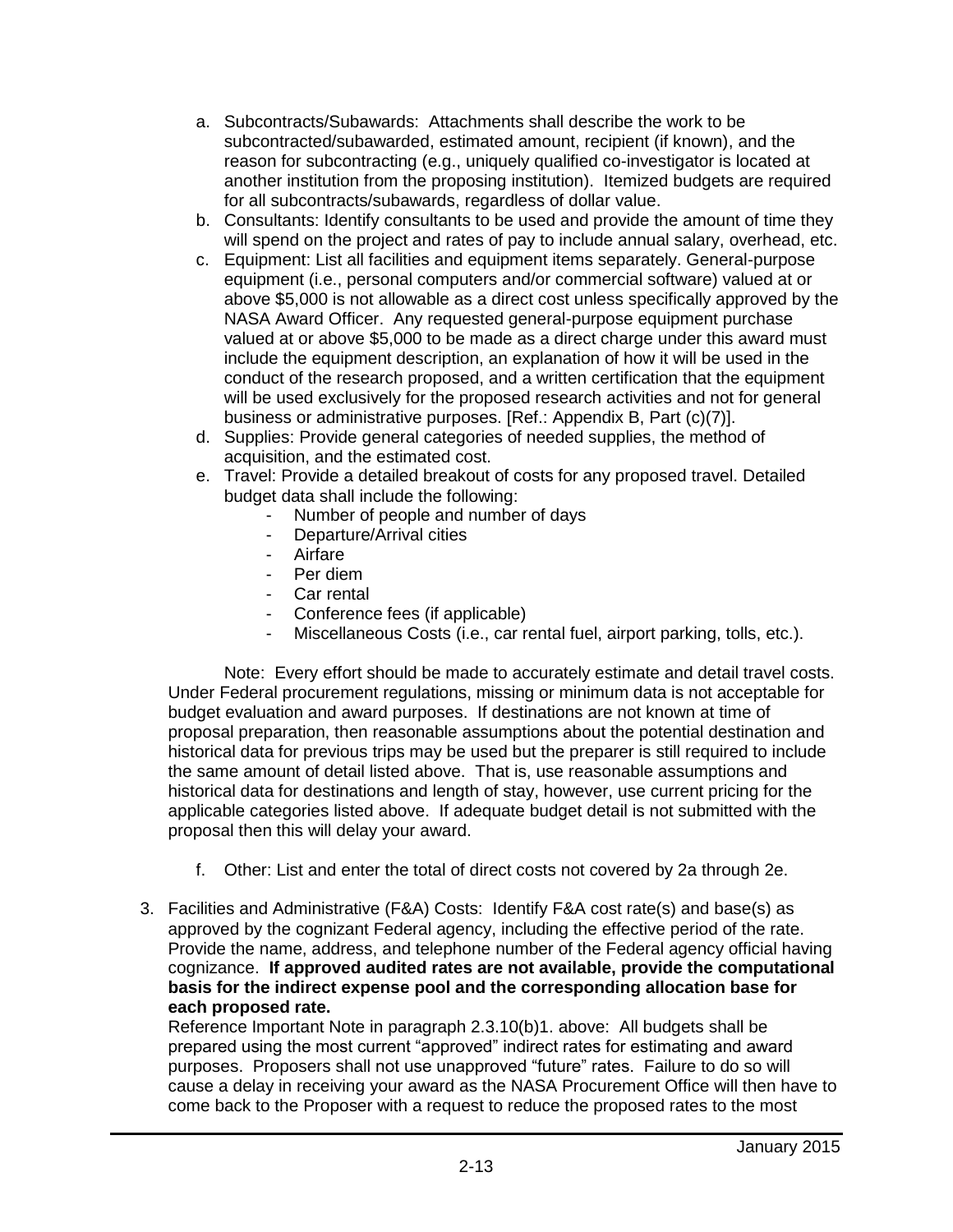current "approved" rates. Proposers may charge less than the approved current rates but shall not propose more in anticipation of the rates changing in the future.

- 4. Other Applicable Costs: Enter total explaining the need for each item and itemized lists detailing expenses within major budget categories. Also enter here the required funding for any Co-Is who cannot be funded through the PI award (e.g. because the PI is at a non-Government organization and a Co-I is at a U.S. Government organization) (see Section 2.3.10(c)(ii)(a)).
- 5. Subtotal-Estimated Costs: Enter the sum of items 1 through 4.

Less: Proposed Cost Sharing (if any): Neither NSPIRES nor Grants.gov allows for notating cost sharing on the standardized budget form. However, if cost sharing is proposed, it should be discussed in detail in the Budget Narrative. Further, if cost sharing is based on specific cost items, identify each item and amount in the Budget Detail with a full explanation provided in the Budget Narrative.

If an institution of higher education, hospital, or other non-profit organization wants to receive a grant or cooperative agreement, cost sharing is not required. The award would be made in accordance with the requirements of Subparts A and B of 14 CFR Part 1260. Subparts A and B are also applicable to NASA grants and cooperative agreements awarded to commercial firms which do not involve cost sharing. This does not prohibit voluntary cost sharing. NASA may accept cost sharing from any type of organization if it is voluntarily offered. Reference 2 CFR §200.306 (Cost Sharing or matching). If a commercial organization wants to receive a grant or cooperative agreement, cost sharing is required unless the commercial organization can demonstrate that it does not expect to receive substantial compensating benefits for performance of the work. If this demonstration is made, cost sharing is not required but may be offered voluntarily. Reference also 2 CFR §1800.922 and 14 CFR §1274.204, (Costs and Payments), paragraph (b), Cost Sharing.

Cost sharing is not required when a commercial organization receives a contract, but it may be offered voluntarily.

- 6. Total Estimated Costs: Enter the total amount of funding requested from the Government.
	- 2.3.10(c) Other Budget Guidelines

In preparing the Budget Justification (both Narrative and Details), Proposers must consider the following additional important NASA procurement policies:

(i) Purchase of Personal Computers and/or Software. Note the discussion of item "2.c. Equipment" on the Instructions above regarding the proposed purchase of personal computers and/or commercial software at or above \$5,000. Such items are usually considered by NASA to be general purpose equipment that must be purchased from general, organizational overhead budgets and not directly from the proposal budget unless it can be demonstrated that such items are to be used uniquely and only for the proposed research. If a proposal is selected for award, failure to adequately address the requirements of the instructions for item 2.c above (Equipment) will require that NASA contact the proposing organization for the required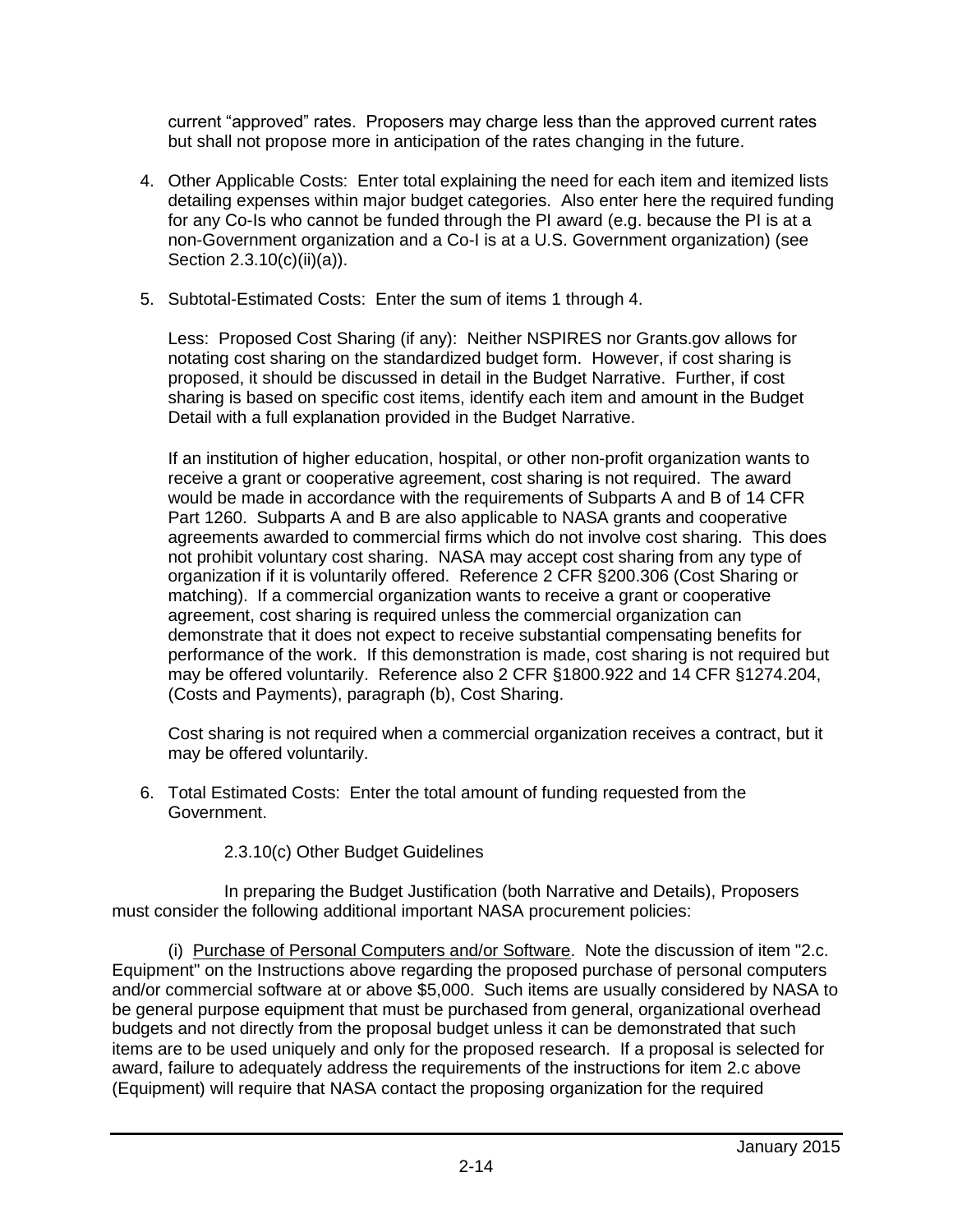information. Such activity may delay the award until the purchase is justified as a direct charge for general-purpose equipment to be used exclusively for the proposed research activities.

### (ii) Joint Proposals Involving a Mix of U.S. Government and Non-Government Organizations.

(a) Unless otherwise specified in the solicitation, if a PI from any type of private or public organization proposes to team with a Co-I from and/or use a facility at a U.S. Government organization (including NASA Centers and the Jet Propulsion Laboratory), the budget for the proposal must include all funding requested from NASA for the proposed investigation, and this must be reflected in the budget totals that appear in the budget forms (*e.g.,* Proposal Cover Page, Grants.gov forms, Budget Details). Any required budget for that Government Co-I and/or facility should be included in the proposal's *Budget Narrative* and should be listed as "Other Applicable Costs" in the required *Budget Details*. If the proposal is selected, NASA will execute an inter- or intra-Agency transfer of funds, as appropriate, to cover the applicable costs at that Government organization.

The required cost for any Government Co-I and/or facility should be entered in the "Other" line(s) on the NSPIRES or Grants.gov budget entry form in the "Other Direct Costs" section. This cost must be included in the total cost of the proposed work. No indirect burden should be applied to this amount. NASA will transfer funds, as appropriate, to cover applicable costs for the Government Co-I and/or facility. Reference 2.3.10(c)(iv) below – Full-Cost Accounting at NASA Centers.

(b) If a PI from a U.S. Government organization (including NASA Centers and the Jet Propulsion Laboratory) proposes to team with a Co-I from a non-Government organization, then the proposing Government organization must cover those Co-I costs through an appropriate award for which that Government PI organization is responsible. Such non-Government Co-I costs should be entered as a "Subcontract/Subaward" on the Budget Summary.

(c) If a PI from a non-U.S. organization proposes to team with a Co-I from a U.S. organization then reference part (vii) below.

(iii) Responsibility of the Proposing Organization to Place Subawards for Co-Is at Other Organizations. Other than the special cases discussed in item (ii) above, and unless specifically noted otherwise in the NRA, the proposing PI organization must subcontract the funding of all proposed Co-Is who reside at other non-Government organizations, even though this may result in a higher proposal cost because of subcontracting fees.

(iv) Full-Cost Accounting at NASA Centers. Regardless of whether functioning as a team lead or as a team member, personnel from NASA Centers must propose budgets based on full-cost accounting. Proposal budgets from NASA Centers must include all costs that will be paid out of the resulting award. Costs which will not be paid out of the resulting award, but are paid from a separate NASA budget (e.g., Center Management and Operations, CM&O) and are not based on the success of this specific award, should not be included in the proposal budget. For example, CM&O should not be included in the proposal budget while direct civil service labor, travel, service pools, and other charges to the proposed research task should be included. Proposal budgets having JPL participation should include all costs except the JPL fixed-fee (formerly JPL award fee).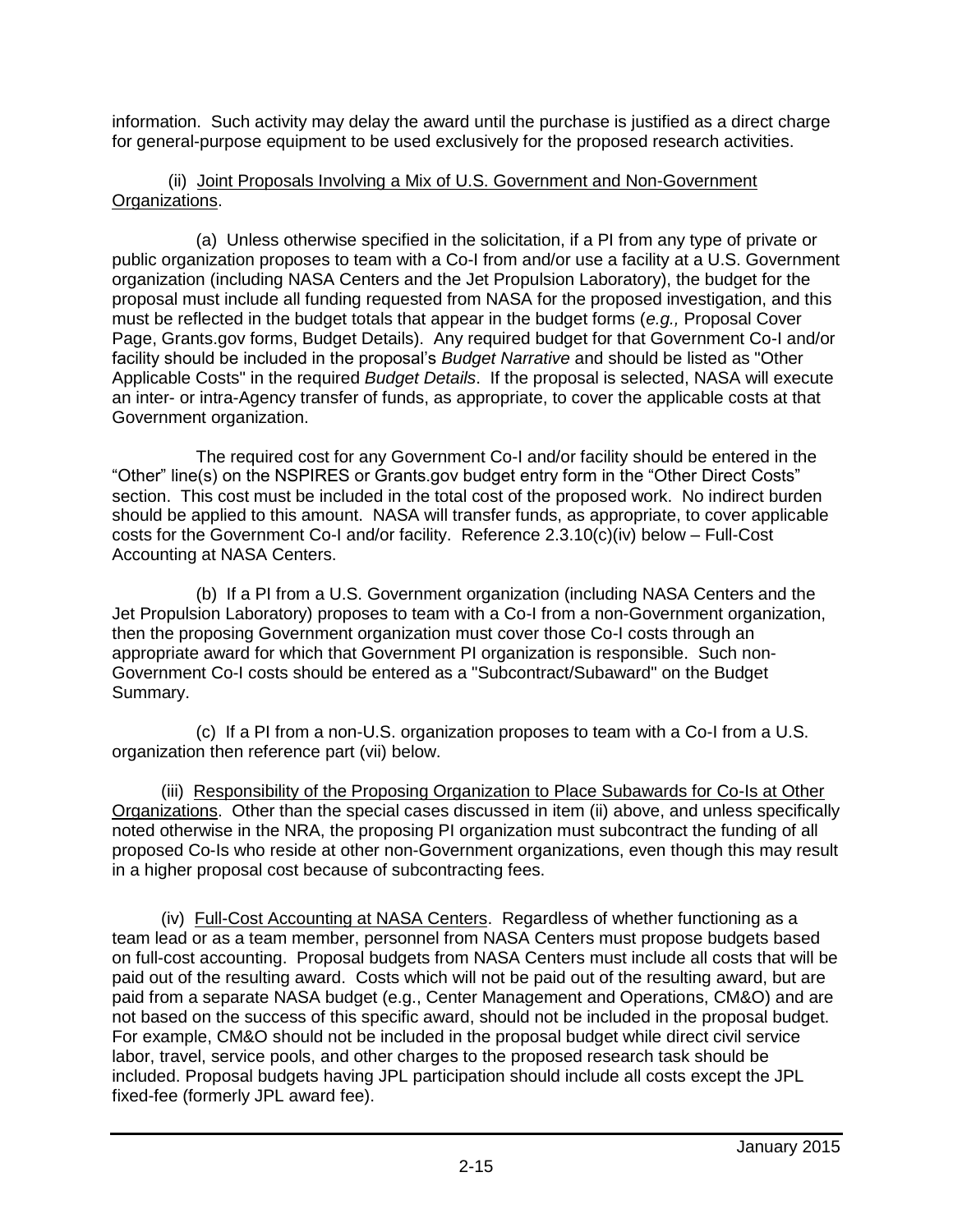(v) Unallowable Costs. Subpart E, Cost Principles, 2 CFR §200.400, et seq., and the Federal Acquisition Regulation (FAR) at 48 CFR Part 31 [https://acquisition.gov/far/current/html/FARTOCP31.html\)](https://acquisition.gov/far/current/html/FARTOCP31.html), identify and describe certain costs that may not be included in a proposed budget (unallowable costs). The use of appropriated funds for such purposes is unallowable and may lead to cancellation of the award and possible criminal charges. Grant recipients should be aware of cost principles applicable to their organization as set forth in the above regulations.

(vi) Prohibition of the Use of NASA Funds for Non-U.S. Research. NASA's policy welcomes the opportunity to conduct research with non-U.S. organizations on a cooperative, no-exchange-of-funds basis. Although Co-Is or collaborators employed by non-U.S. organizations may be identified as part of a proposal submitted by a U.S. organization, NASA funding may not typically be used to support research efforts by non-U.S. organizations at any level, including travel by foreign investigators. However, the direct purchase of supplies and/or services that do not constitute research from non-U.S. sources by U.S. award recipients is permitted. Ref. Section (l) of Appendix B. Also reference paragraph (c)(8)(iv) of Appendix B which states in part, "NASA funding may not be used for foreign research efforts at any level, whether as a collaborator or a subcontract. The direct purchase of supplies and/or services, which do not constitute research, from non-U.S. sources by U.S. award recipients is permitted."

(vii) Proposals from non-U.S. PI organizations that propose the funding of U.S. Co-Is. A proposal submitted by a non-U.S. organization that involves U.S. Co-Is for whom NASA funding is requested must provide the budgets for those U.S. Co-Is in compliance with all applicable provisions in this Section 2.3.10. The budget should identify the U.S. Co-I organization to which funding will be awarded. In addition, compliance is required by the proposing non-U.S. organization with the provisions of Section (l) of Appendix B.

(viii) Scholarships and student aid costs. If selected, proposers must comply with the policy of the Office of Management and Budget set out in 2 CFR § 200.466, Scholarships and student aid costs. To ensure compliance with this policy, proposers must affirm in their proposals the following:

- a. The individual is conducting activities necessary to the Federal award;
- b. Tuition remission and other support are provided in accordance with established policy of the IHE and consistently provided in a like manner to students in return for similar activities conducted under Federal awards as well as other activities; and
- c. During the academic period, the student is enrolled in an advanced degree program at a non-Federal entity or affiliated institution and the activities of the student in relation to the Federal award are related to the degree program;
- d. The tuition or other payments are reasonable compensation for the work performed and are conditioned explicitly upon the performance of necessary work; and
- e. It is the IHE's practice to similarly compensate students under Federal awards as well as other activities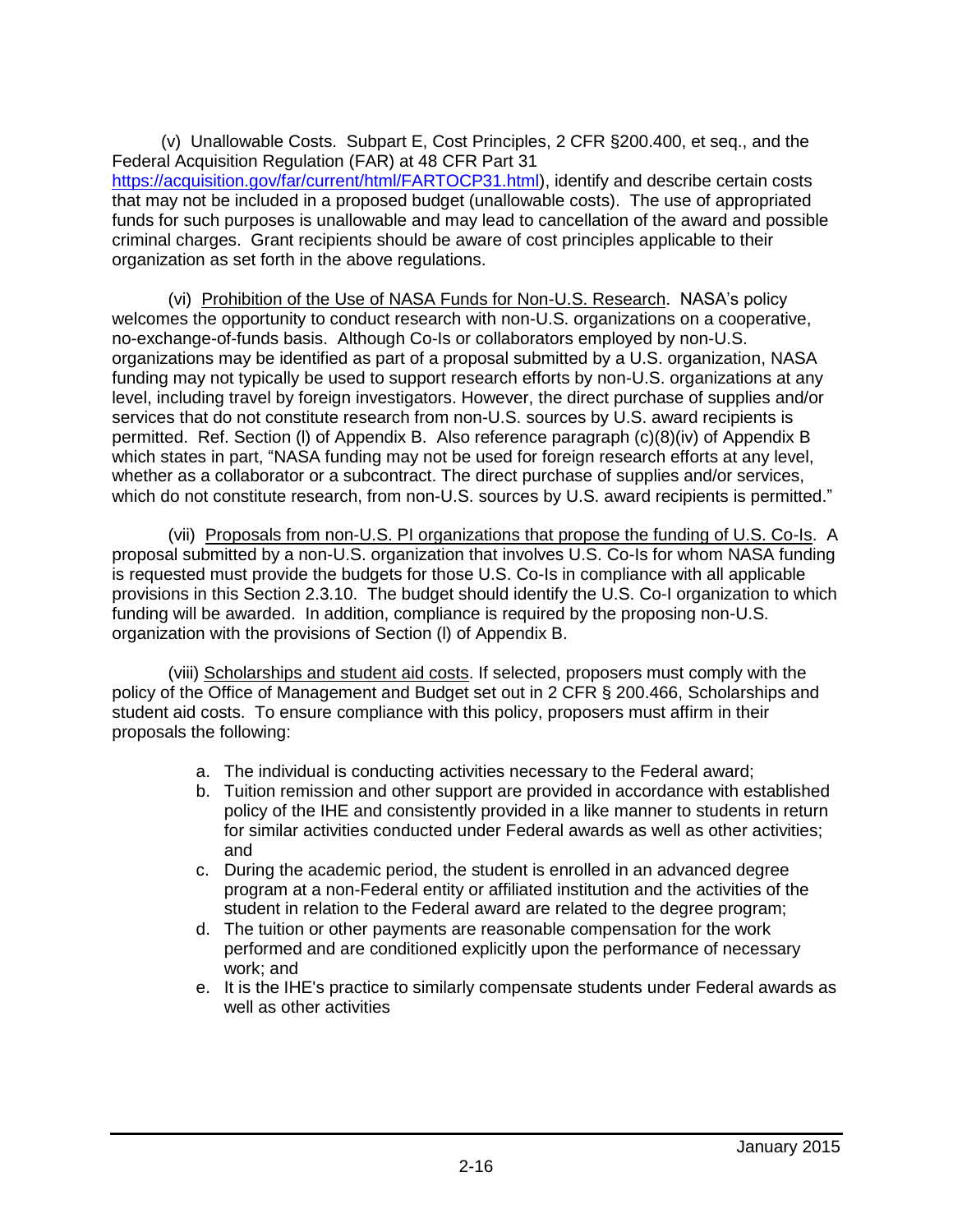2.3.11 Special Notifications and/or Certifications [Ref.: Appendix B, Part (c)(11)]

## 2.3.11(a) Special Notifications and/or Certifications

Some NRAs may require proposals to include special notifications or certifications regarding the impact of research including, e.g., environmental, human, or animal care provisions, conflicts of interest, or other topics as may be required by statute, Executive Order, or Government policies. Compliance with such requirements is important to ensure submission of a complete proposal, and such items must be included in the Special Notifications and/or Certifications section of the proposal.

# 2.3.11(b) Proposals Involving Non-U.S. Organizations

If the proposal involves the conduct of research by a non-U.S. organization, appropriately signed letter(s) of certification must be included that verifies that their support will be provided by a responsible organization(s) or government agency(ies) should the proposal be selected by NASA.

## 2.3.12 Table of Personnel and Work Effort

Please note that this section does not apply to proposals resulting in contracts. The Table of Personnel and Work Effort summarizes the work effort required to perform the proposed investigation, should it be selected. The table must include the names and/or titles of all personnel necessary to perform the proposed effort, regardless of whether they require funding. Where names are not known, include the position, such as postdoc or technician. For each individual, list the planned work commitment to be funded by NASA, per period in fractions of a work year. In addition, for each individual, include planned work commitment not funded by NASA, if applicable. This commitment not funded by NASA is not considered cost sharing as defined in 2 CFR § 200.29. The Table of Personnel and Work Effort should include only those resources that are directly applicable to the proposed research effort and should not include technical information that belongs in the Scientific/Technical/ Management Section. The detailed budget section must still include the work effort being paid by NASA.

### 2.3.13 Subcontracting plans

As set out in subparagraph (a)(4) of Appendix B, any proposal from a large business concern that may result in the award of a contract, which exceeds \$5,000,000 and has subcontracting possibilities should include a small business subcontracting plan in accordance with the clause at FAR 52.219-9, Small Business Subcontracting Plan. Subcontract plans for contract awards below \$5,000,000 will be negotiated after selection.

# 2.3.14 Reprint(s)/Preprint(s)/Website(s)

Reprints and/or preprints are not permitted to be appended to a proposal unless they are accommodated within the proposal page limit. Proposals shall not rely upon material posted on a website. All information and material necessary for an informed peer review of the proposal must be included within the proposal in a manner that is compliant with the proposal page limit and permitted appendices. References to unpublished manuscripts should be avoided. Any information required to evaluate the proposal must be included within the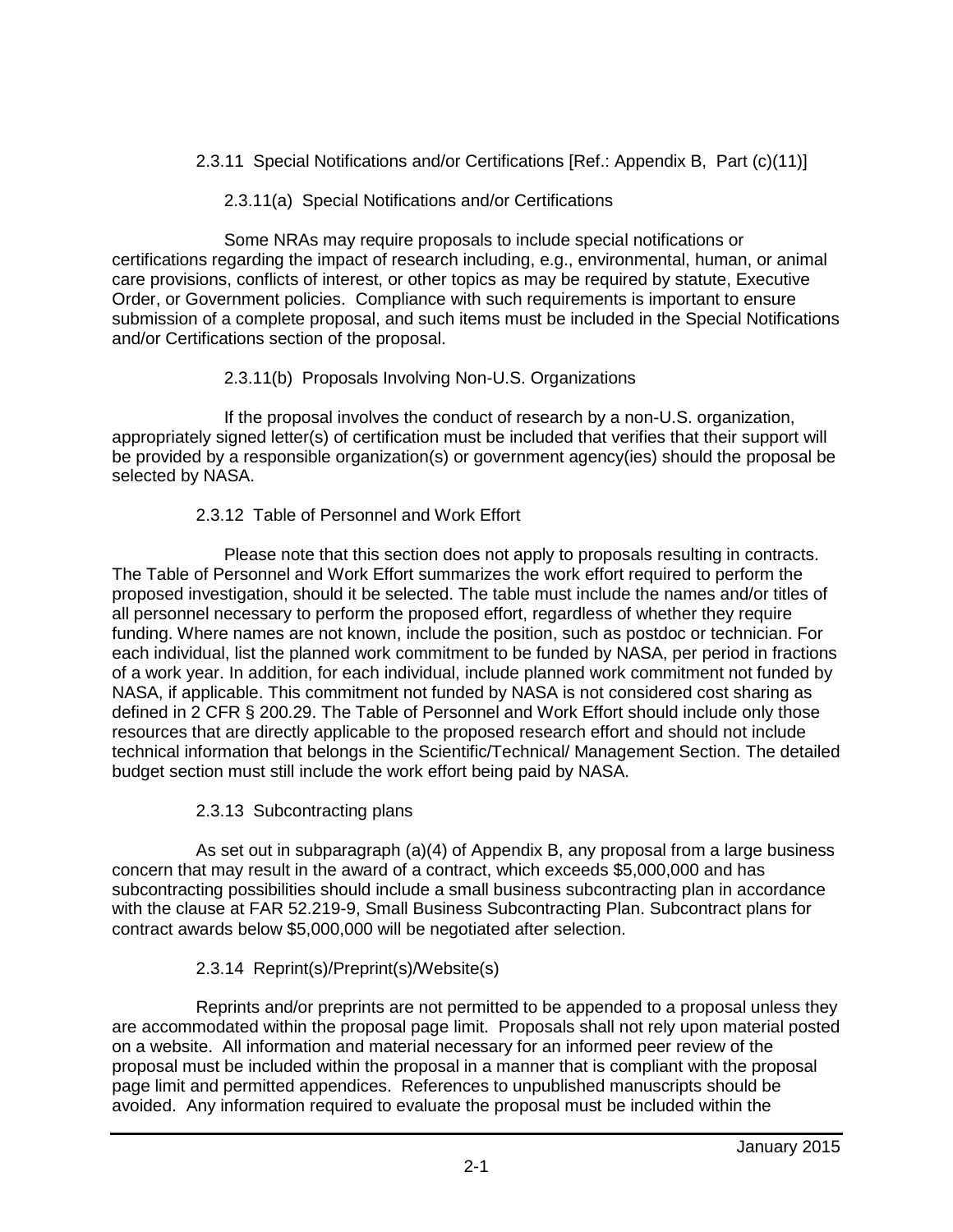proposal. If a proposal requires referenced material (not included within the proposal page limit) in order to be evaluated, this information will not be examined and the proposal may be judged noncompliant.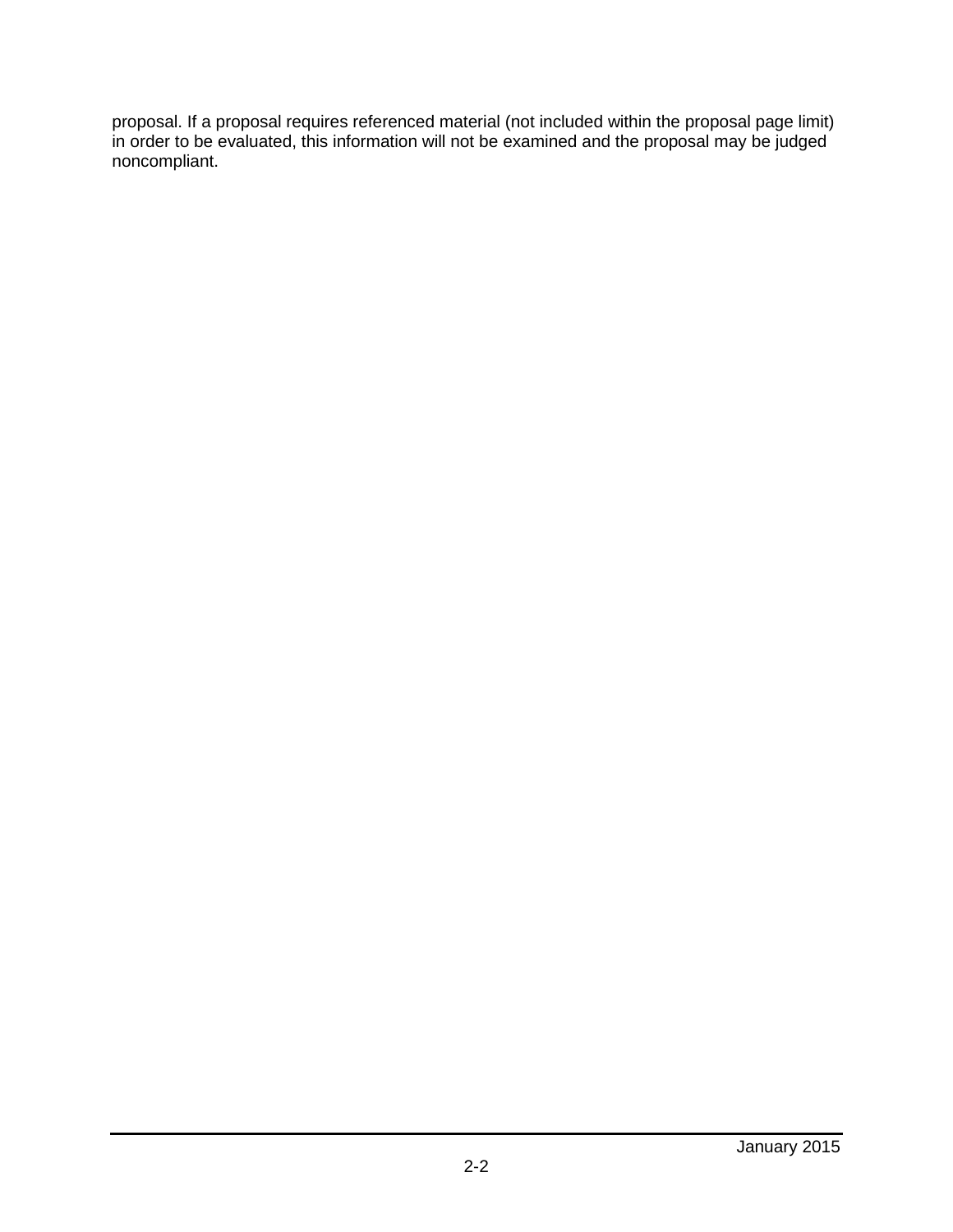# **3. PROPOSAL SUBMISSION PROCEDURES**

## 3.1 Notice of Intent (NOI) to Propose

The information provided in the NOI is of considerable value to both the Proposer and NASA because it is used to help expedite the proposal-review activities. Material in an NOI is confidential and will be used for NASA planning purposes only. NOIs must be submitted via NSPIRES even when the intent is to submit the proposal via Grants.gov. Grants.gov does not support NOI submittal. Offerors must be registered with NSPIRES to create and submit an NOI. An NOI is submitted by logging into [NSPIRES](http://proposals.hq.nasa.govnspires/) at [http://nspires.nasaprs.com](http://nspires.nasaprs.com/) and then clicking on the "Proposals" link. Space is provided for the applicant to provide, at a minimum, the following information, although additional special requests may also be indicated:

A Short Title of the anticipated proposal (50 characters or less);

 A Full Title of the anticipated proposal (which should not exceed 254 characters and is of a nature that is understandable by a scientifically trained person);

 A brief description of the primary research area(s) and objective(s) of the anticipated investigation (Note: the information in this item does not constrain in any way the Proposal Summary that must be submitted with the final proposal); and

 The names of any Co-Investigators and/or Collaborators as may be known by the time the NOI is submitted. In order to enter such names, such team members must have previously accessed and registered in NSPIRES themselves; a PI cannot do this for them. After completing the indicated fields, the NOI is then submitted electronically. A copy may be printed for reference.

Although it is most helpful to NASA if the NOI is submitted by the specified due date, a late NOI is still of value since the receipt of even a few unanticipated proposals can significantly delay and/or complicate the review process. A late NOI that contains (i) the name and identifier for the NRA of interest, (ii) the name and address of the applicant, and (iii) the key information listed above for an NOI may be submitted by email directly to the program officer identified in the NRA.

### 3.2 On-Time and Late Proposals

Each NRA will prominently list the deadline for proposal submission in the NRA's prefatory Summary of Solicitation. For an electronically submitted proposal, the organization's AOR must submit the proposal, with all required attachments, prior to midnight (11:59 pm) Eastern Time on the proposal due date as specified in the NRA's Summary of Solicitation.

If paper copy proposals are required, the number of copies of the proposal (the default is 15 copies unless otherwise specified in the NRA), plus the signed original, must be received by the close of business (4:30 p.m. Eastern Time) on the proposal due date as specified in the NRA's Summary of Solicitation. Note that a postmark or other evidence of submission for delivery in advance of or on the due date does not satisfy the requirement for on-time delivery of a proposal. Delivery to any address by any method other than the one specified in the NRA may result in the proposal being declared late. NASA does not accept proposals sent by collect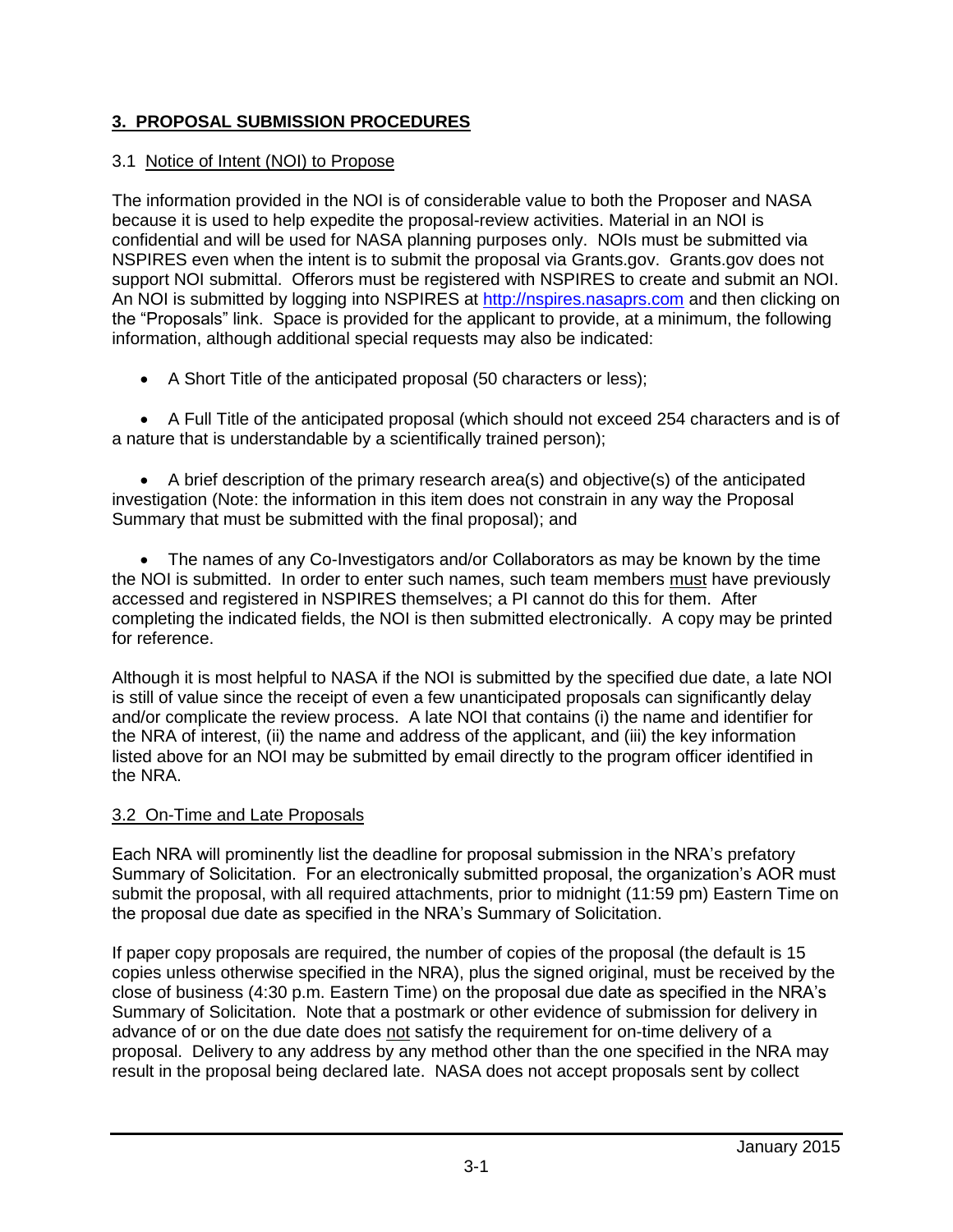postage, nor is NASA responsible for delayed delivery by commercial services or the United States Postal Service.

Proposers should be aware that neither NASA personnel nor the employees of the support contractor that receives and handles proposals for NASA are empowered to authorize the submission of a late proposal and, therefore, such permission should not be requested. The decision to submit a late proposal is solely that of the Proposer, and it is then NASA's decision whether to accept it or not. Late proposals may be considered for review and possible selection only if they appear to offer a distinct benefit to NASA [Ref. Appendix B, Part (g), Late Proposals]. In this regard it is important to note that, since almost every NRA receives many more high-quality proposals than can be supported with the available funds, a determination by NASA that a late proposal is of distinct benefit over its competitors is likely to be rare. Proposers should note that Grants.gov does not support the receipt of late proposals.

### 3.3 Submission of Proposals

If the solicitation expressly states that only authenticated electronic proposals (electronically authorized by the AOR) are to be submitted, and all required attachments are submitted electronically with a complete cover page by the submission due date, then the proposal will be considered complete. Electronic submission of only the *Proposal Cover Page* or SF 424 (R&R) does not satisfy the deadline for proposal submission. Because of the individual requirements of each electronic submission system, Proposers are encouraged to begin their submission process early. Proposers are solely responsible for ensuring their proposals are received by NASA before the deadline.

When hard-copy submission is required, the required number of copies of the proposal (as specified in the NRA), including an original signed by the AOR, must be received by the submission due date. The address for the delivery of hard-copy proposals, if required, including a telephone number and point-of-contact for commercial delivery, is given in the Summary of Solicitation of each NRA.

If both electronic and hard copy submission are required, the Offeror must submit the required number of copies of the proposal (as specified in the NRA), along with the original signature of the AOR on the printed *Proposal Cover Page*, to the address specified in the NRA by the submission due date. Ref. Section 3.3.1 below for further instructions on printed copies of the *Proposal Cover Page*.

Proposals may be submitted only by AORs. In instances where an individual acts as both the PI and the AOR, the individual must take separate action for both roles to ensure that proposals are properly submitted.

### 3.3.1 Submission of Proposals through NSPIRES

All proposals submitted via NSPIRES include a required electronic *Proposal Cover Page* form that is accessed at [http://nspires.nasaprs.com.](http://nspires.nasaprs.com/) This form is comprised of several distinct sections: a *Cover Page* that contains the identifier information for the proposing institution and personnel; a *Proposal Summary* that provides an overview of the proposed investigation that is suitable for release through a publicly accessible archive should the proposal be selected; and the *Proposal Cover Page Budget Summary* of the proposed research effort (ref. Section 2.3). In general, this *Cover Page* form is available for access and submission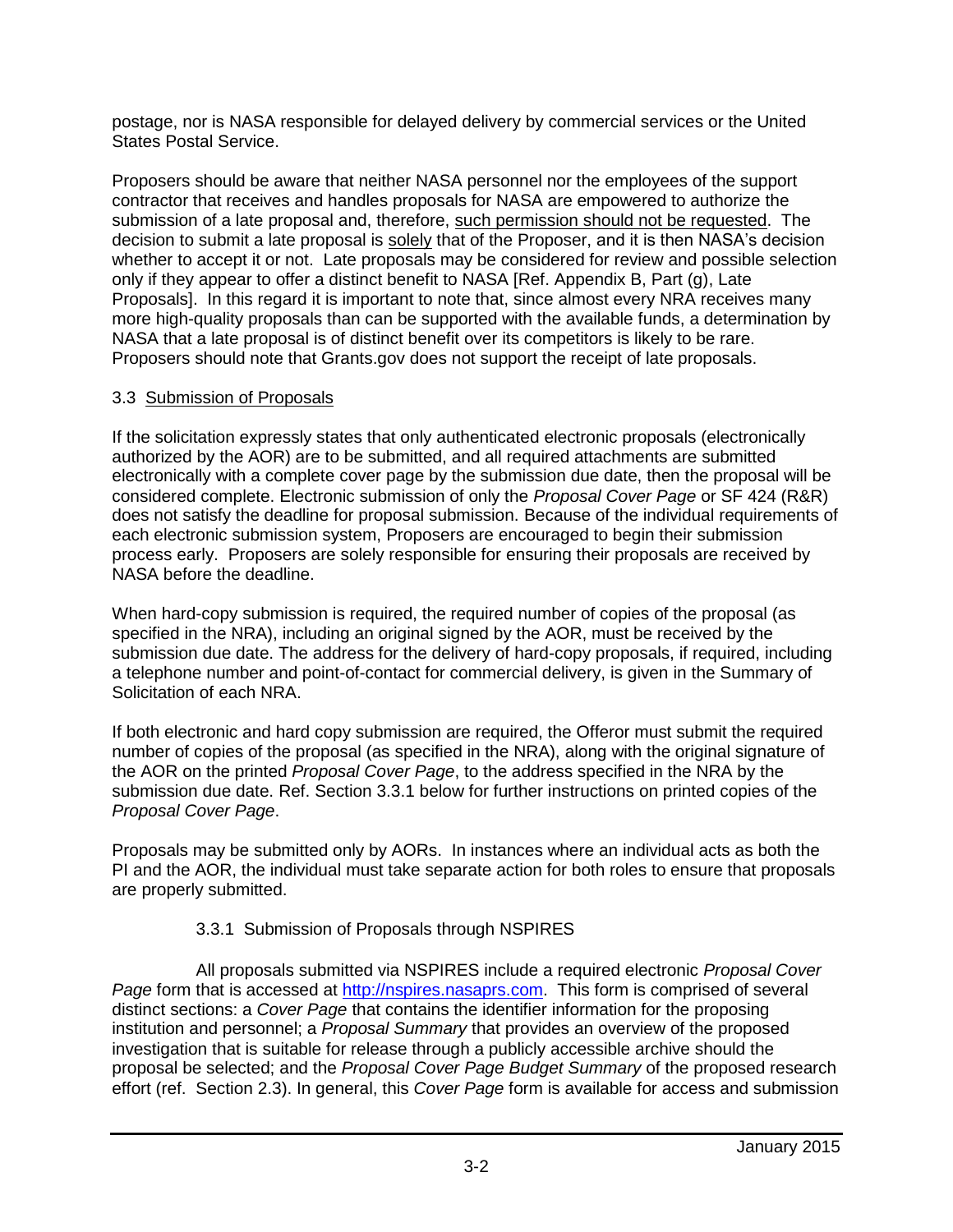to both the AOR and the PI notifying them of successful submission of the proposal within minutes of that action.

### 3.3.2 Submission of Proposals through Grants.gov

Information regarding steps to take to submit proposals through Grants.gov is located at [http://www.Grants.gov.](http://www.grants.gov/) Proposers are reminded that in order to submit applications on Grants.gov, the AOR must complete a [one-time registration process.](http://www.grants.gov/GetStartedRegister?type=aor) The registration process can take three to five days depending on the organization. [Registration checklists](http://www.grants.gov/assets/AORRegCheck.pdf) are also provided at the Grants.gov website. Note that all organizations and individuals named in the proposal must be registered in NSPIRES, even if the proposal is submitted via Grants.gov, to facilitate identification of conflicts of interest and review of the proposal.

In order to submit a proposal via Grants.gov, the Principal Investigator must download an application package from Grants.gov. Identifying the appropriate application package requires using the "Find Grant Opportunities" function within Grants.gov and/or using the funding opportunity number for that program. The funding opportunity number may be found in the NRA. For omnibus NRAs, such as ROSES or ROA, each program element will have a separate funding opportunity number.

Proposals submitted via Grants.gov must be submitted by the AOR.

Submitting a proposal via Grants.gov requires the following steps:

- Proposers must still register in NSPIRES even if they submit their proposal through Grants.gov (otherwise proposals cannot be ingested into NSPIRES for review and selection).
- Grant researchers (PIs) do NOT need to register with Grants.gov. To find solicitations, ref. "Find Grant Opportunities" at [http://www.grants.gov/applicants/find\\_grant\\_opportunities.jsp.](http://www.grants.gov/applicants/find_grant_opportunities.jsp) Using a Basic Search, enter the Funding Opportunity Number to retrieve the application package all NASA application packages may be found by searching on CFDA Number 00.000.
- Download and install any required Grants.gov software applications or tools.
- Download the application package from Grants.gov at [http://www.grants.gov.](http://www.grants.gov/)
- Complete the required Grants.gov forms including the SF424 (R&R) Application for Federal Assistance, R&R Other Project Information, R&R Senior/Key Person Profile, and R&R Budget.
- Complete the required NASA-specific forms: NASA Other Project Information, NASA Principal Investigator and Authorized Representative Supplemental Data Sheet, NASA Senior/Key Person Supplemental Data Sheet (this form is only required if there are Senior/Key Persons other than the Principal Investigator), and proposal summary form. Instructions for NASA program-specific forms can be found in the Application Instructions that accompany the application package.
- Complete any NASA program-specific form that is required for the specific program element. This form, which is required by many NRAs including all ROSES program element submissions, is included as a PDF form within the proposal application package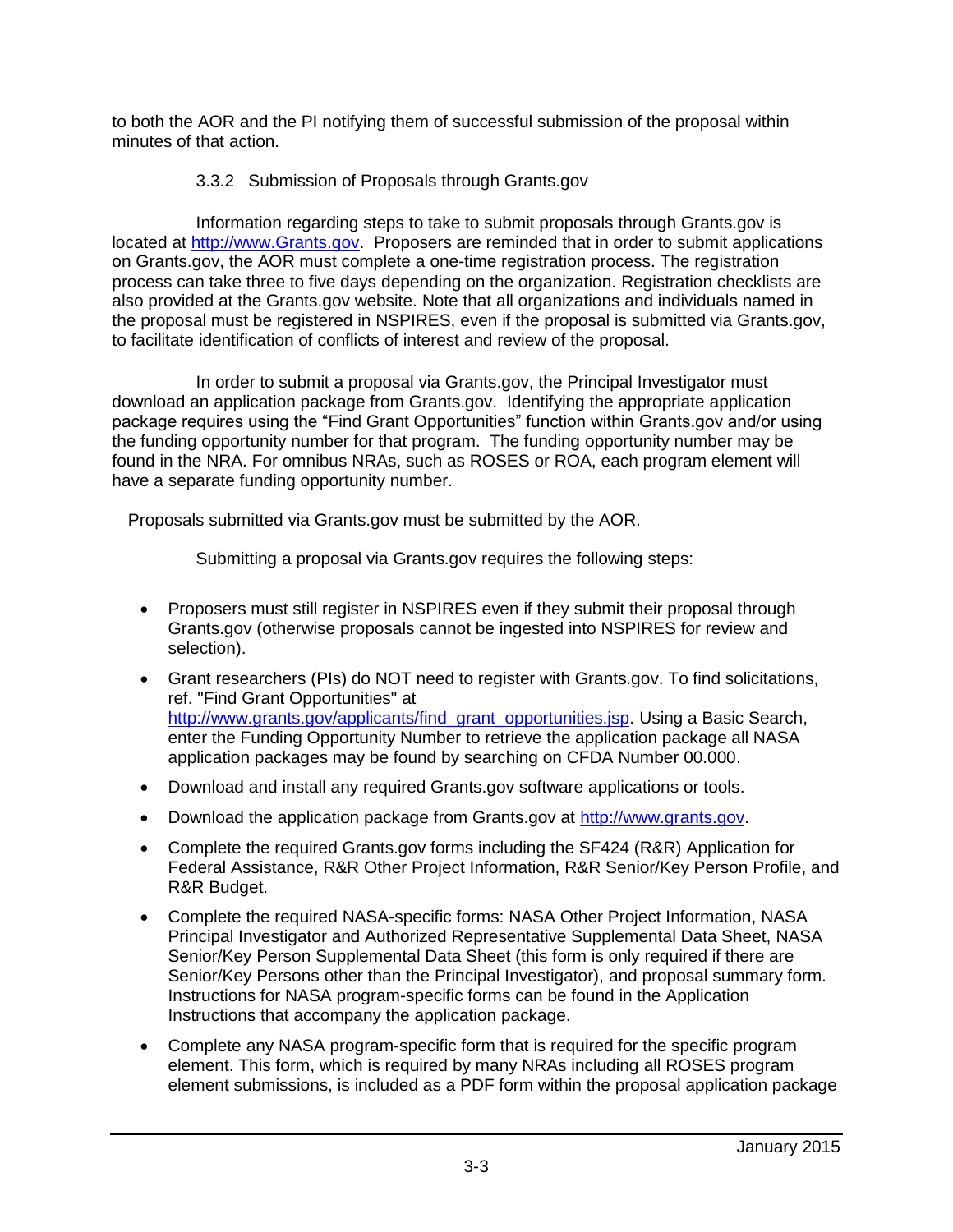downloaded from Grants.gov. The form, once completed, is attached to the NASA Other Project Information form.

- Create a proposal in PDF including the Science/Technical/Management section and all other required sections. Attach the proposal and any allowed appendices/attachments (also in PDF) to the appropriate Grants.gov form(s).
- Submit the proposal via the authorized organization representative (AOR); the PI may not submit the application to Grants.gov unless he/she is an AOR.

If Proposers need assistance with the application process and the submission of their proposals through Grants.gov, they can contact Grants.gov by email at [support@grants.gov](mailto:support@grants.gov) or they can call the Grants.gov Contact Center at 1-800-518-4726. The Contact Center hours of operation are Monday-Friday from 7:00 a.m. to 9:00 p.m. Eastern Time.

#### 3.4 Timeline for Review and Selection

NASA is committed to announcing selections and initiating awards as quickly as possible, consistent with ensuring the quality of the selection and award process and subject to the appropriation of Federal funds for the initiation of new research awards.

Selections are typically announced between 150 days and 220 days after the proposal due date for proposals. Although there are many reasons why selections are not announced earlier, the most common are the uncertainty in the NASA budget at the time selection decisions could be made and the time required to conduct an appropriate peer review and selection process. NASA does not usually announce new selections until the funds needed for those awards are approved through the Federal budget process. Therefore, a delay in the budget process for NASA usually results in a delay of the selection date(s).

The initiation of the award itself typically occurs between 45 and 90 days after the selection announcement depending on the extent of negotiations required. Therefore, a request for the commencement of funding sooner than about 250 days after the proposal due date is unlikely to be accommodated. A proposal submitted in response to an NRA that is timesensitive (e.g., to take advantage of a unique natural phenomena or programmatic event) may be rejected if, in the opinion of the cognizant Program Officer, there is insufficient time for its review and processing.

#### 3.5 Proposal Withdrawal by Proposer or Rejection without Review by NASA [Ref.: Appendix B, Part (h)]

#### 3.5.1 Withdrawal by Proposer

A proposal may be withdrawn by a written request signed by the Proposer at any time for any reason, including the circumstance in which another organization has agreed to fund the proposal. Proposals submitted using NSPIRES may be withdrawn electronically by the AOR at any time.

3.5.2 Proposal Rejected by NASA Without Review

NASA reserves the right to reject a proposal without review for the following reasons: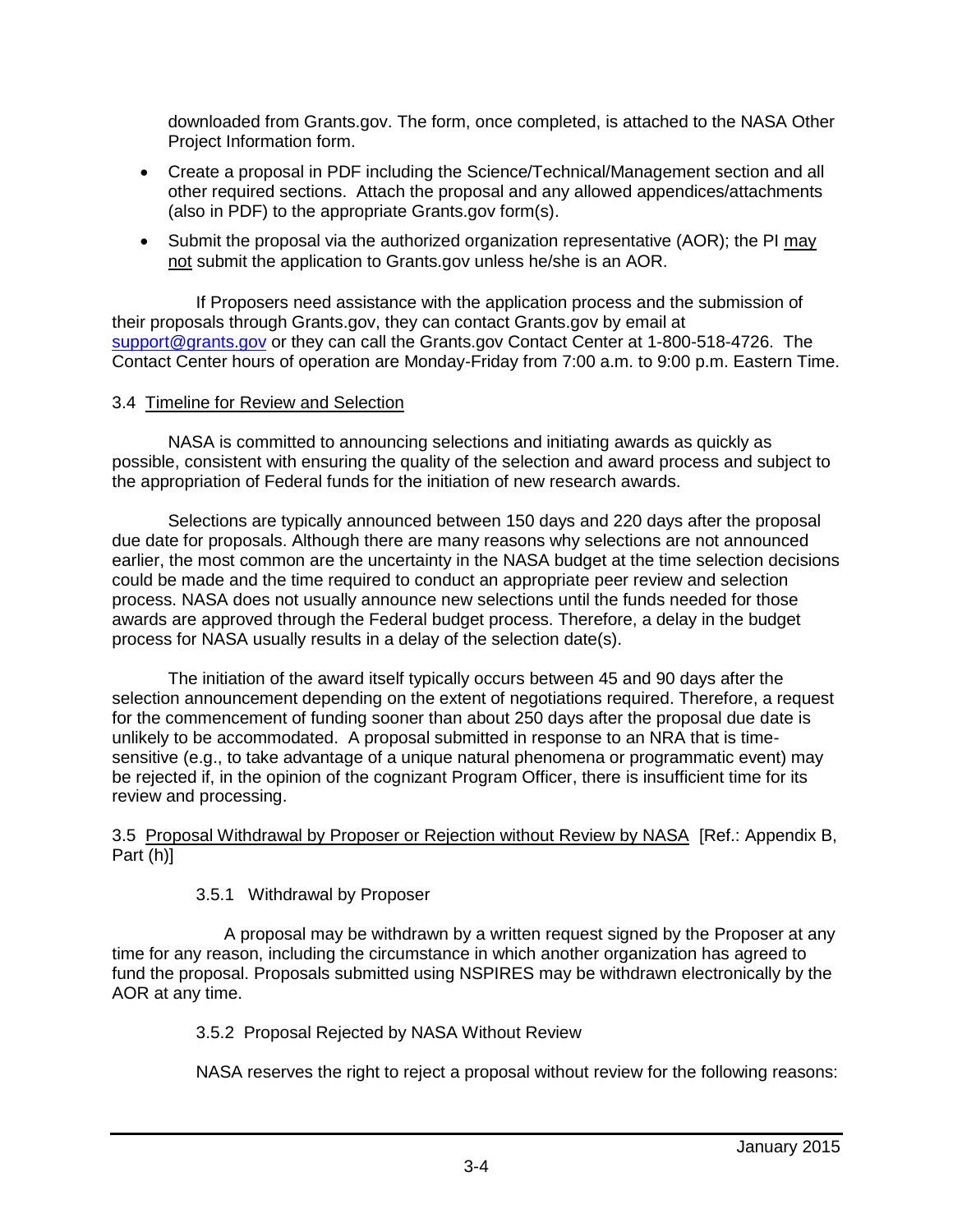The proposal is clearly nonresponsive to the objectives and/or provisions of the NRA;

 The proposal does not meet the requirements for proposal format, content, and organization as specified in this Guidebook and/or the NRA itself;

• The Offeror fails to deliver the hard copy (if required) to the specified delivery address by the proposal due date;

- The Offeror fails to submit the electronic proposal by the submission due date;
- The Offeror submits a proposal to Grants.gov but fails to register in NSPIRES; and/or

• Proposals for time-sensitive investigations are submitted with insufficient lead time to allow NASA adequate time for proposal review, selection, funding and awarding the proposed effort (Ref. Section 3.4 above – Timeline for Review and Selection).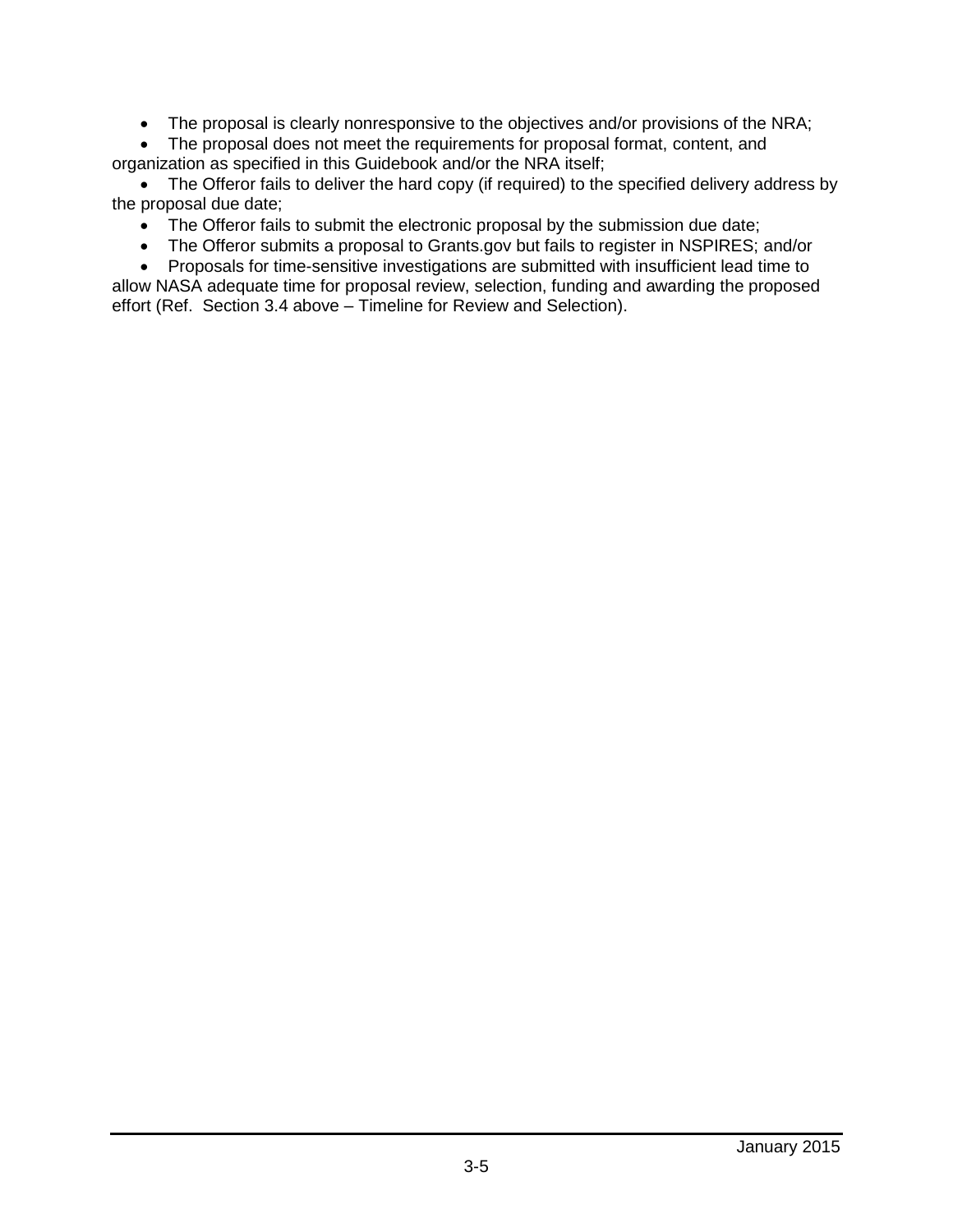# **APPENDIX A**

## **GUIDE TO KEY DOCUMENTS ON THE WORLD WIDE WEB**

- Guidebook for Proposers Responding to a NASA Research Announcement (NRA) or Cooperative Agreement Notice (CAN): <http://www.hq.nasa.gov/office/procurement/nraguidebook/>
- NASA Solicitation and Proposal Integrated Review and Evaluation System (NSPIRES) can be found at the following URL: [http://nspires.nasaprs.com](http://nspires.nasaprs.com/)
- Find NASA research grant award information at the following URL: [http://www.research.gov](http://www.research.gov/)
- The following URL can be used to track the process of a grant and/or cooperative agreement prepared by the NASA Shared Services Center (NSSC) on behalf of one of the NASA Centers/HQ: <https://www.nssc.nasa.gov/grantstatus>
- Find the NASA Online Directives Information System (NODIS) Library at the following URL: [http://nodis3.gsfc.nasa.gov](http://nodis3.gsfc.nasa.gov/)
- NASA Federal Acquisition Regulation (FAR) Supplement (NFS): <http://www.hq.nasa.gov/office/procurement/regs/nfstoc.htm>
- The Office Of Management and Budget's (OMB's) Uniform Administrative Requirements, Cost Principles, and Audit Requirements for Federal Awards (2 CFR § 200): http://www.ecfr.gov/c [will gi-bin/text-idx?tpl=/ecfrbrowse/Title02/2cfr200\\_main\\_02.tpl](http://www.ecfr.gov/cgi-bin/text-idx?tpl=/ecfrbrowse/Title02/2cfr200_main_02.tpl)
- NASA's regulation for grants and cooperative agreements (2 CFR § 1800): [http://www.ecfr.gov/cgi-bin/text](http://www.ecfr.gov/cgi-bin/text-idx?SID=86178a02841f1b4387be3b2d65a5453d&node=pt2.1.1800&rgn=div5)[idx?SID=86178a02841f1b4387be3b2d65a5453d&node=pt2.1.1800&rgn=div5](http://www.ecfr.gov/cgi-bin/text-idx?SID=86178a02841f1b4387be3b2d65a5453d&node=pt2.1.1800&rgn=div5)

Key parts of particular relevance to this Guidebook are:

| "Unsolicited proposals"                                                | <b>NFS 1815.6</b>                                               |
|------------------------------------------------------------------------|-----------------------------------------------------------------|
| "Broad Agency Announcements"                                           | NFS 1835.016                                                    |
| "NASA Research Announcements"                                          | NFS 1835.016-71                                                 |
| "Instructions for Responding to NASA<br><b>Research Announcements"</b> | NFS 1852.235-72 (reproduced as<br>Appendix B in this Guidebook) |

The following items may be found through active links from the NASA homepage at [http://www.nasa.gov/:](http://www.hq.nasa.gov/)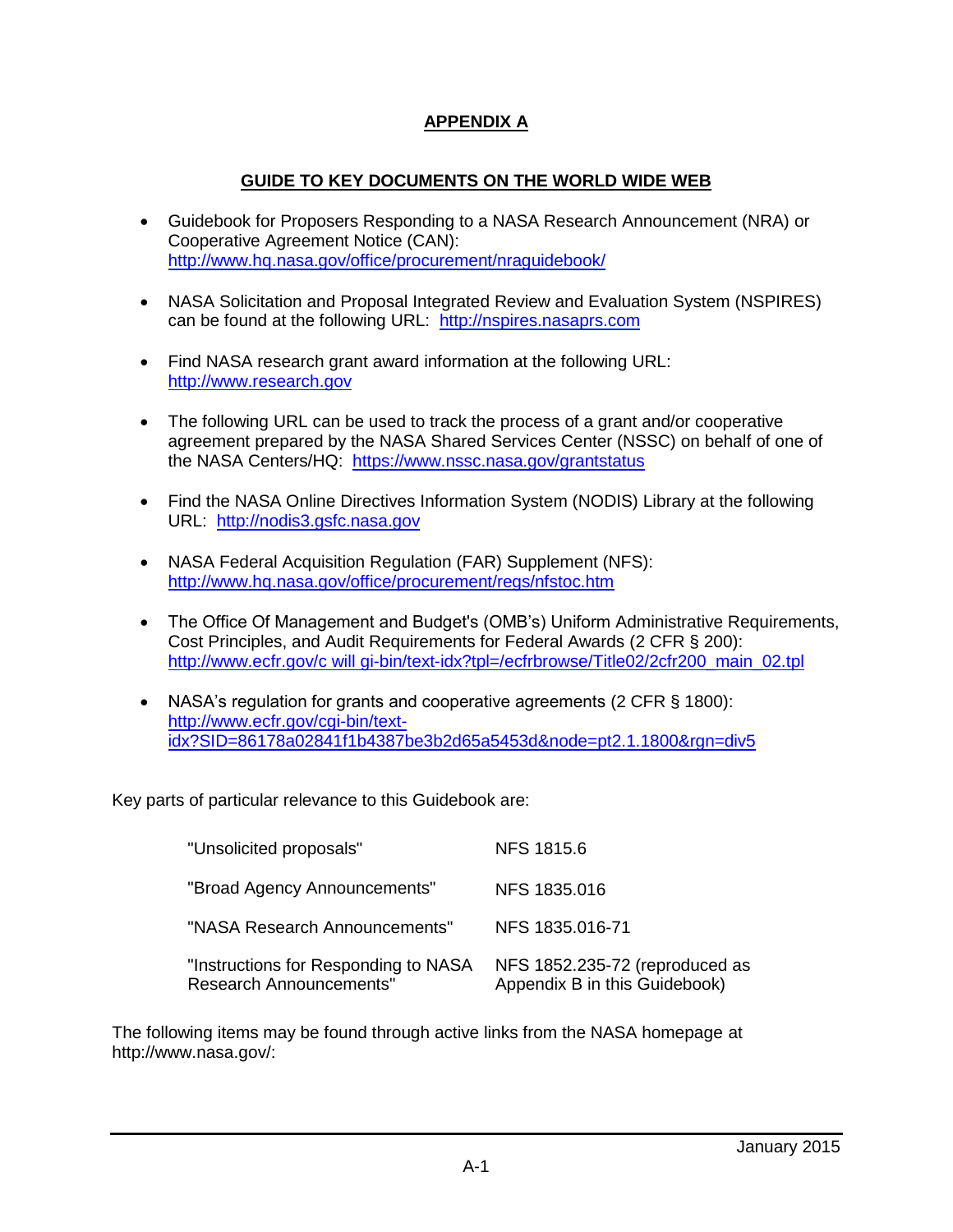- The NASA Strategic Plan:<http://www.nasa.gov/about/budget/index.html>
- The Vision for Space Exploration: [http://www.nasa.gov/mission\\_pages/exploration/main/index.html](http://www.nasa.gov/mission_pages/exploration/main/index.html)
- Links to all NASA Headquarters Mission Directorates: [http://www.nasa.gov/about/org\\_index.html](http://www.nasa.gov/about/org_index.html)
- Space Technology Roadmaps: <http://www.nasa.gov/offices/oct/home/roadmaps/>
- Links to all NASA Centers and the Jet Propulsion Laboratory: [http://www.nasa.gov/about/org\\_index.html](http://www.nasa.gov/about/org_index.html)
- A list of current Business Opportunities with NASA: <http://prod.nais.nasa.gov/cgi-bin/nais/index.cgi>
- Guidance for the Preparation and Submission of Unsolicited Proposals: [http://prod.nais.nasa.gov/pub/pub\\_library/unSol-Prop.html](http://prod.nais.nasa.gov/pub/pub_library/unSol-Prop.html)
- 14 CFR Part 1274: [http://prod.nais.nasa.gov/pub/pub\\_library/grcover.htm](http://prod.nais.nasa.gov/pub/pub_library/grcover.htm)
- Federal Acquisition Regulation:<http://acquisition.gov/far/index.html>
- Grant and Cooperative Agreement Manual (GCAM): [https://prod.nais.nasa.gov/pub/pub\\_library/srba/index.html#](https://prod.nais.nasa.gov/pub/pub_library/srba/index.html)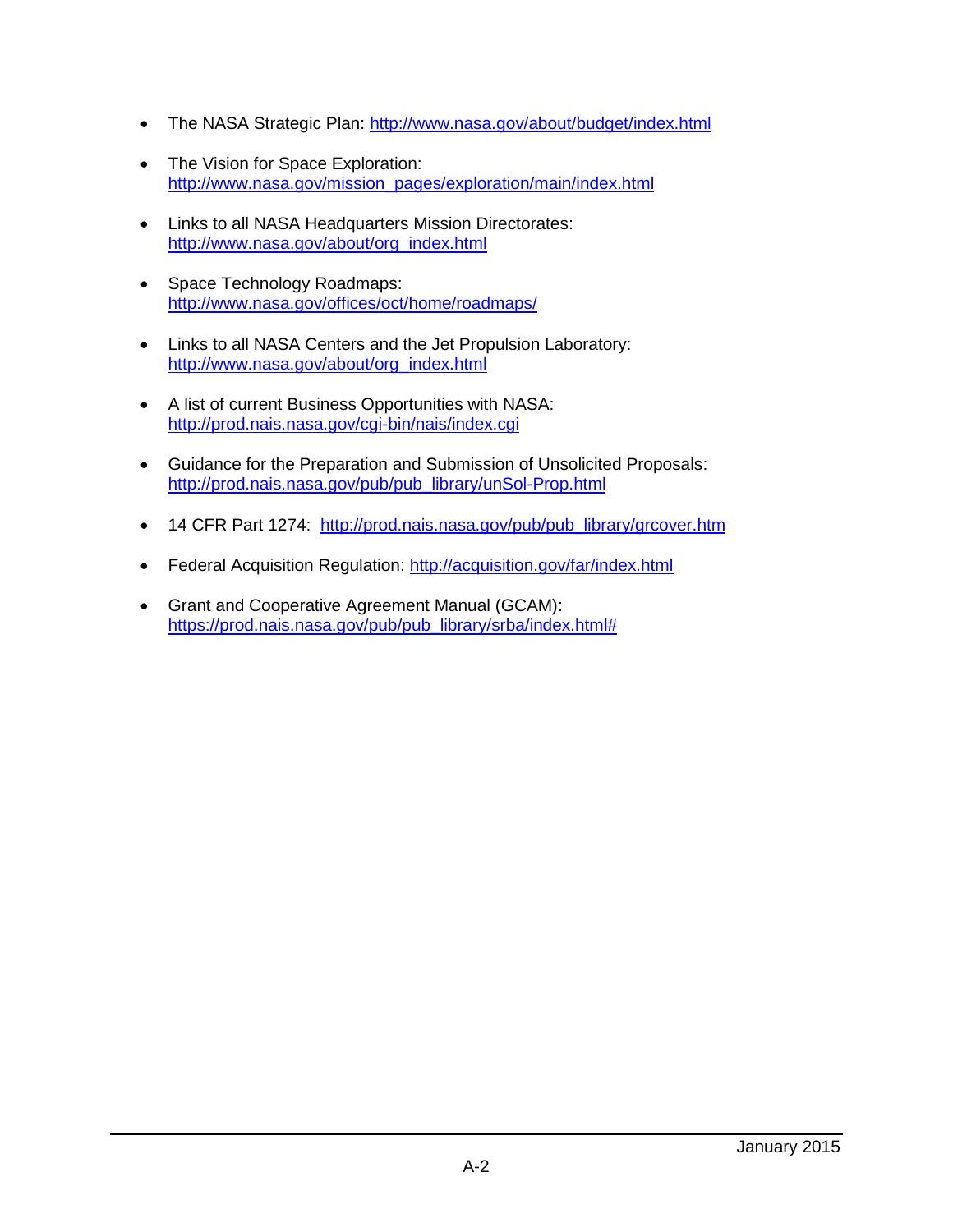## **APPENDIX B**

#### **As set forth in 48 CFR §1835.070 (c), the following provision at 48 CFR §1852.235-72 will be included in all NRAs:**

#### **INSTRUCTIONS FOR RESPONDING TO NASA RESEARCH ANNOUNCEMENTS**

(a) General.

 (1) Proposals received in response to a NASA Research Announcement (NRA) will be used only for evaluation purposes. NASA does not allow a proposal, the contents of which are not available without restriction from another source, or any unique ideas submitted in response to an NRA to be used as the basis of a solicitation or in negotiation with other organizations, nor is a pre-award synopsis published for individual proposals.

 (2) A solicited proposal that results in a NASA award becomes part of the record of that transaction and may be available to the public on specific request; however, information or material that NASA and the awardee mutually agree to be of a privileged nature will be held in confidence to the extent permitted by law, including the Freedom of Information Act.

 (3) NRAs contain programmatic information and certain requirements which apply only to proposals prepared in response to that particular announcement. These instructions contain the general proposal preparation information which applies to responses to all NRAs.

 (4) A contract, grant, cooperative agreement, or other agreement may be used to accomplish an effort funded in response to an NRA. NASA will determine the appropriate award instrument. Contracts resulting from NRAs are subject to the Federal Acquisition Regulation and the NASA FAR Supplement. Any proposal from a large business concern that may result in the award of a contract, which exceeds \$5,000,000 and has subcontracting possibilities should include a small business subcontracting plan in accordance with the clause at FAR 52.219-9, Small Business Subcontracting Plan. (Subcontract plans for contract awards below \$5,000,000, will be negotiated after selection.) Any resultant grants or cooperative agreements will be awarded and administered in accordance with the NASA Grant and Cooperative Agreement Handbook (NPR 5800.1).

 (5) NASA does not have mandatory forms or formats for responses to NRAs; however, it is requested that proposals conform to the guidelines in these instructions. NASA may accept proposals without discussion; hence, proposals should initially be as complete as possible and be submitted on the Proposers' most favorable terms

 (6) To be considered for award, a submission must, at a minimum, present a specific project within the areas delineated by the NRA; contain sufficient technical and cost information to permit a meaningful evaluation; be signed by an official authorized to legally bind the submitting organization; not merely offer to perform standard services or to just provide computer facilities or services; and not significantly duplicate a more specific current or pending NASA solicitation.

 (b) NRA-Specific Items. Several proposal submission items appear in the NRA itself: the unique NRA identifier; when to submit proposals; where to send proposals; number of copies required; and sources for more information. Items included in these instructions may be supplemented by the NRA.

 (c) The following information is needed to permit consideration in an objective manner. NRAs will generally specify topics for which additional information or greater detail is desirable. Each proposal copy shall contain all submitted material, including a copy of the transmittal letter if it contains substantive information.

- (1) Transmittal Letter or Prefatory Material.
	- (i) The legal name and address of the organization and specific division or campus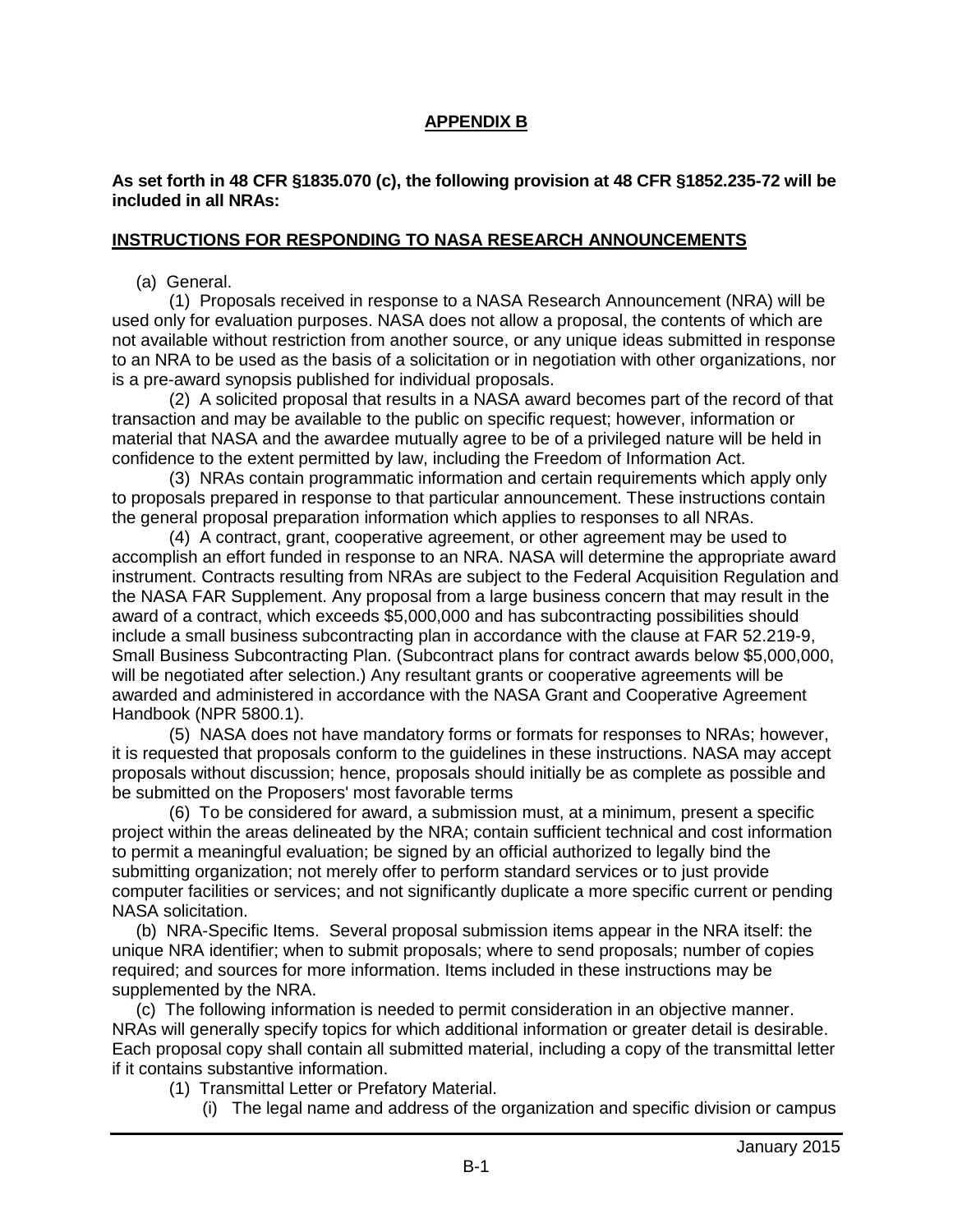and suitable for use in the public press;

 (iii) Type of organization: e.g., profit, nonprofit, educational, small business, minority, women-owned, etc.;

 (iv) Name and telephone number of the principal investigator and business personnel who may be contacted during evaluation or negotiation;

 (v) Identification of other organizations that are currently evaluating a proposal for the same efforts;

 (vi) Identification of the NRA, by number and title, to which the proposal is responding;

(vii) Dollar amount requested, desired starting date, and duration of project;

(viii) Date of submission; and

 (ix) Signature of a responsible official or authorized representative of the organization, or any other person authorized to legally bind the organization (unless the signature appears on the proposal itself).

 (2) Restriction on Use and Disclosure of Proposal Information. Information contained in proposals is used for evaluation purposes only. Offerors or quoters should, in order to maximize protection of trade secrets or other information that is confidential or privileged, place the following notice on the title page of the proposal and specify the information subject to the notice by inserting an appropriate identification in the notice. In any event, information contained in proposals will be protected to the extent permitted by law, but NASA assumes no liability for use and disclosure of information not made subject to the notice.

**Notice** 

Restriction on Use and Disclosure of Proposal Information

The information (data) contained in [insert page numbers or other identification] of this proposal constitutes a trade secret and/or information that is commercial or financial and confidential or privileged. It is furnished to the Government in confidence with the understanding that it will not, without permission of the Offeror, be used or disclosed other than for evaluation purposes; provided, however, that in the event a contract (or other agreement) is awarded on the basis of this proposal the Government shall have the right to use and disclose this information (data) to the extent provided in the contract (or other agreement). This restriction does not limit the Government's right to use or disclose this information (data) if obtained from another source without restriction.

(3) Abstract. Include a concise (200-300 word if not otherwise specified in the NRA) abstract describing the objective and the method of approach.

(4) Project Description.

 (i) The main body of the proposal shall be a detailed statement of the work to be undertaken and should include objectives and expected significance; relation to the present state of knowledge; and relation to previous work done on the project and to related work in progress elsewhere. The statement should outline the plan of work, including the broad design of experiments to be undertaken and a description of experimental methods and procedures. The project description should address the evaluation factors in these instructions and any specific factors in the NRA. Any substantial collaboration with individuals not referred to in the budget or use of consultants should be described. Subcontracting significant portions of a research project is discouraged.

(ii) When it is expected that the effort will require more than one year, the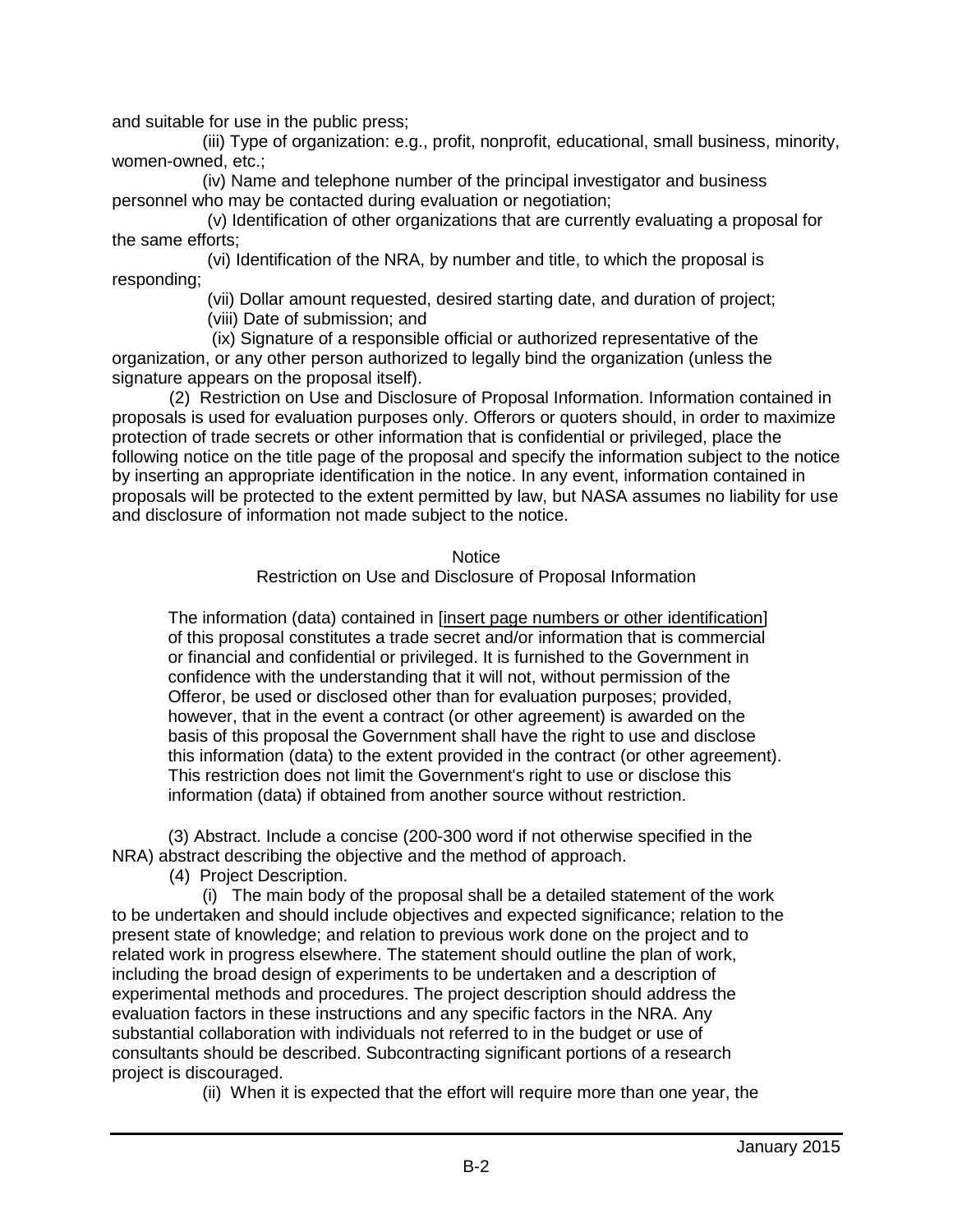proposal should cover the complete project to the extent that it can be reasonably anticipated. Principal emphasis should be on the first year of work, and the description should distinguish clearly between the first year's work and work planned for subsequent years.

 (5) Management Approach. For large or complex efforts involving interactions among numerous individuals or other organizations, plans for distribution of responsibilities and arrangements for ensuring a coordinated effort should be described.

 (6) Personnel. The principal investigator is responsible for supervision of the work and participates in the conduct of the research regardless of whether or not compensated under the award. A short biographical sketch of the principal investigator, a list of principal publications and any exceptional qualifications should be included. Omit social security number and other personal items which do not merit consideration in evaluation of the proposal. Give similar biographical information on other senior professional personnel who will be directly associated with the project. Give the names and titles of any other scientists and technical personnel associated substantially with the project in an advisory capacity. Universities should list the approximate number of students or other assistants, together with information as to their level of academic attainment. Any special industry-university cooperative arrangements should be described.

(7) Facilities and Equipment.

 (i) Describe available facilities and major items of equipment especially adapted or suited to the proposed project, and any additional major equipment that will be required. Identify any Government-owned facilities, industrial plant equipment, or special tooling that is proposed for use. Include evidence of its availability and the cognizant Government points of contact.

 (ii) Before requesting a major item of capital equipment, the Proposer should determine if sharing or loan of equipment already within the organization is a feasible alternative. Where such arrangements cannot be made, the proposal should so state. The need for items that typically can be used for research and non-research purposes should be explained.

(8) Proposed Costs (U.S. Proposals Only).

 (i) Proposals should contain cost and technical parts in one volume: do not use separate "confidential" salary pages. As applicable, include separate cost estimates for salaries and wages; fringe benefits; equipment; expendable materials and supplies; services; domestic and foreign travel; ADP expenses; publication or page charges; consultants; subcontracts; other miscellaneous identifiable direct costs; and indirect costs. List salaries and wages in appropriate organizational categories (e.g., principal investigator, other scientific and engineering professionals, graduate students, research assistants, and technicians and other non-professional personnel). Estimate all staffing data in terms of staff-months or fractions of full-time.

 (ii) Explanatory notes should accompany the cost proposal to provide identification and estimated cost of major capital equipment items to be acquired; purpose and estimated number and lengths of trips planned; basis for indirect cost computation (including date of most recent negotiation and cognizant agency); and clarification of other items in the cost proposal that are not self-evident. List estimated expenses as yearly requirements by major work phases.

 (iii) Allowable costs are governed by [FAR Part 31](http://www.arnet.gov/far/current/html/Subpart_31_1.html#1069490) and the NASA FAR Supplement [Part 1831](http://www.hq.nasa.gov/office/procurement/regs/1835.htm) (and OMB Circulars A-21 for educational institutions and A-122 for nonprofit organizations).

 (iv) Use of NASA funds--NASA funding may not be used for foreign research efforts at any level, whether as a collaborator or a subcontract. The direct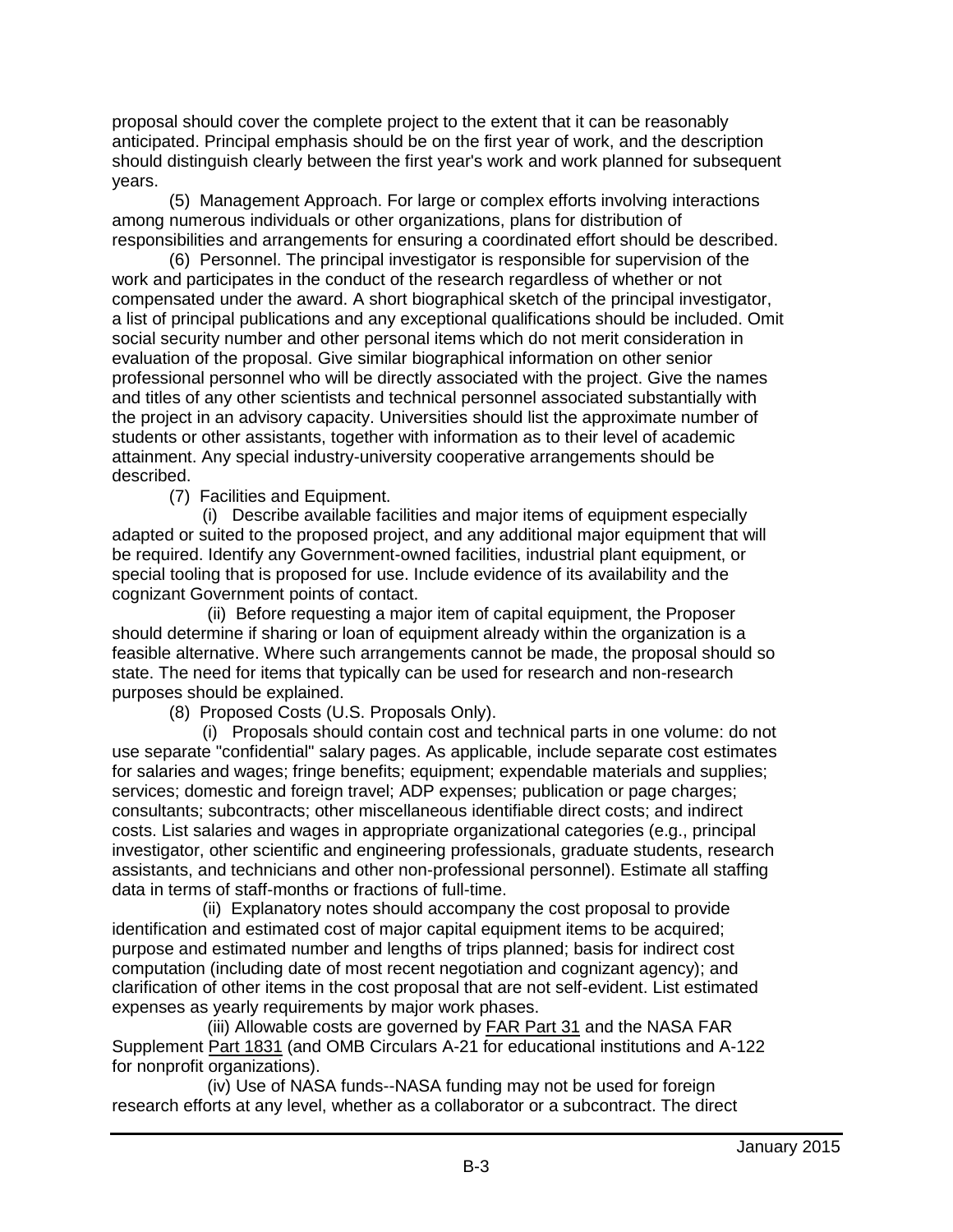purchase of supplies and/or services, which do not constitute research, from non-U.S. sources by U.S. award recipients is permitted. Additionally, in accordance with the National Space Transportation Policy, use of a non-U.S. manufactured launch vehicle is permitted only on a no-exchange-of-funds basis.

 (9) Security. Proposals should not contain security classified material. If the research requires access to or may generate security classified information, the submitter will be required to comply with Government security regulations.

 (10) Current Support. For other current projects being conducted by the principal investigator, provide title of project, sponsoring agency, and ending date.

(11) Special Matters.

 (i) Include any required statements of environmental impact of the research, human subject or animal care provisions, conflict of interest, or on such other topics as may be required by the nature of the effort and current statutes, executive orders, or other current Government-wide guidelines.

 (ii) Identify and discuss risk factors and issues throughout the proposal where they are relevant, and your approach to managing these risks.

 (iii) Proposers should include a brief description of the organization, its facilities, and previous work experience in the field of the proposal. Identify the cognizant Government audit agency, inspection agency, and administrative contracting officer, when applicable.

 (iv) To facilitate data sharing where appropriate, as part of their technical proposal, the Proposer shall provide a data-sharing plan and shall provide evidence (if any) of any past data-sharing practices.

(d) Renewal Proposals.

 (1) Renewal proposals for existing awards will be considered in the same manner as proposals for new endeavors. A renewal proposal should not repeat all of the information that was in the original proposal. The renewal proposal should refer to its predecessor, update the parts that are no longer current, and indicate what elements of the research are expected to be covered during the period for which support is desired. A description of any significant findings since the most recent progress report should be included. The renewal proposal should treat, in reasonable detail, the plans for the next period, contain a cost estimate, and otherwise adhere to these instructions.

 (2) NASA may renew an effort either through amendment of an existing contract or by a new award.

 (e) Length. Unless otherwise specified in the NRA, effort should be made to keep proposals as brief as possible, concentrating on substantive material. Few proposals need exceed 15-20 pages. Necessary detailed information, such as reprints, should be included as attachments. A complete set of attachments is necessary for each copy of the proposal. As proposals are not returned, avoid use of "one-of-a-kind" attachments.

(f) Joint Proposals.

 (1) Where multiple organizations are involved, the proposal may be submitted by only one of them. It should clearly describe the role to be played by the other organizations and indicate the legal and managerial arrangements contemplated. In other instances, simultaneous submission of related proposals from each organization might be appropriate, in which case parallel awards would be made.

 (2) Where a project of a cooperative nature with NASA is contemplated, describe the contributions expected from any participating NASA investigator and agency facilities or equipment which may be required. The proposal must be confined only to that which the proposing organization can commit itself. "Joint" proposals which specify the internal arrangements NASA will actually make are not acceptable as a means of establishing an agency commitment.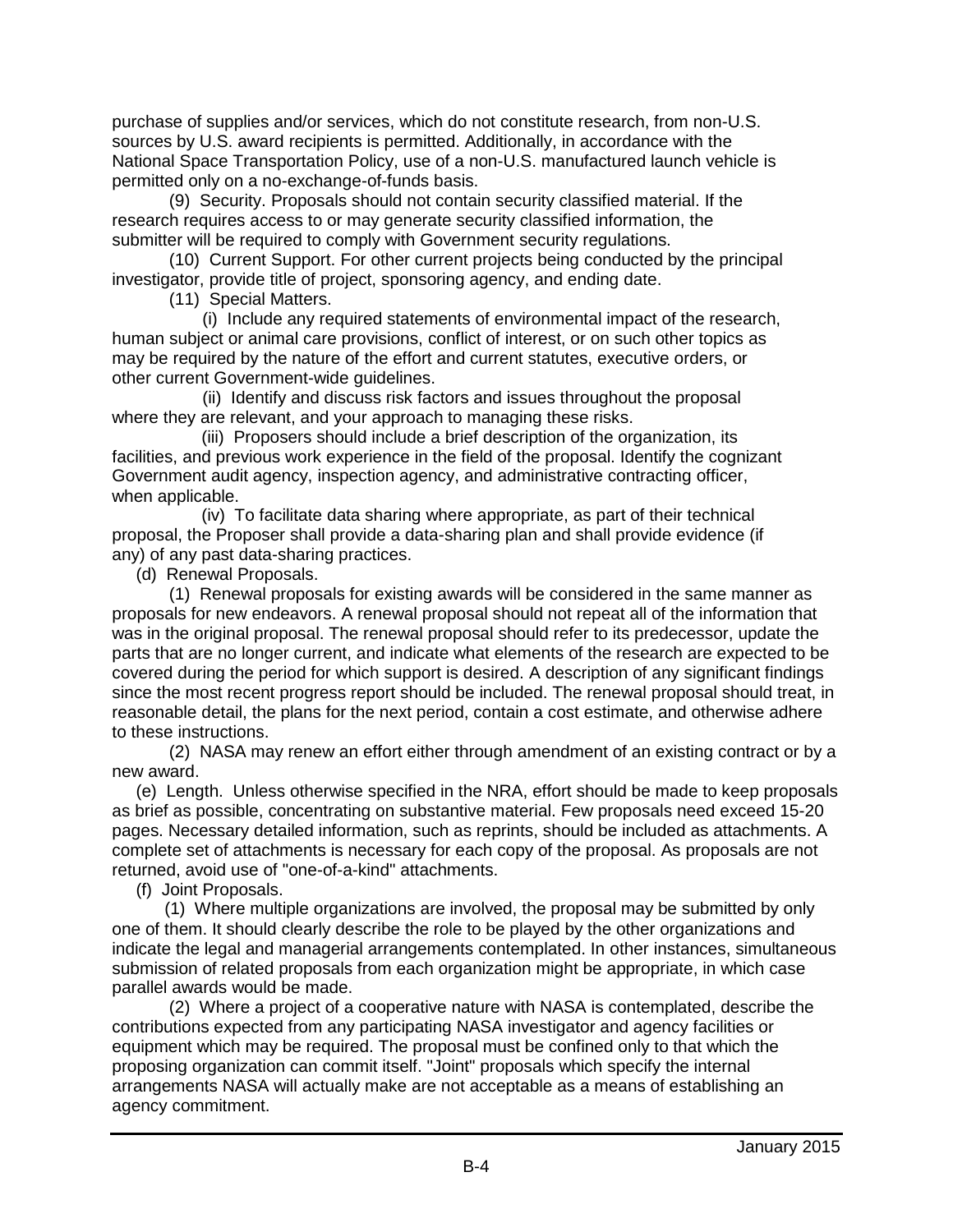(g) Late Proposals. Proposals or proposal modifications received after the latest date specified for receipt may be considered if a significant reduction in cost to the Government is probable or if there are significant technical advantages, as compared with proposals previously received.

 (h) Withdrawal. Proposals may be withdrawn by the Proposer at any time before award. Offerors are requested to notify NASA if the proposal is funded by another organization or of other changed circumstances which dictate termination of evaluation.

(i) Evaluation Factors.

 (1) Unless otherwise specified in the NRA, the principal elements (of approximately equal weight) considered in evaluating a proposal are its relevance to NASA's objectives, intrinsic merit, and cost.

 (2) Evaluation of a proposal's relevance to NASA's objectives includes the consideration of the potential contribution of the effort to NASA's mission.

 (3) Evaluation of its intrinsic merit includes the consideration of the following factors of equal importance:

 (i) Overall scientific or technical merit of the proposal or unique and innovative methods, approaches, or concepts demonstrated by the proposal.

 (ii) Offeror's capabilities, related experience, facilities, techniques, or unique combinations of these which are integral factors for achieving the proposal objectives.

 (iii) The qualifications, capabilities, and experience of the proposed principal investigator, team leader, or key personnel critical in achieving the proposal objectives.

 (iv) Overall standing among similar proposals and/or evaluation against the state-ofthe-art.

 (4) Evaluation of the cost of a proposed effort may include the realism and reasonableness of the proposed cost and available funds.

 (j) Evaluation Techniques. Selection decisions will be made following peer and/or scientific review of the proposals. Several evaluation techniques are regularly used within NASA. In all cases proposals are subject to scientific review by discipline specialists in the area of the proposal. Some proposals are reviewed entirely in-house, others are evaluated by a combination of in-house and selected external reviewers, while yet others are subject to the full external peer review technique (with due regard for conflict-of-interest and protection of proposal information), such as by individual reviewers or through assembled panels. The final decisions are made by a NASA Selection Official. A proposal which is scientifically and programmatically meritorious, but not selected for award during its initial review, may be included in subsequent reviews unless the Proposer requests otherwise.

(k) Selection for Award.

 (1) When a proposal is not selected for award, the Proposer will be notified. NASA will explain generally why the proposal was not selected. Proposers desiring additional information may contact the Selection Official who will arrange a debriefing.

 (2) When a proposal is selected for award, negotiation and award will be handled by the appropriate procurement office. The proposal is used as the basis for negotiation. The contracting officer may request certain business data and may forward a model award instrument and other information pertinent to negotiation.

 (l) Additional Guidelines Applicable to Foreign Proposals and Proposals Including Foreign Participation.

 (1) NASA welcomes proposals from outside the U.S. However, foreign entities are generally not eligible for funding from NASA. Therefore, unless otherwise noted in the NRA, proposals from foreign entities should not include a cost plan unless the proposal involves collaboration with a U.S. institution, in which case a cost plan for only the participation of the U.S. entity must be included. Proposals from foreign entities and proposals from U.S. entities that include foreign participation must be endorsed by the respective government agency or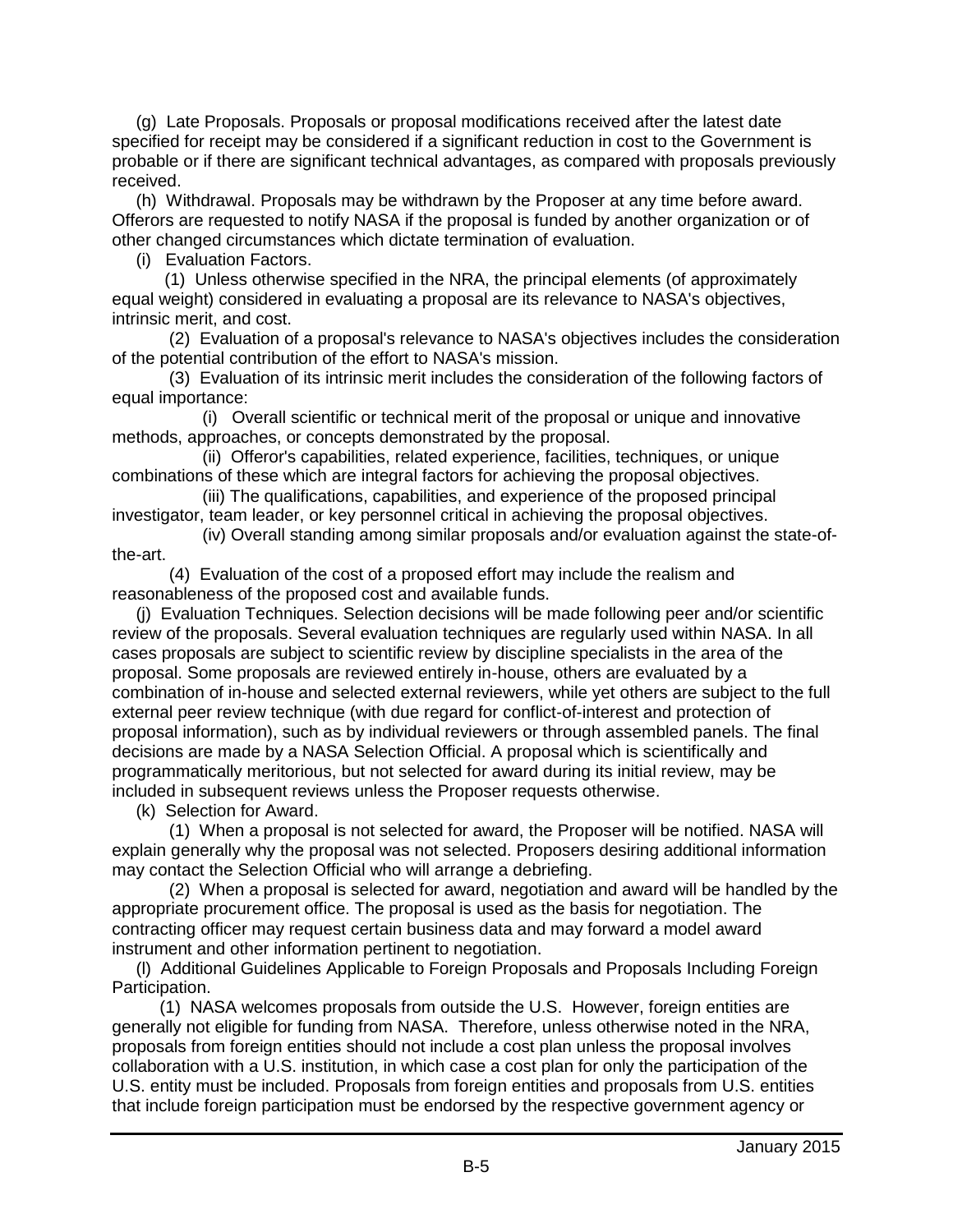funding/sponsoring institution in the country from which the foreign entity is proposing. Such endorsement should indicate that the proposal merits careful consideration by NASA, and if the proposal is selected, sufficient funds will be made available to undertake the activity as proposed.

 (2) All foreign proposals must be typewritten in English and comply with all other submission requirements stated in the NRA. All foreign proposals will undergo the same evaluation and selection process as those originating in the U.S. All proposals must be received before the established closing date. Those received after the closing date will be treated in accordance with paragraph (g) of this provision. Sponsoring foreign government agencies or funding institutions may, in exceptional situations, forward a proposal without endorsement if endorsement is not possible before the announced closing date. In such cases, the NASA sponsoring office should be advised when a decision on endorsement can be expected.

 (3) Successful and unsuccessful foreign entities will be contacted directly by the NASA sponsoring office. Copies of these letters will be sent to the foreign sponsor. Should a foreign proposal or a U.S. proposal with foreign participation be selected, NASA's Office of External Relations will arrange with the foreign sponsor for the proposed participation on a no-exchangeof-funds basis, in which NASA and the non-U.S. sponsoring agency or funding institution will each bear the cost of discharging their respective responsibilities.

 (4) Depending on the nature and extent of the proposed cooperation, these arrangements may entail:

(i) An exchange of letters between NASA and the foreign sponsor; or

(ii) A formal Agency-to-Agency Memorandum of Understanding (MOU).

 (m) Cancellation of NRA. NASA reserves the right to make no awards under this NRA and to cancel this NRA. NASA assumes no liability for canceling the NRA or for anyone's failure to receive actual notice of cancellation.

(End of provision)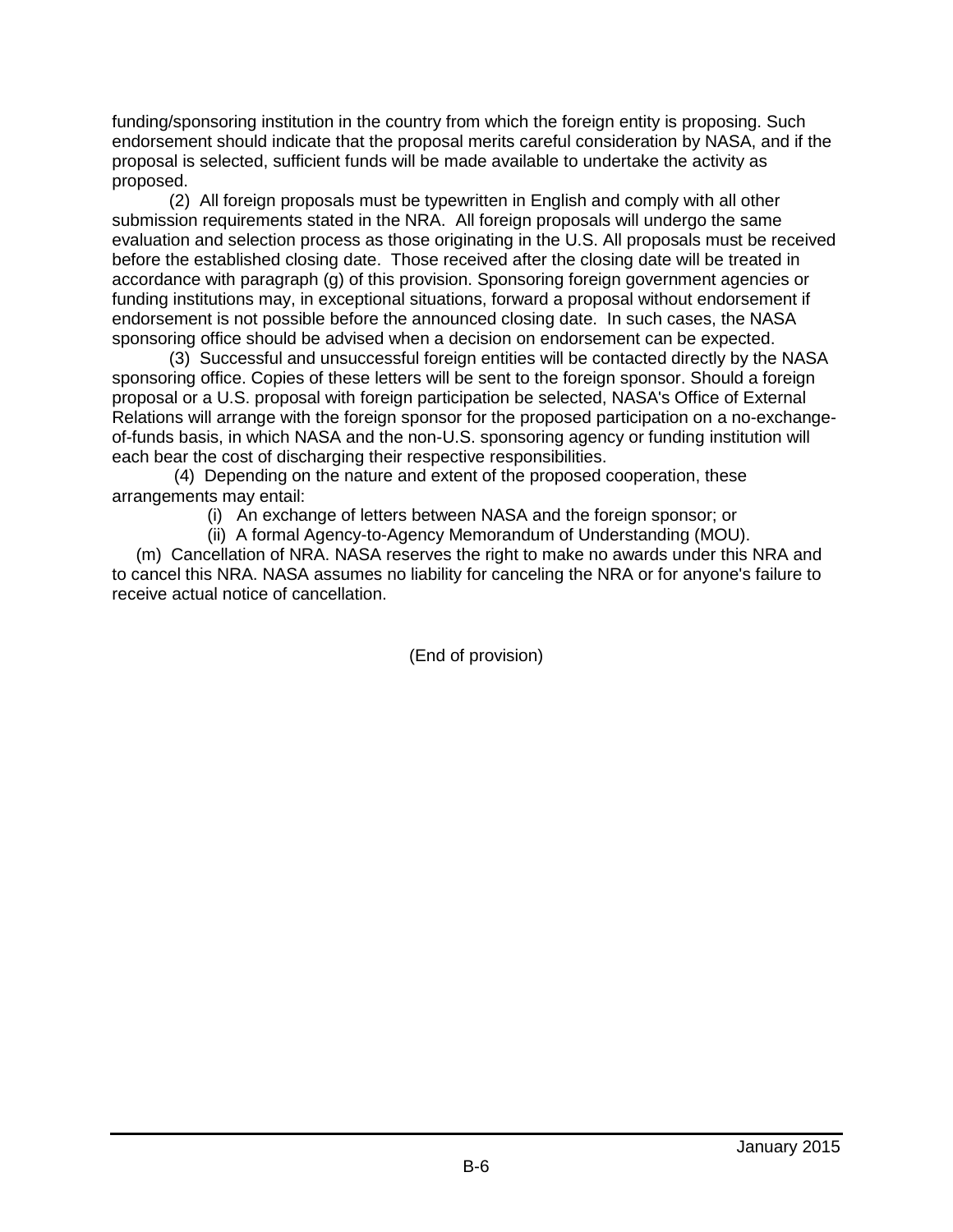# **APPENDIX C**

### **PROPOSAL PROCESSING, REVIEW, AND SELECTION**

#### C.1 Overview

NASA takes seriously its responsibility for ensuring that proposals are treated with the utmost confidentiality and are evaluated fairly and objectively without conflict of interest on the part of the reviewers. Therefore, regardless of the mailing address or Web-site to which an NRA may direct proposals to be sent, it is NASA policy that NASA Civil Service personnel will be in charge of and direct all aspects of the review and selection processes, including the identification and invitation of peer review personnel, in-person monitoring of the deliberations of any peer review panel, and the adjudication of conflicts of interest that may be declared by panel personnel (ref. list of potential conflicts of interest in Appendix E.3). Also, all non-Government reviewers are prohibited from making unauthorized disclosure of proposal information and evaluation materials and/or information (ref. the sample Nondisclosure Agreement in Section E.2, Appendix E). Government employees who may be involved in the peer review process are bound by Government law and regulation not to make unauthorized disclosure of trade secrets and confidential commercial and financial information contained in proposals.

Proposers are provided with explanations for the final decisions regarding their proposals. NASA depends upon the scientific community involved as peer reviewers to acknowledge conflicts of interest when they exist, to maintain confidentiality of the proceedings and results both during and after a review process, and to provide the fairest and most competent peer review possible.

An overview of the process from proposal submission through selection is as follows:

At the time of the submission of its *Proposal Cover Page* by the Proposer, each proposal is given a unique identifier (proposal number) that is maintained throughout the entire process. A log of all proposals received is provided to the cognizant NASA Program Officer within three working days if the number of proposals received is less than 250; within five working days if the number of proposals received is more than 250.

• The Program Officer selects panel and/or individual reviewers based on their known expertise relevant to the content of each proposal and avoidance of conflicts of interest, and requests their reviews based on the evaluation criteria established in the NRA (ref. also next section below).

 Whether the review is conducted by individual reviewers or by a member of a panel, NASA instructs all reviewers to base their comments on the specified evaluation criteria, to maintain confidentiality of their activities and of all proposal and review materials provided to them, to avoid any activities that may knowingly lead to conflicts of interest, and to report any conflicts as may become known to them during the course of the review activities. To this end, all reviewers not employed by the U.S. Government must accept the *Nondisclosure Agreement* before they are allowed to review any proposals (ref. Section E.2 in Appendix E) and must identify any conflicts of interest (ref. Appendix E.3). U. S. Government reviewers also follow a thorough process to ensure that a financial conflict of interest does not exist. Proposal titles may be revealed to potential viewers who ultimately decline to act as reviewers because of conflict or lack of knowledge.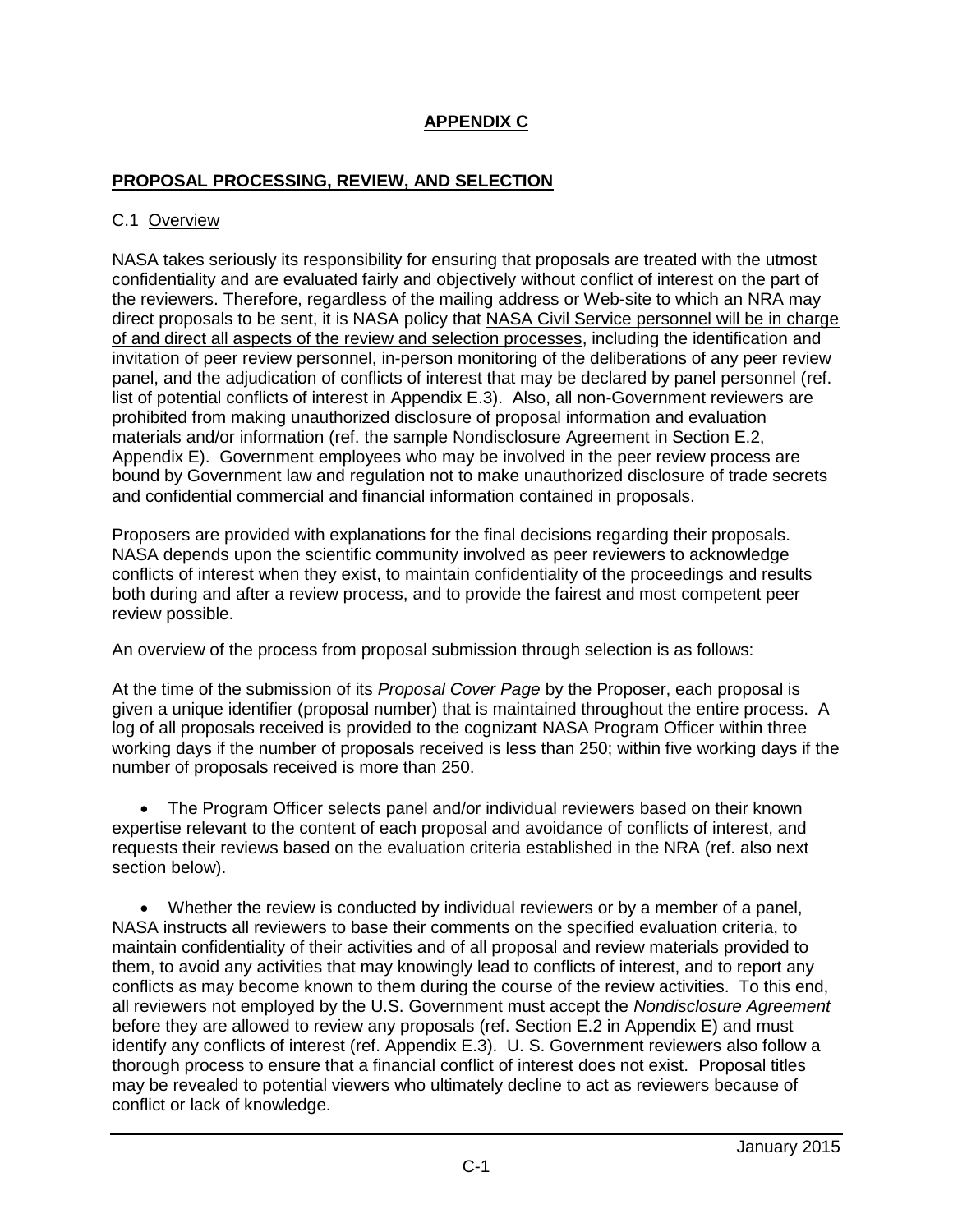The scientific and technical merits of each proposal are determined by the peer reviewers while meeting as a panel monitored by the cognizant NASA Program Officer or another NASA employee (including those who may be serving under the auspices of an Intergovernmental Personnel Act (IPA) appointment). The peer reviewers may also be asked to comment on the perceived programmatic relevancy and the cost realism and reasonableness of the proposals.

 A recommendation for selection or nonselection of each proposal is developed by the cognizant Program Officer and presented to the Selection Official (as identified in the NRA) based on the quality of its science/technical peer review, any program-unique criteria (e.g., program balance) stated in the NRA, its relevance to the research objectives stated in the NRA and to NASA's strategic goals in general, its comparison to competing proposals of equal merits and objectives, and the available budget resources. Selections are then made by the NASA Selection Official.

 After selection, each Proposer is notified by letter or electronic mail of the disposition of his/her proposal. Sometimes this communication may also transmit an anonymous copy of the proposal's peer review. In any case, the Proposer may request a debriefing from NASA, identifying strengths and weaknesses. A debriefing may be accomplished by sending the peer reviews by mail to the Proposer and/or by oral communication.

 NASA also notifies Members of Congress of awards to any of their constituents. Following notification of Proposers and of Congress, a list of selected proposals is posted at [http://nspires.nasaprs.com/.](http://nspires.nasaprs.com/) In addition to the proposal title, PI, and proposing organization, the proposal summary may also be posted. (Ref. NASA FAR Supplement 1805.3)

 Official notification of selection for the solicitation is then forwarded by the Program Officer to a NASA Award Office that will contact the proposing organization to negotiate funding through an appropriate award instrument (ref. further in Appendix D).

# C.2 Evaluation Criteria [Ref.: Appendix B, Part (i)]

The evaluation criteria in Appendix B, Part (i), amended below, will apply to all NRAs released by NASA, unless otherwise stated in the individual NRA. Evaluation factors include factors evaluated by peer review as well as factors evaluated by NASA program personnel.

Unless otherwise specified in the NRA, the evaluation criteria (of approximately equal weight) considered in evaluating a proposal are its relevance to NASA's objectives, intrinsic merit and its cost. *The failure of a proposal to be rated highly in any one of these elements is sufficient cause for the proposal to not be selected*.

(1) Evaluation of a proposal's relevance to NASA's objectives includes the consideration of the potential contribution of the effort to NASA's mission *as* expressed in its most recent NASA strategy documents and the specific objectives and goals given in the solicitation to which the proposal is submitted. If a solicitation includes a specific description of how it is relevant to NASA strategy documents, it is not necessary for individual proposals to show relevance to NASA's broader goals and objectives. The proposal only needs to demonstrate relevance by discussing how the proposed investigation addresses the goals and objectives of the specific program element.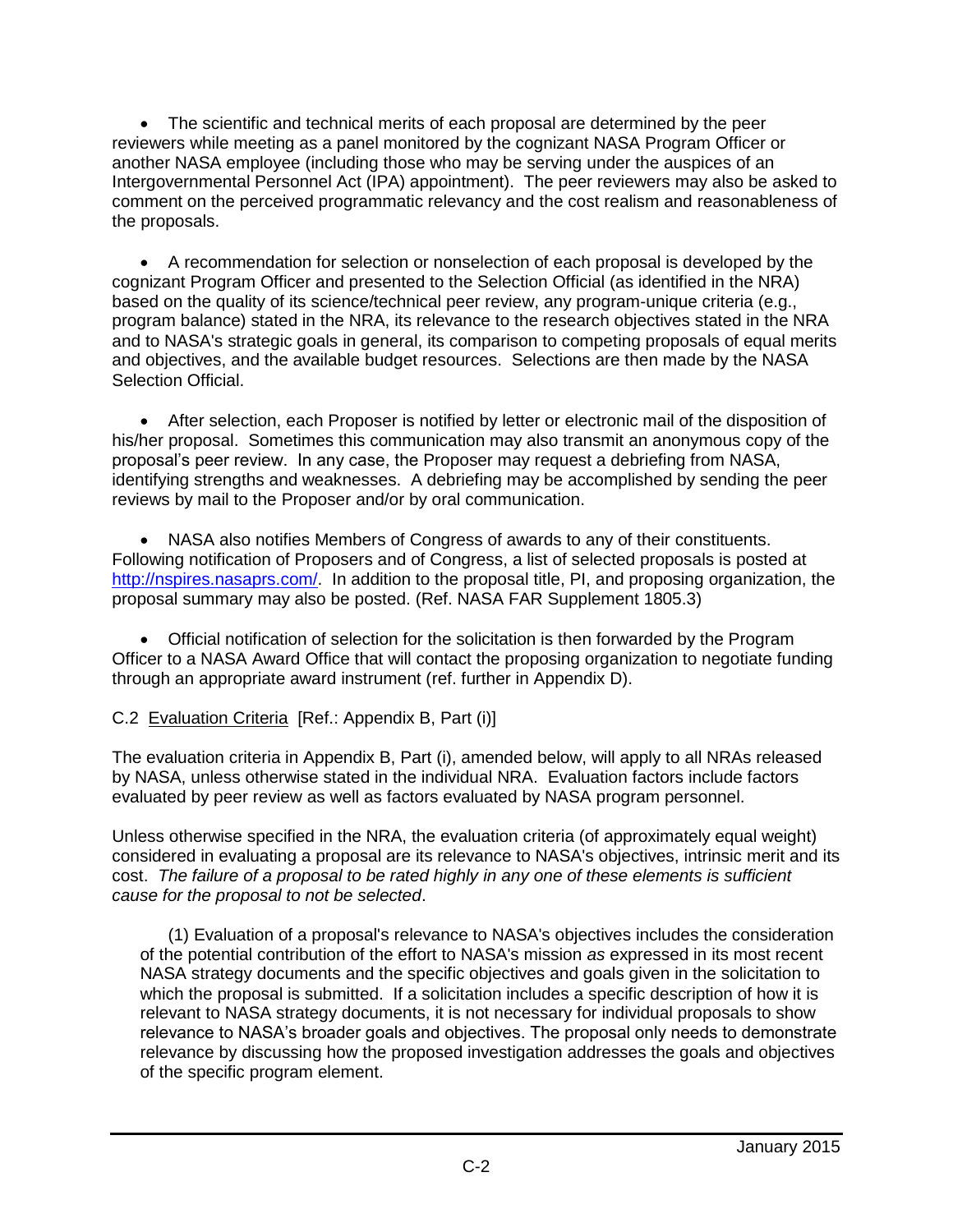(2) Evaluation of intrinsic merit includes consideration of the following factors:

(i) Overall scientific or technical merit of the proposal and/or unique and innovative methods, approaches, concepts, or advanced technologies demonstrated by the proposal;

(ii) Offeror's capabilities, related experience, facilities, techniques, or unique combination of these which are integral factors for achieving the proposal's objectives; (iii) The qualifications, capabilities, and experience of the proposed principal investigator, team leader, or key personnel critical in achieving the proposal objectives; and

(iv) Evaluation against the state-of-the-art. Review panels are instructed not to compare proposals to each other; all comparative evaluations are conducted by NASA program personnel.

(3) Evaluation of the cost of a proposed effort may include the *realism and* reasonableness of the proposed cost, and the comparison of that proposed cost to available funds. Low cost, while desirable, does not offset the importance of realism and reasonableness of the proposed budget. Review panels evaluate cost realism and reasonableness; however, comparison of the proposed cost to available funds is performed by NASA program personnel.

Note that the NRA itself provides the focused, program-specific objectives that will define precisely what is meant by the term "relevance" in item (1) above. The evaluation forms that are provided to both individual and panel reviewers, will generally list (perhaps in abbreviated form) all criteria for which their opinion is requested. Reviewers are instructed to judge each proposal against the stated evaluation criteria and not to compare proposals to which they have access, even if they propose similar objectives. Only the NASA Program Officer may make binding comparisons of proposals during the process of developing the recommendation for selection.

### C.3 Evaluation Processes [Ref.: Appendix B, Part (j)]

As a matter of both policy and practice, proposals submitted to NASA are principally reviewed by panels composed of the Proposer's professional peers who have been screened for conflicts of interest. In addition, panel reviews may be augmented by one or more individual reviews solicited by the Program Officer that are made available to the panel reviewers once they convene. In some circumstances, NASA may elect to evaluate proposals using only individual reviews. As a general rule, and as based on its deliberations, a peer panel is authorized to wholly or partially accept or reject any such individual reviews. Typically, each member of the panel is provided with only a few of the proposals for which he/she is specifically tasked to read and report in detail during a meeting of the complete panel group. There are generally at least three readers of each proposal. In all cases, however, copies of every proposal are available for inspection by the members of the panel while it is in session. The final proposal evaluation determined by the panel is reviewed and approved for completeness and clarity by the attending NASA Program Officer and, if appropriate, the chairperson of the panel.

The number and significance of strengths and weaknesses for a proposal determines its final summary evaluation based on the following adjectival scale.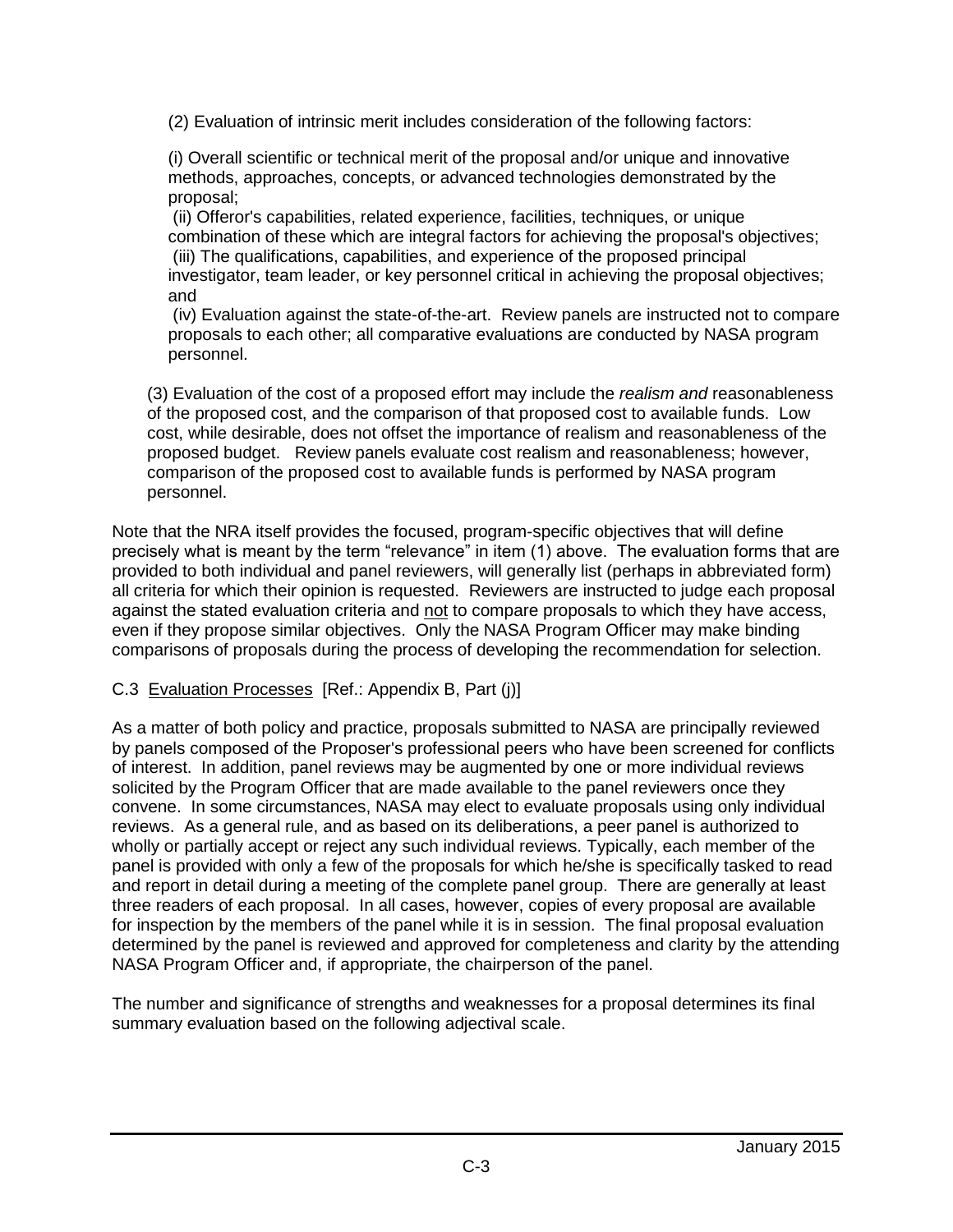| <b>Summary</b><br><b>Evaluation</b> | <b>Basis for</b><br><b>Summary Evaluation</b>                                                                                                                                                             | <b>Relationship of</b><br><b>Summary Evaluation to</b><br><b>Potential for Selection</b>                                |
|-------------------------------------|-----------------------------------------------------------------------------------------------------------------------------------------------------------------------------------------------------------|-------------------------------------------------------------------------------------------------------------------------|
| <b>Excellent</b>                    | A thorough, and compelling<br>proposal of exceptional merit that<br>fully responds to the objectives of<br>the NRA as documented by<br>numerous or significant strengths<br>and with no major weaknesses. | Top priority for selection in the<br>absence of any issues of funding<br>availability or programmatic<br>priorities.    |
| <b>Very Good</b>                    | A competent proposal of high merit<br>that fully responds to the objectives<br>of the NRA, whose strengths fully<br>out-balance any weaknesses and<br>none of those weaknesses<br>constitute fatal flaws. | Second priority for selection in<br>the absence of any issues of<br>funding availability or<br>programmatic priorities. |
| <u>Good</u>                         | A competent proposal that<br>represents a credible response to<br>the NRA, whose strengths and<br>weaknesses essentially balance<br>each other.                                                           | May be selected as funds permit<br>based on programmatic<br>priorities.                                                 |
| Fair                                | A proposal that provides a nominal<br>response to the NRA but whose<br>weaknesses outweigh any<br>strengths.                                                                                              | Not selectable regardless of the<br>availability of funds or<br>programmatic priorities.                                |
| <u>Poor</u>                         | A seriously flawed proposal having<br>one or more major weaknesses<br>that constitute fatal flaws.                                                                                                        | Not selectable regardless of the<br>availability of funds or<br>programmatic priorities.                                |

Review panels are instructed not to compare proposals to each other but to base all evaluation comments against the criteria and objectives as stated in the NRA. To help ensure uniformity of the reviews, NASA asks its reviewers to document their findings using clear, concise language that is understandable to the non-specialist by means of perceived major and minor strengths and weaknesses, where it is understood that a minor weakness is correctable if addressed early in the period of performance but that a major weakness is considered a serious if not fatal flaw or deficiency that would effectively prevent in part or wholly the proposed objectives from being accomplished, or that otherwise may render the proposal unsuitable for consideration for funding (e.g., the proposal fails to address the NRA's objectives, does not show promise of making a significant advance in its field, has an inadequate or flawed plan of research, or proposes an unrealistic level of effort).

For NASA's purposes of easily ranking the proposals in the order of their summary assessments, these adjectival ratings are commonly converted into a numerical scale. NASA Program Officers and Selection Officials typically consider proposals ranked closely to be essentially co-equal and, therefore, invoke other factors to discriminate among them, e.g., relevance to NASA's objectives and interests, the balance of the research objectives addressed by other tasks within the program, and costs.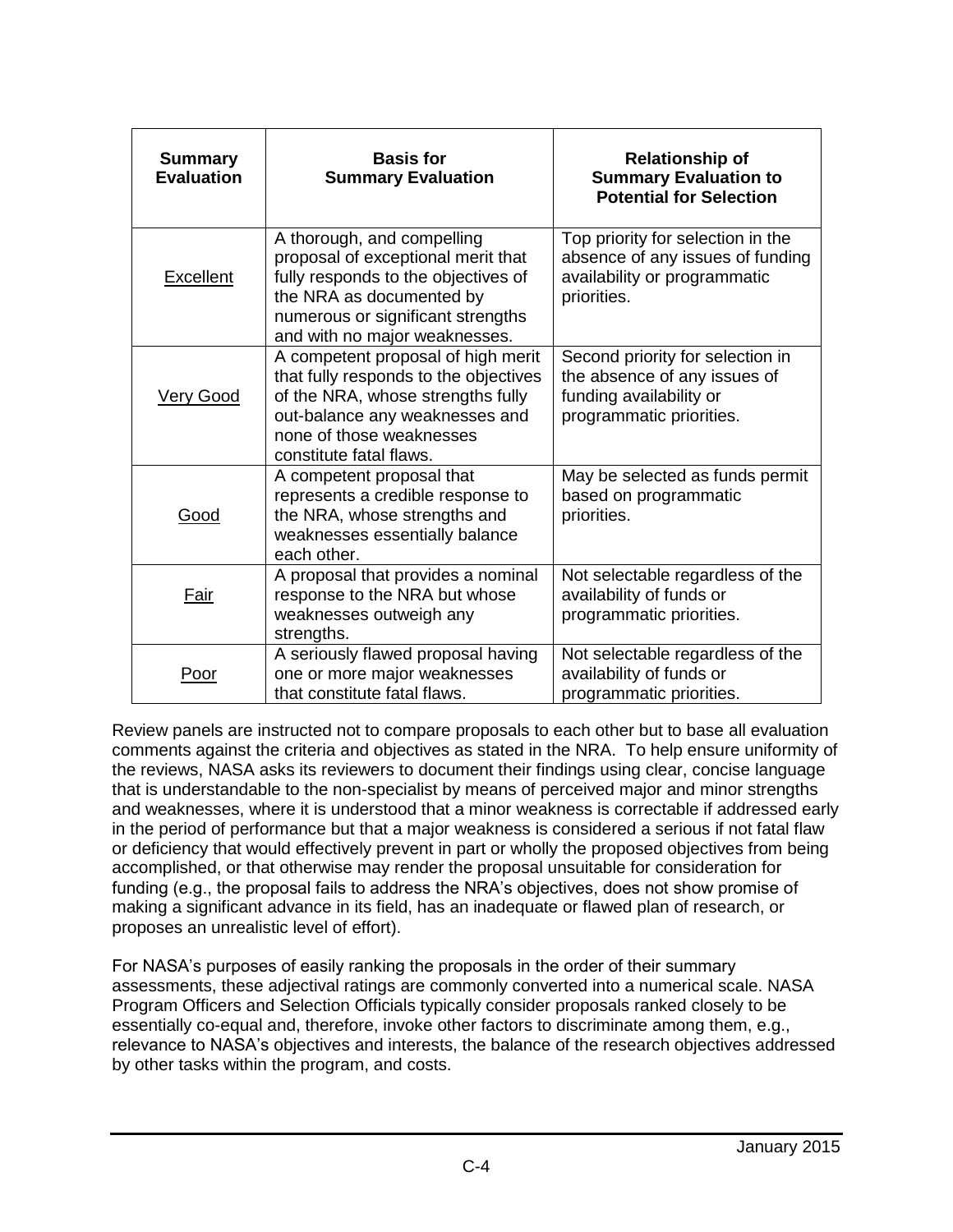Note that on occasion a proposal may include some aspect(s) that is(are) considered undesirable or unnecessary (e.g., the development of hardware, the pursuit of a certain research objective, plans for excessive travel, or the support of certain personnel). In such a case, and at the option of the cognizant NASA Program Officer, a proposal may be evaluated more than once: first as originally proposed, and then again as "descoped" of one or more of its original provisions. In such a case, the rating of the descoped proposal may justify its consideration for funding consistent with the policy for Partial Selections discussed in Section C.5.2 below and a revised proposal may be requested.

# C.4 Conflicts of Interest and Confidentiality [Ref.: Appendix B, Parts (a)(1), (a)(2), and (c)(2)]

The issue of conflicts of interest and confidentiality are of critical importance to the peer review process. All reviewers of NASA proposals are directed to avoid not only actual but also any apparent conflicts of interest and to maintain confidentiality about all activities involved in the review process. In a worst case, a selection process could be nullified by the *post facto* disclosure of a conflict of interest or breach in confidentiality. Reviewers are personally responsible for identifying and calling to the attention of the cognizant NASA Program Officer any conflicts of interest situations (ref. Appendix E.3), as well as maintaining confidentiality regarding each proposal that they handle or to which they may be exposed during the course of the review process. Regardless of whether the review process is through individuals or by a convened panel, the presiding NASA Program Officer addresses and adjudicates conflicts of interest based on the following general guidelines:

 Every reviewer agrees to avoid conflicts of interest and to maintain the confidentiality of his/her participation in and the results of the review process. Non-federal reviewers are required to sign a Nondisclosure Agreement in advance of being sent any proposals (a generic version of this Agreement is given in Section E.2, Appendix E). U.S. Government employees who serve as reviewers are governed by the Ethics in Government Act. By accepting a Nondisclosure Agreement, a non-Federal reviewer agrees to abide by its guidelines for conflicts of interest and confidentiality. Should an unanticipated conflict arise or otherwise become known during the course of examining the proposal under review, the reviewer is obligated to inform the cognizant NASA Program Officer and cease participation pending a NASA decision on the issue.

 Disclosure by a reviewer of either the proposals themselves and their evaluation materials and discussions is never condoned by NASA under any circumstances at any time even after the selections are announced. Since the review process is not complete until the selections are announced, a breach of confidentiality of the review process could result in the entire selection process for an NRA being declared invalid. Just as serious, but on a more personal basis, unauthorized disclosure of privileged review information may lead to the Proposer and/or his/her proposing colleagues to make critical career decisions based on erroneous, preselection hearsay information.

• In certain situations, NASA may ask individuals to participate as reviewers despite being identified in a competing proposal and ask individuals, whether identified in proposals or not, to serve on panels that will consider one or more proposals for which those individuals have a conflict of interest. In such situations, NASA takes appropriate measures to assure the objectivity and integrity of the evaluation process, including, for example, excusing the individual from panel discussions of proposals for which a conflict exists. In some cases, the individual may also be excused from the discussion of proposals other than those giving rise to the conflict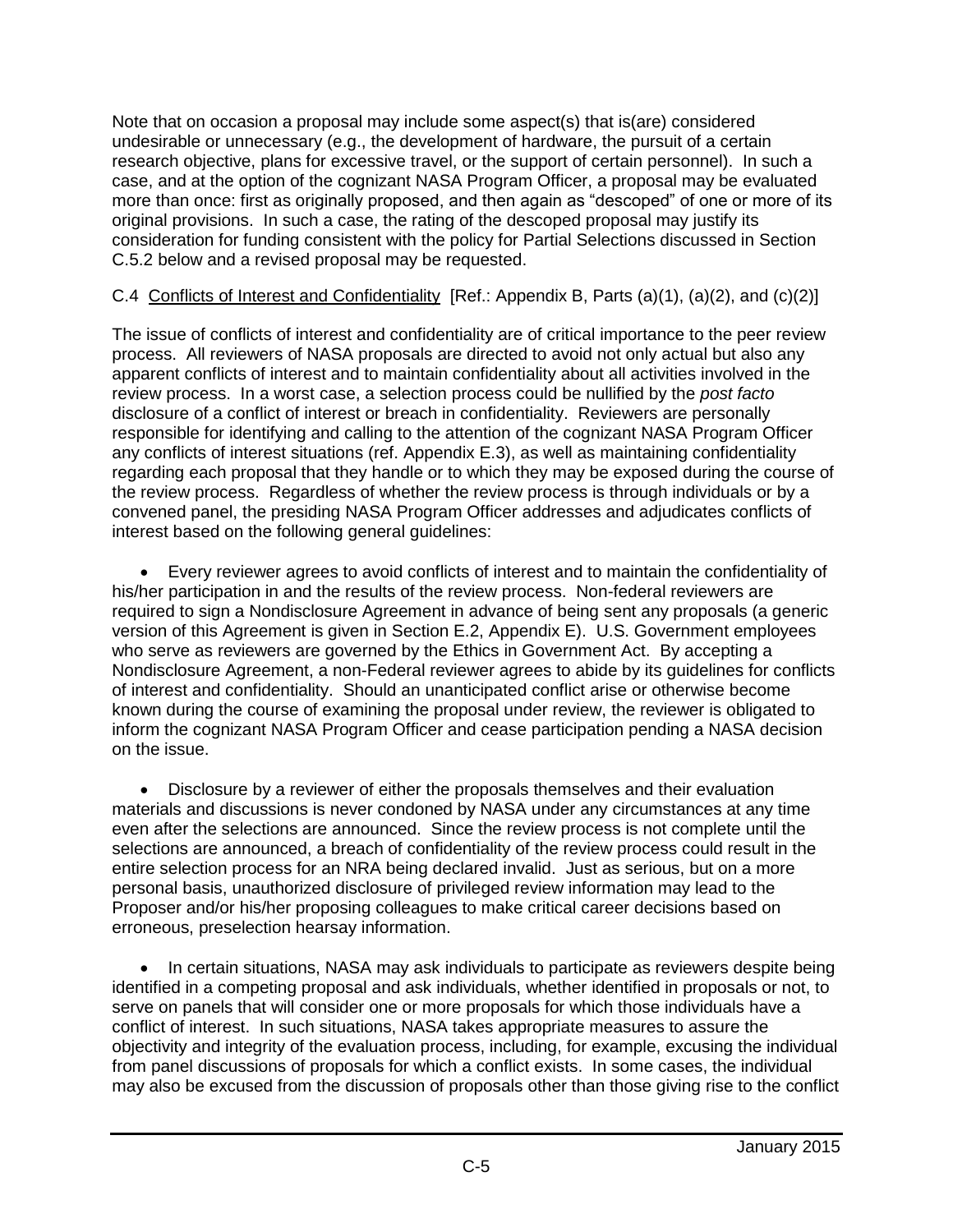of interest if these proposals are in direct programmatic competition with those proposals giving rise to the conflict.

### C.5 Selection Procedures

C.5.1 Overview [Ref.: Appendix B, Parts (j) & (k)]

After all reviews and evaluations are completed, the Program Officer for the NRA develops a recommendation for selection based on the results of each proposal's intrinsic merit, its overall relevance to the program objectives as stated in the NRA (including programmatic factors such as balance between objectives or disciplines), and the realism and reasonableness of the proposed costs as compared to the available budget. The Program Officer then presents and defends this recommendation before the NASA Selection Official identified in the NRA, who then selects the proposals to be funded. The general relationship of the Summary Evaluation rating to the potential for selection is given in the in table in Section C.3 above. In this regard, note that owing to the shortage of budget resources and/or issues of programmatic balance, proposals of nominally high intrinsic merits may have to be declined.

As soon as possible after the selection is concluded, the Selection Official or Program Officer informs each Proposer of the selection or declination of his/her proposal by postal letter or electronic mail and offers a debriefing. However, such correspondence does not constitute an award to the selected Proposer nor a commitment to transmit funds (Ref.: Appendix D for further information about NASA's procedures for management of selected proposals).

C.5.2 Partial Selections [Ref.: Appendix B, Part (k)]

Part (k) of Appendix B of this Guidebook, is supplemented by inclusion of Paragraph (3) as follows:

*"(3) NASA may elect to offer selection of only a portion of a proposed investigation, usually at a level of support reduced from that requested in the original proposal or may also offer tentative selections in which NASA requests investigators to team in a joint investigation. In such a case, the Proposer will be given the opportunity to accept or decline such selection. If the Proposer accepts such an offer, a revised budget and statement of work may be required before funding action on the proposal can be initiated. If the Proposer declines the offer of a partial selection, or participation in a joint investigation, the offer of selection may be withdrawn in its entirety by NASA*."

Ref. also the last paragraph in Section C.3 above.

Should NASA offer to select such a descoped proposal, it is generally done so for a lesser amount of support than that requested in the original proposal budget. A revised budget and statement of work may be required from the Proposer should this reduction be greater than 20 percent of that originally proposed. However, as a general rule, if the reduction is less than 20 percent of the originally proposed budget, the adjustment to the budget and statement of work can be extracted from the original proposal and no further submission would be required.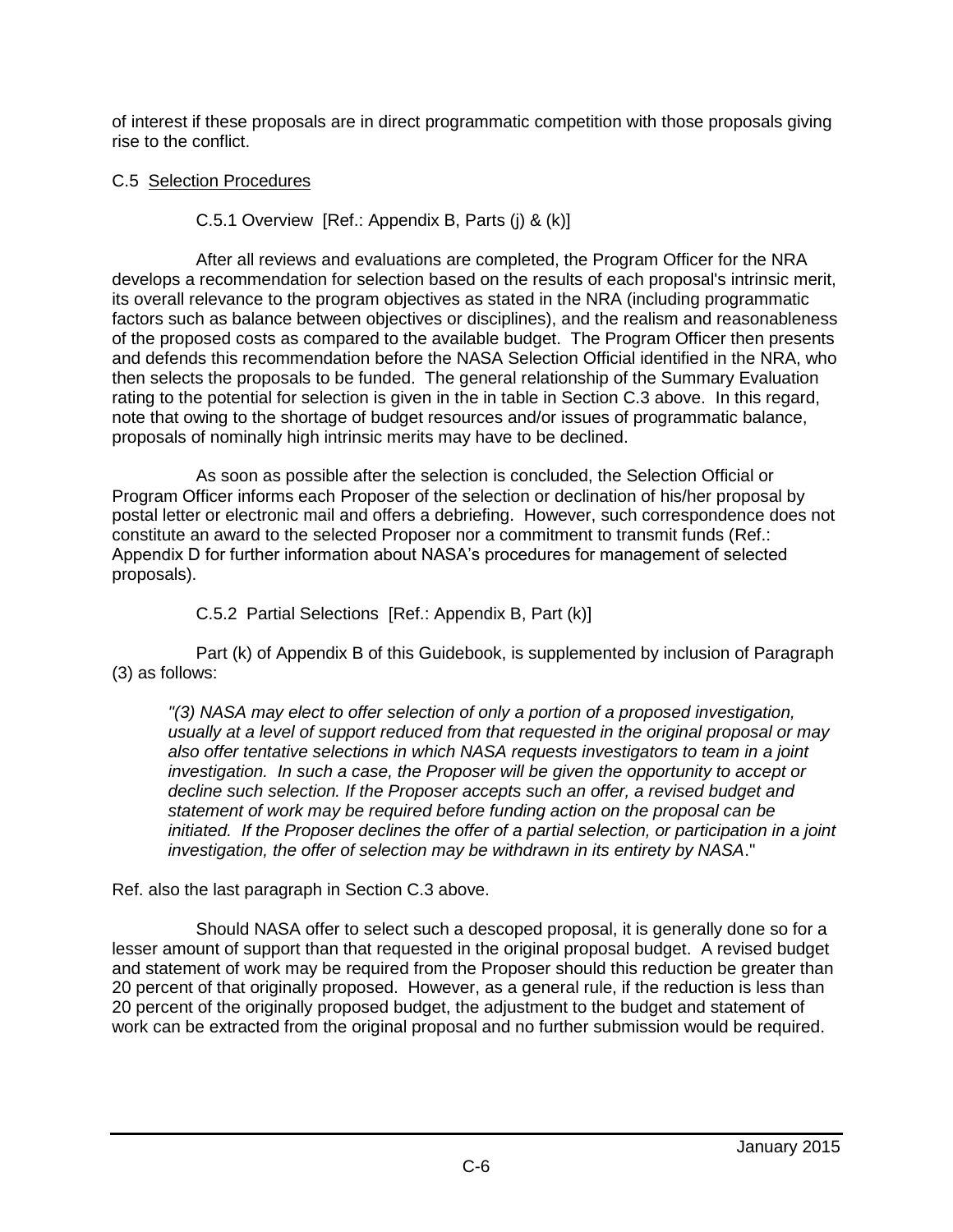#### C.5.3 Disclosure of Selections and Nonselections

For selected proposals, NASA considers the Proposal Title, the Principal Investigator's name and organization, and the Proposal Summary to be in the public domain and will post that information on an appropriate publicly accessible location. Prospective Proposers should refer to Section 2.3.1 as well as Appendix B, Part (a)(2) for guidance on the preparation of their Proposal Summaries in anticipation of public disclosure. If a proposal is partially selected by NASA, the Proposer will be given the opportunity to modify the Proposal Summary so that it correctly describes the funded research. Selected Proposers are free, but not required by NASA, to release any additional information about their proposals that they may choose. However, NASA considers other portions of proposals to be proprietary and, therefore, does not release these sections of successful proposals to the public without prior consultation with the Proposer.

It is NASA policy not to release any information about any of the nonselected proposals.

#### C.6 Debriefing of Proposers

A Proposer has the right to be informed of the major factor(s) that led to the acceptance or rejection of his/her proposal. Debriefings may be entirely oral (usually by telephone) or entirely in writing, or a combination of the two. A Proposer may request an in-person debriefing at NASA, but NASA funds cannot be used to defray travel costs. Again, it is emphasized that nonselected Proposers should be aware that proposals of nominally high intrinsic and programmatic merits may be declined for reasons entirely unrelated to any scientific or technical weaknesses *per se* (ref. Section C.5.1).

Written debriefings may include an anonymous copy of the proposal's peer review. Only the peer review(s) that form the basis for the acceptance/rejection decision shall be provided to the Proposer. Individual reviews that were not considered by NASA in the selection decision shall not be provided to the Proposer. In particular, when a peer review panel generates an evaluation for NASA, this evaluation shall be provided to the Proposer and the individual reviews shall not be provided to the Proposer. When there is no panel evaluation and the selection decision is based only on individual reviews, the individual reviews may be provided to the Proposer (ref. Section C.3).

The nonselection of a proposal does not restrict the submission of a similar or even the same effort by the Proposer(s) in response to appropriate future NASA solicitations or to other appropriate funding agencies or organizations. However, if a proposal to NASA is contemplated, Proposers are strongly urged to carefully consider the entirety of comments offered during their debriefing, as well as the proposal guidelines given in Section 1.7, before making the decision to resubmit the same, or nearly the same, proposal. Merely correcting any perceived deficiencies in a proposal as noted by a review process for one NRA in no way guarantees a higher rating in another solicitation.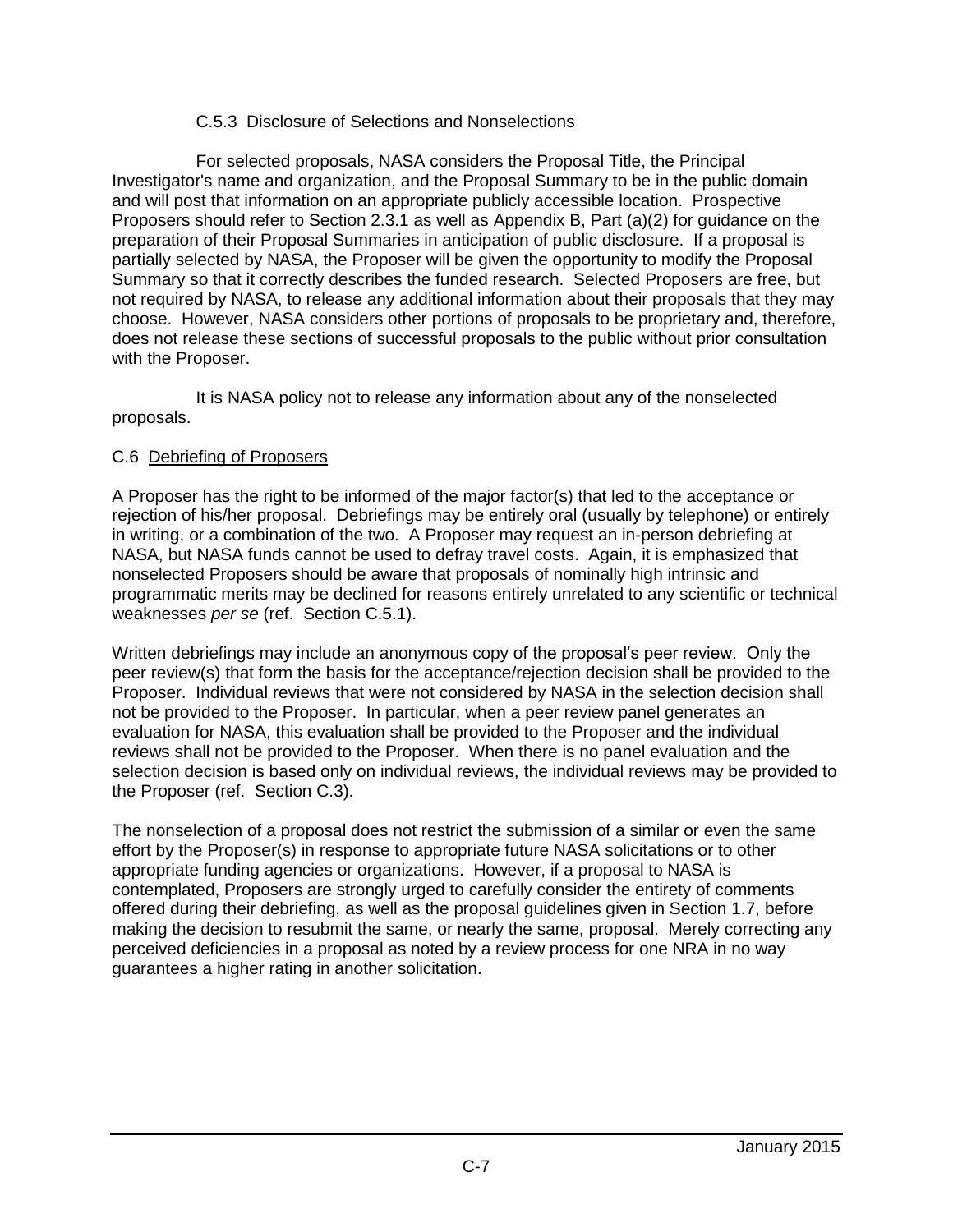## **APPENDIX D**

#### **PROPOSAL AWARDS AND CONTINUED SUPPORT**

#### D.1 New Awards

#### D.1.1 Awards to NASA Centers

A selected proposal submitted from a NASA Center, is funded directly by NASA Headquarters through the Agency's funding mechanism called a Research and Technology Operating Plan (RTOP). Awards made to the Jet Propulsion Laboratory are funded through the contract between NASA and the California Institute of Technology.

#### D.1.2 Awards to Non-NASA Organizations

A NASA award is signed only by a NASA Grant or Contracting Officer (called an "Award Officer" for the purposes of this Guidebook) and is addressed to the proposing organization. Only an appointed NASA Award Officer can make commitments, obligations, or awards on behalf of the Agency and authorize the expenditure of funds. As a professional courtesy, this award will be preceded by notification by electronic mail or postal mail from the NASA Program Officer to the Principal Investigator. It is important to note that no commitment on the part of NASA or the Government is legally binding, even if in writing by way of a letter of selection, from anyone other than a warranted NASA Award Officer.

NASA chooses the funding vehicle best suited for the project and the proposing organization, which can be a grant, a contract, an interagency transfer, or a cooperative agreement as defined further below. It is for the purpose of aiding NASA in choosing the appropriate post-selection award and reporting requirements that the *Proposal Cover Page* format (ref. Section 2.3.2) asks the Proposer to designate his/her type of organization according to the definitions given in Section 1.4.1 (ref. also Appendix B, Part (c)(1)(iii)). The Budget Narrative should clearly state that type of award instrument the Recipient anticipates receiving if selected for award (i.e., contract, grant or cooperative agreement). Regardless of the type of award, selected investigators are urged to work with their own organization's grants/contracts office (sometimes called the Office of Sponsored Research) to understand which funding vehicle is being used as the source of support for their award, since the reporting requirements and deadlines vary with the type of funding mechanism.

 Grant – A funding instrument used by the Government to accomplish a public purpose of support or stimulation authorized by Federal statute. The objective of a grant is the general enhancement of the field of scientific and technical programs of interest to NASA. The recipient of the grant is an organization, not the Principal Investigator (PI), although the PI is responsible for conduct of the project. No substantial technical involvement is expected between NASA and the recipient, nor does the Government direct the research by the PI. A grant is usually funded on a yearly basis, and the products expected from a grantee are Annual Progress Reports and a Final Progress Report. Grants with nonprofit organizations are managed by a NASA Grant Officer following the policies set forth in 2 CFR §200 and 2 CFR §1800.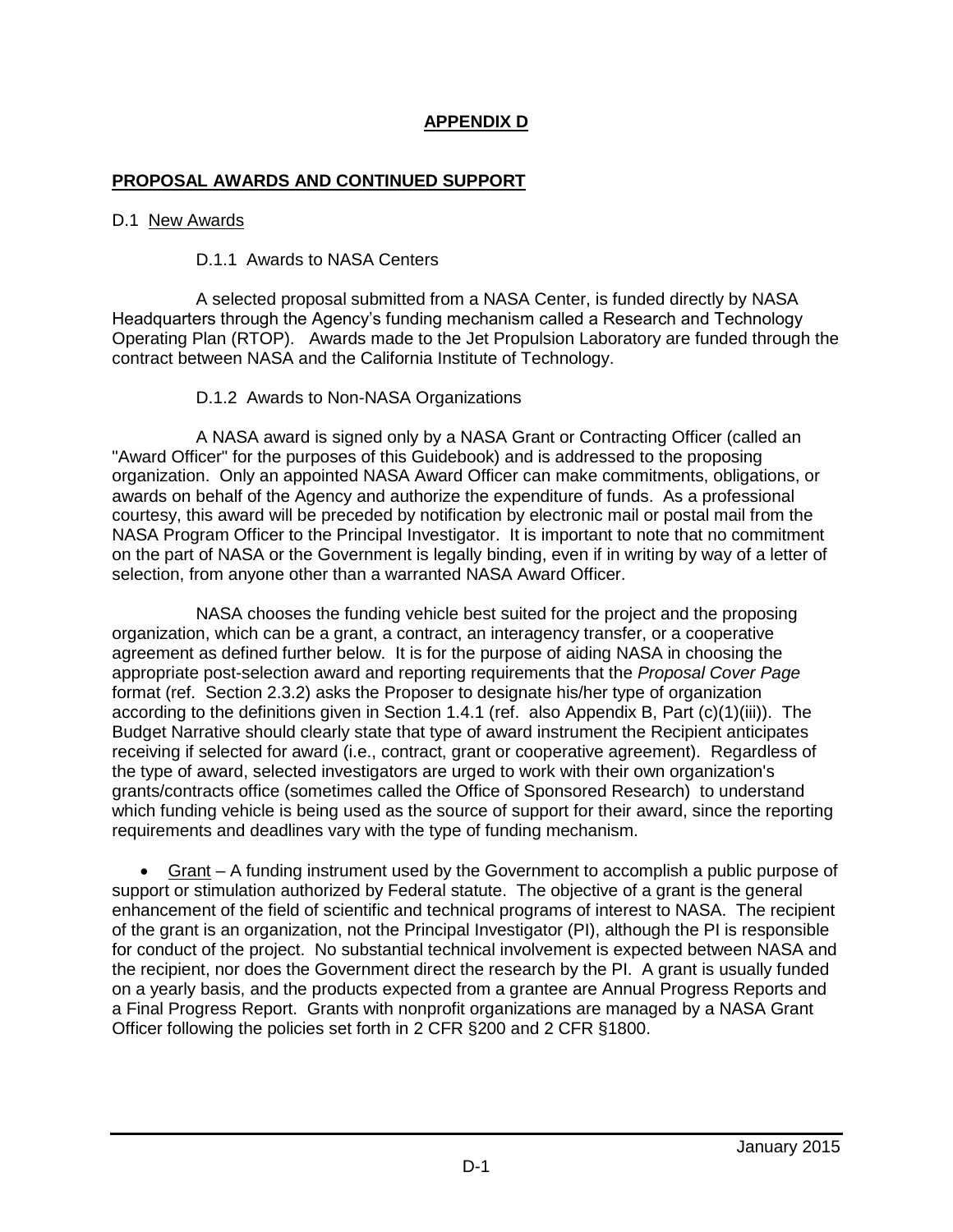Contract – A mutually binding legal commitment between the Government and a contractor whose principal purpose is the acquisition by purchase, lease, or barter of property or services from the contractor for the direct benefit to or use by the Government. The Principal Investigator is responsible for scientific conduct of the project. In general, contracts are negotiated and have deliverable products, i.e., the Government "purchases" a product that, in the case of an NRA, is a study in a specified area of basic research. Normally, for proposals selected through an NRA, no fee or profit is paid under cost contracts with educational organizations or nonprofit organizations, as well as cost-sharing contracts with any type of entity. Non cost-sharing contracts with commercial organizations are fee bearing. Contracts typically carry a variety of reporting requirements that will be specified in their terms. Contracts with either nonprofit or for profit organizations are managed by a NASA Contracting Officer following the policies in the FAR and NFS (ref. Appendix A for access information).

• Interagency Transfer – A transaction by which one U.S. Government agency (the requesting agency) obtains needed supplies or services from another U.S. Government agency (the servicing agency). Such agreements are negotiated by direct contact between NASA administrative personnel and those of the other agency and may involve either the direct or reimbursable transfer of funds from the requesting agency to the servicing agency. Interagency transfers of Federal funds are arranged by NASA Procurement Personnel following currently applicable policies and procedures.

• Cooperative Agreement – An agreement similar to a grant with the exception that NASA and the recipient are each expected to have substantial technical interaction for the performance of the project. A cooperative agreement is usually funded on a yearly basis. The only products expected to NASA are Annual Progress Reports and a Final Progress Report. Cooperative agreements with nonprofit organizations are managed by a NASA Grant Officer, while cooperative agreements with for profit entities may be managed by a Contracting Officer or a Grant Officer. In any case, cooperative agreements are managed pursuant to the policies set forth in the *Grant and Cooperative Agreement Handbook* (ref. Appendix A for access information).

For all of these types of awards, NASA agrees to provide a specific level of support for a specified period of time. Owing to the intrinsic yearly nature of the Federal budget process, funding is usually only provided in increments of one year at a time, although there can be exceptions to this rule. If the award funding is to be provided on an annual basis, the recipient receives an award supplement for the successive period provided that funds are available and that the results reported through their Yearly Progress Reports indicate that further support is warranted (see also Section D.4). NASA occasionally sponsors programs that fund selected tasks for up to five years, although in such cases the selected tasks are subject to full peer evaluation after the first three years in order to qualify for continued funding. Payment to commercial firms shall be paid via invoice. Payment to all other organizations shall be paid via letter of credit through the Health and Human Services (HHS) Payment Management System (PMS).

The award period begins on the effective date specified in the award document and ends on the indicated expiration date. For a grant or cooperative agreement, expenses incurred within the 90-day period preceding the effective date of the award may be authorized by the recipient organization, but such expenses are made at the recipient's risk. Expenses after the scheduled expiration date of the award may be made only to honor documented commitments made on or before the expiration date.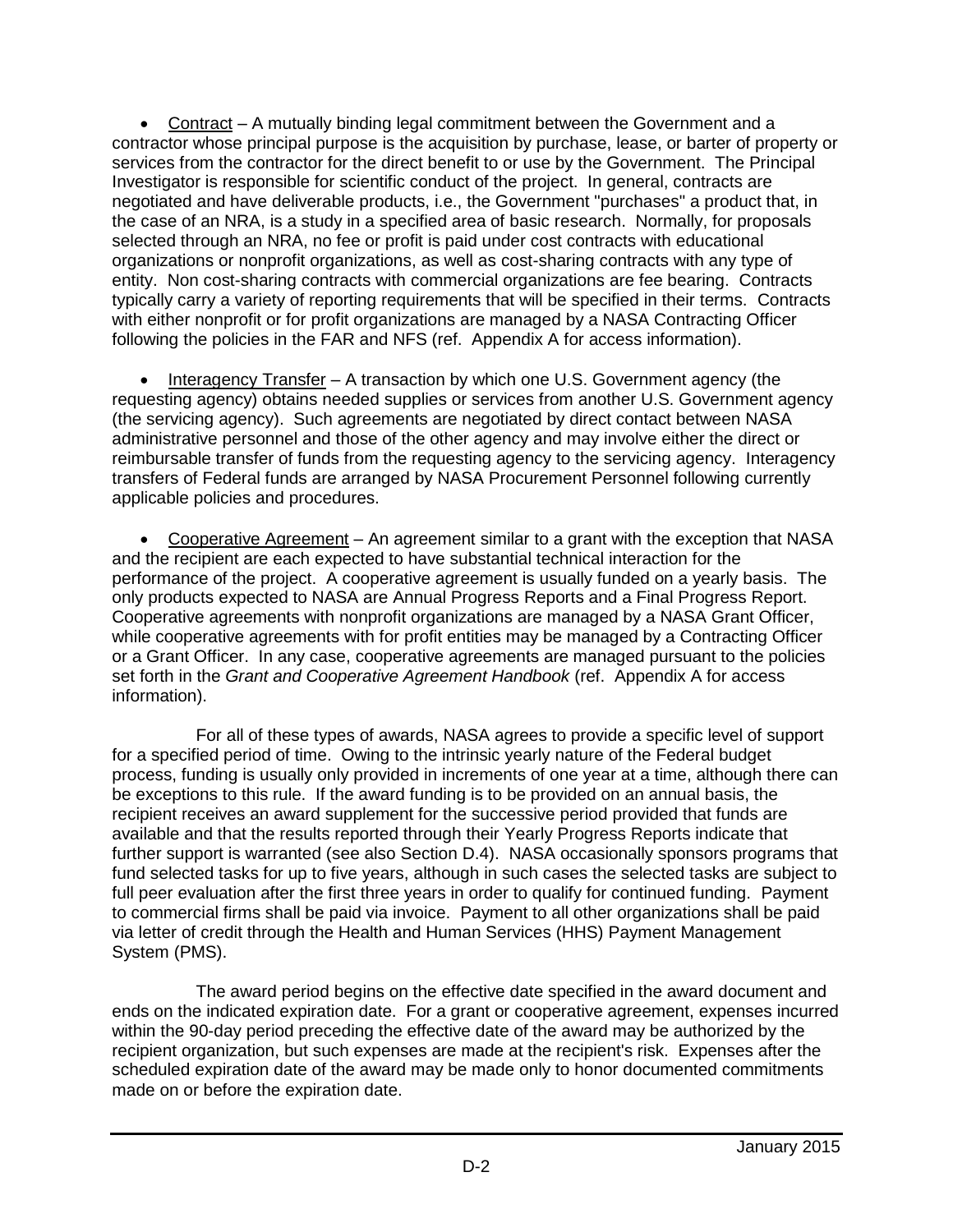### D.2 Requests for Augmentation Funding

Occasionally a selected investigation may have a valid need for additional funding due to unforeseen circumstances (e.g., the failure of a critical piece of equipment, or unanticipated increase in costs of an approved item or labor rates). In such cases, the Proposer may request an augmentation to the award by submitting a letter proposal to the cognizant Program Officer, with a copy to the Award Officer, that describes why the increase is needed, the impact to the selected investigation if the augmentation is not approved, and a budget for the augmentation signed by an authorized representative of the proposing organization. The Program Officer will review such requests as soon as possible and make a recommendation to the NASA Award Officer for funding or not. If the decision is favorable, the recipient must have written approval from a NASA Award Officer for an increase to his/her approved budget before incurring expenses beyond the authorized award. In any case, such requests for additional funding should be made only for the most extreme and demanding of circumstances since NASA funding reserves are always extremely limited. Note that a request for an augmentation for an award during a no cost time extension (ref. section D.3 below) is not allowed.

The procedures described above apply only to grants and cooperative agreements with nonprofit organizations. Cost growth on a cooperative agreement with a for-profit organization is the responsibility of the recipient. Finally, any increase in scope on a contract is a subject to negotiation and prior approval of the Contracting Officer.

### D.3 No Cost Time Extensions

A no cost time extension of an award can be requested when a Principal Investigator for a selected investigation realizes that he/she cannot complete the objectives of the proposed project before the specified expiration date of the award. In such cases, the following policies apply:

• In most cases of a grant or a cooperative agreement with a nonprofit entity, the recipient organization may unilaterally initiate a one-time no cost time extension of the award's expiration date for up to 12 months by notifying the NASA Award Officer in writing of the revised date and the justification for the extension before the end of the period of performance. A copy of this request should also be sent to the Technical Officer. NASA has the right to deny the extension if it is determined that it is merely for the purpose of using unobligated funds, if the extension may require additional funds, or if the extension involves any change in the approved objectives or scope of the project. Ref. 2 CFR §1800.903, Extensions, and 14 CFR § 1274.909 (ref. Appendix A for Web site) for further details.

• In the case of a cooperative agreement with a commercial firm, the parties may extend the expiration date if additional time is required to complete the milestones at no increase in Government resources. Requests for approval for no-cost time extensions must be forwarded to the NASA Award Officer no later than ten days prior to the expiration of the award to be considered.

 In the case of a contract, the Award Officer may authorize a no cost time extension based on a written request by the recipient organization to their NASA Award Officer in sufficient time to receive approval. Investigators may not make new commitments or incur new expenditures after the established expiration date until an extension is formally granted by the Award Officer.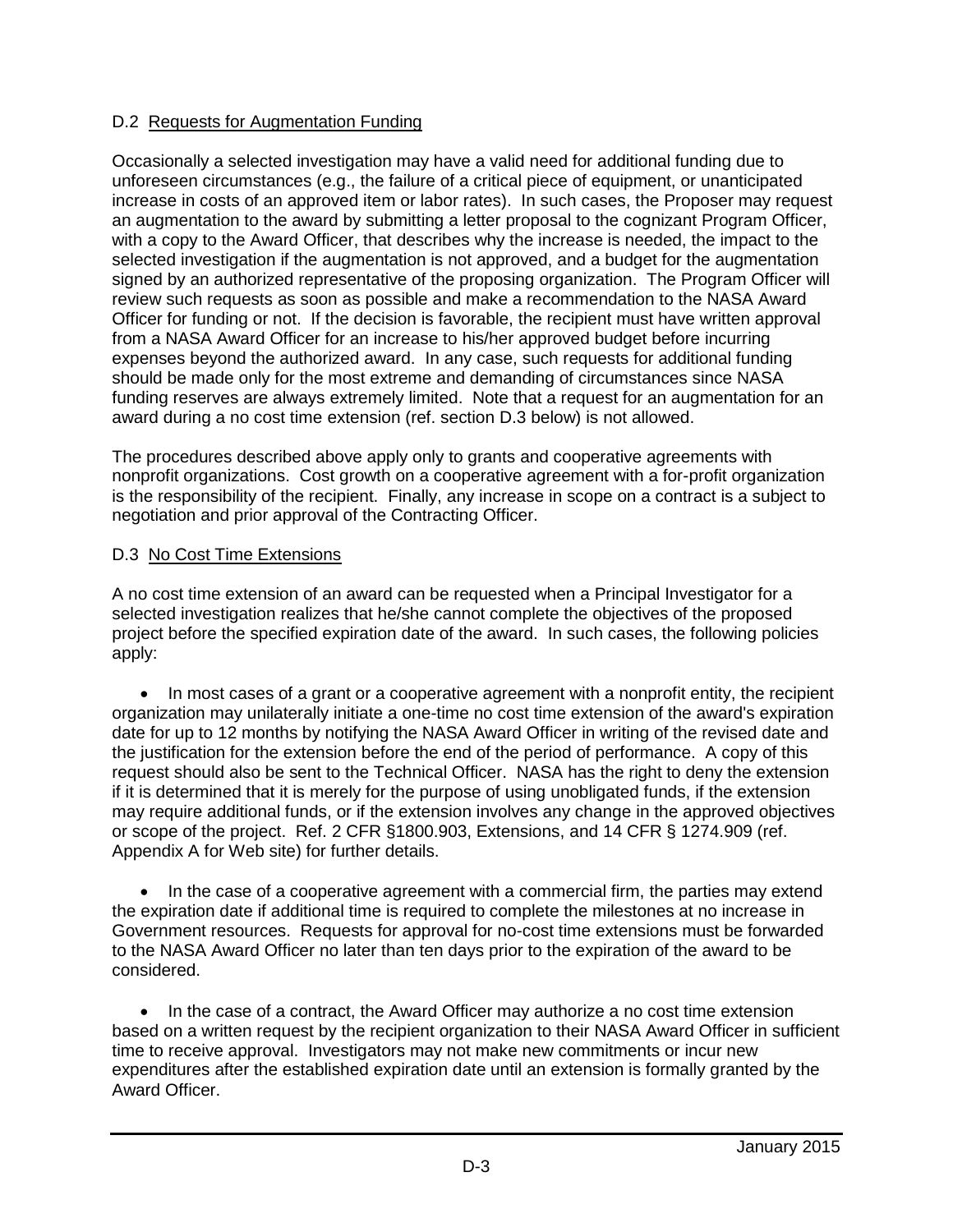### D.4 Funding Continuation of Multiple Year Awards

If the decision to provide multiple year funding to a proposal is made through a grant or cooperative agreement, the special condition in 2 CFR §1800.920, entitled "Multiple Year Grant or Cooperative Agreement," will be included in the award. Periods approved under the Multiple Year Grant or Cooperative Agreement special condition at 2 CFR §1800.920 and funded at the levels specified in the special condition are not considered to be new awards. Therefore, new proposals, new proposal-related certifications (such as given in Appendix E), new technical evaluations, and new budget proposals are not required as long as this information for the multiple year period was reviewed and approved as part of the original proposal. An Annual Progress Report is due 60 days prior to the anniversary date of every grant and cooperative agreement except for the final year when a final progress report, called a Summary of Research, is due within 90 days of the expiration date of the award; Ref. 2 CFR §1800.902. Investigations with a period of performance exceeding three years may be subject to full peer evaluation after the first three years in order to qualify for funding.

Note: A "Friendly Reminder" will be sent out approximately 70 days prior to the anniversary date to remind the Recipient that the first progress report is due in 10 days (60 days prior to the anniversary award date). NASA prefers that the Recipient send electronic copies of all progress reports to both the Grant Officer and the NASA Technical Officer.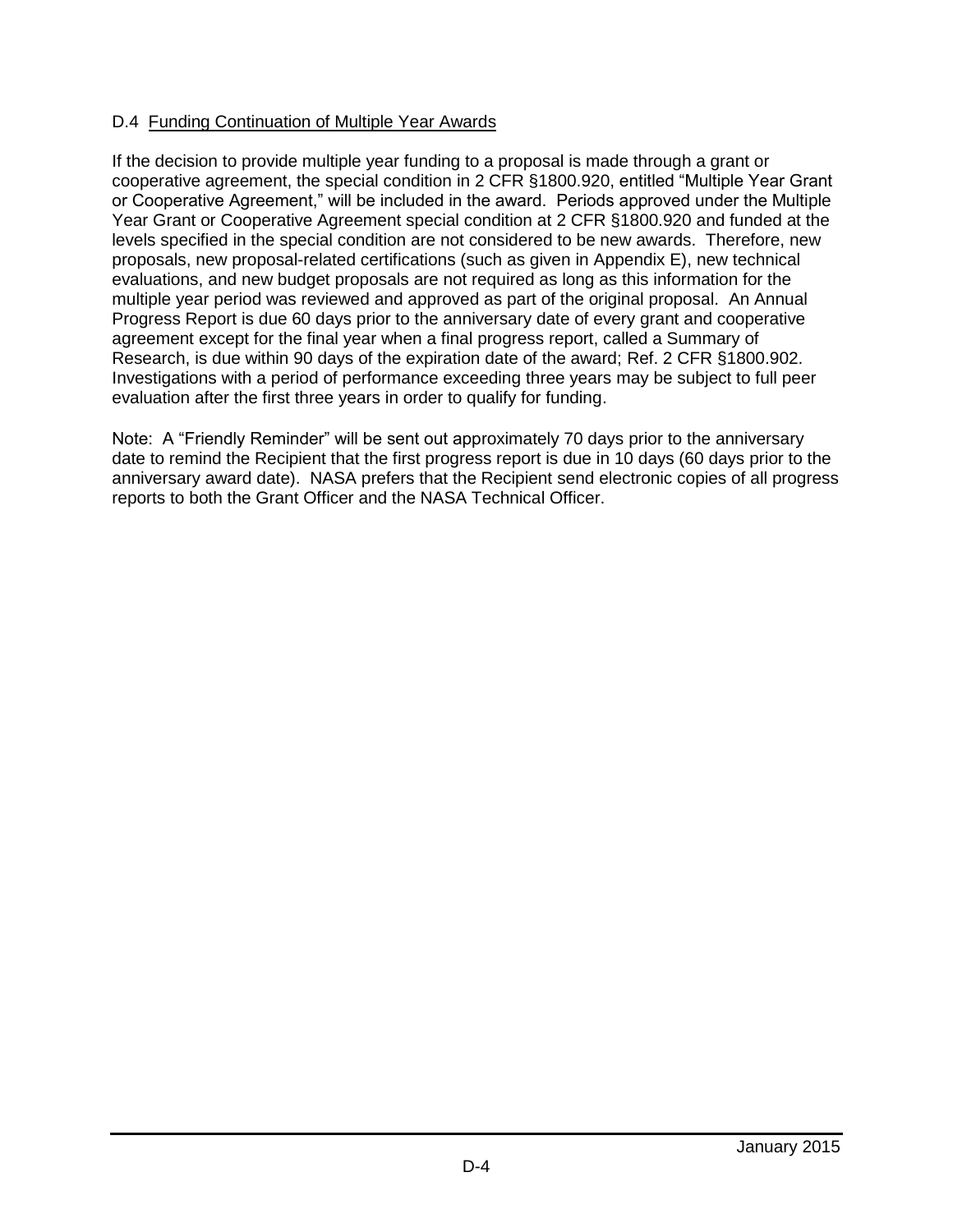Sample Friendly Reminder

- To: University Name/PI Name<br>CC: NASA Technical Officer -
- NASA Technical Officer Name/emailaddress@nasa.gov NSSC Grant Officer – Name[/NSSC.Grant.Reports@nasa.gov](mailto:NSSC.Grant.Reports@nasa.gov)

Subject: Friendly Reminder of Progress Report Coming Due

Reference: NASA Award Number, NNX \_\_\_\_\_\_\_, entitled, "XXXX".

This notification is sent as a friendly reminder that the Progress Report for subject award number is due 60 days prior to your anniversary date of (MM/DD/YY). It is important that NASA receives your Progress Reports in a timely manner to facilitate funding approval to continue your research effort without delay.

Please submit this required report electronically via email to both the NASA Grant Officer and the NASA Technical Officer identified above. You are not required to send a hard copy of the report to the Grant Officer and the Technical Officer.

Reference 2 CFR §1800.902 and Exhibit E of the Grant and Cooperative Agreement Manual (GCAM) [https://prod.nais.nasa.gov/pub/pub\\_library/srba/index.html#](https://prod.nais.nasa.gov/pub/pub_library/srba/index.html) for report requirements. Please note that you are still required to comply with the requirements of your grant award document entitled, "Required Publications and Reports."

All other correspondence, replies and questions concerning Procurement issues related to this award, should be addressed to the NSSC Contact Center at:

Email: [nssc-contactcenter@nasa.gov](mailto:nssc-contactcenter@nasa.gov) Phone: 877-NSSC123 (877-677-2123) Fax: 866-779-6772

NASA/NSSC Grants Officer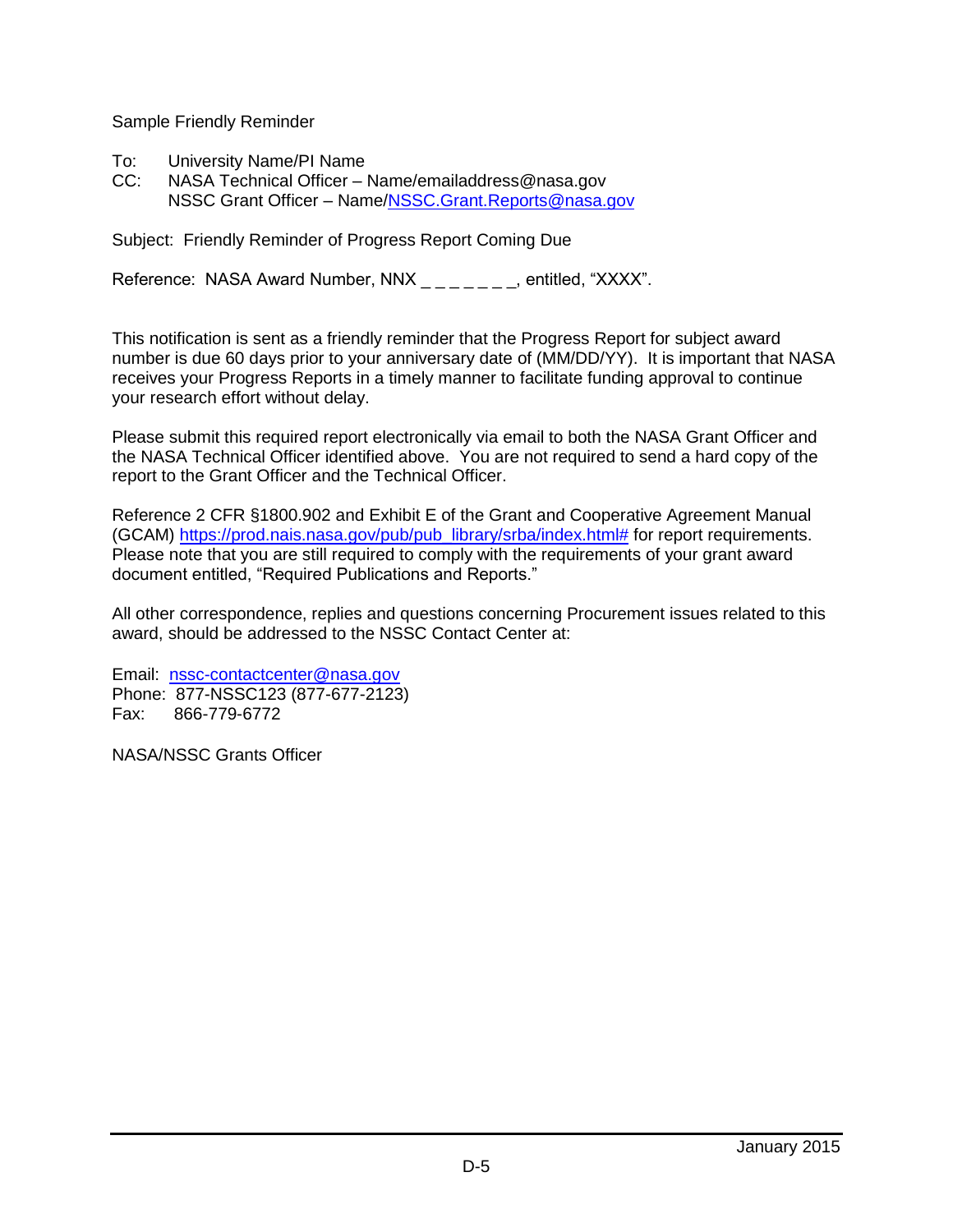The funding levels for multiple year awards are fixed at the time that the award is made by a NASA Award Officer. However, a revised budget for the next year of a multiple year award will be required (i) if the anticipated expenditures are greater than that stated in the award, (ii) if the research has appreciably changed in scope, or (iii) if changes have been made to the planned purchases of equipment. Requests for augmentations for work that is beyond the scope of the originally approved proposal may require technical evaluations by NASA.

Nevertheless, NASA reserves the right to terminate any multiple year grant or cooperative agreement whenever one of the three conditions cited in Section 1260.52 occurs.

#### D.5 Completing an Award

At the completion of a grant or cooperative agreement, certain reports are required by NASA and will be specified in the award document. See Grant and Cooperative Agreement Manual (GCAM) [https://prod.nais.nasa.gov/pub/pub\\_library/srba/index.html#,](https://prod.nais.nasa.gov/pub/pub_library/srba/index.html) Exhibit E, entitled, "Required Publications and Reports," for a list of the required reports. For a research grant, one of the most common award types, the following final reports are generally required:

- Federal Financial Report (SF 425)
- Summary of Research
- Subject Inventions Final Report
- Final Inventory Report of Federally-Owned Property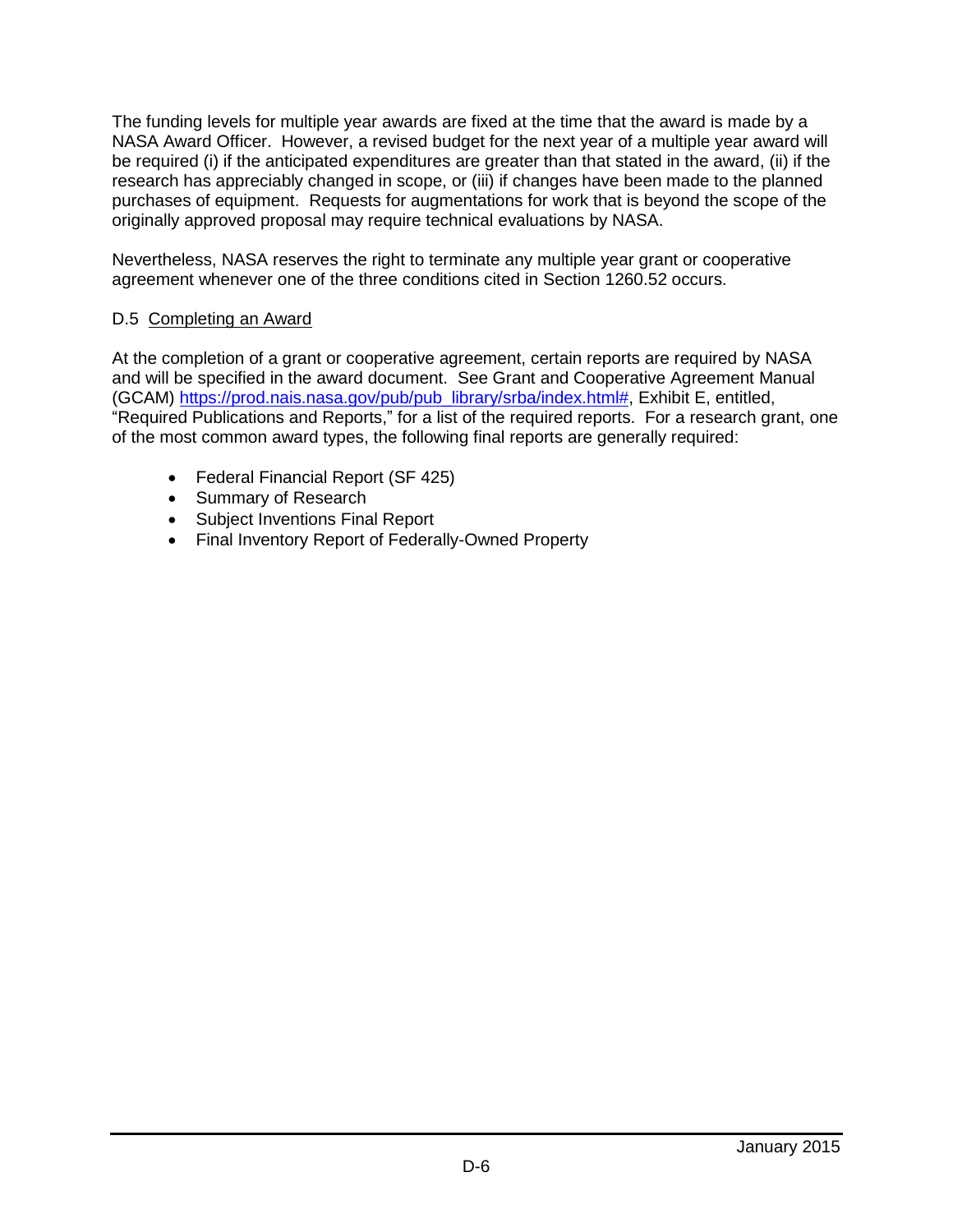# **APPENDIX E**

### **CERTIFICATIONS, ASSURANCES, REPRESENTATIONS, AND SAMPLE AGREEMENTS**

#### E.1 Certifications, Assurances, and Representations

#### E.1.1 Certification of Compliance on *Proposal Cover Page*

The Certifications, Assurances, and Representations set out in Sections E.1.2 through E.1.9 are not required from U.S. Federal Institutions. To reduce the paper work of submitting organizations, the "Certification of Compliance with Applicable Executive Orders and US Code"—reproduced directly below—is included at the bottom of the printout of the *Proposal Cover Page*. After April 27, 2013, (the date the certification was included in NSPIRES) the certification set out below affirms that these requirements are met by the proposing organization once the printed version of the *Cover Page* is signed by the Authorizing Official of the proposing organization (or by the individual Proposer if there is no proposing organization) and submitted with the proposal. Therefore, the Certifications, Assurances, and Representations reproduced in sections E.1.2 through E.1.9 are included only for reference and information; they should not be submitted separately for proposals after April 27, 2013. For electronic submission, the electronic signature of the AOR who submits the proposal is sufficient to meet the requirements.

Certification of Compliance with Applicable Executive Orders and U.S. Code

By submitting the proposal identified in the Cover Sheet/Proposal Summary in response to this Research Announcement, the Authorizing Official of the proposing organization (or the individual Proposer if there is no proposing organization) as identified below:

• certifies that the statements made in this proposal are true and complete to the best of his/her knowledge;

• agrees to accept the obligation to comply with NASA award terms and conditions if an award is made as a result of this proposal; and

• confirms compliance with all applicable provisions, rules, and stipulations set forth in the Certifications, Assurances, and Representations contained in this NRA or CAN. Willful provision of false information in this proposal and/or its supporting documents, or in reports required under an ensuing award, is a criminal offense (U.S. Code, Title 18, Section 1001).

In addition, proposers should be aware that NRAs and CANs released by some NASA program offices will require additional, specialized certifications (e.g., concerning the impact of proposed research that includes environmental, human, or animal care provisions, or other topics required by statute, Executive Order, or Government policies) that will need to be individually reproduced from the solicitation, signed, and submitted with a proposal. In such cases, the certifications will be provided in the individual solicitation.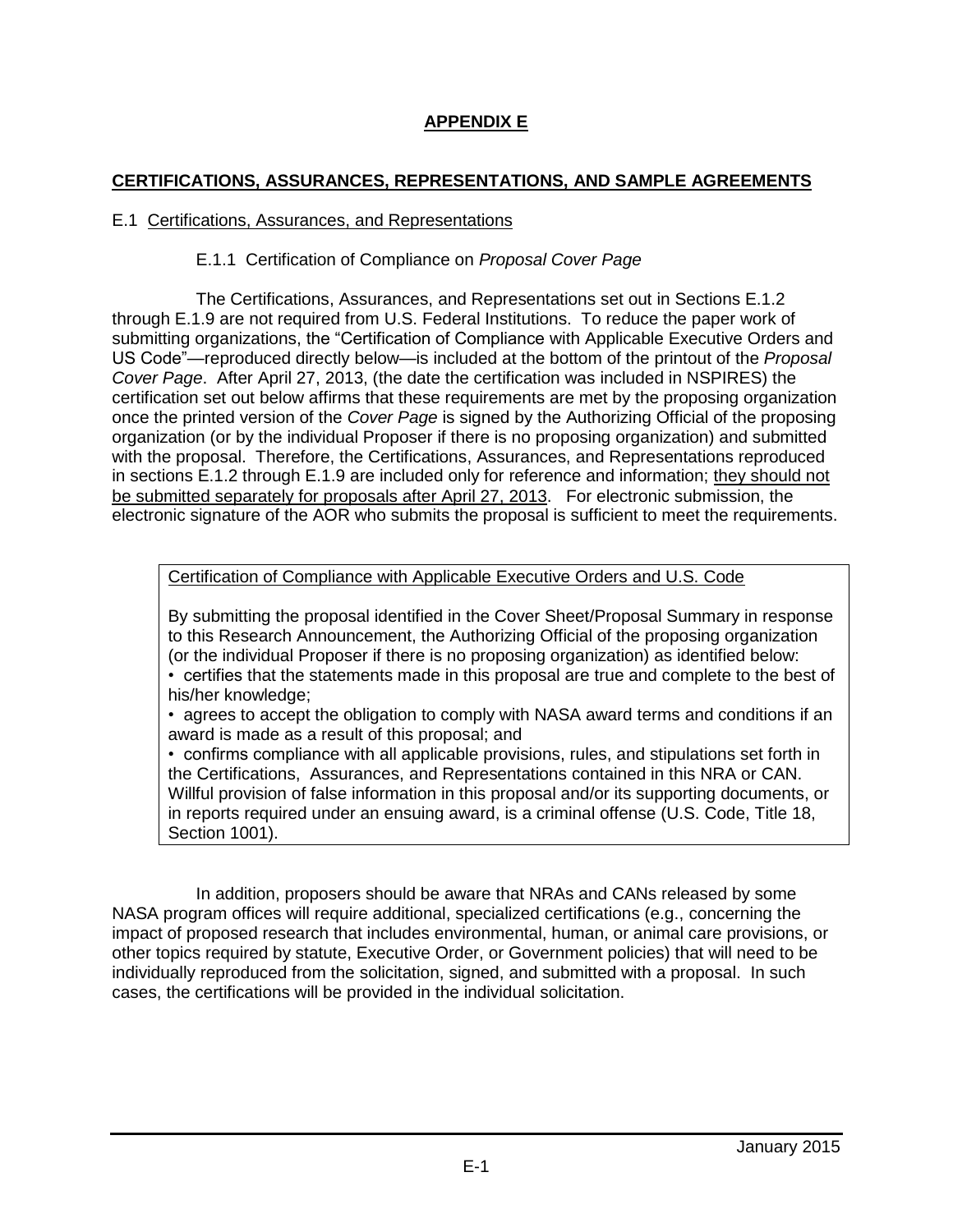E.1.2 Assurance of Compliance with the National Aeronautics and Space Administration Regulations Pursuant to Nondiscrimination in Federally Assisted Programs

#### $\bullet$

- "The Organization, corporation, firm, or other organization on whose behalf this assurance is made, hereinafter called "Applicant,"
- "HEREBY acknowledges and agrees that it must comply (and require any subgrantees, contractors, successors, transferees, and assignees to comply) with applicable provisions of national laws and policies prohibiting discrimination, including but not limited to:
- Title VI of the Civil Rights Act of 1964, as amended, which prohibits recipients of federal financial assistance from discriminating on the basis of race, color, or national origin (42 U.S.C. 2000d et seq.), as implemented by NASA Title VI regulations, 14 C.F.R. Part 1250.
- As clarified by Executive Order 13166, Improving Access to Services for Persons with Limited English Proficiency, and resulting agency guidance, national origin discrimination includes discrimination on the basis of limited English proficiency (LEP). To ensure compliance with Title VI, the Applicant must take reasonable steps to ensure that LEP persons have meaningful access to its programs in accordance with NASA Title VI LEP Guidance to Grant Recipients (68 Fed. Reg. 70039). Meaningful access may entail providing language assistance services, including oral and written translation, where necessary. The Applicant is encouraged to consider the need for language services for LEP persons served or encountered both in developing budgets and in conducting programs and activities. Assistance and information regarding LEP obligations may be found at [http://www.lep.gov.](http://www.lep.gov/)
- Title IX of the Education Amendments of 1972, as amended, which prohibits discrimination on the basis of sex in education programs or activities (20 U.S.C. 1681 et seq.) as implemented by NASA Title IX regulations, 14 C.F.R. Part 1253. If the Applicant is an educational institution:
- The Applicant is required to designate at least one employee to serve as its Title IX coordinator (14 C.F.R. § 1253.135(a)).
- The Applicant is required to notify all of its program beneficiaries of the name, office, address, and telephone number of the employee(s) designated to serve as the Title IX coordinators. (14 C.F.R. §1253.135(a)).
- The Applicant is required to publish internal grievance procedures to promptly and equitably resolve complaints alleging illegal discrimination in its programs or activities (14 C.F.R. §1253.135(b).
- The Applicant is required to take specific steps to regularly and consistently notify program beneficiaries that The Applicant does not discriminate in the operation of its programs and activities. (14 C.F.R. §1253.140).
- Section 504 of the Rehabilitation Act of 1973, as amended, which prohibits The Applicant from discriminating on the basis of disability (29 U.S.C. 794) as implemented by NASA Section 504 regulations, 14 C.F.R. Part 1251.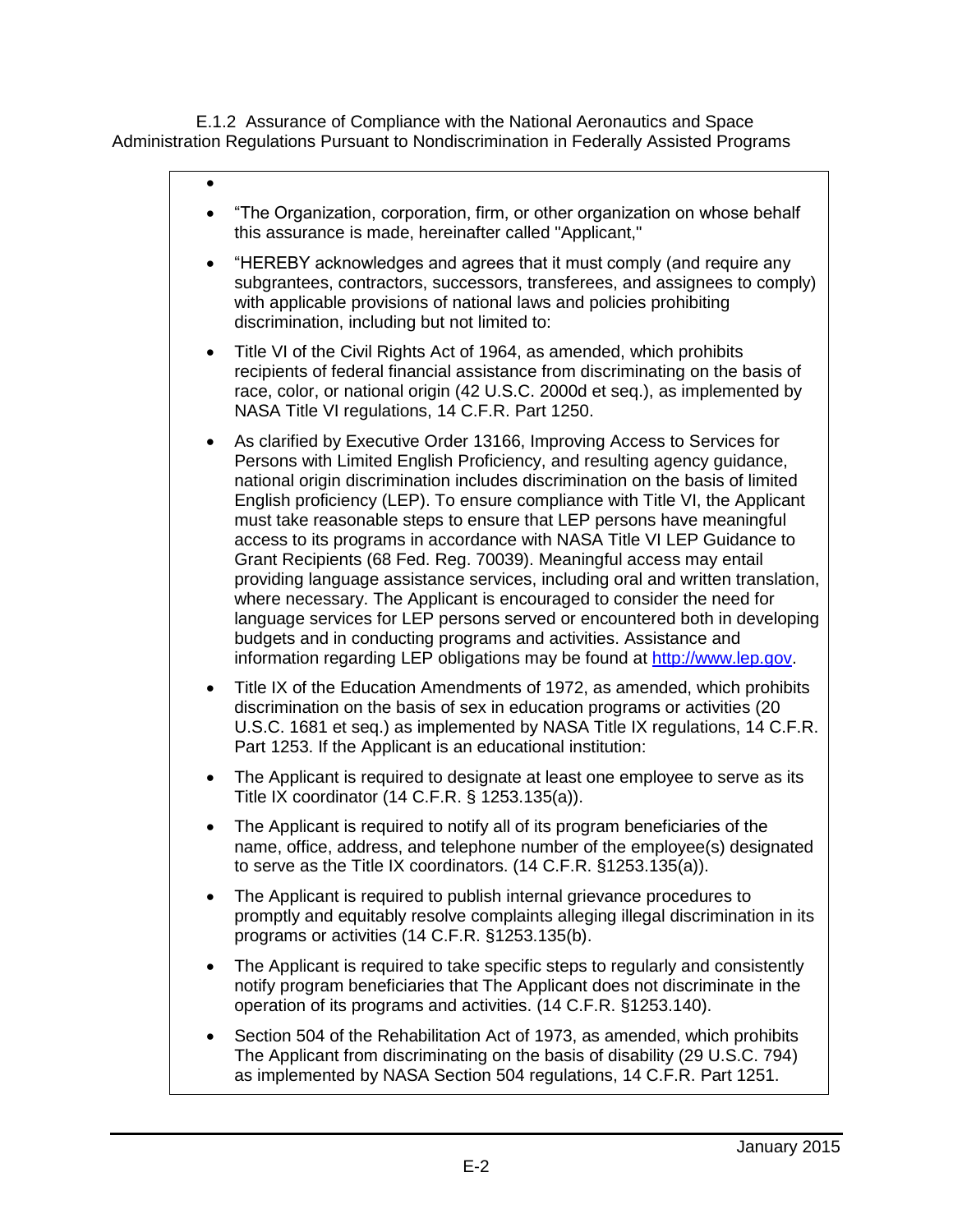- a. The Applicant is required to designate at least one employee to serve as its Section 504 coordinator (14 C.F.R. §1251.106(a)).
- b. The Applicant is required to notify all its program beneficiaries of the name, office, address, and telephone number of the employee(s) designated to serve as the Section 504 coordinator (14 C.F.R. §1251.106(a)).
- c. The Applicant is required to publish internal grievance procedures to promptly and equitably resolve complaints alleging illegal discrimination in its programs or activities (14 C.F.R. §1251.106(b)).
- d. The Applicant is required to take specific steps to regularly and consistently notify program beneficiaries that the Applicant does not discriminate in the operation of its programs and activities. (14 C.F.R. §1251.107).
- 4. The Age Discrimination Act of 1975, as amended, which prohibits the Applicant from discriminating on the basis of age (42 U.S.C. 6101 et seq.) as implemented by NASA Age Discrimination Act regulations, 14 C.F.R. Part 1252.

The Applicant also acknowledges and agrees that it must cooperate with any compliance review or complaint investigation conducted by NASA and comply (and require any subgrantees, contractors, successors, transferees, and assignees to comply) with applicable provisions governing NASA access to records, accounts, documents, information, facilities, and staff. The Applicant must keep such records and submit to the responsible NASA official or designee timely, complete, and accurate compliance reports at such times, and in such form and containing such information, as the responsible NASA official or his designee may determine to be necessary to ascertain whether the Applicant has complied or is complying with relevant obligations and must immediately take any measure determined necessary to effectuate this agreement. The Applicant must comply with all other reporting, data collection, and evaluation requirements, as prescribed by law or detailed in program guidance.

The United States shall have the right to seek judicial enforcement of these obligations. This assurance is binding on the Applicant, its successors, transferees, and assignees, and the person or persons whose signatures appear below are authorized to sign on behalf of the Applicant."

Under penalty of perjury, the undersigned officials certify that they have read and understand their obligations as herein described, that the information submitted in conjunction with this document is accurate and complete, and that the recipient is in compliance with the nondiscrimination requirements set out above.

### E.1.3 Certification Regarding Lobbying

"No Federal appropriated funds have been paid or will be paid, by or on behalf of the undersigned, to any person for influencing or attempting to influence an officer or employee of any agency, a Member of Congress, an officer or employee of Congress, or an employee of a Member of Congress in connection with the awarding of any Federal contract, the making of any Federal grant, the making of any Federal loan, the entering into of any cooperative agreement, and the extension, continuation, renewal, amendment, or modification of any Federal contract, grant, loan, or cooperative agreement.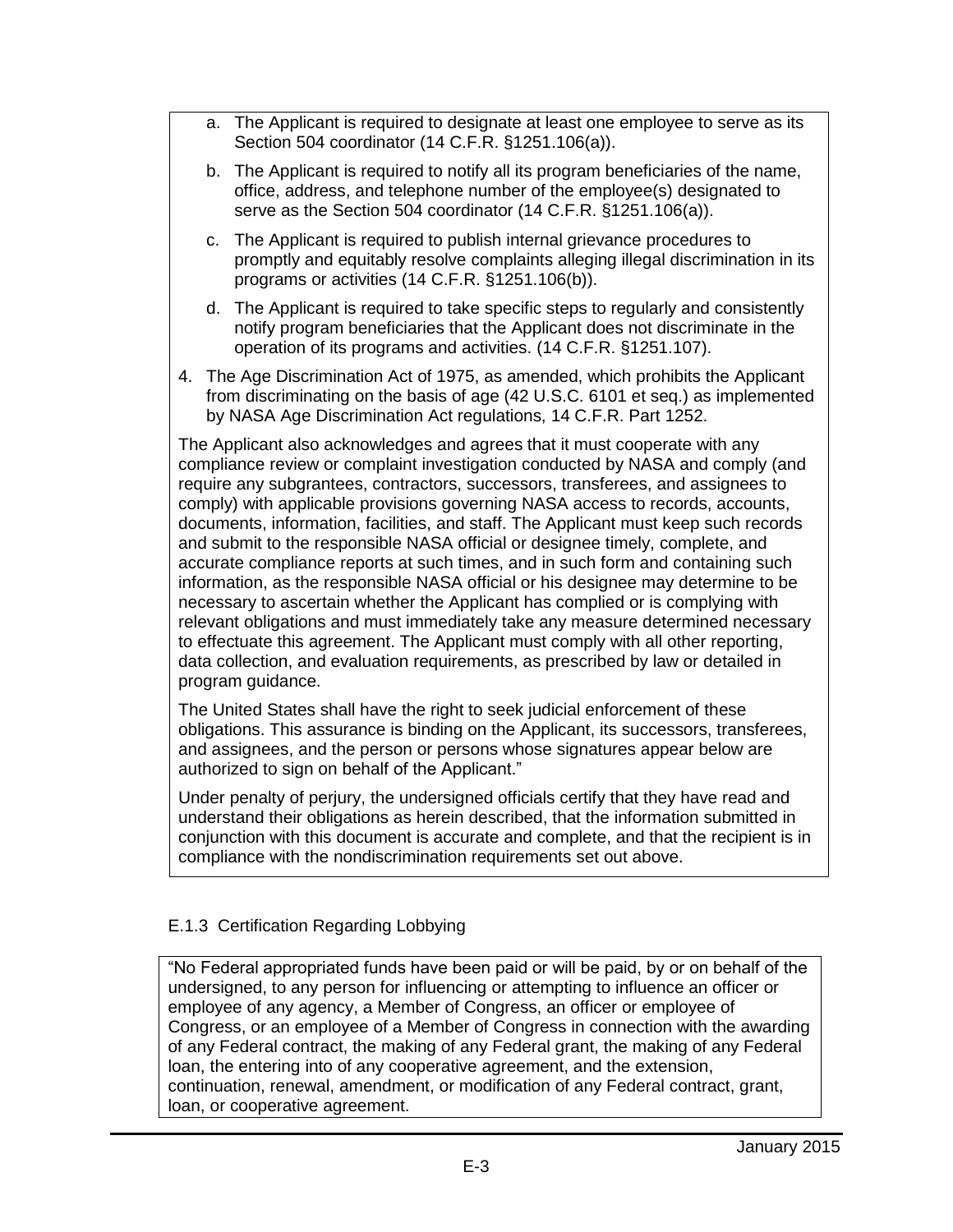"If any funds other than Federal appropriated funds have been paid or will be paid to any person for influencing or attempting to influence an officer or employee of any agency, a Member of Congress, an officer or employee of Congress, or an employee of a Member of Congress in connection with this Federal contract, grant, loan, or cooperative agreement, the undersigned shall complete and submit Standard Form-LLL, "Disclosure Form to Report Lobbying," in accordance with its instructions.

"The undersigned shall require that the language of this certification be included in the award documents for all subawards at all tiers (including subcontracts, subgrants, and contracts under grants, loans, and cooperative agreements) and that all subrecipients shall certify and disclose accordingly.

"This certification is a material representation of fact upon which reliance was placed when this transaction was made or entered into. Submission of this certification is a prerequisite for making or entering into this transaction imposed by section 1352, title 31, U.S. Code. Any person who fails to file the required certification shall be subject to a civil penalty of not less than \$10,000, and not more than \$100,000 for each such failure."

E.1.4 Certification Regarding Debarment, Suspension, and Other Responsibility **Matters** 

"Pursuant to Executive Order 12549, Debarment and Suspension, and implemented at 2 CFR Parts 180 and 1880:

(1) The prospective primary participant certifies to the best of its knowledge and belief, that it and its principals:

 (a) Are not presently debarred, suspended, proposed for debarment, declared ineligible, or voluntarily excluded from covered transactions by any Federal department or agency;

 (b) Have not within a three-year period preceding this proposal been convicted of or had a civil judgment rendered against them for commission of fraud or a criminal offense in connection with obtaining, attempting to obtain, or performing a public (Federal, State, or local) transaction or contract under a public transaction; violation of Federal or State antitrust statues or commission of embezzlement theft, forgery, bribery, falsification or destruction of records, making false statements, or receiving stolen property;

 (c) Are not presently indicted for or otherwise criminally or civilly charged by a governmental entity (Federal, State or local) with commission of any of the offenses enumerated in paragraph (1)(b) of this certification; and

 (d) Have not within a three-year period preceding this application/proposal had one or more public transactions (Federal, State, or local) terminated for cause or default."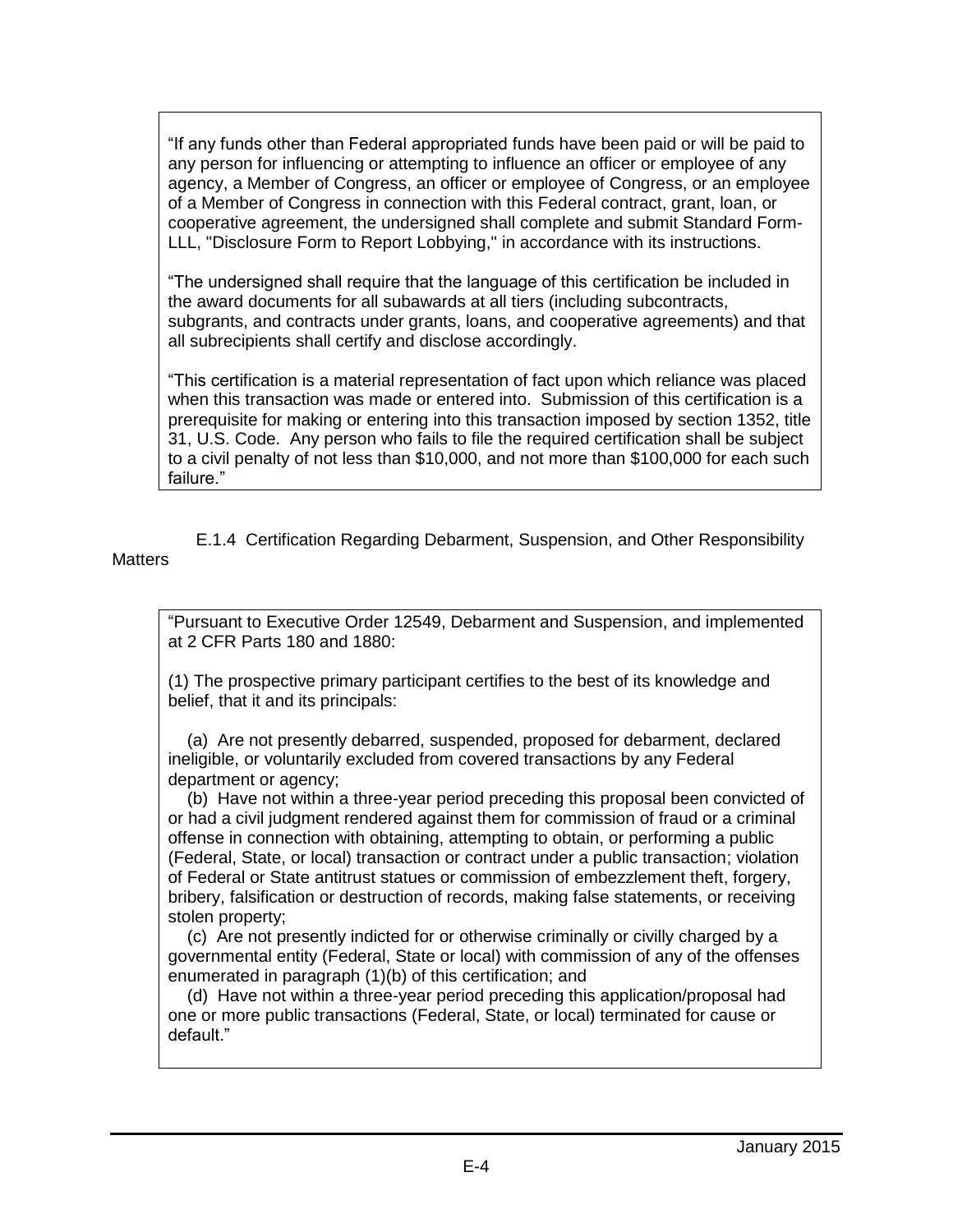"(2) Where the prospective primary participant is unable to certify to any of the statements in this certification, such prospective participant shall attach an explanation to this proposal."

E.1.5. Assurance and Representation on China restrictions set out in section 532 of PL 113-235:

By submission of its proposal, the proposer represents that the proposer is not China or a Chinese-owned company, and that the proposer will not participate, collaborate, or coordinate bilaterally with China or any Chinese-owned company, at the prime recipient level or at any subrecipient level, whether the bilateral involvement is funded or performed under a no-exchange of funds arrangement.

E.1.6 Certification of Tax Compliance as provided in section 523 of PL 113-235:

For awards exceeding \$5 million, proposer certifies it has filed the Federal tax returns required during the three years preceding this certification, has not been convicted of a criminal offense under the Internal revenue Code of 1986, and has not, more than 90 days prior to certification, been notified of any unpaid Federal tax assessment for which the liability remains unsatisfied, unless the assessment is the subject of an installment agreement or offer in compromise that has been approved by the Internal Revenue Service and is not in default, or the assessment is the subject of a non-frivolous administrative or judicial proceeding.

E.1.7 Representation regarding corporate felony convictions as provided in section 745 of PL 113-235:

If a corporation, the prospective recipient represents that it has not been convicted, or had an officer or agent acting on behalf of the corporation convicted, of a felony criminal violation under a Federal law within the preceding 24 months.

E.1.8 Representation regarding unpaid corporate tax liabilities as provided in section 744 of PL 113-235: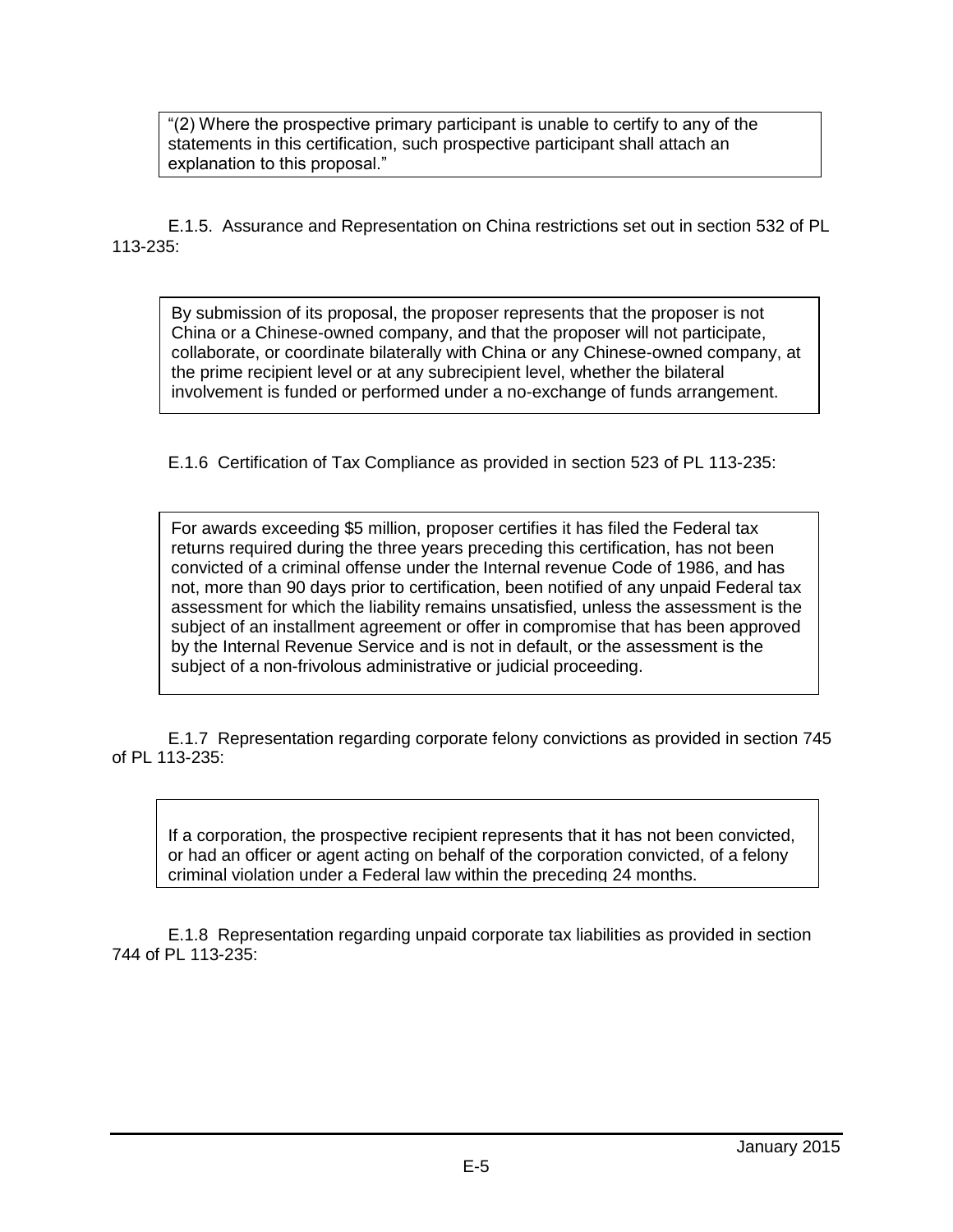If a corporation, the prospective recipient represents that it has no unpaid Federal tax liability that has been assessed, for which all judicial and administrative remedies have been exhausted or have lapsed, and that is not being paid in a timely manner pursuant to an agreement with the authority responsible for collecting the tax liability; unless an agency has considered suspension or debarment of the corporation and made a determination that this further action is not necessary to protect the interests of the Government.

E.1.9 Representation regarding restrictions on reporting waste, fraud, and abuse as provided in section 743 of PL 113-235:

The prospective recipient represents that it does not and will not require employees or its contractors—who seek to report fraud, waste, or abuse—to sign internal confidentiality agreements or statements prohibiting or otherwise restricting such employees or contractors from lawfully reporting such waste, fraud, or abuse to a designated investigative or law enforcement representative of a federal department or agency authorized to receive such information.

Summary of Required Certifications, Assurances, and Representations:

- *E.1.1 Certification of Compliance on Proposal Cover Page*
- *E.1.2 "Assurance of Compliance…Pursuant to Nondiscrimination…" (each award)*
- *E.1.3 "Certification Regarding Lobbying" (awards over \$100,000)*
- *E.1.4 "Certification Regarding Debarment, Suspension, and …" (each award)*
- *E.1.5 "Assurance and Representation on China restrictions …" (each award)*
- *E.1.6 "Certification of compliance with section 523 of PL 113-235 …" (awards over \$5 M)*
- *E.1.7 "Representation of compliance with section 745 of PL 113-235" (each corporate award)*
- *E.1.8 "Representation of compliance with section 744 of PL 113-235" (each corporate award)*
- *E.1.9 "Representation of compliance with section 743 of PL 113-235" (each award)*

Note: Reference E.1.1 for electronic submissions. Certifications, assurances, and representations, must be less than one year old at time of award. Procurement personnel will obtain updates at time of award if needed. Procurement personnel will also obtain any outdated certifications needed on an annual basis (e.g., at time of annual funding).

#### E.2 Sample Nondisclosure and Conflict of Interest Agreement

As discussed in section C.1, every person (other than a Civil Servant) who is asked to serve as a reviewer of proposals submitted to NASA must sign a statement concerning the nondisclosure of the proposal materials to which they may have access either as an individual reviewer or as a member of a review panel that will consider the proposal, as well as their obligation to disclose any conflicts of interest that they may have with either the proposing personnel or organizations. Once signed, these agreements are kept on permanent file by NASA, and no proposal materials are sent to a reviewer without confirming that his/her agreement is on file. For reviews conducted electronically via NSPIRES, the nondisclosure statement is signed electronically by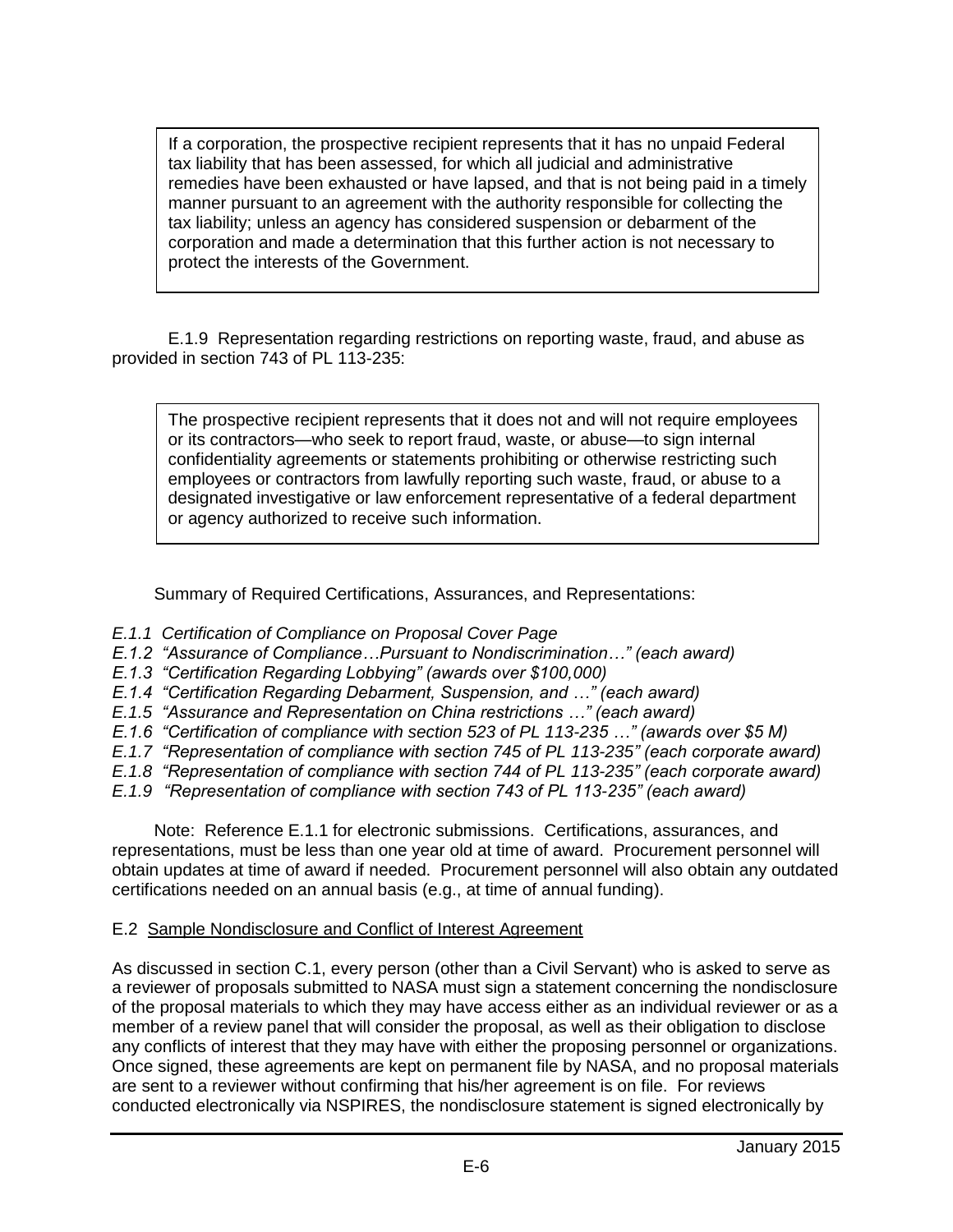the reviewer prior to that reviewer getting access to the proposal(s). An example of such an agreement is reproduced as follows:

### **Proposal Peer Review Nondisclosure Agreement and Conflict of Interest Avoidance:**

In the performance of peer review of proposals submitted to NASA, I may have access to or be furnished with information that contains unpublished research results, unpublished research ideas, and/or proprietary plans, information, and budgetary data. All NASA supervisory and management personnel and reviewers, and all non-NASA participants, are bound by Federal regulations to maintain the confidentiality of such information and to avoid conflicts of interest in the review process. (Note that Federal law prohibits Federal employees from making unauthorized disclosure of confidential information (18 U.S.C. 1905)). Therefore, with respect to any proposals that may be furnished to or discussed in my presence, or that I may have access to or learn about, I agree:

1. to use such data and information only for the purpose of carrying out the requested proposal review;

2. to refrain from disclosing or discussing such data and information with submitters of proposals, other reviewers, non-NASA support personnel, or NASA personnel outside the meetings of any designated peer review sessions;

3. to refrain from copying in part or all of any proposals that may be provided;

4. to return to NASA all proposals that may be provided along with all review sheets and other forms that have been generated in the course of the review process, or to make other disposition of such materials as directed by NASA;

5. to exercise due care to avoid any real or apparent conflict of interest in carrying out any reviews. Specifically, a person identified in a proposal (e.g., principal investigator, coinvestigator, consultants, and collaborator) is not permitted to participate in the review of competing proposals unless specifically authorized by NASA to do so. A person may also be excluded from participating as a reviewer of any proposals, unless authorized by NASA, if a close professional associate from his/her own organization is identified in a proposal. In addition, a reviewer is not permitted to take part in the review of a particular proposal (a) that originates from his/her own organization; or (b) if any of the personnel identifies in the proposal are closely related to the reviewer (e.g., household family members, partners, or professional associates); or (c) if the reviewer has a financial interest in a proposing organization (e.g., ownership of stock or securities, employment, or arrangements for prospective employment). If a reviewer is given access to a proposal for which a conflict of interest exists, the reviewer shall notify NASA immediately and return the proposal.

6. to advise NASA of the disclosure of any information obtained from NASA that is disclosed, used, or handled in a manner inconsistent with this agreement.

For Hard Copy Submittals (if applicable):

Printed Name, Signature and Date: \_\_\_\_\_\_\_\_\_\_\_\_\_\_\_\_\_\_\_\_\_\_\_\_\_\_\_\_\_\_\_\_\_\_\_\_\_\_\_\_\_\_\_\_

\_\_\_\_\_\_\_\_\_\_\_\_\_\_\_\_\_\_\_\_\_\_\_\_\_\_\_\_\_\_\_\_\_\_\_\_\_\_\_\_\_\_\_\_

\_\_\_\_\_\_\_\_\_\_\_\_\_\_\_\_\_\_\_\_\_\_\_\_\_\_\_\_\_\_\_\_\_\_\_\_\_\_\_\_\_\_\_\_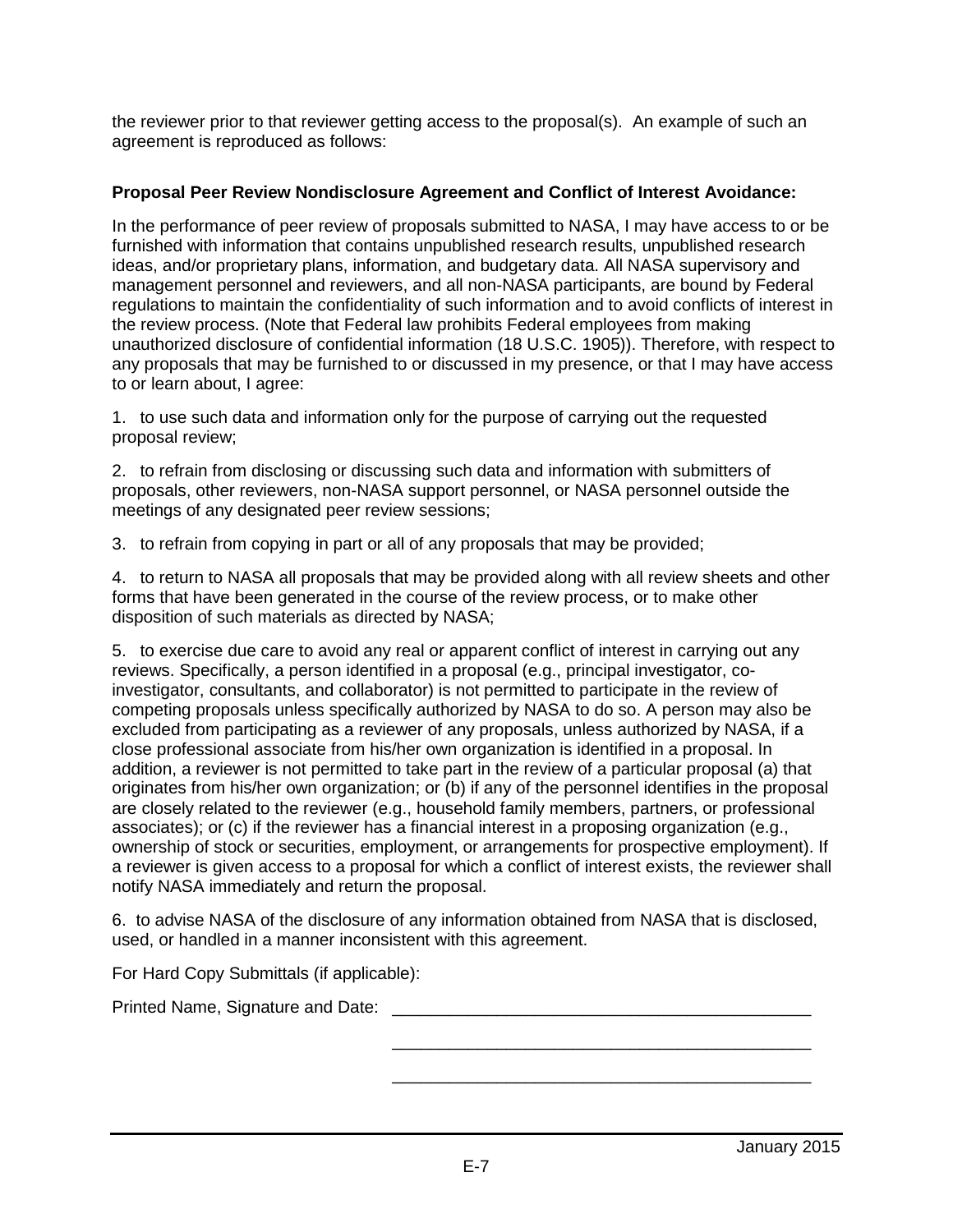Note: A candidate reviewer who declares himself as a non-civil servant is presented with a "Review Assignment Agreement" which displays the Proposal Peer Review Nondisclosure Agreement and Conflict of Interest Avoidance statement (as shown above). In NSPIRES, the reviewer clicks on either the "Accept" button or "Decline" button. Clicking on the "Accept" button is considered the equivalent of providing an electronic signature. If a reviewer does not electronically "Accept" this agreement and statement, he/she will not be granted access to the proposal to be reviewed.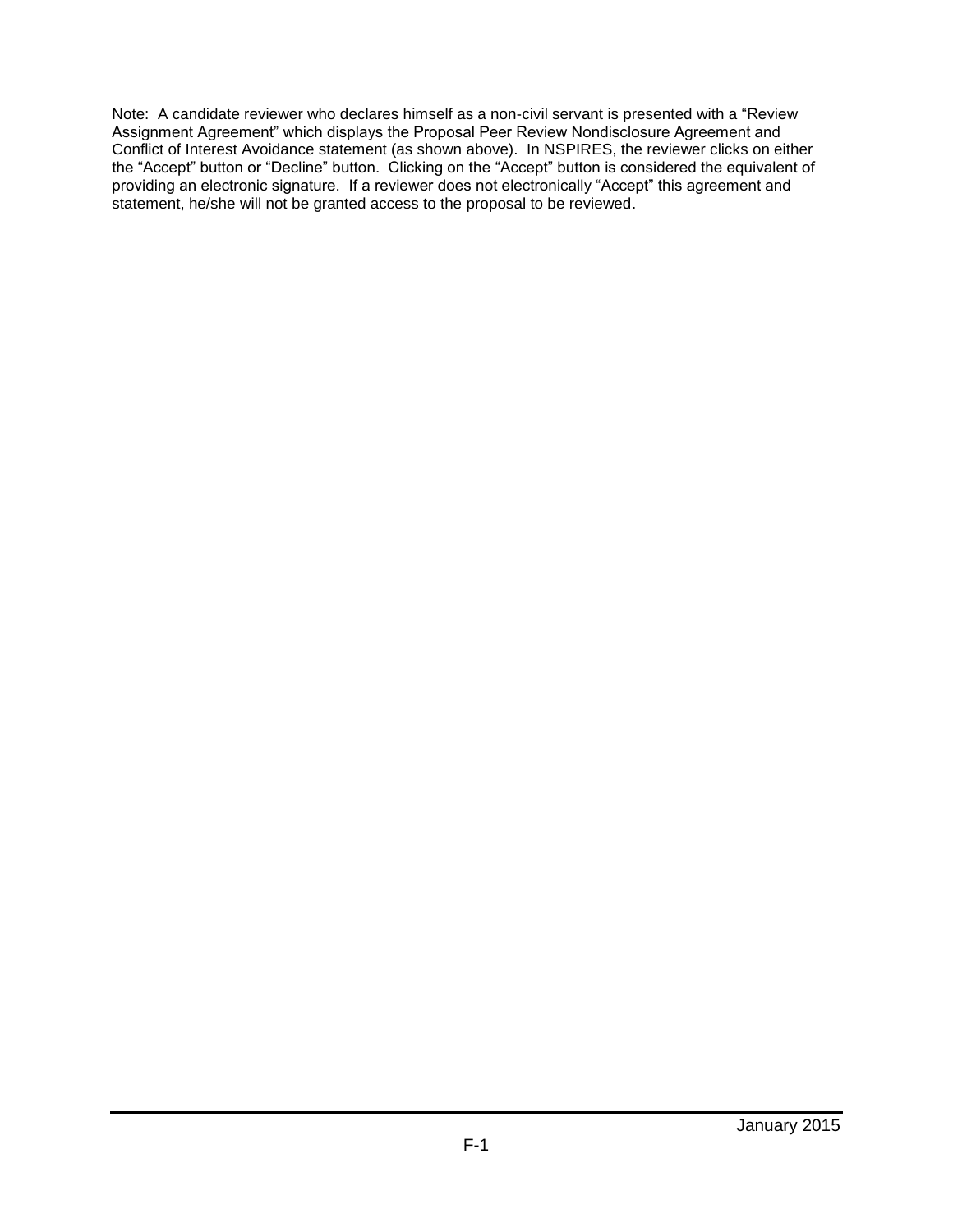E.3 Conflicts of Interest for NASA Peer Reviewers

As discussed in Section C.1, NASA expects all peer reviewers (both Federal government employees [i.e. civil servants] and others) to disclose all conflicts of interest, as well as situations which may be actual conflicts of interest or which may give the appearance of a conflict of interest. Peer reviewers are also expected to disclose situations which may give the appearance of bias, or may cause a reasonable observer to question the ability of the reviewer to provide an unbiased evaluation of a proposal. A summary of situations which may constitute conflicts of interest for NASA peer reviewers is reproduced as follows:

#### Conflicts of Interest for NASA Peer Reviewers

(This is a list of examples and not an exhaustive list of disqualifying affiliations and relationships.)

You may have a disqualifying conflict of interest or appearance of a conflict of interest if you have a relationship or affiliation identified in any of the three categories listed below:

1. YOUR AFFILIATIONS WITH A PROPOSING OR APPLICANT INSTITUTION OR COMPANY.

• Current employment at the proposing organization as a professor, adjunct professor, visiting professor, employee, or similar position.

• Other current employment with the proposing organization (such as a consulting or advisory arrangement)

- Seeking or negotiating for employment with the proposing organization.
- Formal or informal arrangement for future employment with the proposing organization.
- A financial interest in the proposing organization (e.g. ownership of securities).

• Serving as an officer, director, trustee, general partner, or in another role of authority in the proposing organization. (Ordinary membership in a professional society or association is not considered an office.)

• Current enrollment as a student with a proposing organization. (Only a conflict for proposals or applications that originate from the department or school in which one is a student.)

• Previous employment with the proposing organization within the last 12 months.

• Any award, honoraria, or other payment received from a proposing organization within the last 12 months.

#### 2. YOUR RELATIONSHIP WITH AN INVESTIGATOR, PROJECT DIRECTOR, OR OTHER PERSON WHO IS A PARTICIPANT IN THE PROPOSAL OR OTHER APPLICATION.

• Family relationship as spouse, child, sibling, or parent.

• Business or professional general partnership (An ordinary scientific collaboration is not considered a partnership).

• Association as thesis advisor (major professor) or thesis student, or acting in a similar role, within the past 12 months.

• Professional or personal relationship which may preclude you from being impartial.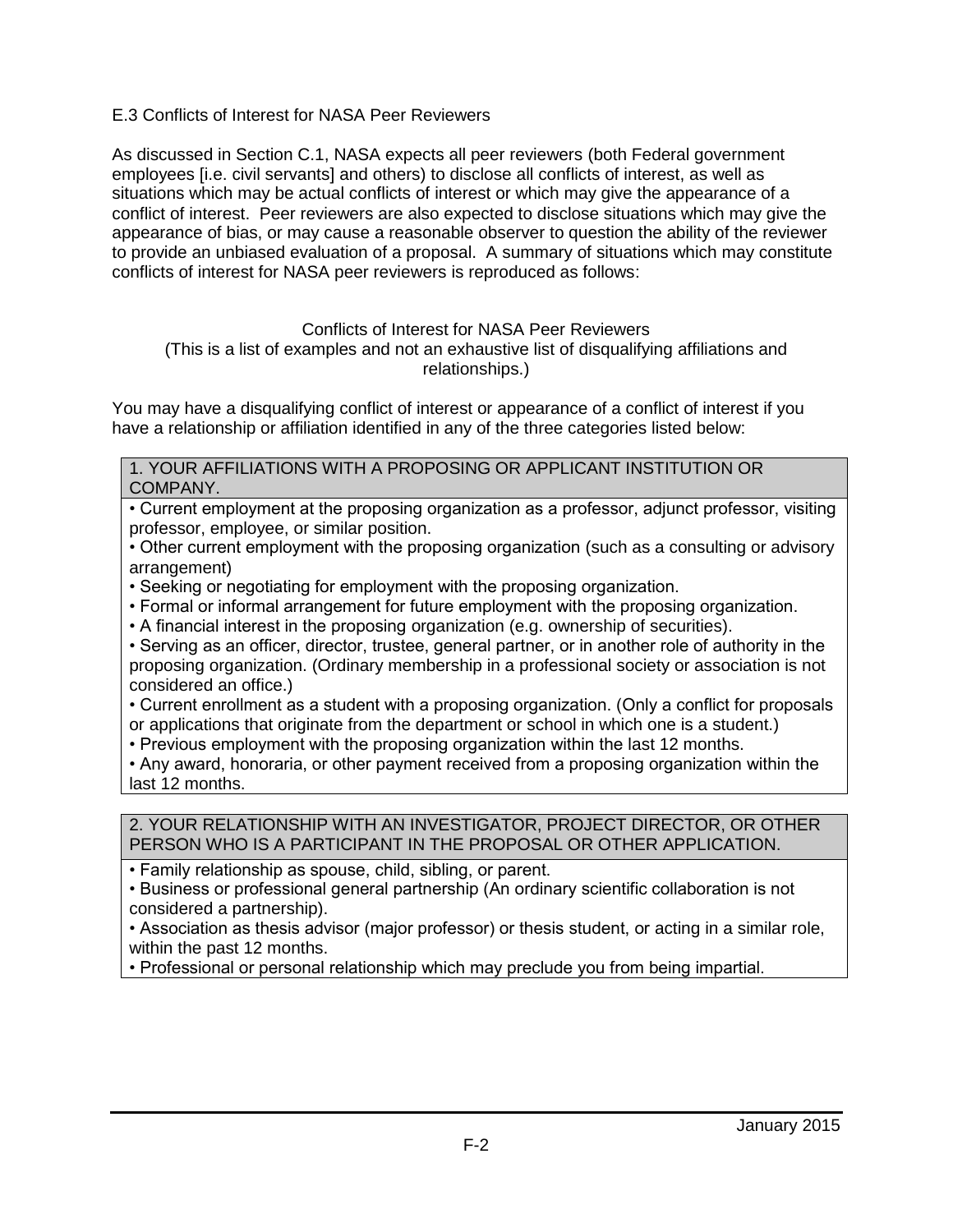### 3. YOUR OTHER AFFILIATIONS OR RELATIONSHIPS.

• The following interests may create a conflict or the appearance of a conflict for you: Any financial interest or professional affiliation or relationship of your spouse, your minor child, anyone living in your immediate household, or anyone who is legally your general partner. (E.g., if your spouse is employed by a proposing organization, this may create an actual conflict or the appearance of a conflict for you.)

• Other relationship, such as close personal friendship, that you think might tend to affect your judgment or be seen as doing so by a reasonable person familiar with the relationship.

• Other financial interests and relationships, such as those related to persons or organizations in competition with a proposing organization, which you think might tend to affect your judgment or be seen as doing so by a reasonable person familiar with the relationship.

If you identify a potential conflict of interest or appearance of a conflict of interest at the beginning or at any time during your tenure as a NASA peer reviewer, bring it immediately to the attention of the NASA Program Officer who asked you to serve as a peer reviewer. This official will determine how the matter should be handled and will tell you what steps, if any, to take. You should also consult with your local NASA legal counsel or ethics official at any time during the process for legal advice.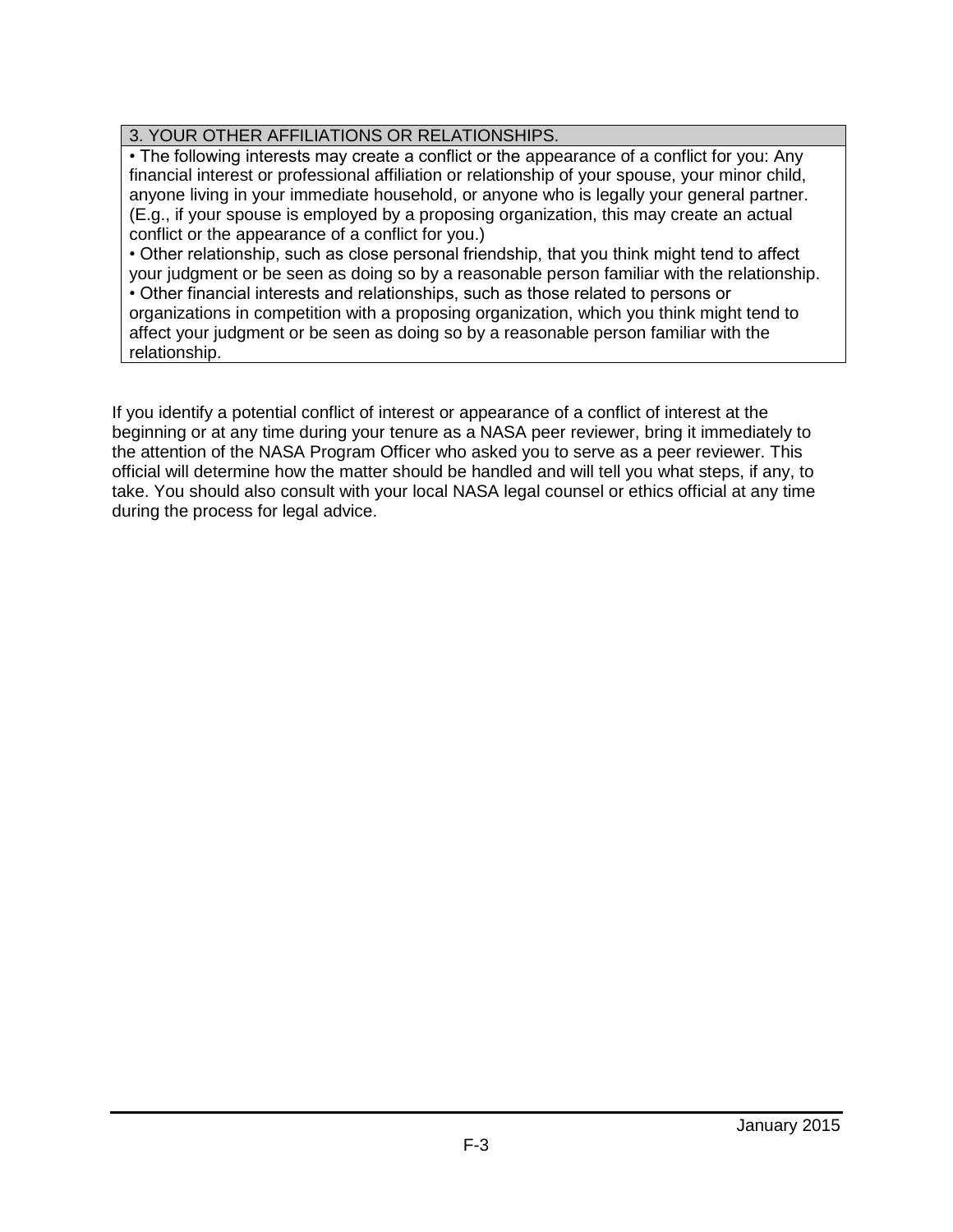# **APPENDIX F**

### **FREQUENTLY ASKED QUESTIONS**

#### F.1 Who answers questions about an award?

Questions on technical matters prior to an award should be addressed to the NASA Program Officer listed in the original NRA. Questions on technical matters after an award are addressed to the Technical Officer (grants and cooperative agreements) identified on the cover page of the award document. Questions about administrative and budgetary matters are addressed to the NASA Award (i.e., Grants or Contracting) Officer. The PI's organizational research/grants office will know this point of contact from the official award document. It is important for the PI to know the various points of contact, including his/her organization's research/grants office, the NASA Award Officer, the NASA Technical Monitor, and/or the NASA Program Officer. Note that the NASA Technical Monitor and Program Officer may be the same person. The Contracting Officer's Representative (COR) may be contacted after award for contracts.

#### F.2 Is all the information in this Guidebook needed to submit a proposal?

Starting with the formal publication of this Guidebook, most NRAs released by NASA will contain only information specific to the technical description of that one advertised program. The NRA will then refer prospective Proposers to this Guidebook for all common or "default" requirements, policies, procedures, and formats to be used for the preparation of proposals unless specifically exempted otherwise in the NRA. It is the intention of NASA to restrict exceptions to these standards to items that are unique to a given NRA.

#### F.3 Who is responsible for what?

The Principal Investigator is expected to provide scientific and technical leadership for the proposed research and the timely publication of results. The PI's organization has responsibility for general supervision of all award activities, especially for all fiduciary matters, and also for notifying NASA of any significant problems relating to financial or administrative matters, including issues of scientific misconduct and when the PI must be changed for some reason (ref. also F.9 below). NASA is responsible for the appropriate and timely review, selection, and funding of proposals submitted in response to the NRA and for monitoring the selected proposals during their periods of performance.

#### F.4 Who determines the type of award to be made?

NASA determines the appropriate funding instrument (a grant, a contract, or a cooperative agreement; an interagency transfer; or an intra-NASA funding instrument) for each award based on the nature of the program for which the competition was held and the type of proposing organization. Occasionally, an NRA will specify that only one type of award will be made based on its unique circumstances or requirements.

#### F.5 Who monitors an award?

An award is monitored by the NASA Technical Monitor (grants and cooperative agreements) or the Contracting Officer's Representative (COR) (contracts), who serves as an official resource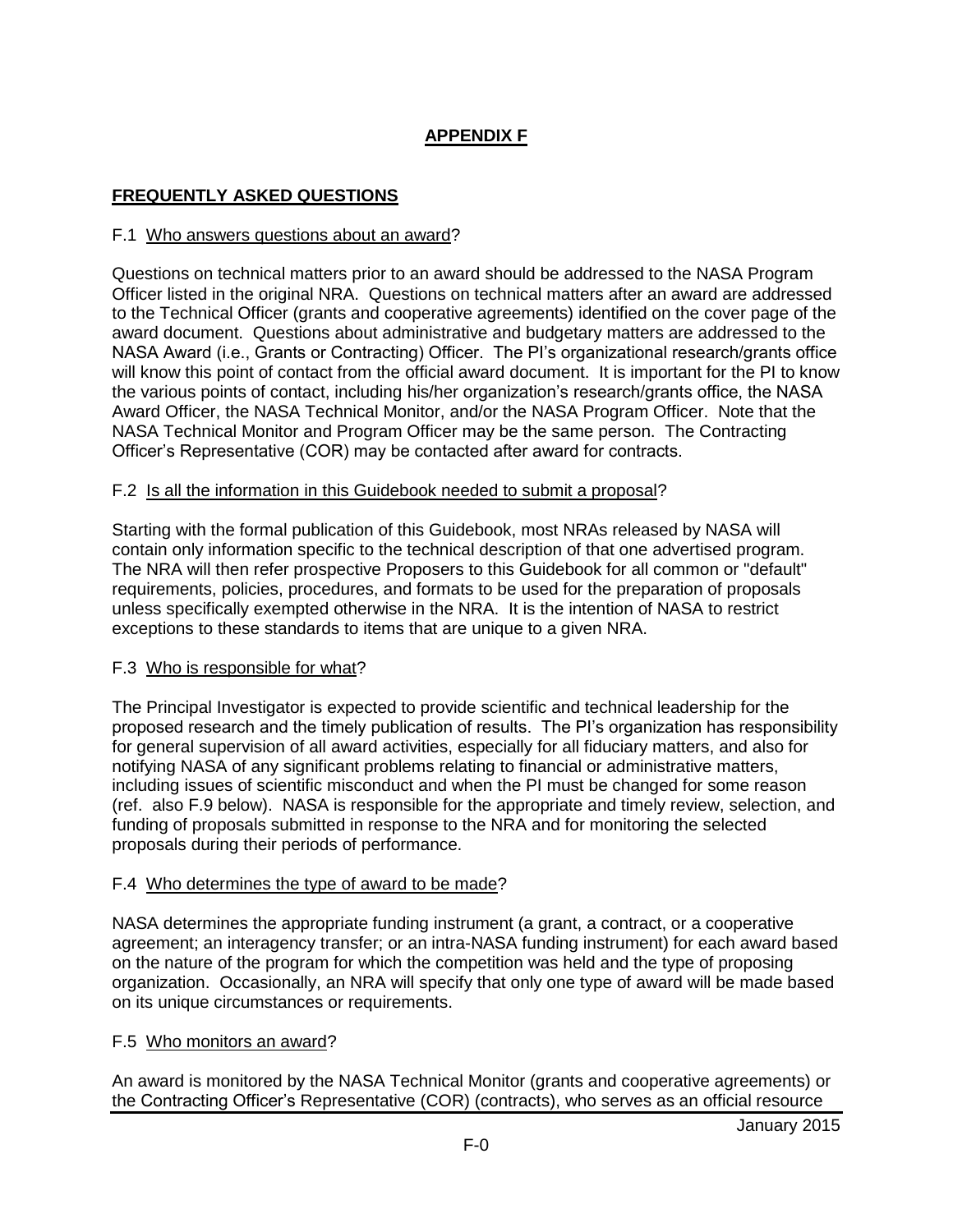to the NASA Grants or Contracting Officer, respectively. This person is knowledgeable about the technical aspects of the award and provides scientific and technical advice, including reviews of progress reports, to the Award Officer. The Award Officer has the responsibility to ensure that the award is properly administered, including technical, cost, and schedule aspects.

## F.6 Is it "my" award?

Although the PI usually originates and writes the proposal and has technical/scientific leadership of the work, NASA's funding awards are legally issued to the proposing organization at which the PI is employed and not to the PI personally. Although a PI may use the term "my grant" (or contract or cooperative agreement), the distinction between the PI and the legal grant recipient is real, and the PI should understand the various responsibilities for the administration of the award due to this distinction.

## F.7 Must every proposal include certain documents?

Awards for financial assistance are subject to certain U.S. statutory and other general requirements, such as compliance with the Civil Rights Act of 1964, Title IX of the Education Amendments of 1972, and other laws and regulations, e.g., prohibition of discrimination; prohibition of misconduct in science and engineering; requirements for a drug-free workplace; restrictions on lobbying; requirements for patents and copyrights; and the use of U.S.-flag carriers for international travel, whenever possible. For all NRAs submitted through the NASA's electronic proposal system, the signature on the *Proposal Cover Page* by the Authorizing Official of the proposing organization certifies that the organization is cognizant of and in compliance with all applicable certifications (for information purposes these certifications are given in Section E.1 of Appendix E). For all proposals submitted electronically through NSPIRES or Grants.gov, the electronic signature of the AOR who submits the proposal meets the certification requirements.

### F.8 Once an award has been implemented, for what must prior approval be requested?

Prior approval requirements are set forth in the FAR, the NFS, and 2 CFR § 200, 2 CFR § 1800, and the NASA Grant and Cooperative Agreement Manual. Several of the most common situations requiring prior written authorization from NASA are:

• transfer of the project to another organization at which the PI takes employment (ref. also F.9 below);

• a substantive change in objectives or scope of the project;

• a change in the designation of the PI, e.g., because of his/her change in employment status, retirement, or death;

- a substantial change in the PI's commitment of effort;
- new or revised allocations for purchase of major equipment;

• the intent to award a subcontract in excess of \$100,000 or to purchase equipment in excess of \$5,000 that was not part of the original budget; and/or

• actions involving a change of obligations (legally called a "novation").

The recipient organization requests approval for such actions from the NASA Award Officer, who often will ask for a recommendation from the cognizant Technical Monitor. However, only the NASA Award Officer can officially approve or deny such requests.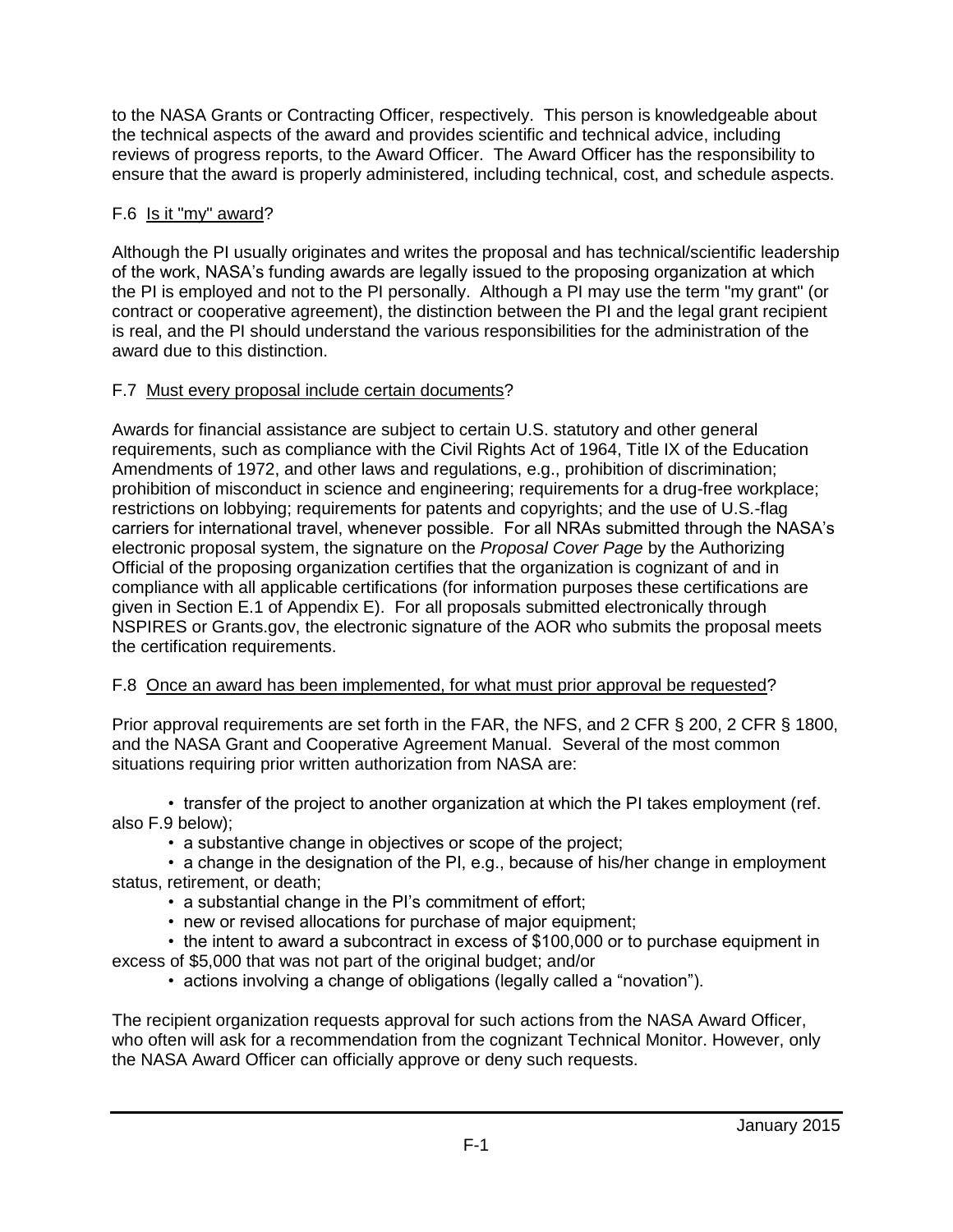## F.9 What happens if the PI changes organizations?

When a PI leaves his/her organization during the course of an award to that organization, that organization has the option of nominating an appropriately qualified replacement PI or recommending termination of the award. In the former case, NASA has the right of approval of the recommended replacement PI. If the replacement is approved, the award continues at the original organization through its nominal period of performance. However, if NASA judges that participation of the original PI is critical to the project owing to his/her unique knowledge and capabilities, then NASA will seek the agreement of both the PI's original and new organization to either transfer the award (novation) or to terminate the original award at the PI's original organization followed by implementation of a new award at the PI's new organization to complete the project.

### F.10 Who owns any equipment purchased through the award?

Title to most equipment purchased or fabricated for the purpose of conducting research by an academic organization or other nonprofit organization using NASA funds normally vests with the recipient organization of the award. In some instances, NASA may elect to take title but, if so, the recipient will be notified of that intention when the award is approved by an Award Officer. Title to equipment acquired by a commercial organization using Federal funds provided through any type of award vests with the Government.

## F.11 Can an award be suspended or terminated?

The award document will contain procedures that define conditions for suspension or termination of awards. For example, lack of adequate progress in meeting the objectives of the award or failure to submit required reports set forth in the award document on a timely basis may be grounds for termination of an award. Awards may also be terminated by mutual agreement between the recipient organization and NASA. In the event of a termination, the recipient is not entitled to expend any more funds except to the extent required to meet commitments that, in the judgment of NASA, had become firm before the effective date of the termination. A suspension of advance payments may also occur when a recipient demonstrates an unwillingness or inability to comply with financial reporting requirements. Where this occurs, the recipient would be required to finance its operations with its own funds, and NASA would reimburse the recipient's costs. Advance payments would be reinstated upon corrective action by the recipient organization. An award may also be terminated in cases of professional misconduct on the part of the PI.

### F.12 Are there required reports?

The two types of technical reports generally required for grants are as follows.

• ANNUAL PROGRESS REPORT -- For multiple year awards, NASA requires that a brief progress report be submitted to the Program Officer 60 days before the anniversary date of the award, in order to allow for the timely recommendation for a continuation of funding.

• SUMMARY OF RESEARCH -- NASA requires a final summary of research report to be submitted to the NASA Awards Officer and the Technical Officer for every award at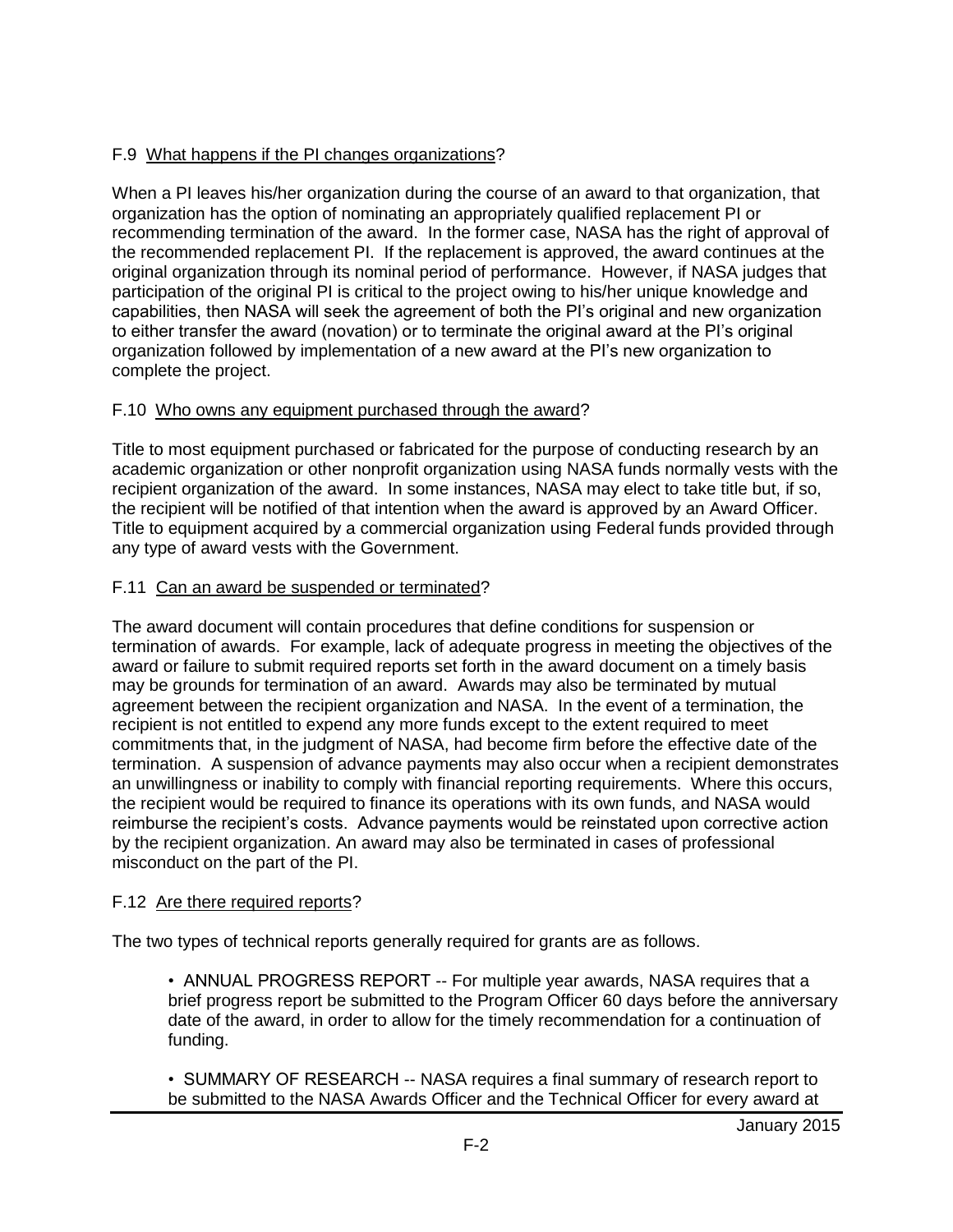the completion of the period of performance. This report should include substantive results from the work, as well as references to all published materials from the work, and is due within 90 days after the end of the award.

Other reports, in addition to technical reports, are required that include financial, property, invention or other specialized reports applicable for certain types of grants (such as education grants). The award document will include a complete list of required reports and schedules for their submission. Especially significant is the Federal Financial Report (SF 425) that is due at the end of each Federal fiscal quarter from the organization holding the award.

If the resulting award is a contract, reporting requirements will be detailed in the award.

### F.13 What is NASA's policy about releasing data and results derived through its sponsored research awards?

All data taken through research programs sponsored by NASA are considered public. As a Federal Agency, NASA requires prompt public disclosure of the results of its sponsored research and, therefore, expects significant findings from supported research to be promptly submitted for peer reviewed publication with authorship(s) that accurately reflects the contributions of those involved. Likewise, as a general policy and unless otherwise specified, NASA no longer recognizes a "proprietary" period for exclusive use of any new scientific data that may be acquired through the execution of the award; instead, all data collected through any of its funded programs are to be placed in the public domain at the earliest possible time following their validation and calibration *or within 12 months after completion of performance of the award.* However, small amounts of data (for example, as might be taken during the course of a suborbital (rocket or balloon), Space Station investigation) is usually left in the care of the Principal Investigator. In any case, NASA may require that any data obtained through an award be deposited in an appropriate public data archive as soon as possible after calibration and reduction. If so, NASA will negotiate with the organization for appropriate transfer of the data and, as necessary, may provide funds to convert the data into an easily used format using standard units.

Note: There are cases when data cannot be disclosed in the public domain (e.g., export controlled data). Even in these cases, Proposers are expected to publish data to the greatest extent possible (e.g., use normalized data or at least discuss new methodologies used with clean "test cases.")

### F.14 How is NASA to be acknowledged in publications?

All publications (including websites or other electronic only products) of any material based on or developed under NASA sponsored projects should conclude or begin with the following acknowledgement:

"This material is based upon work supported by the National Aeronautics and Space Administration under Grant/Contract/Agreement No. <*xxxxxx*> issued through the <*XYZ*> Mission Directorate <*or ABC Program, as appropriate*>."

Except for articles or papers published in peer-reviewed scientific, technical, or professional journals, the exposition of results from NASA supported research should also include the following disclaimer: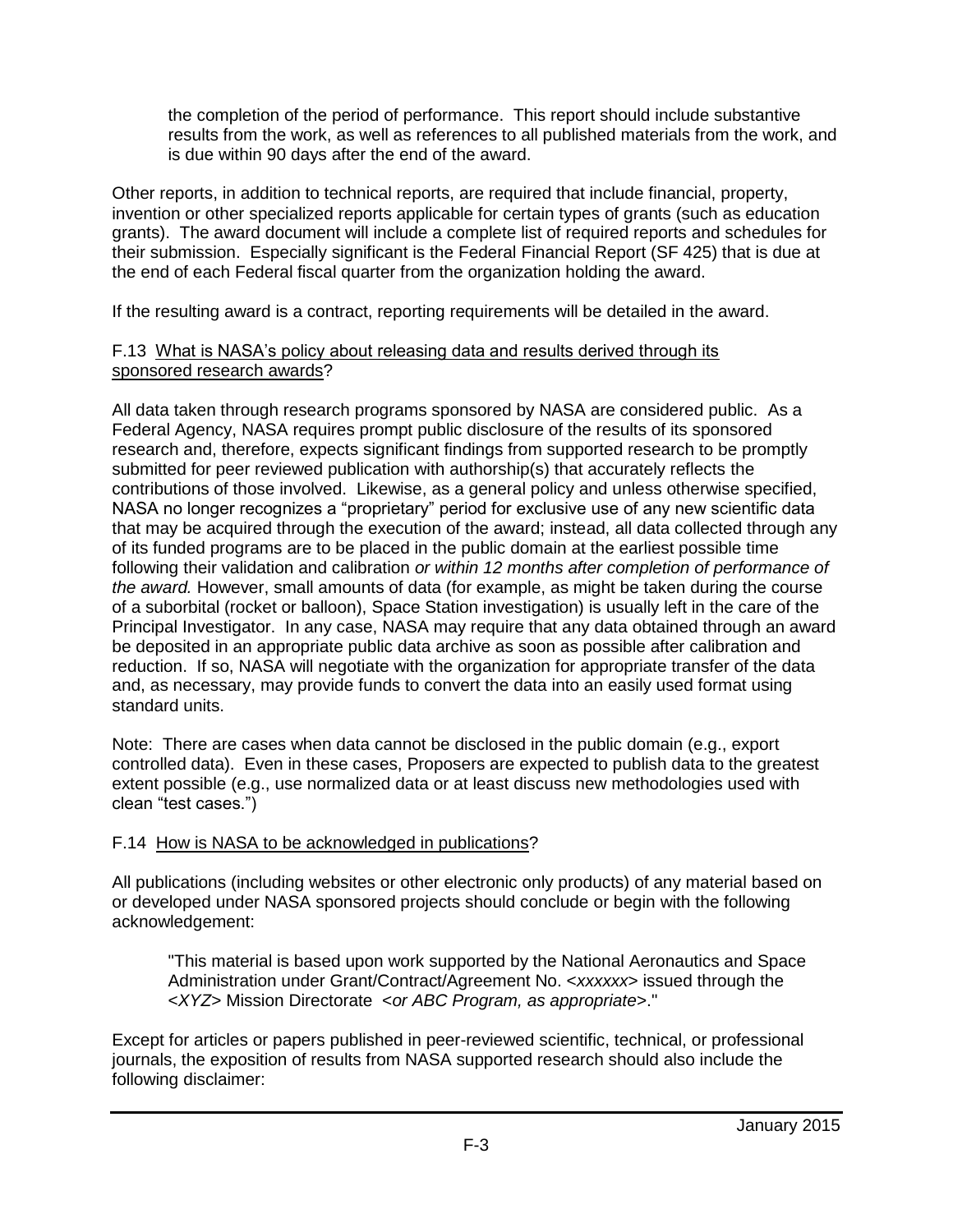"Any opinions, findings, and conclusions or recommendations expressed in this article <*or report, material, etc*.> are those of the author(s) and do not necessarily reflect the views of the National Aeronautics and Space Administration."

Finally, as a courtesy, any releases of NASA photographic or illustrative data products should list NASA first on the credit line followed by the name of the PI institution, for example,

"Photograph <*or illustration, figure, etc*.> courtesy of NASA <o*r NASA Center managing the mission or program*> and the <*Principal Investigator institution*>."

### F.15 Can audits occur, and are they important?

Yes, Government auditors frequently check contracts, grants, and cooperative agreements for evidence of fraud, waste, and/or mismanagement by the recipient organization. Therefore, it is important to keep clear and accurate records to avoid misunderstandings.

## F.16 What are the uses of a No Cost Extension?

A no cost time extension to an award allows the completion of the objectives for which the proposal was selected that have not been accomplished in the originally specified period of performance owing to unforeseen circumstances (e.g., the inability to hire a critically important graduate student or postdoctoral employee in time; the breakdown of a unique and critical piece of equipment; or the inability to coordinate important activities with Co-Is through circumstances beyond the control of the PI). A no cost time extension may not be implemented merely to use funds that are unspent because of the untimely planning of activities within the original period of performance. For a one-time extension of a grant or a cooperative agreement with a noncommercial firm, the recipient must notify NASA in writing with the supporting reasons and revised expiration date (not to exceed twelve months) before the expiration date specified in the award. For cooperative agreements with commercial firms, the parties may extend the expiration date if additional time is required to complete the milestones at no increase in Government resources. Requests for approval for no cost time extensions must be forwarded to the NASA Agreement Officer no later than ten days prior to the expiration of the award to be considered. For a contract, an appropriate request must be submitted for NASA's approval by the recipient organization. For further details, see "No Cost Time Extensions," in Section D.3 of Appendix D, 2 CFR §1800.903, and 14 CFR §1274.909.

### F.17 Why are all these requirements and details about research awards necessary?

Funding for research using U.S. Federal monetary resources is a privilege accorded to U.S. organizations by NASA acting on behalf of the U.S. Congress and the public at large. The recipient is legally obligated to use the funds appropriately and conscientiously to justify their continued appropriation through the Federal budget. This obligation necessarily entails attention to the details of how the award is competed and selected, and then how the selected activities are carried out, in order to provide public accountability of the Nation's financial resources throughout the process.

F.18 Why aren't all proposals that are highly rated by peer review selected for funding? Although a proposal in response to an NRA may nominally be judged by peer review to be of intrinsically high merit, it still may not be selected owing to the programmatic issues of relevance to NASA's stated interests and/or to budget limitations (ref. also Section C.2 of Appendix C).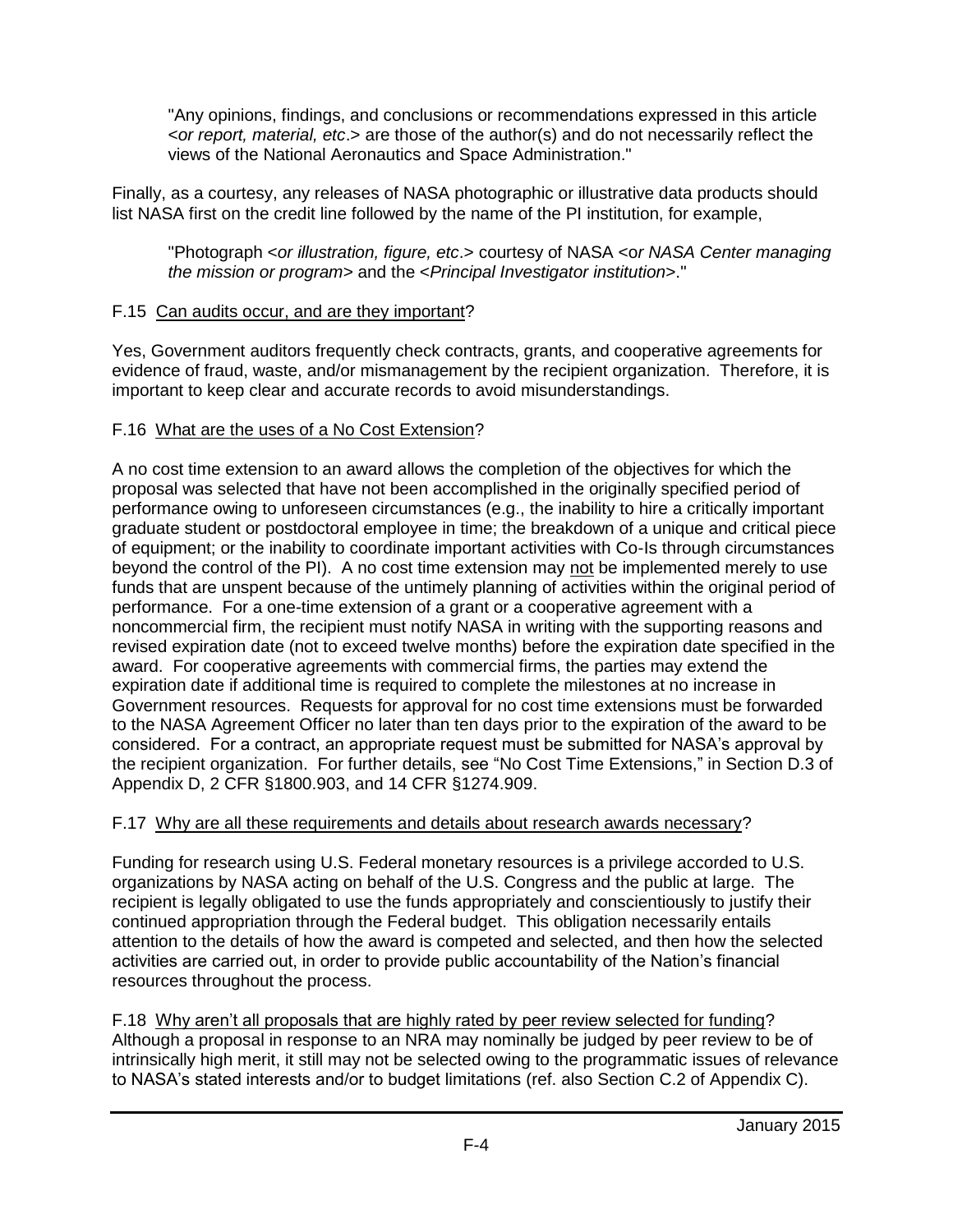Regarding this latter factor, most of NASA's NRAs are oversubscribed by factors ranging typically from two to five or even higher. The entirety of the factors leading to a decision of selection or nonselection will be conveyed to the Proposers during the course of a debriefing after selections are announced (ref. Section C.6 of Appendix C).

#### F.19 Are proposals from NASA Centers subject to peer review, and are their budgets based on Full Cost Accounting?

All proposals submitted in response to an NRA are subjected to exactly the same peer review process regardless of the submitting organization, including NASA Centers. NASA is now operating using full cost budgeting, accounting, and management practices. As such, all research proposals should be submitted with fully loaded costs for all cost items that will be funded with the requested award, including procurement, civil service labor, travel, etc. Overhead, such as IT seats, should be included to the extent that it will be funded through the requested award. NASA researchers answering NRAs should comply with the full cost policies current for the requested year of performance. Non-NASA researchers answering NRAs should work with the NASA sponsoring organization to ensure all direct and institutional costs (including NASA facilities and civil service labor) are adequately accounted for. The web address for NASA's Full Cost Initiative is: [http://www.hq.nasa.gov/fullcost.](http://www.hq.nasa.gov/fullcost)

### F.20 Why is an award sometimes slow in being implemented after selection?

NASA is committed to the goal of initiating awards within 46 days after the selections are announced to the Proposers. However, sometimes additional materials are needed from the Proposer (e.g., revised budgets and/or budget details) before NASA may legally obligate Federal money. Contracts and cooperative agreements with for profit entities generally take longer owing to greater complexity. Finally, NASA's ability to distribute funds is dependent on the timely approval of its budget through the Federal budget process, which occasionally may be delayed; such a delay can significantly affect the implementation of awards, especially those whose nominal start dates would fall in the first quarter of the Fiscal Year (October through December).

### F.21 Who may be listed as participating personnel on a proposal?

Every person who has agreed in writing (ref. Section 2.3.9) to perform a significant role in a proposed effort, even if at no cost, is entitled to be listed as a Co-I (ref. also Section 1.4.2). However, since one of the nominal requirements for the Science/Technical/Management Section of a proposal is the justification of each key member of a proposal's team (ref. Section 2.3.5), Proposers are reminded that the stated contributions and qualifications of proposal personnel will be evaluated as part of the peer review process. Inclusion of unjustified personnel can lead to a downgrading of a proposal's rating.

#### F.22 How does the NASA Research Announcement (NRA) differ from other types of NASA research solicitations?

NASA commonly issues three types of solicitations for scientific and technical research that are broadly defined as follows:

 NASA Research Announcement (NRA) – A NRA is used to solicit and competitively select relatively nonspecific research, technology, and/or education projects and investigations to be funded through NASA's ongoing Research and Analysis budgets. Awards made through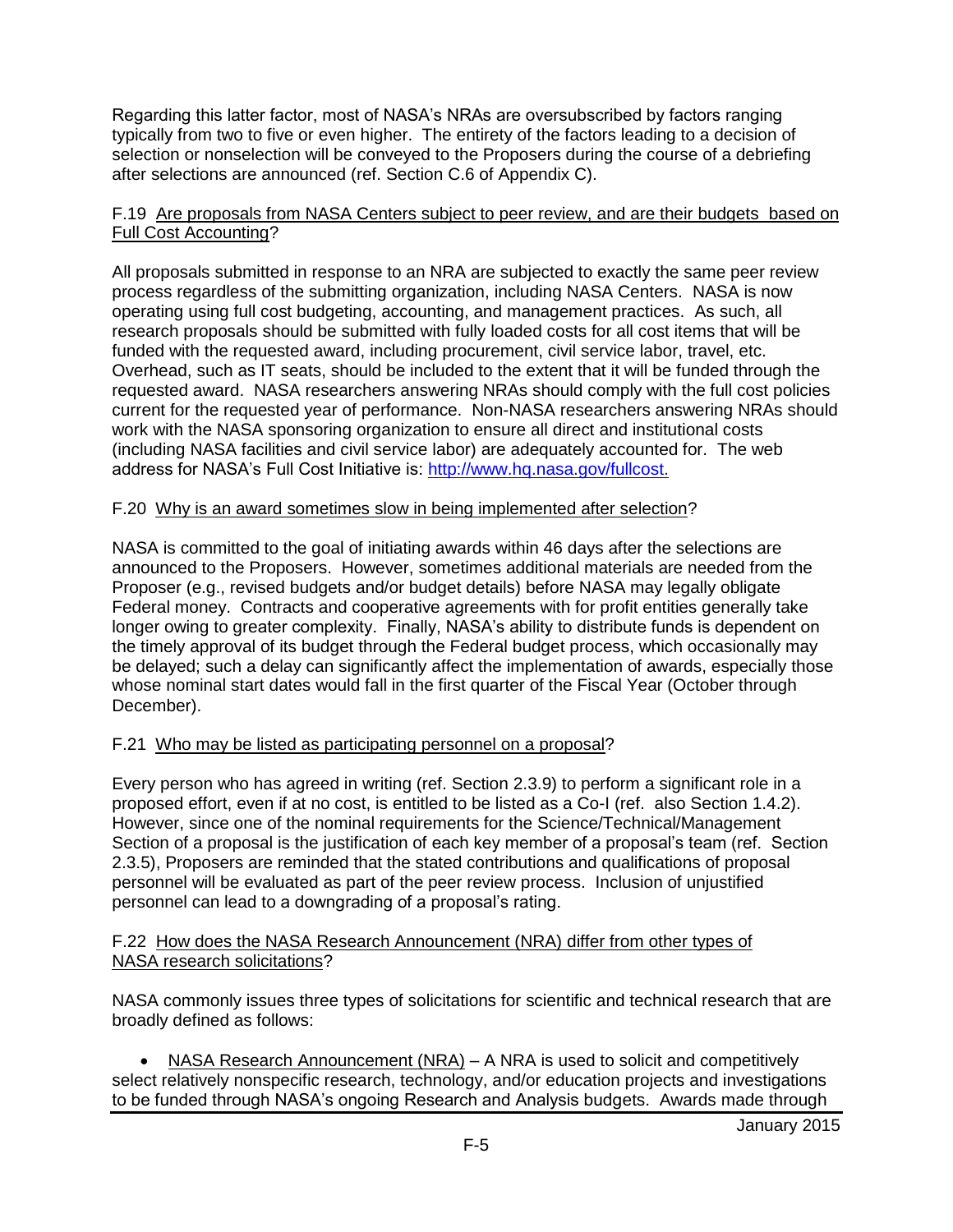NRAs are typically for three years although some awards can be for as long as five years. NRA awards are most commonly in the form of grants but at NASA's discretion, and depending on the type of the proposing organization, may be a contract or a cooperative agreement.

• Announcement of Opportunity (AO) – An AO is used to competitively select relatively well-defined science investigations for a specific research opportunity funded by a specific element in NASA's budget, most commonly a NASA space mission (or program of missions such as the Explorer missions) that may, but does not always, involve the provision and operation of experimental hardware. Science investigations carried out through an AO almost always involve a considerable degree of oversight by NASA to ensure adherence to cost and schedule requirements and are almost always funded through a contract since well-defined "deliverables" are involved. Contracts awarded through an AO can be for hundreds of millions of dollars and may have periods of performance lasting ten years or more for space flight missions.

 Cooperative Agreement Notice (CAN) – A CAN is used to solicit unique research programs and/or related activities that involves a relatively high degree of interaction and cooperation between NASA and the selected recipient(s) to achieve NASA's desired objectives (e.g., to develop and operate a research institute, an extensive educational/public outreach activity, or a specified technology capability). Funding through a CAN is always done through a cooperative agreement award and can be for amounts up to several millions of dollars and for time periods as long as five years.

Most NRAs issued by NASA will rely upon this Guidebook to specify the organization and submission of proposals. However, because of their highly unique characteristics, AOs and CANs will usually include their own specific instructions concerning the format and content of proposals, although frequently the instructions for a proposal's *Proposal Cover Page* may be identical to that given in this Guidebook due to the use of the common proposal database system by NASA Headquarters that is accessed at [http://nspires.nasaprs.com/.](http://nspires.nasaprs.com/)

# F.23 What is NASA's policy for submitting late proposals?

Proposals or proposal modifications received after the date specified for receipt may be considered if a significant reduction in cost to the Government is probable or if there are significant technical advantages, as compared with proposals previously received. Reference Appendix B, paragraph (g), Late Proposals.

# F.24 Why doesn't NASA release the names of the reviewers who reviewed my proposal?

NASA solicits the most knowledgeable, non-conflicted peers available to review the proposals it receives. It is NASA's opinion, which is generally substantiated by the opinions of the reviewers it has used, that preserving the anonymity of the participants in the review process promotes more candid comments than if this practice were not used. During the conduct of a panel a NASA Program Officer is present to ensure that the discussions and written text on the review forms remain focused on the technical qualities of the proposals being discussed. The review comments on the Summary Evaluation Form, which reflect the considered opinion of the entire panel and not those of any one reviewer, are preserved for the record.

F.25 I can't find the application forms in Grants.gov for the specific solicitation that I want to propose to; where are they?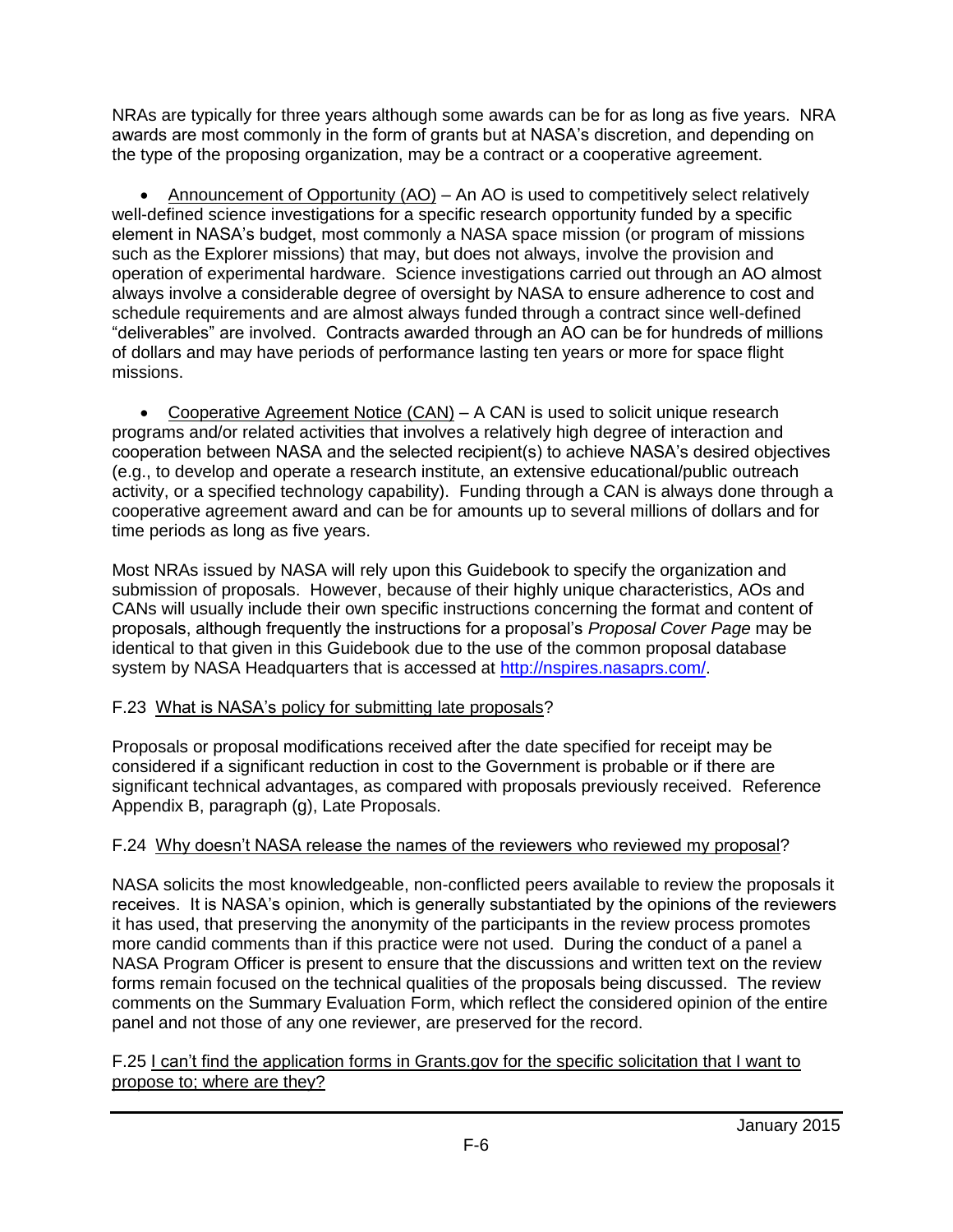Each NRA can be found by searching on the NRA title. All NASA application packages may be found by searching on the applicable CFDA number. For omnibus NRAs (e.g. ROSES, ROA), each program element requires a different application package and has a different Funding Opportunity Number; the Funding Opportunity Number may be found in each appendix of the omnibus NRA. Enter the appropriate Funding Opportunity Number to retrieve the desired application package.

### F.26 How can a PI verify that his/her proposal has been properly submitted?

It is the Offeror's responsibility to ensure the successful submission of a proposal and to ensure that all required parts of the proposal, as described in the solicitation, are incorporated.

NSPIRES automatically assigns a unique proposal number to each proposal only after it has been successfully submitted. NASA uses this NSPIRES number throughout the proposal review and selection process to uniquely identify the proposal and its associated electronic data. *If no NSPIRES number appears on the Proposal Cover Page, then it has not been submitted finally and correctly through the NSPIRES system.*

Proposers can also verify that their proposals have been submitted by logging into NSPIRES, and verifying that the proposal record now appears in the "Submitted Proposals" (versus "Active Proposals") part of their accounts.

As a courtesy, the PI and AOR will both receive an email from the NSPIRES system indicating that a proposal has been successfully submitted. This email is sent within moments of submission and should thus be received very quickly after the submission activity. Proposers not receiving such an email should contact the NSPIRES Help Desk at [nspires](mailto:nspires-help@nasaprs.com)[help@nasaprs.com](mailto:nspires-help@nasaprs.com) or on (202) 479-9376.

NOTE: Proposals submitted to Grants.gov will be transferred to NSPIRES for evaluation purposes. When this transfer is complete (possibly a few days after submission), Proposers will receive an email as described above and will be able to find the proposal record within the appropriate part of their NSPIRES account.

### F.27 Does NASA prefer special formatting for Education grants/cooperative agreements?

#### Preferred Education Project Report Format

Project Reports are a comprehensive summary of significant accomplishments during the reporting period or the duration of the grant. Progress Reports, Final Reports and interim Educational Activity Reports ideally include the following information in the following order to facilitate cross project analysis and reporting:

(1) NASA Grant Number and Title of the grant.

(2) Type of report (Progress, Final or Interim).

(3) Name(s) of the principal investigator and other key project personnel with institutional contact information (e-mail and phone).

(4) Period covered by the report. (From: month/day/year To: month/day/year)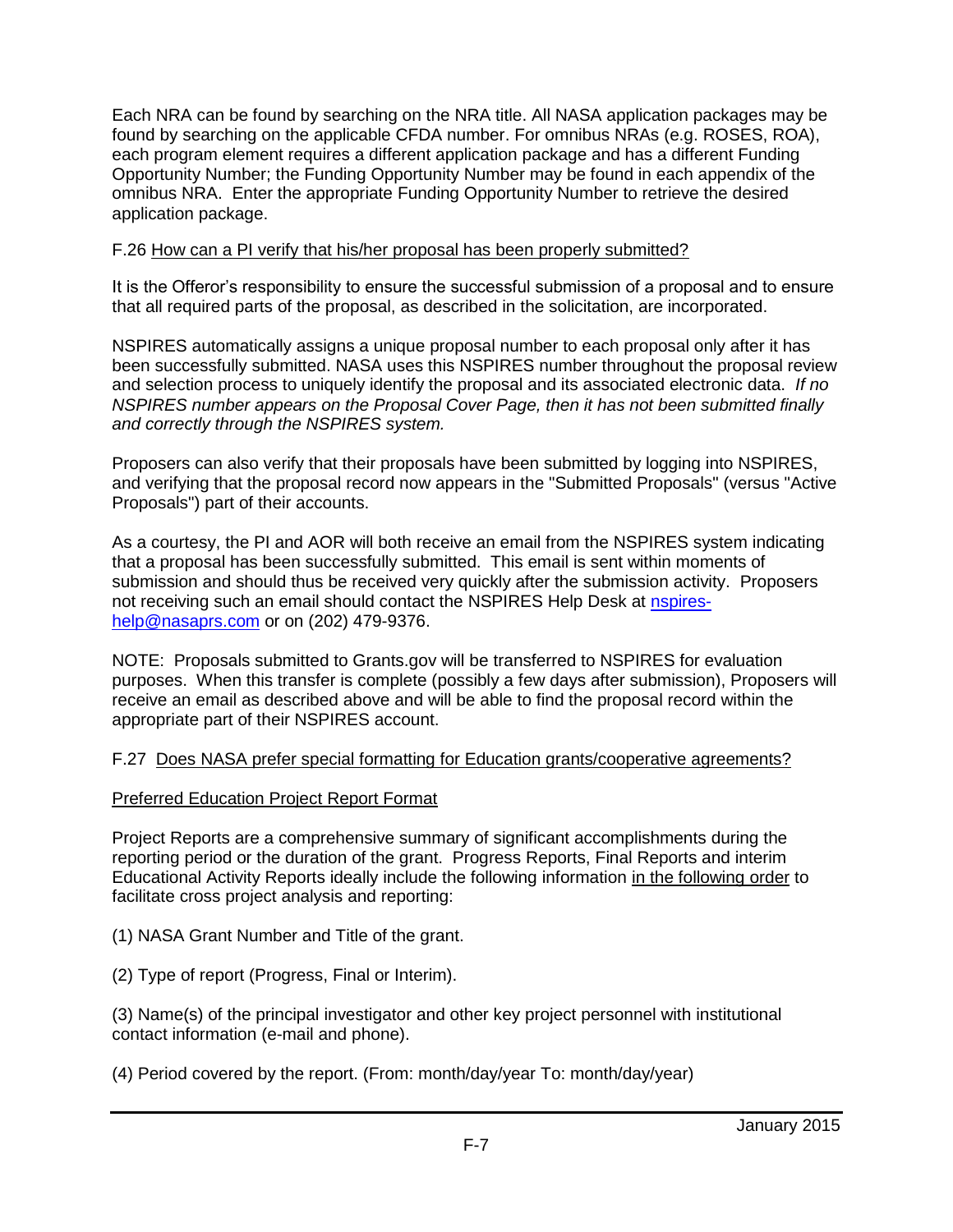(5) An updated project abstract (not to exceed 500 words). Please include the goal(s) of the project and your estimate of whether/when those goals have been/will be achieved.

(6) List deliverables or products being prepared or already developed (for example but not limited to: outreach materials/exhibits/film and other media/URLs etc.) that will lead to the accomplishment of the project's goals, impacts, or outcomes. Please briefly describe each deliverable in enough detail to allow report of intended or unintended effects.

(7) Identify types of target audience(s) under two broad categories: 1) Public and 2) Professional and provide target and actual (if available) participation numbers. Identify the most important intended audience impacts (up to three). For each audience impact, indicate how you (will) measure or assess that impact or for defining overall success.

8) A Project or (if applicable) Product Evaluation Update: Indicate (Yes or No) whether or when the project engaged in third-party or self-assessment activities. This includes internal or external evaluators or peer or scientific reviewer components. If the answer is "No" or not applicable, please indicate why no evaluation was conducted or is planned. If the answer is,"Yes", please briefly explain by:

a) Listing approaches, data collection techniques, and/or modes of analysis used to demonstrate impact, such as: -Project administrative records -Pre/post test of participants' skills, knowledge, or attitudes -Telephone survey -Mail survey -Formal interviews, in person -Formal interviews, by telephone -Unstructured interviews with participants -Observation -Focus groups -Formal education system data -Count of attendance, participation, or use -Other (did you have a target or treatment audience and a control group?). b) Indicate if documents, such as an evaluation plan or formative evaluation reports, data sets, etc., exist and contact information for obtaining these materials and whether they are publicly available. c)What continuing impact is this project/product likely to have?

(9) Problems Encountered and Other Information.

(10) Dissemination Accomplishments/Plans.

An important way that NASA makes information available to the public in a transparent and meaningful manner is to ask grantees to acknowledge NASA funding. All information produced and disseminated by a grantee should contain a statement that acknowledges NASA's support and identifies the grant by number (e.g., "This website (or CD label) is based upon work supported by NASA under award No(s) <insert number(s)>."). Except for articles or papers published in scientific, technical, or professional journals, the exposition of results from NASA supported research should use the following disclaimer: "Any opinions, findings, and conclusions or recommendations expressed in this material are those of the author(s) and do not necessarily reflect the views of the National Aeronautics and Space Administration."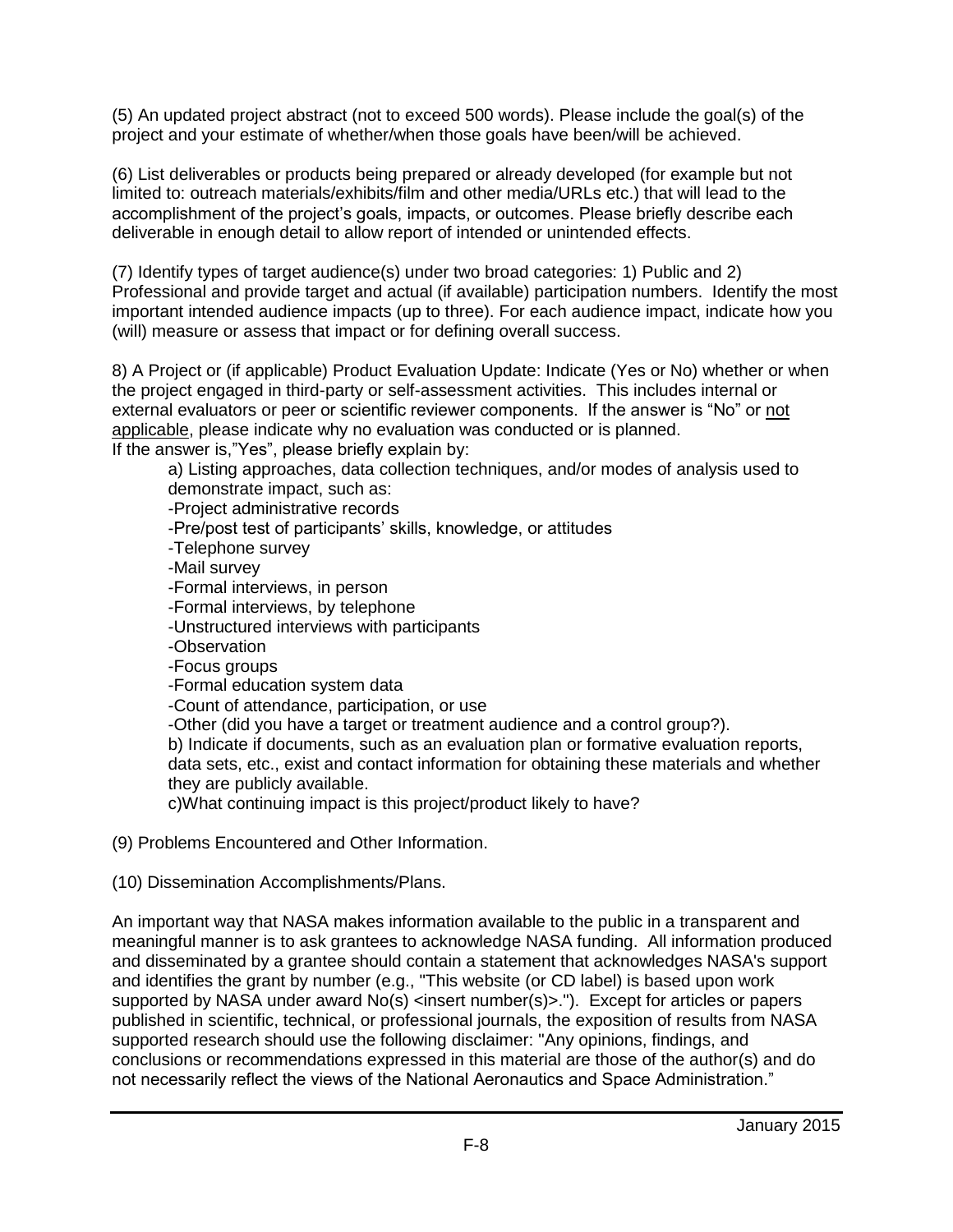If available, please indicate a URL. If your project does not have or need a URL, please consider alternative distribution sites, such as <http://informalscience.org/> articles for journals, and presentations at national conferences such as the Association of Science-Technology Centers (ASTC); American Evaluation Association, etc.

### F.28 How is payment provided to commercial firms versus to educational institutions and nonprofit organizations?

Guidance for payment of grants and cooperative agreements to Educational Institutions and Nonprofit Organizations can be found in 2 CFR § 1800.906, Financial Management. For commercial firms see 2 CFR § 1800.928, Invoices and Payments Under Grants With Commercial Firms and 2 CFR § 1800.929, Electronic Funds Transfer Payment Methods.

Payment to commercial firms shall be paid via invoice. Payment to all other organizations shall be paid via letter of credit through the Department of Health and Human Services (HHS) Payment Management System (PMS).

F. 29 Can NASA grant funds be used to buy supplies and/or services, which do not constitute research, from non-U.S. sources? If yes, where should they be included in the proposal? For example, if the cost is more than \$5000, does the vendor need to be listed on the proposal coversheet as Key personnel? How otherwise does one explain the proposed non-US purchase as a direct cost?

NASA funds may be used for the purchase of non-research goods, supplies, or services from non-U.S. vendors provided they are properly presented and documented in the proposal as a direct cost. One part of the coversheet is to be used to list people whose contributions are vital to the conduct of the proposed research and/or education project and another part is for other direct and indirect costs. Key personnel costs are normally separated from other direct costs. If you are proposing non-US Key personnel, then they cannot have dollar figures requested. Otherwise, treat these non-US goods and services no differently from US goods and services. As stated in this guidebook: "The Budget Narrative must describe the basis of estimate and rationale for each proposed component of cost, including direct labor, subcontracts/subawards, consultants, other direct costs (including travel), and facilities and equipment. The Proposer must provide adequate budget detail to support estimates. The Proposer must state the source of cost estimates (e.g., based on quote, on previous purchases for same or similar item(s), cost data obtained from internet research, etc.) including the company name and/or URL and date if known, but need not include the actual price quote or screen captures from the web.

### F. 30 What is a cost realism analysis?

### **The first thing to note is that a cost realism analysis does not apply to proposals for the award of grants or cooperative agreements**.

In evaluating proposals for the award of contracts, a cost realism analysis is the process of independently reviewing and evaluating specific elements of each offeror's proposed cost estimate to determine whether the estimated proposed cost elements are realistic for the work to be performed; reflect a clear understanding of the requirements; and are consistent with the unique methods of performance and materials described in the offeror's technical proposal. A cost realism analysis [asks](http://www.businessdictionary.com/definition/ask.html) questions such as: (1) does the proposed cost accurately reflect the proposed work and is it consistent with the offeror's technical proposal? (2) does it show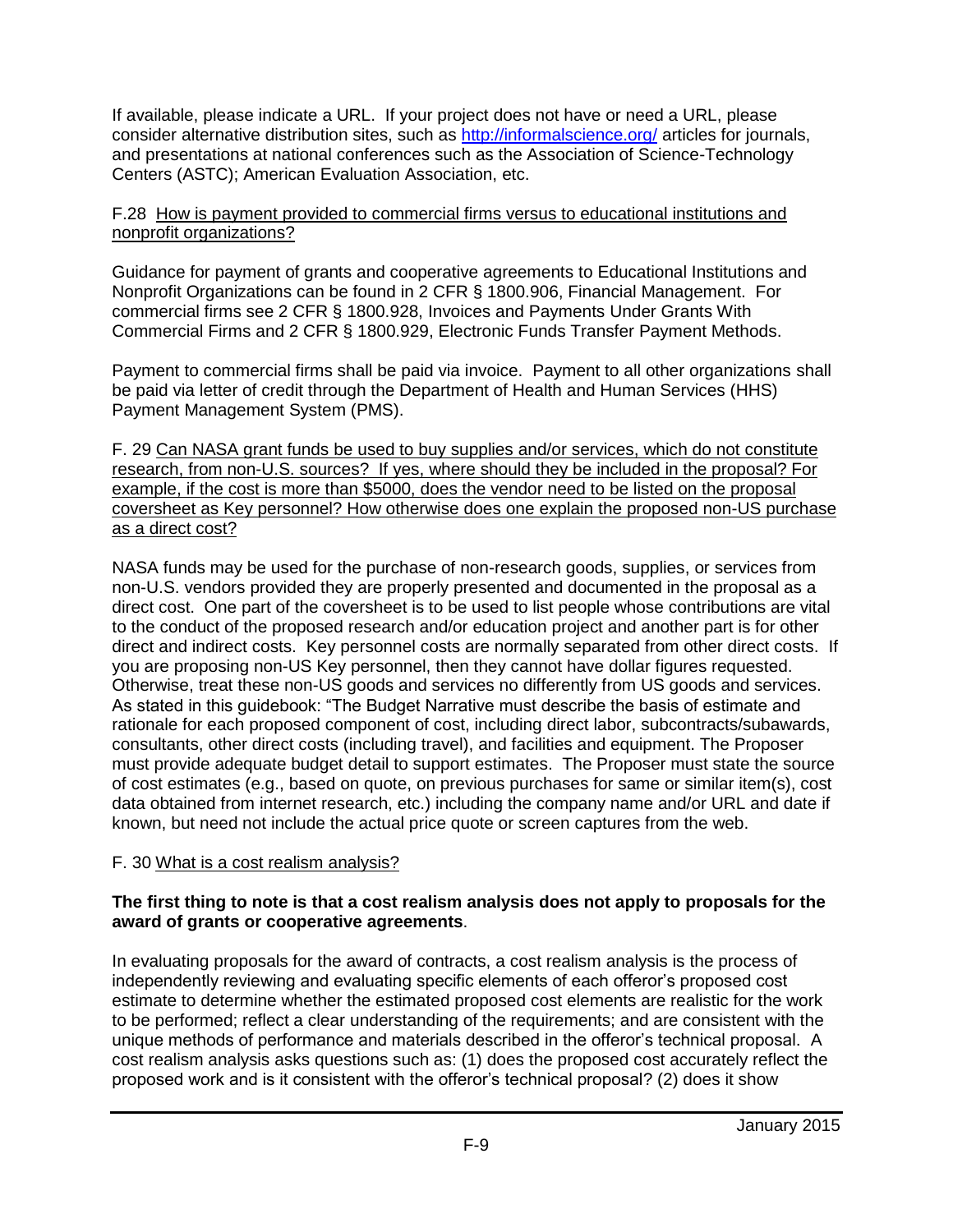sufficient understanding of the requirements? (3) can the offeror accomplish the work with the resources and costs proposed?

#### F. 31 How can proposals for a grant or cooperative agreement request funds for a NASA partner?

Normally the availability or limitations on funds for a proposer's potential NASA partner, e.g., civil servants or contractor personnel salaries, travel, facilities etc., are described in the specific NRA or CAN. If a particular NRA or CAN, however, does not provide guidance on how to request a budget for a NASA partner including JPL (if there is one on the proposal) key personnel should be reported by name on the NSPIRES cover sheet as team members and non-key-personnel costs are listed on the cover page under other direct costs as consultant services, subawards, equipment, etc., as appropriate. Describe in detail any NSPIRES or Grants.gov coversheet requests (including any funds for a proposed NASA partnership component) in the budget narrative and justification. See Section 2.3.10(c)(ii) for further details.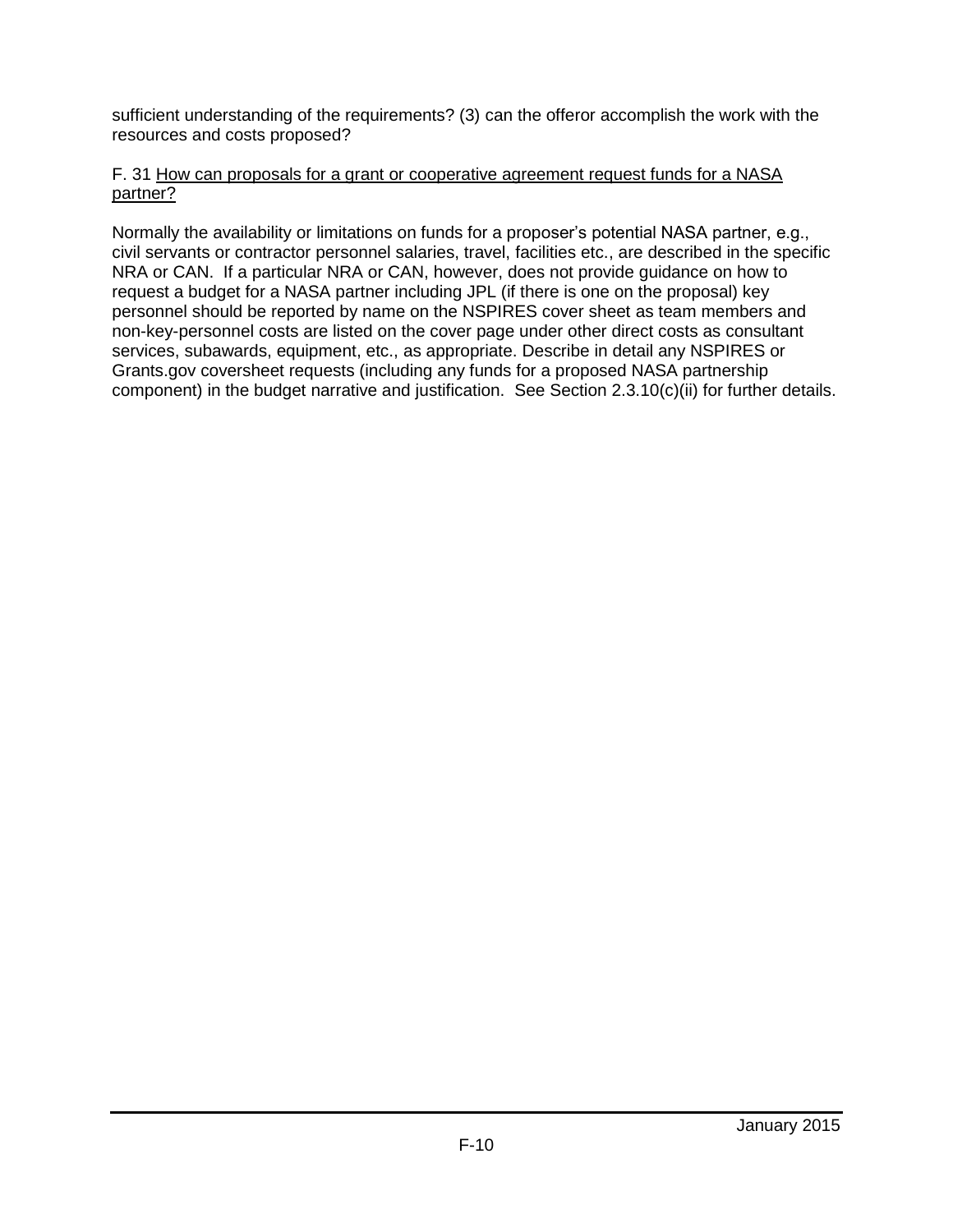# **APPENDIX G**

### Security Requirements

G.1 Requirement for Grant and Cooperative Agreement awards.

As set out in 2 CFR §1800.913, Investigative Requirements, recipients needing access to a NASA Center, facility, or computer system, or to NASA technical information shall comply with the requirements of this provision and shall ensure that individuals needing such access shall provide the personal background and biographical information requested by NASA. Further details are set out in the provision entitled, "Personal Identity Verification of Recipient Personnel," (see Appendix C, Grant and Cooperative Agreement Manual (GCAM), [https://prod.nais.nasa.gov/pub/pub\\_library/srba/index.html#.](https://prod.nais.nasa.gov/pub/pub_library/srba/index.html)

G.2 Requirement for Contract awards.

PIV Card Issuance Procedures in accordance with FAR Clause 52.204-9, Personal Identity Verification of Contractor Personnel (November 2006)

Personal Identity Verification of Contractor Personnel (Nov 2006)

(a) The Contractor shall comply with agency personal identity verification procedures identified in the contract that implement Homeland Security Presidential Directive-12 (HSPD-12), Office of Management and Budget (OMB) guidance M-05-24, as amended, and Federal Information Processing Standards Publication (FIPS PUB) Number 201, as amended.

(b) The Contractor shall insert this clause in all subcontracts when the subcontractor is required to have routine physical access to a Federally-controlled facility and/or routine access to a Federally-controlled information system.

(End of Clause)

In accordance with the requirements of FAR Clause 52.204-9, Personal Identity Verification of Contractor Personnel, Contractors shall comply with the requirements of PIC 06-01 and its attached "PIV Card Issuance Procedures."

PIC 06-01 may be found at the following URL:

<http://www.hq.nasa.gov/office/procurement/regs/pic06-01.doc>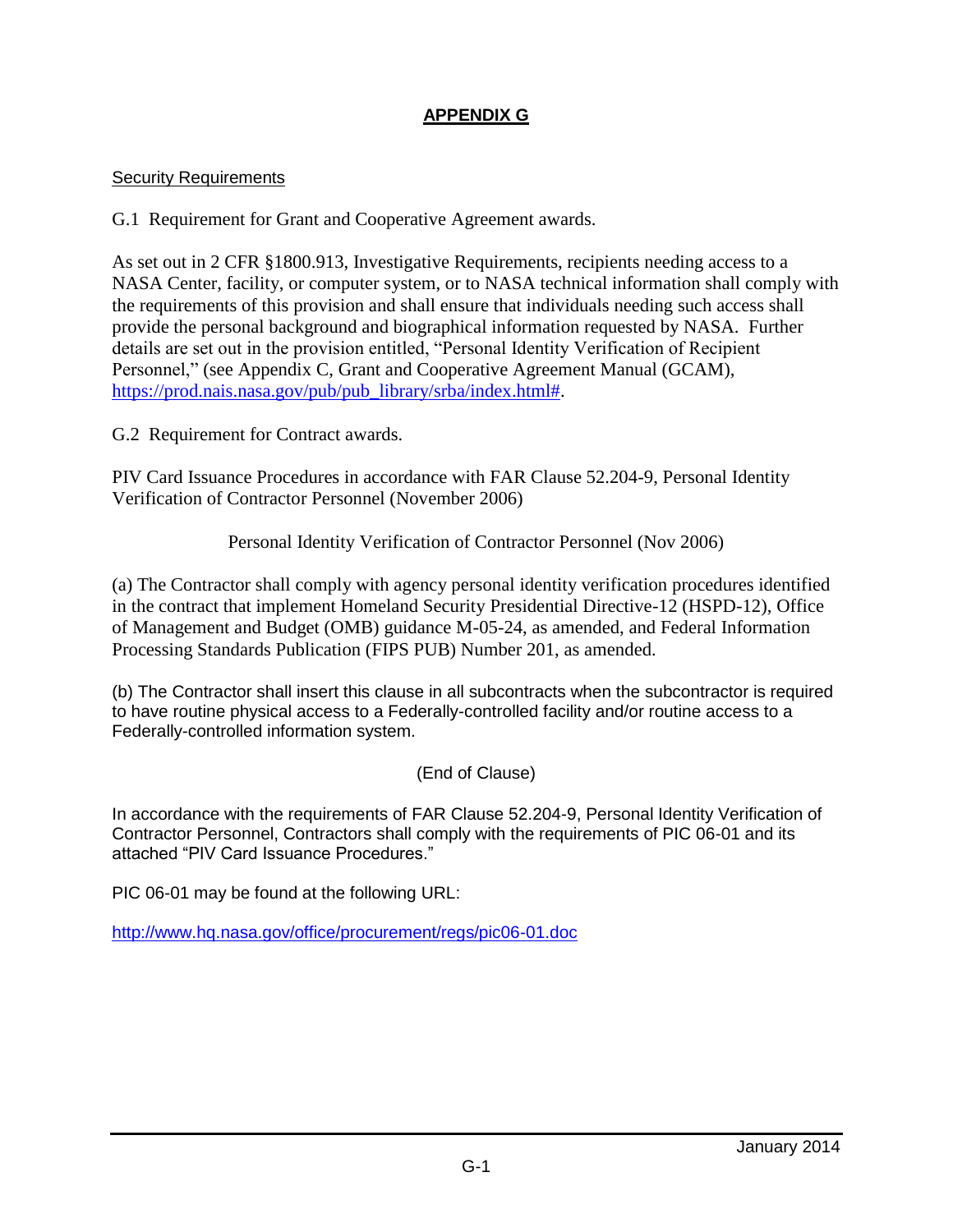# **APPENDIX H**

#### **PROCESS FOR APPEALS**

#### H.1 Ombudsman Review Process

The NASA Procurement Ombudsman Program is available under NRAs as a procedure for addressing concerns and disagreements. The clause at NASA FAR Supplement (NFS) 1852.215-84, Ombudsman, is incorporated into NRAs by reference. The cognizant Ombudsman is as follows:

Ronald A. Poussard Director, Contract and Grant Policy Division Office of Procurement NASA Headquarters Washington, DC 20546 Telephone: 202-358-0445 Facsimile: 202-358-3082 Email: [ronald.a.poussard@nasa.gov](mailto:ronald.a.poussard@nasa.gov)

#### H.2 Protest Process

Only prospective Offerors seeking contract awards (not grant and/or cooperative agreement awards) under NRAs have the right to file a protest either with the Government Accountability Office (GAO) or with the Agency, as defined in FAR 33.101. The provisions at FAR 52.233-2, Service of Protest, FAR 52.233-3, Protest after Award, and NASA FAR Supplement (NFS) 1852.233-70, Protests to NASA, are incorporated into NRAs by reference. The designated official for receipt of protests to the Agency and copies of protests filed with the GAO is as follows:

William P. McNally Assistant Administrator for Procurement Office of Procurement NASA Headquarters Washington, DC 20546. Telephone: 202-358-2090 Facsimile: 202-358-3082 Email: [William.P.McNally@nasa.gov](mailto:William.P.McNally@nasa.gov)

#### H.3 Requests for Reconsideration.

(i) Debriefing by the Program Officer. A Principal Investigator (PI) whose proposal has been declined may request an oral debriefing from the Program Officer. The debriefing will be provided expeditiously, i.e., usually within two weeks.

(ii) Written Request for Reconsideration to Selecting Official. Following the debriefing, dissatisfied PIs must within 30 calendar days of the debriefing submit in writing a Request for Reconsideration to the Selecting Official. If no debriefing has been conducted, the Request for Reconsideration must be submitted within 60 calendar days of notification that the proposal had been declined. The Selecting Official will respond in writing to the Request for Reconsideration